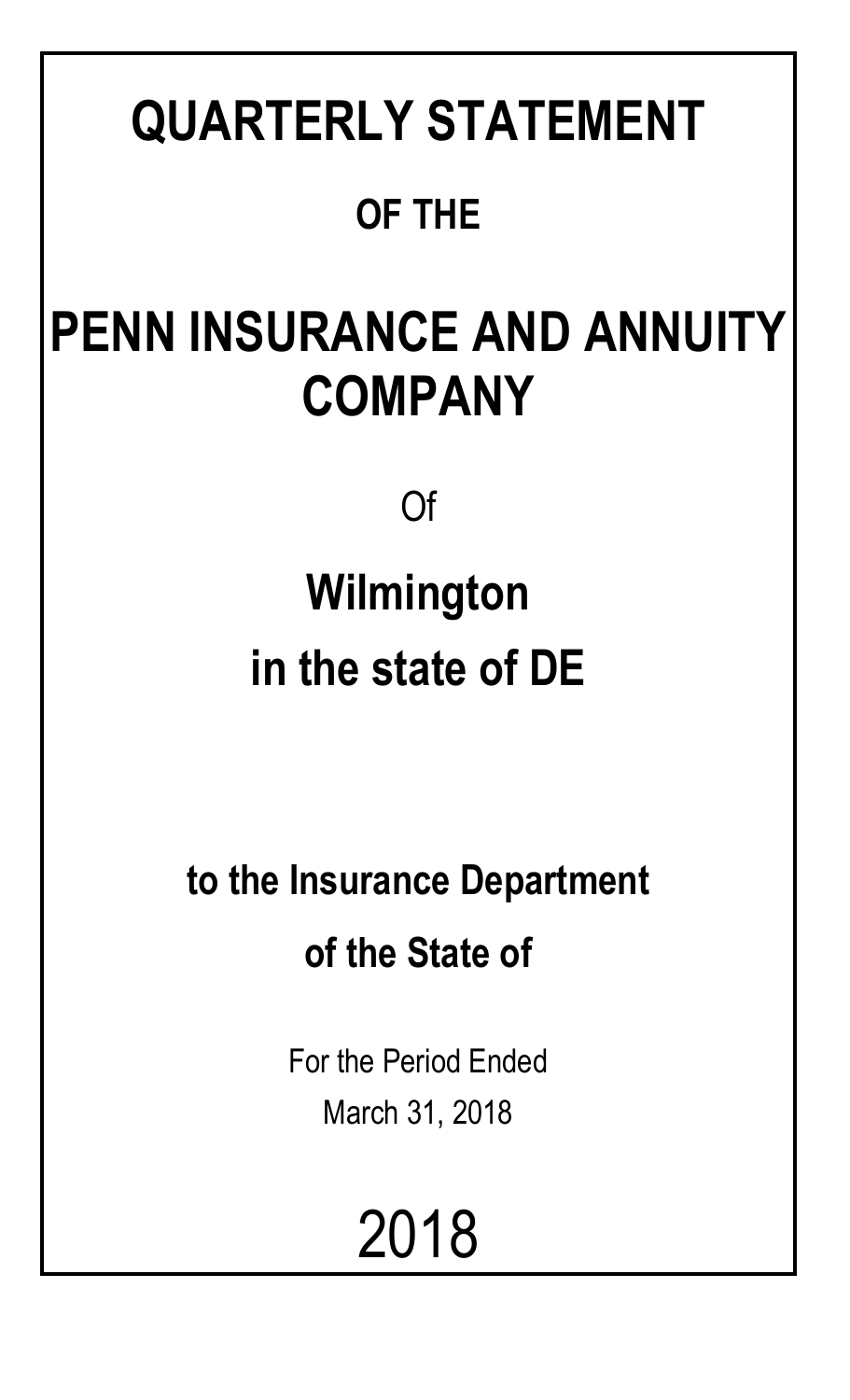# ا أَنَّا أَنَّا يَتَنَا تَبْنَ اللَّهُ اللَّهُ اللَّهُ اللَّهِ الْبَيْنَ الْبَيْنَ اللَّهِ الْأَرْسَالِ اللَّه ال **QUARTERLY STATEMENT**

As of March 31, 2018

# of the Condition and Affairs of the PENN INSURANCE AND ANNUITY COMPANY

| NAIC Group Code850, 850<br>NAIC Company Code 93262<br>(Current Period) (Prior Period) |                                                                      | Employer's ID Number 23-2142731                                                                              |                                                            |  |  |
|---------------------------------------------------------------------------------------|----------------------------------------------------------------------|--------------------------------------------------------------------------------------------------------------|------------------------------------------------------------|--|--|
| Organized under the Laws of DE                                                        |                                                                      | State of Domicile or Port of Entry DE                                                                        | Country of Domicile<br>US                                  |  |  |
| Incorporated/Organized July 3, 1980                                                   |                                                                      | Commenced Business April 9, 1981                                                                             |                                                            |  |  |
| <b>Statutory Home Office</b>                                                          | 1209 Orange Street  Wilmington  DE  US  19801<br>(Street and Number) | (City or Town, State, Country and Zip Code)                                                                  |                                                            |  |  |
| Main Administrative Office                                                            | 600 Dresher Road  Horsham  PA  US  19044<br>(Street and Number)      | (City or Town, State, Country and Zip Code)                                                                  | 215-956-8000<br>(Area Code) (Telephone Number)             |  |  |
| Mail Address                                                                          | (Street and Number or P.O. Box)                                      | Penn Insurance & Annuity Company  Philadelphia  PA  US  19172<br>(City or Town, State, Country and Zip Code) |                                                            |  |  |
| Primary Location of Books and Records                                                 | 600 Dresher Road  Horsham  PA  US  19044<br>(Street and Number)      | (City or Town, State, Country and Zip Code)                                                                  | 215-956-8000                                               |  |  |
| Internet Web Site Address                                                             | www.pennmutual.com                                                   |                                                                                                              | (Area Code) (Telephone Number)                             |  |  |
| <b>Statutory Statement Contact</b>                                                    | Bethanne Doyle Adamsky<br>(Name)                                     |                                                                                                              | 215-956-8120<br>(Area Code) (Telephone Number) (Extension) |  |  |
|                                                                                       | adamsky.bethanne@pennmutual.com<br>(E-Mail Address)                  |                                                                                                              | 215-956-8145<br>(Fax Number)                               |  |  |
|                                                                                       |                                                                      | <b>OFFICERS</b>                                                                                              |                                                            |  |  |
| <b>Name</b>                                                                           | <b>Title</b>                                                         | <b>Name</b>                                                                                                  | <b>Title</b>                                               |  |  |
| 1. Eileen Claire McDonnell                                                            | Chairman & CEO                                                       | 2. Susan Twine Deakins                                                                                       | Executive VP & Chief Financial                             |  |  |
| 3. Franklin Luther Best Jr.                                                           | Secretary & Counsel                                                  | 4. David Michael O'Malley<br><b>OTHER</b>                                                                    | Officer<br>President & Chief Operating Officer             |  |  |
| Thomas Henry Harris<br>Bethanne Doyle Adamsky                                         | Executive VP, Distribution<br>Controller & Treasurer                 | Jay T Lewellen                                                                                               | VP & Chief Actuary                                         |  |  |

## **DIRECTORS OR TRUSTEES** David Michael O'Malley

**Susan Twine Deakins** 

Gregory Joseph Driscoll

Eileen Claire McDonnell Thomas Henry Harris

State of... Pennsylvania

County of..... Montgomery

The officers of this reporting entity being duly sworn, each depose and say that they are the described officers of said reporting entity, and that on the reporting period stated above, all of the herein described assets were the absolute property of the said reporting entity, free and clear from any liens or claims thereon, except as herein stated, and that this statement, together with related exhibits, schedules and explanations therein contained, annexed or referred to, is a full and true statement of all the assets and liabilities and of the condition and affairs of the said reporting entity as of the reporting period stated above, and of its income and deductions therefrom for the period ended, and have been completed in accordance with the NAIC Annual Statement Instructions and Accounting Practices and Procedures manual except to the extent that: (1) state law may differ; or, (2) that state rules or regulations require differences in reporting not related to accounting practices and procedures, according to the best of their information, knowledge and belief, respectively. Furthermore, the scope of this attestation by the described officers also includes the related corresponding electronic filing with the NAIC, when required, that is an exact copy (except for formatting differences due to electronic filing) of the enclosed statement. The electronic filing may be requested by various regulators in

| (Signature)<br>Eileen Claire McDonnell<br>1. (Printed Name)<br>Chairman & CEO<br>(Title)                                                                                                                                                                                                    | (Signature)<br>Susan Twine Deakins<br>2. (Printed Name)<br>Executive VP & Chief Financial Officer<br>(Title)                        | (Signature)<br>Franklin Luther Best Jr.<br>3. (Printed Name)<br>Secretary & Counsel |  |  |
|---------------------------------------------------------------------------------------------------------------------------------------------------------------------------------------------------------------------------------------------------------------------------------------------|-------------------------------------------------------------------------------------------------------------------------------------|-------------------------------------------------------------------------------------|--|--|
| Subscribed and sworn to before me<br>This<br>day of<br>Commonwealth of Pennsylvania - Notary Seal<br>Marianne C. Bechtel, Notary Public<br><b>Montgomery County</b><br>My commission expires December 26, 2021<br>Commission number 1008805<br>Member, Pennsylvania Association of Notaries | a. Is this an original filing?<br>2018<br>b. If no<br>1. State the amendment number<br>2. Date filed<br>3. Number of pages attached | (Title)<br>Yes [X]<br>$No \lceil \rceil$                                            |  |  |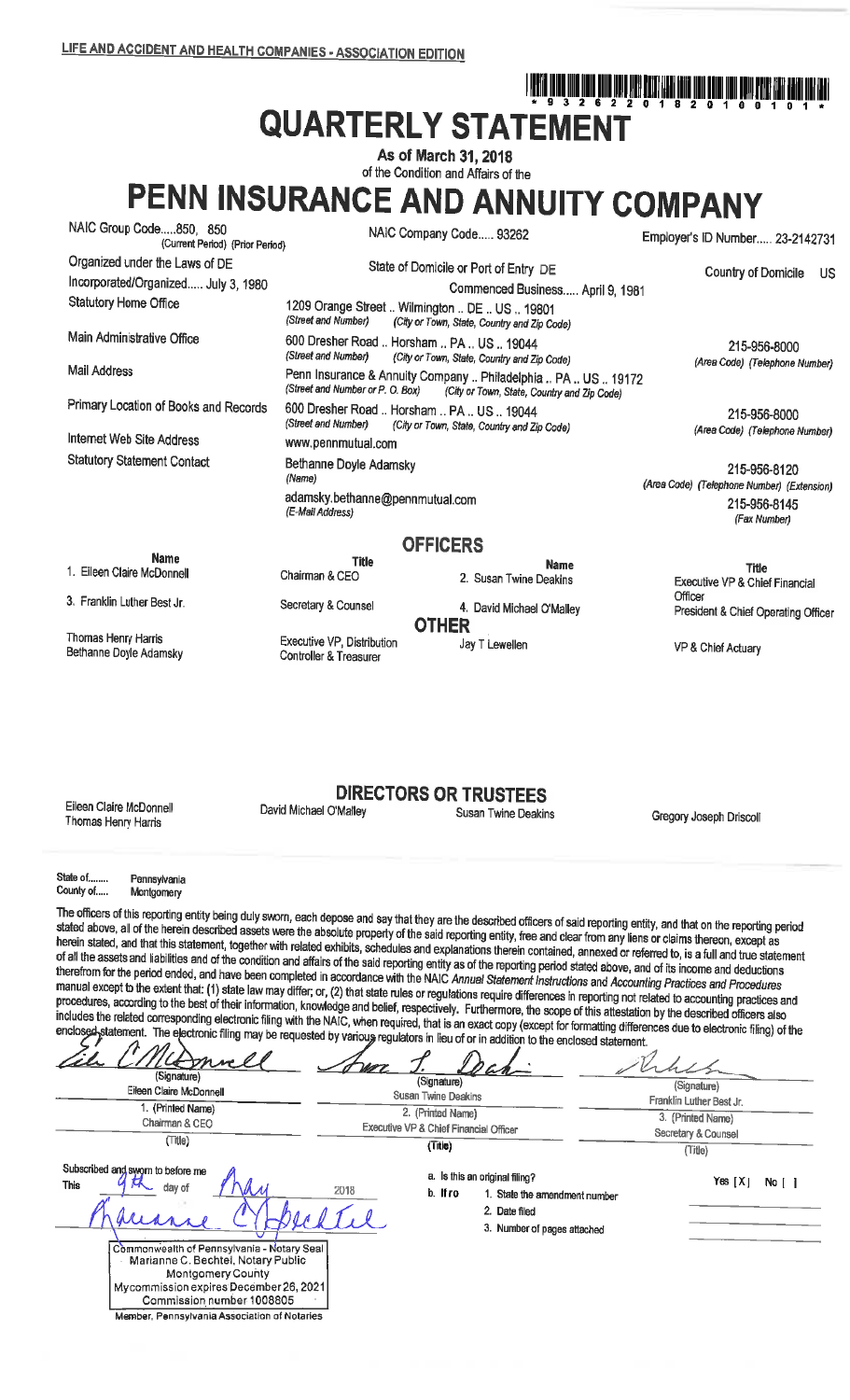|      |                                                                                       | <b>Current Statement Date</b> |                                         |                                          | 4                             |
|------|---------------------------------------------------------------------------------------|-------------------------------|-----------------------------------------|------------------------------------------|-------------------------------|
|      |                                                                                       |                               | Nonadmitted                             | $\overline{3}$<br>Net Admitted<br>Assets | December 31<br>Prior Year Net |
|      |                                                                                       | Assets                        | Assets                                  | $(Cols. 1 - 2)$                          | <b>Admitted Assets</b>        |
| 1.   |                                                                                       |                               |                                         |                                          | $\ldots$ 3,233,616,043        |
| 2.   | Stocks:                                                                               |                               |                                         |                                          |                               |
|      | 2.1                                                                                   |                               |                                         |                                          |                               |
|      | 2.2                                                                                   |                               | 103,025,000   74,878,637   50,578,680   |                                          |                               |
| 3.   | Mortgage loans on real estate:                                                        |                               |                                         |                                          |                               |
|      | 3.1                                                                                   |                               |                                         |                                          |                               |
|      | 3.2                                                                                   |                               |                                         |                                          |                               |
| 4.   | Real estate:                                                                          |                               |                                         |                                          |                               |
|      | Properties occupied by the company (less \$0<br>4.1                                   |                               |                                         |                                          |                               |
|      | Properties held for the production of income (less \$0<br>4.2                         |                               |                                         |                                          |                               |
|      | 4.3                                                                                   |                               |                                         |                                          |                               |
| 5.   | Cash (\$5,081,932), cash equivalents (\$52,121,054)                                   |                               |                                         |                                          |                               |
|      |                                                                                       |                               |                                         |                                          |                               |
| 6.   |                                                                                       |                               |                                         |                                          | $\ldots$ 504,597,823          |
|      |                                                                                       |                               |                                         |                                          | 96,710,817                    |
| 8.   |                                                                                       |                               | 3,585,684 212,932,215 201,799,156       |                                          |                               |
| 9.   |                                                                                       |                               |                                         |                                          | 810,108                       |
| 10.  |                                                                                       |                               |                                         |                                          |                               |
| 11.  |                                                                                       |                               |                                         |                                          |                               |
| 12.  |                                                                                       |                               |                                         |                                          |                               |
| 13.  |                                                                                       |                               |                                         |                                          |                               |
| 14.  |                                                                                       |                               |                                         |                                          |                               |
| 15.  | Premiums and considerations:                                                          |                               |                                         |                                          |                               |
|      |                                                                                       |                               |                                         |                                          |                               |
|      |                                                                                       |                               |                                         |                                          |                               |
|      | 15.2 Deferred premiums, agents' balances and installments booked but deferred         |                               |                                         |                                          |                               |
|      | 15.3 Accrued retrospective premiums (\$0) and contracts subject to                    |                               |                                         |                                          |                               |
| 16.  | Reinsurance:                                                                          |                               |                                         |                                          |                               |
|      |                                                                                       |                               |                                         |                                          |                               |
|      |                                                                                       |                               |                                         |                                          | $\ldots$ 766,821,712          |
|      | 16.3                                                                                  |                               |                                         |                                          | 40.649.994                    |
|      |                                                                                       |                               |                                         |                                          |                               |
| 17.  |                                                                                       |                               |                                         |                                          |                               |
| 18.1 |                                                                                       |                               |                                         |                                          |                               |
|      |                                                                                       |                               |                                         |                                          | 56,330,947                    |
| 19.  |                                                                                       |                               |                                         |                                          | 94,445                        |
| 20.  |                                                                                       |                               |                                         |                                          |                               |
| 21.  |                                                                                       |                               |                                         |                                          |                               |
| 22.  |                                                                                       |                               |                                         |                                          |                               |
| 23.  |                                                                                       |                               |                                         |                                          |                               |
| 24.  | $\textsf{Health care ($\texttt{3}.\texttt{3}.\texttt{4})$ and other amounts receive}$ |                               |                                         |                                          |                               |
| 25.  |                                                                                       |                               |                                         |                                          |                               |
|      | Total assets excluding Separate Accounts, Segregated Accounts and Protected           |                               |                                         |                                          |                               |
| 27.  | From Separate Accounts, Segregated Accounts and Protected Cell Accounts55,436,408     |                               |                                         |                                          | 56,314,311                    |
| 28.  |                                                                                       |                               | 132,979,512 5,570,970,270 5,320,951,441 |                                          |                               |
|      |                                                                                       | <b>DETAILS OF WRITE-INS</b>   |                                         |                                          |                               |
|      |                                                                                       |                               |                                         |                                          |                               |
|      |                                                                                       |                               |                                         |                                          |                               |
|      |                                                                                       |                               |                                         |                                          |                               |
|      |                                                                                       |                               |                                         |                                          |                               |
|      |                                                                                       |                               |                                         |                                          |                               |
|      |                                                                                       |                               |                                         |                                          |                               |
|      |                                                                                       |                               |                                         |                                          |                               |
|      |                                                                                       |                               |                                         |                                          |                               |
|      |                                                                                       |                               |                                         |                                          |                               |
|      |                                                                                       |                               |                                         |                                          |                               |
|      |                                                                                       |                               |                                         |                                          |                               |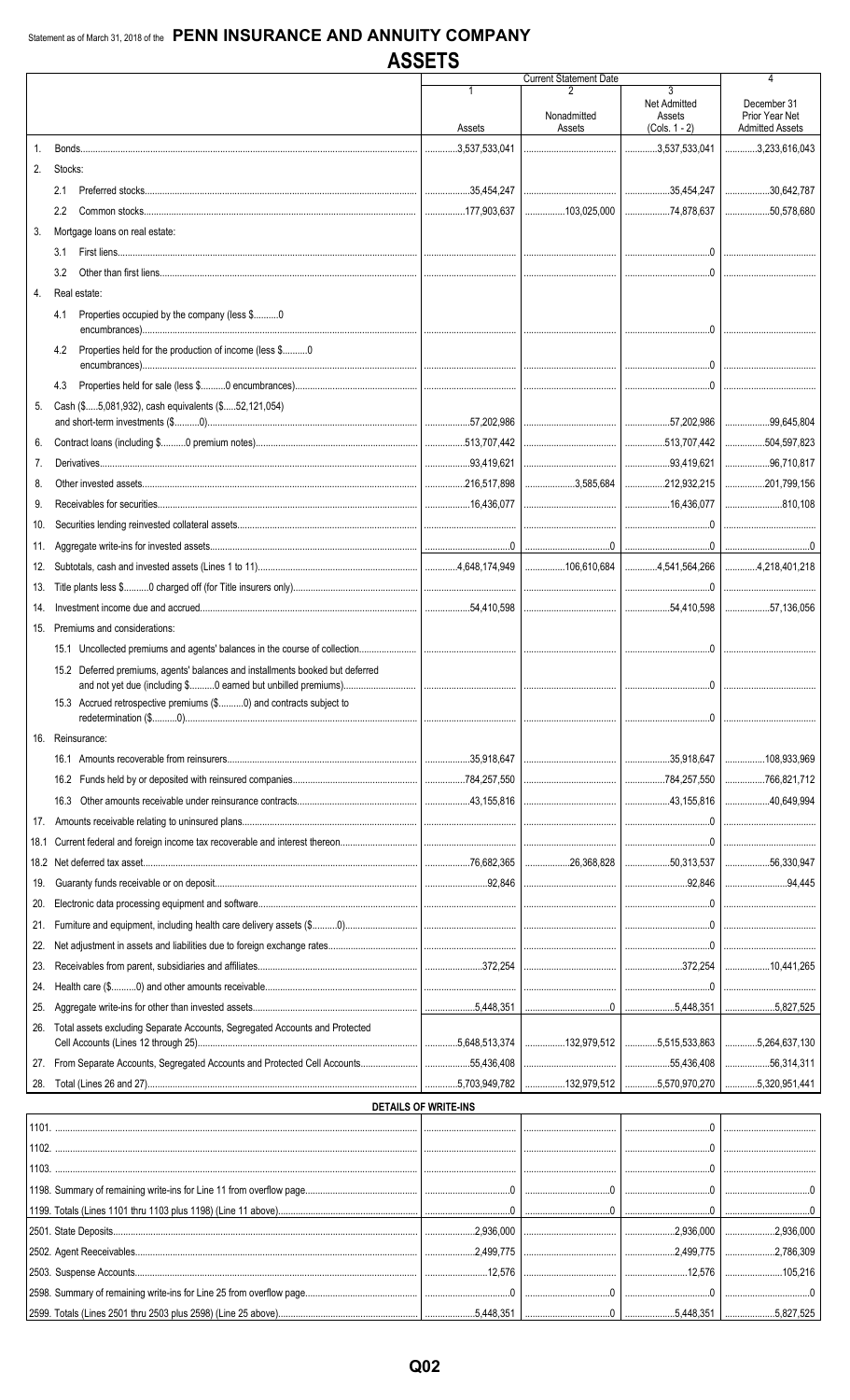# Statement as of March 31, 2018 of the PENN INSURANCE AND ANNUITY COMPANY **LIABILITIES, SURPLUS AND OTHER FUNDS**

|                |                                                                                                                       | 1<br>Current<br><b>Statement Date</b> | 2<br>December 31<br>Prior Year |
|----------------|-----------------------------------------------------------------------------------------------------------------------|---------------------------------------|--------------------------------|
| 1 <sub>1</sub> | Aggregate reserve for life contracts \$3,432,643,772 less \$0                                                         |                                       |                                |
| 2.             |                                                                                                                       |                                       |                                |
| 3.<br>4.       | Contract claims:                                                                                                      |                                       |                                |
|                | 4.1                                                                                                                   |                                       |                                |
|                | 4.2                                                                                                                   |                                       |                                |
| 5.<br>6.       | Provision for policyholders' dividends and coupons payable in following calendar year - estimated amounts:            |                                       |                                |
|                | 6.1                                                                                                                   |                                       |                                |
|                | 6.2<br>6.3                                                                                                            |                                       |                                |
| 7.             |                                                                                                                       |                                       |                                |
| 8.             | Premiums and annuity considerations for life and accident and health contracts received in advance                    |                                       |                                |
| 9.             | Contract liabilities not included elsewhere:                                                                          |                                       |                                |
|                | 9.1                                                                                                                   |                                       |                                |
|                | Provision for experience rating refunds, including the liability of \$ O accident and health experience rating<br>9.2 |                                       |                                |
|                | 9.3                                                                                                                   |                                       |                                |
|                | 9.4                                                                                                                   |                                       |                                |
| 10.            | Commissions to agents due or accrued - life and annuity contracts \$0, accident and health \$0                        |                                       |                                |
|                |                                                                                                                       |                                       |                                |
| 11.<br>12.     |                                                                                                                       |                                       |                                |
| 13.            | Transfers to Separate Accounts due or accrued (net) (including \$(92) accrued for expense                             |                                       |                                |
|                |                                                                                                                       |                                       |                                |
| 14.<br>15.1    |                                                                                                                       |                                       |                                |
| 15.2           |                                                                                                                       |                                       |                                |
| 16.            |                                                                                                                       |                                       |                                |
| 17.<br>18.     |                                                                                                                       |                                       |                                |
| 19.            |                                                                                                                       |                                       |                                |
| 20.            |                                                                                                                       |                                       |                                |
| 21.<br>22.     |                                                                                                                       |                                       |                                |
| 23.            |                                                                                                                       |                                       |                                |
| 24.            | Miscellaneous liabilities:                                                                                            |                                       |                                |
|                |                                                                                                                       |                                       |                                |
|                |                                                                                                                       |                                       |                                |
|                |                                                                                                                       |                                       |                                |
|                | 24.05 Drafts outstanding                                                                                              |                                       |                                |
|                |                                                                                                                       |                                       |                                |
|                |                                                                                                                       |                                       |                                |
|                |                                                                                                                       |                                       | 1,750.000                      |
|                |                                                                                                                       |                                       |                                |
| 25.            |                                                                                                                       |                                       |                                |
| 26.            |                                                                                                                       |                                       |                                |
| 27.<br>28.     |                                                                                                                       |                                       |                                |
| 29.            |                                                                                                                       |                                       | 2,500,000                      |
| 30.            |                                                                                                                       |                                       |                                |
| 31.<br>32.     |                                                                                                                       |                                       |                                |
| 33.            |                                                                                                                       |                                       |                                |
| 34.            |                                                                                                                       |                                       |                                |
| 35.<br>36.     | Less treasury stock, at cost:                                                                                         |                                       | 79,386.152                     |
|                |                                                                                                                       |                                       |                                |
|                |                                                                                                                       |                                       |                                |
| 37.<br>38.     |                                                                                                                       |                                       |                                |
| 39.            |                                                                                                                       |                                       |                                |
|                | <b>DETAILS OF WRITE-INS</b>                                                                                           |                                       |                                |
|                |                                                                                                                       |                                       |                                |
|                |                                                                                                                       |                                       | 82,305                         |
|                |                                                                                                                       |                                       |                                |
|                |                                                                                                                       |                                       |                                |
|                |                                                                                                                       |                                       |                                |
| 3103.          |                                                                                                                       |                                       |                                |
|                |                                                                                                                       |                                       |                                |
| 3401.          |                                                                                                                       |                                       |                                |
|                |                                                                                                                       |                                       |                                |
| 3403.          |                                                                                                                       |                                       |                                |
|                |                                                                                                                       |                                       |                                |
|                |                                                                                                                       |                                       |                                |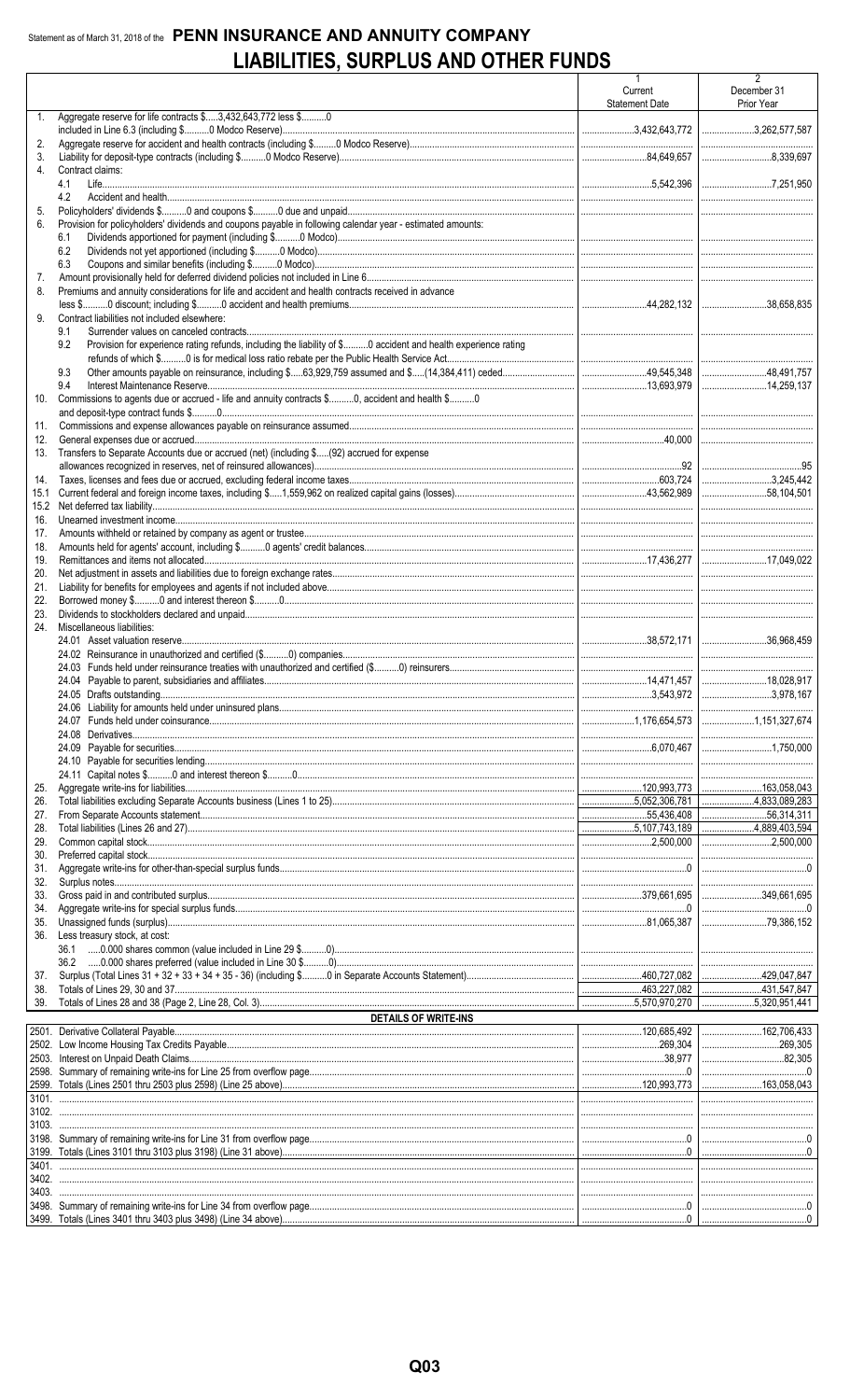# **SUMMARY OF OPERATIONS**

| $\frac{1}{163,761,555}$<br>191,214,241<br>701,183,379<br>1.<br>230,732<br>2.<br>3.<br>4.<br>5.<br>6.<br>7.<br>Miscellaneous Income:<br>8.<br>8.1 Income from fees associated with investment management, administration and contract quarantees<br>801.513<br>34,422,504<br>$ $ 530,478<br>109.117.683<br>225,480<br>$\ldots$ 826,131,256<br>1,074,804,893<br>32,862,100<br><br>33. Net gain from operations after dividends to policyholders and federal income taxes and before realized<br>34. Net realized capital gains (losses) (excluding gains (losses) transferred to the IMR) less capital gains<br>17.118.396<br>$\ldots$ (600.341) $\ldots$ (15.914.525)<br><b>CAPITAL AND SURPLUS ACCOUNT</b><br>873,317<br>50. Capital changes:<br><br>51. Surplus adjustment:<br>$\cdots$ 30,000,000<br><b>DETAILS OF WRITE-INS</b><br>08.301.<br>08.302.<br>08.303.<br>08.398.<br>08.399.<br>2701.<br>2702.<br>1,781,082<br>2703.<br>2798.<br>2799.<br>5301.<br>5302.<br><br>5303.<br>5398.<br>5399. |  | п.<br>Current<br>Year to Date | $\mathbf{z}$<br>Prior<br>Year to Date | Prior Year Ended<br>December 31 |
|------------------------------------------------------------------------------------------------------------------------------------------------------------------------------------------------------------------------------------------------------------------------------------------------------------------------------------------------------------------------------------------------------------------------------------------------------------------------------------------------------------------------------------------------------------------------------------------------------------------------------------------------------------------------------------------------------------------------------------------------------------------------------------------------------------------------------------------------------------------------------------------------------------------------------------------------------------------------------------------------------|--|-------------------------------|---------------------------------------|---------------------------------|
|                                                                                                                                                                                                                                                                                                                                                                                                                                                                                                                                                                                                                                                                                                                                                                                                                                                                                                                                                                                                      |  |                               |                                       |                                 |
|                                                                                                                                                                                                                                                                                                                                                                                                                                                                                                                                                                                                                                                                                                                                                                                                                                                                                                                                                                                                      |  |                               |                                       |                                 |
|                                                                                                                                                                                                                                                                                                                                                                                                                                                                                                                                                                                                                                                                                                                                                                                                                                                                                                                                                                                                      |  |                               |                                       |                                 |
|                                                                                                                                                                                                                                                                                                                                                                                                                                                                                                                                                                                                                                                                                                                                                                                                                                                                                                                                                                                                      |  |                               |                                       |                                 |
|                                                                                                                                                                                                                                                                                                                                                                                                                                                                                                                                                                                                                                                                                                                                                                                                                                                                                                                                                                                                      |  |                               |                                       |                                 |
|                                                                                                                                                                                                                                                                                                                                                                                                                                                                                                                                                                                                                                                                                                                                                                                                                                                                                                                                                                                                      |  |                               |                                       |                                 |
|                                                                                                                                                                                                                                                                                                                                                                                                                                                                                                                                                                                                                                                                                                                                                                                                                                                                                                                                                                                                      |  |                               |                                       |                                 |
|                                                                                                                                                                                                                                                                                                                                                                                                                                                                                                                                                                                                                                                                                                                                                                                                                                                                                                                                                                                                      |  |                               |                                       |                                 |
|                                                                                                                                                                                                                                                                                                                                                                                                                                                                                                                                                                                                                                                                                                                                                                                                                                                                                                                                                                                                      |  |                               |                                       |                                 |
|                                                                                                                                                                                                                                                                                                                                                                                                                                                                                                                                                                                                                                                                                                                                                                                                                                                                                                                                                                                                      |  |                               |                                       |                                 |
|                                                                                                                                                                                                                                                                                                                                                                                                                                                                                                                                                                                                                                                                                                                                                                                                                                                                                                                                                                                                      |  |                               |                                       |                                 |
|                                                                                                                                                                                                                                                                                                                                                                                                                                                                                                                                                                                                                                                                                                                                                                                                                                                                                                                                                                                                      |  |                               |                                       |                                 |
|                                                                                                                                                                                                                                                                                                                                                                                                                                                                                                                                                                                                                                                                                                                                                                                                                                                                                                                                                                                                      |  |                               |                                       |                                 |
|                                                                                                                                                                                                                                                                                                                                                                                                                                                                                                                                                                                                                                                                                                                                                                                                                                                                                                                                                                                                      |  |                               |                                       |                                 |
|                                                                                                                                                                                                                                                                                                                                                                                                                                                                                                                                                                                                                                                                                                                                                                                                                                                                                                                                                                                                      |  |                               |                                       |                                 |
|                                                                                                                                                                                                                                                                                                                                                                                                                                                                                                                                                                                                                                                                                                                                                                                                                                                                                                                                                                                                      |  |                               |                                       |                                 |
|                                                                                                                                                                                                                                                                                                                                                                                                                                                                                                                                                                                                                                                                                                                                                                                                                                                                                                                                                                                                      |  |                               |                                       |                                 |
|                                                                                                                                                                                                                                                                                                                                                                                                                                                                                                                                                                                                                                                                                                                                                                                                                                                                                                                                                                                                      |  |                               |                                       |                                 |
|                                                                                                                                                                                                                                                                                                                                                                                                                                                                                                                                                                                                                                                                                                                                                                                                                                                                                                                                                                                                      |  |                               |                                       |                                 |
|                                                                                                                                                                                                                                                                                                                                                                                                                                                                                                                                                                                                                                                                                                                                                                                                                                                                                                                                                                                                      |  |                               |                                       |                                 |
|                                                                                                                                                                                                                                                                                                                                                                                                                                                                                                                                                                                                                                                                                                                                                                                                                                                                                                                                                                                                      |  |                               |                                       |                                 |
|                                                                                                                                                                                                                                                                                                                                                                                                                                                                                                                                                                                                                                                                                                                                                                                                                                                                                                                                                                                                      |  |                               |                                       |                                 |
|                                                                                                                                                                                                                                                                                                                                                                                                                                                                                                                                                                                                                                                                                                                                                                                                                                                                                                                                                                                                      |  |                               |                                       |                                 |
|                                                                                                                                                                                                                                                                                                                                                                                                                                                                                                                                                                                                                                                                                                                                                                                                                                                                                                                                                                                                      |  |                               |                                       |                                 |
|                                                                                                                                                                                                                                                                                                                                                                                                                                                                                                                                                                                                                                                                                                                                                                                                                                                                                                                                                                                                      |  |                               |                                       |                                 |
|                                                                                                                                                                                                                                                                                                                                                                                                                                                                                                                                                                                                                                                                                                                                                                                                                                                                                                                                                                                                      |  |                               |                                       |                                 |
|                                                                                                                                                                                                                                                                                                                                                                                                                                                                                                                                                                                                                                                                                                                                                                                                                                                                                                                                                                                                      |  |                               |                                       |                                 |
|                                                                                                                                                                                                                                                                                                                                                                                                                                                                                                                                                                                                                                                                                                                                                                                                                                                                                                                                                                                                      |  |                               |                                       |                                 |
|                                                                                                                                                                                                                                                                                                                                                                                                                                                                                                                                                                                                                                                                                                                                                                                                                                                                                                                                                                                                      |  |                               |                                       |                                 |
|                                                                                                                                                                                                                                                                                                                                                                                                                                                                                                                                                                                                                                                                                                                                                                                                                                                                                                                                                                                                      |  |                               |                                       |                                 |
|                                                                                                                                                                                                                                                                                                                                                                                                                                                                                                                                                                                                                                                                                                                                                                                                                                                                                                                                                                                                      |  |                               |                                       |                                 |
|                                                                                                                                                                                                                                                                                                                                                                                                                                                                                                                                                                                                                                                                                                                                                                                                                                                                                                                                                                                                      |  |                               |                                       |                                 |
|                                                                                                                                                                                                                                                                                                                                                                                                                                                                                                                                                                                                                                                                                                                                                                                                                                                                                                                                                                                                      |  |                               |                                       |                                 |
|                                                                                                                                                                                                                                                                                                                                                                                                                                                                                                                                                                                                                                                                                                                                                                                                                                                                                                                                                                                                      |  |                               |                                       |                                 |
|                                                                                                                                                                                                                                                                                                                                                                                                                                                                                                                                                                                                                                                                                                                                                                                                                                                                                                                                                                                                      |  |                               |                                       |                                 |
|                                                                                                                                                                                                                                                                                                                                                                                                                                                                                                                                                                                                                                                                                                                                                                                                                                                                                                                                                                                                      |  |                               |                                       |                                 |
|                                                                                                                                                                                                                                                                                                                                                                                                                                                                                                                                                                                                                                                                                                                                                                                                                                                                                                                                                                                                      |  |                               |                                       |                                 |
|                                                                                                                                                                                                                                                                                                                                                                                                                                                                                                                                                                                                                                                                                                                                                                                                                                                                                                                                                                                                      |  |                               |                                       |                                 |
|                                                                                                                                                                                                                                                                                                                                                                                                                                                                                                                                                                                                                                                                                                                                                                                                                                                                                                                                                                                                      |  |                               |                                       |                                 |
|                                                                                                                                                                                                                                                                                                                                                                                                                                                                                                                                                                                                                                                                                                                                                                                                                                                                                                                                                                                                      |  |                               |                                       |                                 |
|                                                                                                                                                                                                                                                                                                                                                                                                                                                                                                                                                                                                                                                                                                                                                                                                                                                                                                                                                                                                      |  |                               |                                       |                                 |
|                                                                                                                                                                                                                                                                                                                                                                                                                                                                                                                                                                                                                                                                                                                                                                                                                                                                                                                                                                                                      |  |                               |                                       |                                 |
|                                                                                                                                                                                                                                                                                                                                                                                                                                                                                                                                                                                                                                                                                                                                                                                                                                                                                                                                                                                                      |  |                               |                                       |                                 |
|                                                                                                                                                                                                                                                                                                                                                                                                                                                                                                                                                                                                                                                                                                                                                                                                                                                                                                                                                                                                      |  |                               |                                       |                                 |
|                                                                                                                                                                                                                                                                                                                                                                                                                                                                                                                                                                                                                                                                                                                                                                                                                                                                                                                                                                                                      |  |                               |                                       |                                 |
|                                                                                                                                                                                                                                                                                                                                                                                                                                                                                                                                                                                                                                                                                                                                                                                                                                                                                                                                                                                                      |  |                               |                                       |                                 |
|                                                                                                                                                                                                                                                                                                                                                                                                                                                                                                                                                                                                                                                                                                                                                                                                                                                                                                                                                                                                      |  |                               |                                       |                                 |
|                                                                                                                                                                                                                                                                                                                                                                                                                                                                                                                                                                                                                                                                                                                                                                                                                                                                                                                                                                                                      |  |                               |                                       |                                 |
|                                                                                                                                                                                                                                                                                                                                                                                                                                                                                                                                                                                                                                                                                                                                                                                                                                                                                                                                                                                                      |  |                               |                                       |                                 |
|                                                                                                                                                                                                                                                                                                                                                                                                                                                                                                                                                                                                                                                                                                                                                                                                                                                                                                                                                                                                      |  |                               |                                       |                                 |
|                                                                                                                                                                                                                                                                                                                                                                                                                                                                                                                                                                                                                                                                                                                                                                                                                                                                                                                                                                                                      |  |                               |                                       |                                 |
|                                                                                                                                                                                                                                                                                                                                                                                                                                                                                                                                                                                                                                                                                                                                                                                                                                                                                                                                                                                                      |  |                               |                                       |                                 |
|                                                                                                                                                                                                                                                                                                                                                                                                                                                                                                                                                                                                                                                                                                                                                                                                                                                                                                                                                                                                      |  |                               |                                       |                                 |
|                                                                                                                                                                                                                                                                                                                                                                                                                                                                                                                                                                                                                                                                                                                                                                                                                                                                                                                                                                                                      |  |                               |                                       |                                 |
|                                                                                                                                                                                                                                                                                                                                                                                                                                                                                                                                                                                                                                                                                                                                                                                                                                                                                                                                                                                                      |  |                               |                                       |                                 |
|                                                                                                                                                                                                                                                                                                                                                                                                                                                                                                                                                                                                                                                                                                                                                                                                                                                                                                                                                                                                      |  |                               |                                       |                                 |
|                                                                                                                                                                                                                                                                                                                                                                                                                                                                                                                                                                                                                                                                                                                                                                                                                                                                                                                                                                                                      |  |                               |                                       |                                 |
|                                                                                                                                                                                                                                                                                                                                                                                                                                                                                                                                                                                                                                                                                                                                                                                                                                                                                                                                                                                                      |  |                               |                                       |                                 |
|                                                                                                                                                                                                                                                                                                                                                                                                                                                                                                                                                                                                                                                                                                                                                                                                                                                                                                                                                                                                      |  |                               |                                       |                                 |
|                                                                                                                                                                                                                                                                                                                                                                                                                                                                                                                                                                                                                                                                                                                                                                                                                                                                                                                                                                                                      |  |                               |                                       |                                 |
|                                                                                                                                                                                                                                                                                                                                                                                                                                                                                                                                                                                                                                                                                                                                                                                                                                                                                                                                                                                                      |  |                               |                                       |                                 |
|                                                                                                                                                                                                                                                                                                                                                                                                                                                                                                                                                                                                                                                                                                                                                                                                                                                                                                                                                                                                      |  |                               |                                       |                                 |
|                                                                                                                                                                                                                                                                                                                                                                                                                                                                                                                                                                                                                                                                                                                                                                                                                                                                                                                                                                                                      |  |                               |                                       |                                 |
|                                                                                                                                                                                                                                                                                                                                                                                                                                                                                                                                                                                                                                                                                                                                                                                                                                                                                                                                                                                                      |  |                               |                                       |                                 |
|                                                                                                                                                                                                                                                                                                                                                                                                                                                                                                                                                                                                                                                                                                                                                                                                                                                                                                                                                                                                      |  |                               |                                       |                                 |
|                                                                                                                                                                                                                                                                                                                                                                                                                                                                                                                                                                                                                                                                                                                                                                                                                                                                                                                                                                                                      |  |                               |                                       |                                 |
|                                                                                                                                                                                                                                                                                                                                                                                                                                                                                                                                                                                                                                                                                                                                                                                                                                                                                                                                                                                                      |  |                               |                                       |                                 |
|                                                                                                                                                                                                                                                                                                                                                                                                                                                                                                                                                                                                                                                                                                                                                                                                                                                                                                                                                                                                      |  |                               |                                       |                                 |
|                                                                                                                                                                                                                                                                                                                                                                                                                                                                                                                                                                                                                                                                                                                                                                                                                                                                                                                                                                                                      |  |                               |                                       |                                 |
|                                                                                                                                                                                                                                                                                                                                                                                                                                                                                                                                                                                                                                                                                                                                                                                                                                                                                                                                                                                                      |  |                               |                                       |                                 |
|                                                                                                                                                                                                                                                                                                                                                                                                                                                                                                                                                                                                                                                                                                                                                                                                                                                                                                                                                                                                      |  |                               |                                       |                                 |
|                                                                                                                                                                                                                                                                                                                                                                                                                                                                                                                                                                                                                                                                                                                                                                                                                                                                                                                                                                                                      |  |                               |                                       |                                 |
|                                                                                                                                                                                                                                                                                                                                                                                                                                                                                                                                                                                                                                                                                                                                                                                                                                                                                                                                                                                                      |  |                               |                                       |                                 |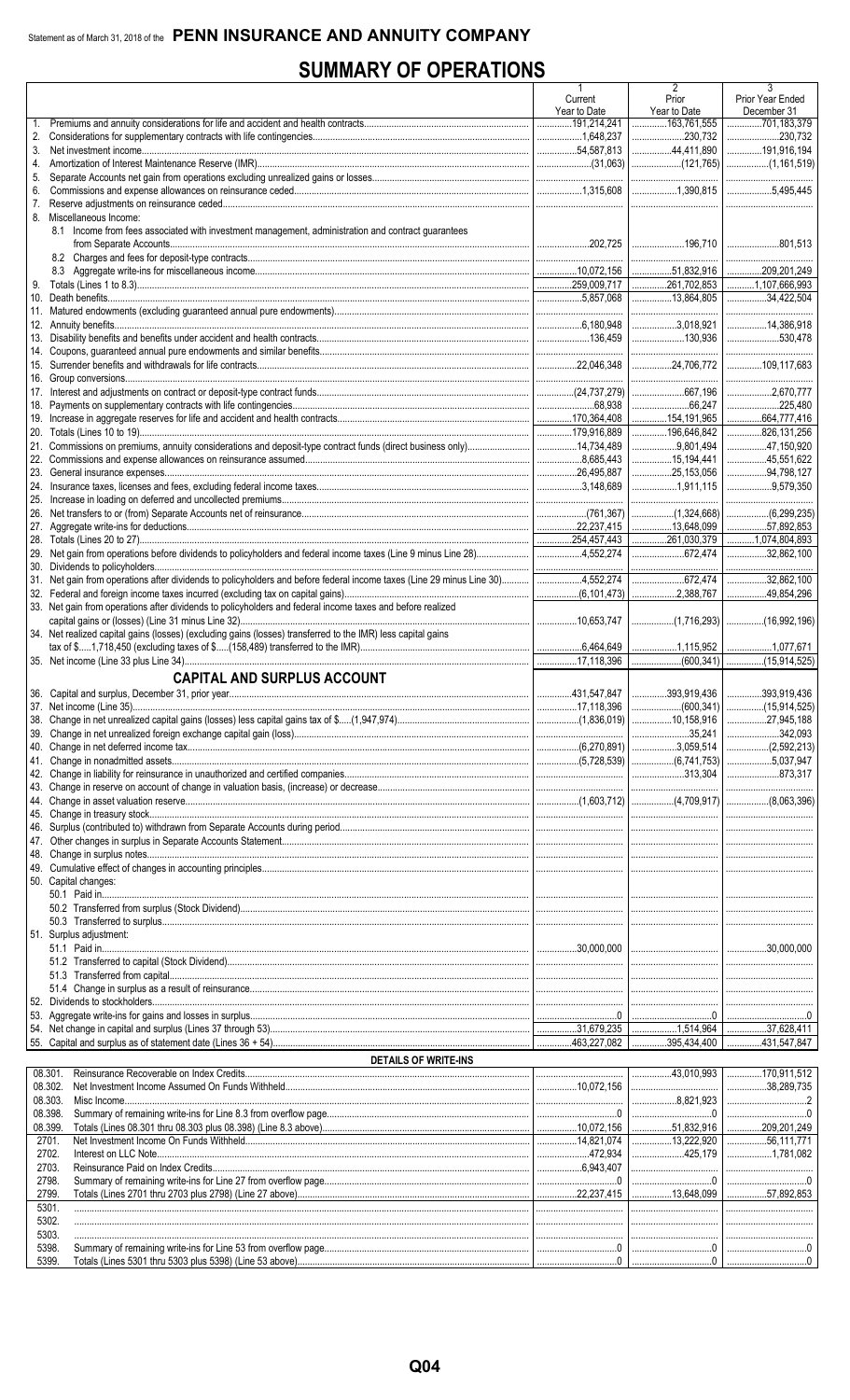|         |                                                                                                                                         | $\mathbf{1}$<br><b>Current Year</b> | $\overline{2}$<br>Prior Year | 3<br>Prior Year Ended                |
|---------|-----------------------------------------------------------------------------------------------------------------------------------------|-------------------------------------|------------------------------|--------------------------------------|
|         |                                                                                                                                         | to Date                             | To Date                      | December 31                          |
|         | <b>CASH FROM OPERATIONS</b>                                                                                                             |                                     |                              |                                      |
| 1.      |                                                                                                                                         | 197,748,613                         | 162,796,145                  | 12,951,391                           |
| 2.      |                                                                                                                                         |                                     | $\ldots$ 52,320,585          | 210,034,532                          |
| 3.      |                                                                                                                                         |                                     | 1.149,975,140                | $\ldots$ 215,387,663                 |
| 4.      |                                                                                                                                         |                                     | 265,091,870                  | 1,138,373,586                        |
| 5.      |                                                                                                                                         |                                     |                              | 249,367,620                          |
| 6.      |                                                                                                                                         |                                     |                              |                                      |
| 7.      |                                                                                                                                         |                                     |                              | 74,576,109                           |
| 8.      |                                                                                                                                         |                                     |                              |                                      |
| 9.      |                                                                                                                                         |                                     |                              | 7,272,890                            |
| 10.     |                                                                                                                                         |                                     | 113,872,461                  | 324,917,379                          |
| 11.     |                                                                                                                                         |                                     |                              |                                      |
|         | <b>CASH FROM INVESTMENTS</b>                                                                                                            |                                     |                              |                                      |
| 12.     | Proceeds from investments sold, matured or repaid:                                                                                      |                                     |                              |                                      |
|         |                                                                                                                                         |                                     | 46,614,069   263,215,316     |                                      |
|         |                                                                                                                                         |                                     |                              | 115,021,986                          |
|         |                                                                                                                                         |                                     |                              |                                      |
|         | 12.4                                                                                                                                    |                                     |                              |                                      |
|         | 12.5                                                                                                                                    |                                     |                              | 8,993,034                            |
|         | 12.6                                                                                                                                    |                                     |                              |                                      |
|         | 12.7                                                                                                                                    |                                     |                              |                                      |
|         | 12.8                                                                                                                                    |                                     | 79,367,442                   | $\ldots$ 387,232,038                 |
| 13.     | Cost of investments acquired (long-term only):                                                                                          |                                     |                              |                                      |
|         |                                                                                                                                         |                                     |                              |                                      |
|         |                                                                                                                                         |                                     |                              | 110,287,201                          |
|         | 13.3                                                                                                                                    |                                     |                              |                                      |
|         | 13.4                                                                                                                                    |                                     |                              |                                      |
|         | 13.5                                                                                                                                    |                                     | 1.17, 955, 311               | <br>47,538,422                       |
|         | 13.6                                                                                                                                    |                                     | 18,006,771                   | 38,639,773                           |
|         |                                                                                                                                         |                                     | $\ldots$ 259,768,927         |                                      |
|         | 13.7                                                                                                                                    |                                     |                              | 1,164,313,005                        |
| 14.     |                                                                                                                                         |                                     | 1.1.1.1.1.4.051.640          | 29,384,866                           |
| 15.     |                                                                                                                                         |                                     |                              |                                      |
|         | <b>CASH FROM FINANCING AND MISCELLANEOUS SOURCES</b>                                                                                    |                                     |                              |                                      |
| 16.     | Cash provided (applied):                                                                                                                |                                     |                              |                                      |
|         |                                                                                                                                         |                                     |                              |                                      |
|         |                                                                                                                                         |                                     |                              | $\ldots$ 30,000.000                  |
|         | 16.3                                                                                                                                    |                                     |                              |                                      |
|         | 16.4                                                                                                                                    |                                     |                              |                                      |
|         | 16.5                                                                                                                                    |                                     |                              |                                      |
|         | 16.6                                                                                                                                    |                                     |                              | 81,411,624                           |
| 17.     | Net cash from financing and miscellaneous sources (Lines 16.1 through 16.4 minus Line 16.5 plus Line 16.6)  110,158,651                 |                                     | $\ldots$ 8,603,224           | 10,235,532                           |
|         | RECONCILIATION OF CASH, CASH EQUIVALENTS AND SHORT-TERM INVESTMENTS                                                                     |                                     |                              |                                      |
| 18.     | Net change in cash, cash equivalents and short-term investments (Line 11 plus Line 15 plus Line 17)(42,442,818) (24,630,492) 17,225,906 |                                     |                              |                                      |
| 19.     | Cash, cash equivalents and short-term investments:                                                                                      |                                     |                              |                                      |
|         |                                                                                                                                         |                                     | 82,419,898                   | 82,419,898<br>.                      |
|         |                                                                                                                                         |                                     | 57,789,406                   | .99,645,804                          |
|         | Note: Supplemental disclosures of cash flow information for non-cash transactions:                                                      |                                     |                              |                                      |
| 20.0001 |                                                                                                                                         |                                     |                              | (1,926,675)<br>.                     |
|         | 20.0002<br>20.0003                                                                                                                      |                                     |                              | (2,420,921)<br>.<br>(1,150,920)<br>. |
|         | 20.0004                                                                                                                                 |                                     |                              |                                      |
|         | 20.0005                                                                                                                                 | (134.418)                           | (130.936)                    | (530.478)                            |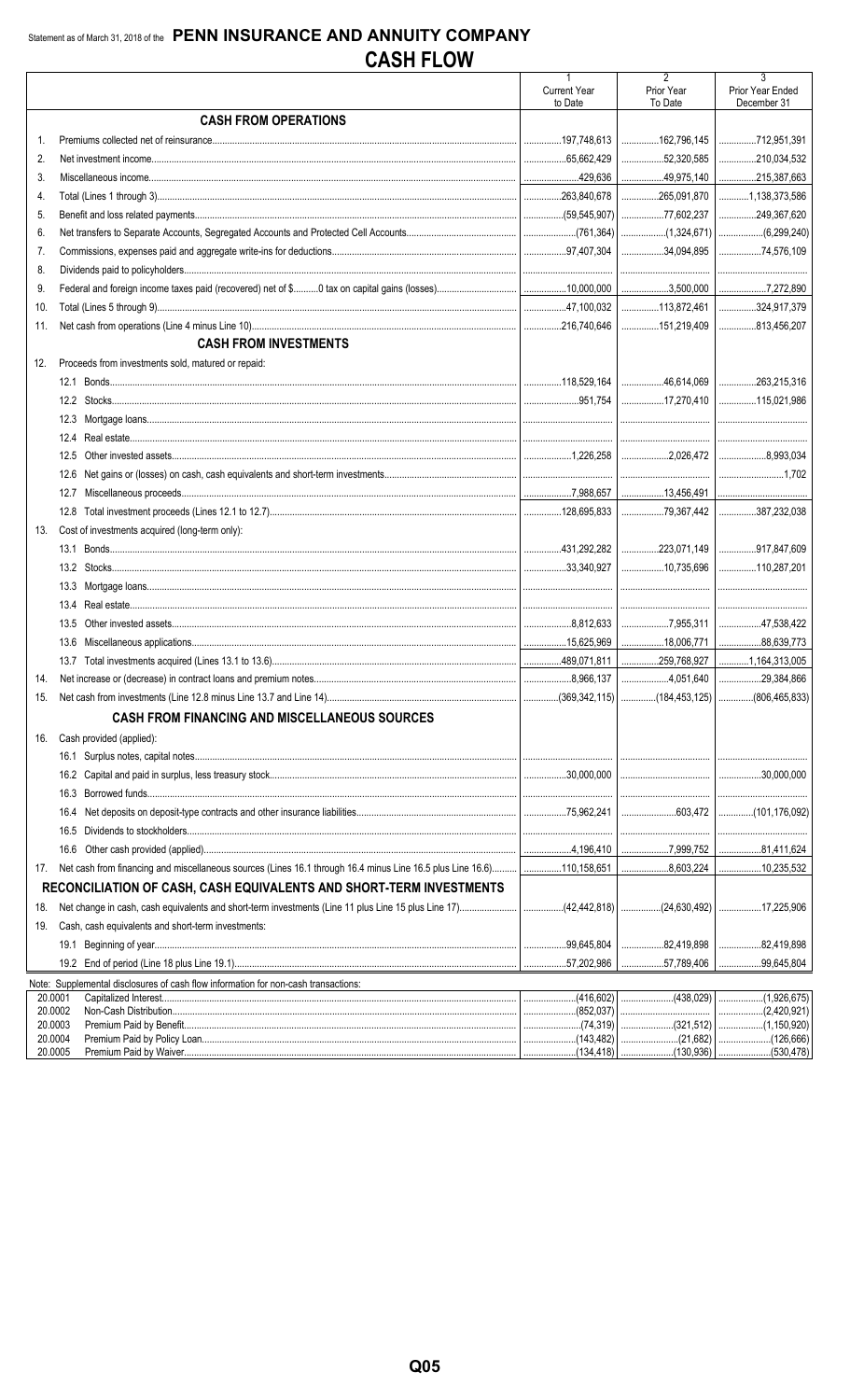# DIRECT PREMIUMS AND DEPOSIT-TYPE CONTRACTS

|                |                     | $\mathfrak{p}$ | 3                 |
|----------------|---------------------|----------------|-------------------|
|                | <b>Current Year</b> | Prior Year     | Prior Year        |
|                | To Date             | To Date        | Ended December 31 |
| $\mathbf{1}$ . |                     |                |                   |
| 2.             |                     |                |                   |
| 3.             |                     |                |                   |
|                |                     |                |                   |
| 5.             |                     |                |                   |
|                |                     |                |                   |
| 7.             |                     |                |                   |
| 8.             |                     |                |                   |
| 9.             |                     |                |                   |
|                |                     |                |                   |
|                |                     |                |                   |
|                |                     |                |                   |
|                |                     |                |                   |

| DETAILS OF WRITE-INS |  |  |  |  |  |  |  |
|----------------------|--|--|--|--|--|--|--|
| 1001                 |  |  |  |  |  |  |  |
| 1002                 |  |  |  |  |  |  |  |
|                      |  |  |  |  |  |  |  |
| 1003                 |  |  |  |  |  |  |  |
|                      |  |  |  |  |  |  |  |
|                      |  |  |  |  |  |  |  |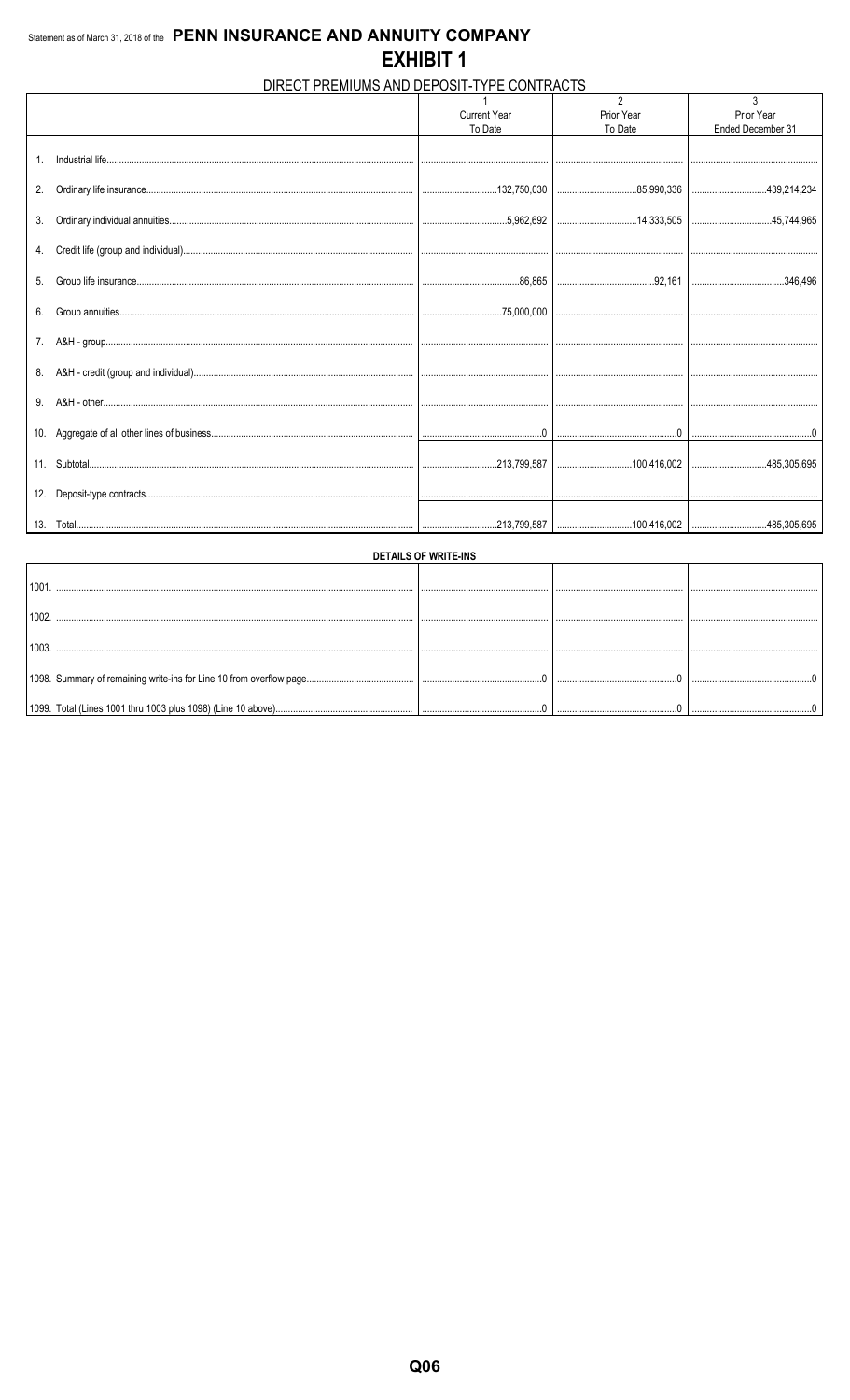## **Note 1 – Summary of Significant Accounting Policies and Going Concern**

#### A. Accounting Practices

The accompanying financial statements of The Penn Insurance and Annuity Company ("the Company") have been prepared in conformity with statutory accounting practices (SAP) prescribed or permitted by the Insurance Department of the State of Delaware. Insurance companies domiciled in Delaware are required to prepare their statutory financial statements in accordance with the National Association of Insurance Commissioners' *Accounting Practices and Procedures* manual, subject to any deviations prescribed or permitted by the Delaware Insurance Commissioner.

A reconciliation of the Company's net income and capital and surplus between NAIC SAP and practices prescribed and permitted by the State of Delaware is shown below:

|     |                                                                                               | SSAP#      | F/S Page   | $F/S$ Line $#$ |     | 2018 Period     |     | 2017           |
|-----|-----------------------------------------------------------------------------------------------|------------|------------|----------------|-----|-----------------|-----|----------------|
|     | <b>NET INCOME</b>                                                                             |            |            |                |     |                 |     |                |
| (1) | PENN INSURANCE AND ANNUITY COMPANY<br>Company state basis<br>(Page 4, Line 35, Columns 1 & 3) | <b>XXX</b> | XXX        | <b>XXX</b>     | IS. | 17,118,393      | I\$ | (15, 914, 525) |
| (2) | State Prescribed Practices that are an<br>increase/(decrease) from NAIC SAP                   |            |            |                |     |                 |     |                |
|     |                                                                                               |            |            |                | \$  |                 | \$  |                |
| (3) | State Permitted Practices that are an<br>increase/(decrease) from NAIC SAP                    |            |            |                |     |                 |     |                |
|     |                                                                                               |            |            |                | \$  |                 | \$  |                |
| (4) | NAIC SAP $(1 – 2 – 3 = 4)$                                                                    | <b>XXX</b> | XXX        | <b>XXX</b>     | \$  | 17,118,393      | l\$ | (15, 914, 525) |
|     | <b>SURPLUS</b>                                                                                |            |            |                |     |                 |     |                |
| (5) | PENN INSURANCE AND ANNUITY COMPANY<br>Company state basis                                     |            |            |                |     |                 |     |                |
|     | (Page 3, line 38, Columns 1 & 2)                                                              | XXX        | <b>XXX</b> | <b>XXX</b>     | S   | 463,227,082     | I\$ | 431,547,847    |
| (6) | State Prescribed Practices that are an<br>increase/(decrease) from NAIC SAP                   |            |            |                |     |                 |     |                |
|     | Nonadmit of PIA Reinsurance Company of Delaware I                                             | 97         | 2          | $\overline{2}$ | \$  | (103, 025, 000) | l\$ | (98, 736, 366) |
| (7) | State Permitted Practices that are an<br>increase/(decrease) from NAIC SAP                    |            |            |                |     |                 |     |                |
|     |                                                                                               |            |            |                | \$  |                 | \$  |                |
| (8) | NAIC SAP $(5 - 6 - 7 = 8)$                                                                    | XXX        | XXX        | XXX            |     | 566,252,082     | I\$ | 530,284,213    |

B. Use of Estimates in the Preparation of the Financial Statement

The preparation of financial statements requires management to make estimates and assumptions that impact the reported amounts of assets and liabilities, the disclosure of contingent assets and liabilities as of the date of the financial statements, and the reported amounts of revenues and expenses during the reporting periods. Those estimates are inherently subject to change and actual results could differ from those estimates. Included among the material reported amounts and disclosures that require extensive use of estimates are:

- Carrying value of certain invested assets
- Liabilities for reserves and funds for the payment of insurance and annuity benefits
- Accounting for income taxes and valuation of deferred income tax assets and liabilities and unrecognized tax benefits
- Litigation and other contingencies

### C. Accounting Policy

Premiums on products with life contingencies are recognized as revenue over the premium payment period of the related policies. Annuity premium on policies with life contingencies are recognized as revenue as they are received. Both premium and annuity considerations are recorded net of reinsurance premiums. Commissions and other costs related to issuance of new policies, and policy maintenance and settlement costs are charged to current operations when incurred. Surrender fee charges on certain life and annuity products are recorded as a reduction of benefits and expenses. Benefit payments are reported net of the amounts received from reinsurers.

In addition, the Company uses the following accounting policies:

(1) Short-term investments, which are carried at amortized cost and approximate fair value, consist primarily of money market funds and investments purchased with maturities of greater than three months and less than or equal to 12 months.

(2) Bonds with a NAIC designation of 1 to 5 are valued at amortized cost. All other bonds are valued at the lower of cost or market. Fair value is determined using an external pricing service or management's pricing model.

For fixed income securities that do not have a fixed schedule of payments, including asset-backed and mortgage-backed securities, the effect on amortization or accretion is revalued quarterly based on the current estimated cash flows, using the retrospective method,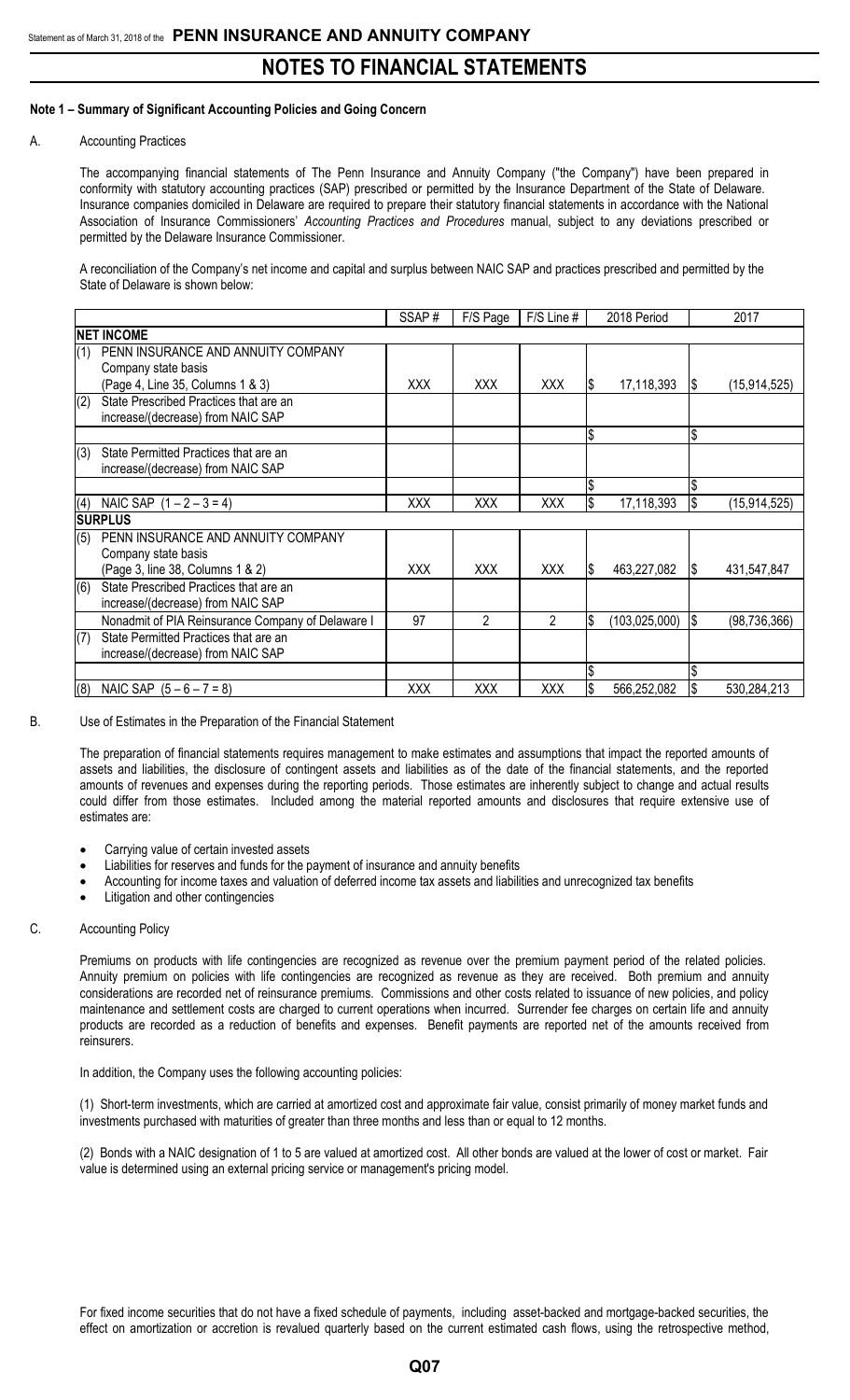except for favorable changes in expected cash flows for structured securities where the possibility of non-interest loss is other than remote. In these cases, income is recognized on the prospective method over the remaining life of the securities. Under the retrospective method, the recalculated effective yield equates the present value of the actual and anticipated cash flows, including new prepayment assumptions, to the original cost of the investment. Prepayment assumptions are based on borrower constraints and economic incentives such as original term, age, and coupon of the loan as affected by the interest rate environment. The current carrying value is then increased or decreased to the amount that would have resulted had the revised yield been applied since inception, and investment income is correspondingly decreased or increased. Cash flow assumptions for structured securities are obtained from broker dealer survey values or internal estimates. These assumptions are consistent with the current interest rate and economic environment.

The carrying values of fixed income, preferred and common stocks are written down when a decline is considered to be other-than-temporary. The Company considers an impairment to be other than temporary ("OTTI") if: (a) the Company's intent is to sell, (b) the Company will more likely than not be required to sell, (c) the Company does not have the intent and ability to hold the security for a period of time sufficient to recover the amortized cost basis, or (d) the Company does not expect to recover the entire amortized cost basis. The Company conducts a periodic management review of all securities with a market to book ratio below 80%, or otherwise designated by management. The Company also considers other qualitative and quantitative factors in determining the existence of other-than-temporary impairments including, but not limited to, unrealized loss trend analysis and significant short-term changes in value, default rates, delinquency rates, percentage of nonperforming loans, prepayments, and severities. other-than-temporary, the non-interest loss portion of the impairment is recorded through realized losses and the interest related portion of the loss would be disclosed in the notes to the financial statements.

The non-interest portion is determined based on the Company's "best estimate" of future cash flows discounted to a present value using the appropriate yield. The difference between the present value of the best estimate of cash flows and the amortized cost is the non-interest loss. The remaining difference between the amortized cost and the fair value is the interest loss.

(3) Common Stock of the Company's insurance affiliate, PIA Reinsurance Company of Delaware I ("PIA Re I") is fully nonadmitted on the Statement of Admitted Assets, Liabilities, and Surplus. Dividends are recognized in net investment income on the ex-dividend date. Changes in the carrying value are recognized in unrealized gains or losses in surplus. The investment in capital stock of the Federal Home Loan Bank of Pittsburgh (FHLB-PGH) is carried at par, which approximates fair value.

(4) Preferred stocks with a NAIC designation of 1 to 3 are valued at amortized cost. All other preferred stocks are valued at the lower of cost or market. Fair value is determined using an external pricing service or management's pricing model

(5) The Company has no investments in mortgage loans.

(6) Loan-backed securities are stated at either amortized cost or the lower of amortized cost or market. For loan and asset-backed securities of high credit quality, the impact of changes in expected cash flows are recognized on the retrospective adjustment method. For structured securities where the possibility of credit loss is other than remote, the impact of favorable changes in expected cash flows are recognized on the prospective method over the remaining life of the securities.

(7) Investments in subsidiaries are accounted for using the equity method. The Company's investments in Independence Square Properties LLC ("ISP") and Dresher Run I, LLC ("Dresher Run"), to the extent of the audited equity, are admitted assets, while the Company's investment in PIA Re I is a nonadmitted asset.

### Additionally, the Company owns 100% of PIA Re I.

(8) Alternative Assets consist of limited partnerships. The Company accounts for the value of its investments at their underlying GAAP equity. Dividends and income distributions from limited partnerships are recorded in investment income. Undistributed earnings are included in unrealized gains and losses and are reflected in surplus, net of deferred taxes. Distributions that are recorded as a return of capital reduce the carrying value of the limited partnership investment. Due to the timing of the valuation data received from the general partner, these investments are reported in accordance with the most recent valuations received which are primarily on a one quarter lag. Investments in low income housing tax credits ("LIHTC") are included in Other Invested Assets and are accounted for under the cost method. The delayed equity contributions for these investments are unconditional and legally binding and, therefore, have been recognized as a liability. LIHTC investments are reviewed for OTTI, which is accounted for as a realized loss.

(9) All derivatives are carried at fair value except those designated as hedge accounting. Derivatives used in hedging transactions that meet the criteria of a highly effective hedge are reported at cost or in a manner that is consistent with the assets hedged. Derivatives with a positive fair value are reported as admitted assets. Derivatives with a negative fair value are reported in liabilities**.**

- (10) Not applicable
- (11) Not applicable
- (12) The Company has not modified its capitalization policy from the prior period.
- (13) Not applicable
- D. Going Concern

Not applicable

#### **Note 2 – Accounting Changes and Corrections of Errors**

No significant changes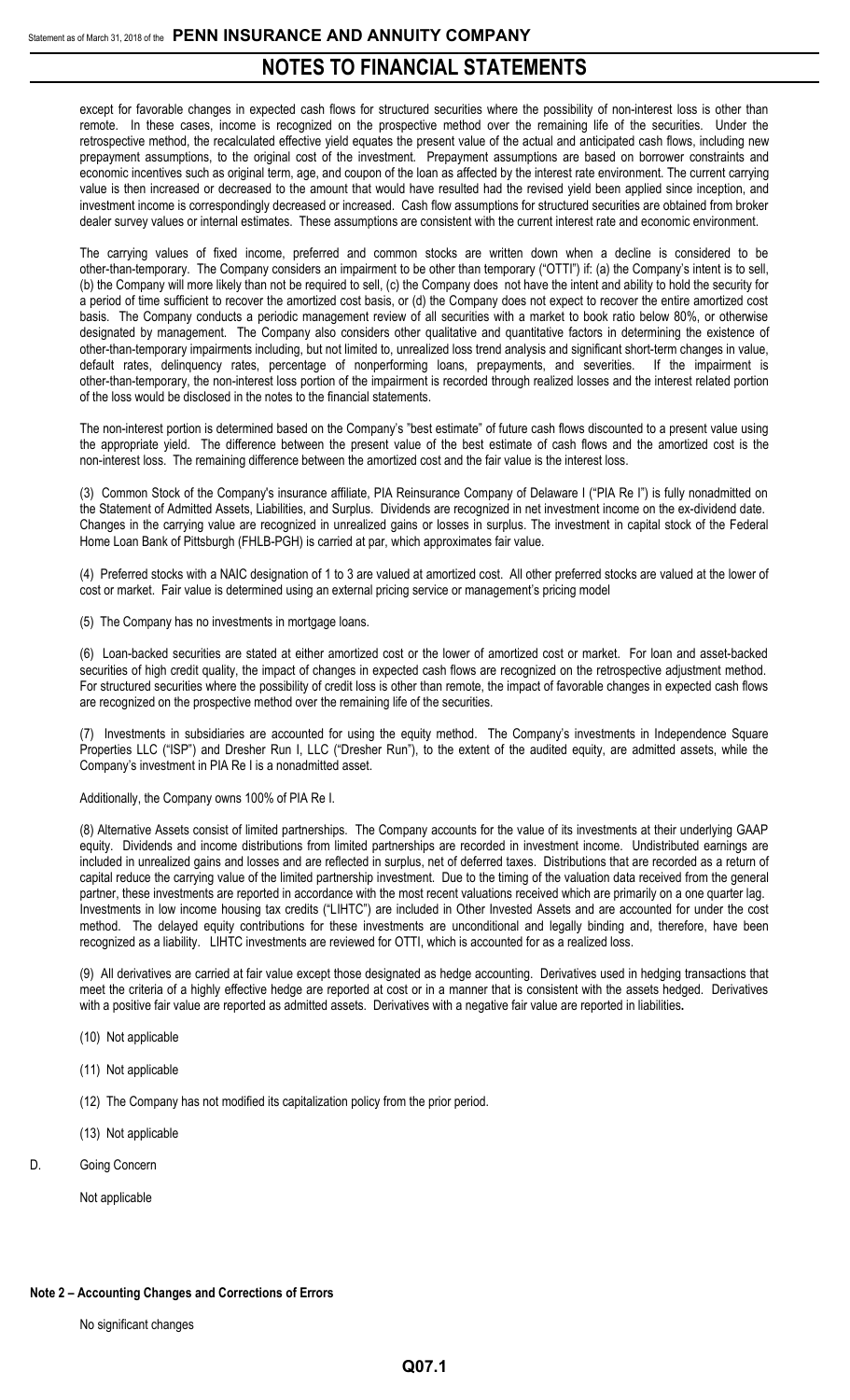#### **Note 3 – Business Combinations and Goodwill**

No significant change.

#### **Note 4 – Discontinued Operations**

No significant changes

#### **Note 5 – Investments**

- D. Loan-Backed Securities
	- (1) Prepayment assumptions are obtained from broker dealer survey values or internal estimates.
	- (2) There were no other than temporary impairments recognized on loan-backed securities for the period ended March 31, 2018.
	- (3) Recognized OTTI securities

There were no securities through March 31, 2018 in which the Company recognized the non-interest portion of other than temporary impairments.

(4) All impaired securities (fair value is less than cost or amortized cost) for which an other-than-temporary impairment has not been recognized in earnings as a realized loss (including securities with a recognized other-than-temporary impairment for non-interest related declines when a non-recognized interest related impairment remains):

| The aggregate amount of unrealized losses:                             | Less than 12 Months | 8,379,000   |
|------------------------------------------------------------------------|---------------------|-------------|
|                                                                        | 12 Months or Longer | 3,641,000   |
| The aggregate related fair value of securities with unrealized losses: | Less than 12 Months | 435,125,000 |
|                                                                        | 12 Months or Longer | 86,225,000  |

- (5) The Company also considers other qualitative and quantitative factors in determining the existence of other-than-temporary impairments including, but not limited to, unrealized loss trend analysis and significant short-term changes in value. If the impairment is other-than-temporary, the non-interest loss portion of the impairment is recorded through realized losses and the interest related portion of the loss would be disclosed in the notes to the financial statements.
- F. Repurchase Agreements Transactions Accounted for as Secured Borrowing

The Company did not have such transactions through March 31, 2018.

G. Reverse Repurchase Agreements Transactions Accounted for as Secured Borrowing Repurchase Transactions – Cash Provider – Overview of Secured Borrowing Transactions

The Company did not have such transactions through March 31, 2018.

H. Repurchase Agreements Transactions Accounted for as a Sale Repurchase Transaction – Cash Taker – Overview of Sale Transactions

The Company did not have such transactions through March 31, 2018.

I. Reverse Repurchase Agreements Transactions Accounted for as a Sale Repurchase Transaction – Cash Provider – Overview of Sale Transactions

The Company did not have such transactions through March 31, 2018.

M. Working Capital Finance Investments

The Company did not have any working capital finance investments through March 31, 2018.

N. Offsetting and Netting of Assets and Liabilities

The Company did not have any assets or liabilities that are offset and reported net in accordance with a valid right to offset as of March 31, 2018.

#### **Note 6 – Joint Ventures, Partnerships and Limited Liability Companies**

No significant changes

#### **Note 7 – Investment Income**

No significant changes

#### **Note 8 – Derivative Instruments**

No significant changes.

#### **Note 9 – Income Taxes**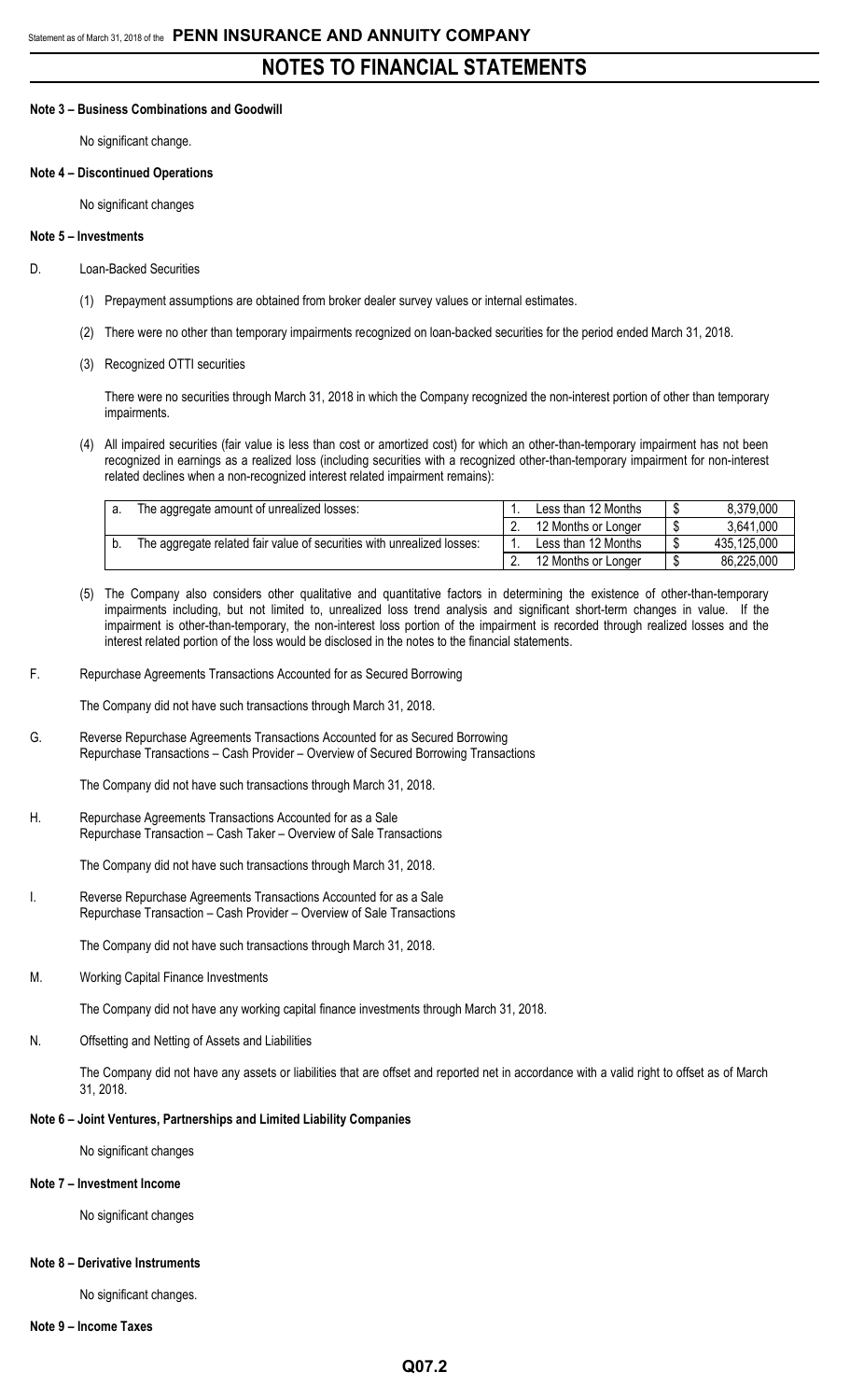On December 22, 2017, the U.S. government enacted new tax legislation effective January 1, 2018. The legislation makes broad and complex changes to the U.S. tax code and accordingly it will take time to assess and interpret the changes. In 2017, based on a preliminary understanding of the new legislation, the Company recorded a provisional charge of \$47,282,000, after-tax, for the estimated impact of U.S. Tax Reform on policyholder liabilities and net deferred tax assets, including the reduction in the U.S. federal corporate income tax rate and the impact of specific life insurance regulations which limits the deductibility of reserves for U.S. federal income tax purposes. This provisional charge may change materially in the future, following a more comprehensive review of the legislation, including changes in interpretations and tax assumptions made in the valuation of policy liabilities as well as implementation of and guidance from the Internal Revenue Service and other bodies, and as a result of any future changes or amendments to that legislation.

The Company follows Statement of Statutory Accounting Principles No. 101 – *Income Taxes, A Replacement of SSAP No. 10R and SSAP No. 10* ("SSAP 101"). SSAP 101 includes a calculation for the limitation of gross deferred tax assets for insurers that maintain a minimum of 300% of their authorized control level RBC computed without net deferred tax assets. The Company exceeded the 300% minimum RBC requirement at March 31, 2018 and December 31, 2017.

The Company is required to evaluate the recoverability of deferred tax assets and to establish a valuation allowance if necessary to reduce the deferred tax asset to an amount which is more likely than not to be realized. Considerable judgment is required in determining whether a valuation allowance is necessary, and if so, the amount of such valuation allowance. In evaluating the need for a valuation allowance, the Company considers many factors, including: (1) the nature of the deferred tax assets and liabilities; (2) whether they are ordinary or capital; (3) the timing of their reversal; (4) taxable income in prior carryback years as well as projected taxable income exclusive of reversing temporary differences and carryforwards; (5) the length of time that carryovers can be utilized; (6) unique tax rules that would impact the utilization of the deferred tax assets; and (7) any tax planning strategies that the Company would employ to avoid a tax benefit from expiring unused; although the realization is not assured, management believes it is more likely than not that the deferred tax assets, will be realized. The Company has not recorded a valuation allowance as of March 31, 2018 and December 31, 2017.

## **Note 10 – Information Concerning Parent, Subsidiaries, Affiliates and Other Related Parties**

No significant changes

## **Note 11 – Debt**

- B. FHLB (Federal Home Loan Bank) Agreements
	- (1) Information on the Nature of the Agreement

The Company is a member of the FHLB-PGH, which provides access to collateralized advances, collateralized funding agreements, and other FHLB-PGH products. Collateralized advances from the FHLB-PGH are classified in "Borrowed Money." Collateralized funding agreements issued to the FHLB-PGH are classified as liabilities for deposit-type funds and are recorded within Reserves and funds for payment of insurance and annuity benefits. These funding agreements have priority vclaim status above debt holders of the Company.

The Company' s membership in FHLB-PGH requires the ownership of member stock, and borrowings from FHLB-PGH require the purchase of FHLB-PGH activity based stock in an amount equal to 4% of the outstanding borrowings. All FHLB-PGH stock purchased by the Company is classified as restricted general account investments within Common Stock - Unaffiliated. The Company's borrowing capacity is determined by the lesser of the assets available to be pledged as collateral to FHLB-PGH or 10% of the Company's prior period admitted general account assets. The fair value of the qualifying assets pledged as collateral by the Company must be maintained at certain specified levels of the borrowed amount, which can vary, depending on the nature of the assets pledged. The Company's agreement allows for the substitution of assets and the advances are pre-payable. Current borrowings are subject to prepayment penalties.

### (2) FHLB Capital Stock

#### a. Aggregate Totals

1. Current Year

|     |                                           | Total       | General         | Separate |  |
|-----|-------------------------------------------|-------------|-----------------|----------|--|
|     |                                           | $2 + 3$     | Account         | Accounts |  |
| (a) | Membership Stock - Class A                |             |                 |          |  |
| (b) | Membership Stock - Class B                | 446,000     | 446,000         |          |  |
| (c) | <b>Activity Stock</b>                     | 3,000,000   | 3,000,000       |          |  |
| (d) | <b>Excess Stock</b>                       |             |                 |          |  |
| (e) | Aggregate Total (a+b+c+d)                 | 3,446,000   | \$<br>3,446,000 | \$       |  |
| (f) | Actual or estimated borrowing capacity as |             |                 |          |  |
|     | determined by the insurer                 | 526,464,000 | XXX             | XXX      |  |

#### 2. Prior Year

|                                   | Total   | General | Separate |
|-----------------------------------|---------|---------|----------|
|                                   | $2 + 3$ | Account | Accounts |
| (a)<br>Membership Stock - Class A |         |         |          |
| (b)<br>Membership Stock - Class B | 446,000 | 446,000 |          |
| (c)<br><b>Activity Stock</b>      |         |         |          |
| (d)<br><b>Excess Stock</b>        |         |         |          |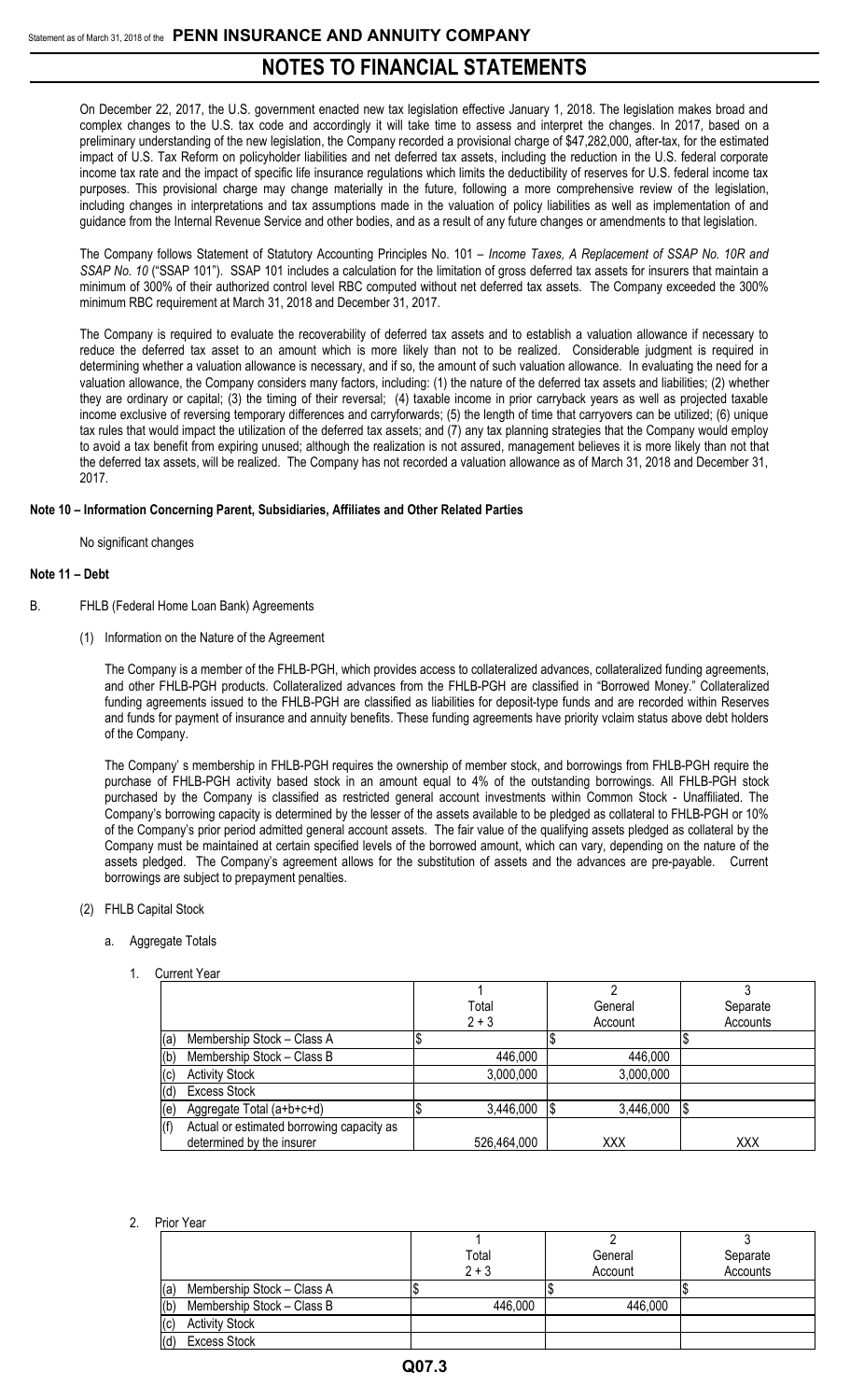# **NOTES TO FINANCIAL STATEMENTS**

|     |                                           | Total       | General | Separate |
|-----|-------------------------------------------|-------------|---------|----------|
|     |                                           | $2 + 3$     | Account | Accounts |
| (e) | Aggregate Total (a+b+c+d)                 | 446,000     | 446,000 |          |
|     | Actual or estimated borrowing capacity as |             |         |          |
|     | determined by the insurer                 | 431,746,000 | XXX     | XXX      |

b. Membership Stock (Class A and B) Eligible for Redemption

|            |                           |                  | Eligible for Redemption |                  |                |              |
|------------|---------------------------|------------------|-------------------------|------------------|----------------|--------------|
|            |                           |                  |                         |                  |                |              |
|            | <b>Current Year Total</b> |                  |                         |                  |                |              |
| Membership |                           | Not Eligible for | Less than               | 6 Months to Less | 1 to Less Than |              |
| Stock      | $(2+3+4+5+6)$             | Redemption       | 6 Months                | Than 1 Year      | 3 Years        | 3 to 5 Years |
| Class A    |                           |                  |                         |                  |                |              |
| Class B    | 446,000                   |                  |                         |                  |                | 446,000      |

# (3) Collateral Pledged to FHLB

# a. Amount Pledged as of Reporting Date

|                                                                                          | Fair Value | Carrying Value  | Aggregate Total<br>Borrowing |
|------------------------------------------------------------------------------------------|------------|-----------------|------------------------------|
| Current Year Total General and Separate Accounts<br>Total Collateral Pledged (Lines 2+3) | 95,105,000 | 79,042,000   \$ | 75,000,000                   |
| Current Year General Account<br><b>Total Collateral Pledged</b>                          | 95,105,000 | 79,042,000      | 75,000,000                   |
| Current Year Separate Accounts<br><b>Total Collateral Pledged</b>                        |            |                 |                              |
| Prior Year Total General and Separate Accounts<br>Total Collateral Pledged               |            |                 |                              |

# b. Maximum Amount Pledged During Reporting Period

|                                                  |            |                 | Amount of Borrowed at |
|--------------------------------------------------|------------|-----------------|-----------------------|
|                                                  |            |                 | Time of Maximum       |
|                                                  | Fair Value | Carrying Value  | Collateral            |
| Current Year Total General and Separate Accounts |            |                 |                       |
| Total Collateral Pledged (Lines 2+3)             | 95,105,000 | 79,042,000   \$ | 75,000,000            |
| <b>Current Year General Account</b>              |            |                 |                       |
| <b>Total Collateral Pledged</b>                  | 95,105,000 | 79,042,000      | 75,000,000            |
| Current Year Separate Accounts                   |            |                 |                       |
| <b>Total Collateral Pledged</b>                  |            |                 |                       |
| Prior Year Total General and Separate Accounts   |            |                 |                       |
| <b>Total Collateral Pledged</b>                  |            |                 | \$                    |

## (4) Borrowing from FHLB

## a. Amount as of the Reporting Date

# 1. Current Year

|     |                           | Total      |     | General    | Separate | <b>Funding Agreements</b> |
|-----|---------------------------|------------|-----|------------|----------|---------------------------|
|     |                           | $2 + 3$    |     | Account    | Accounts | Reserves Established      |
| (a) | Debt                      |            |     |            |          | XXX                       |
| (b) | <b>Funding Agreements</b> | 75,000,000 |     | 75,000,000 |          |                           |
| (c) | Other                     |            |     |            |          | XXX                       |
| (d) | Aggregate Total           |            |     |            |          |                           |
|     | (a+b+c)                   | 75,000,000 | 1\$ | 75,000,000 |          |                           |

2. Prior Year

|     | ווטו ויטוו                |         |         |          |                           |
|-----|---------------------------|---------|---------|----------|---------------------------|
|     |                           |         |         |          |                           |
|     |                           | Total   | General | Separate | <b>Funding Agreements</b> |
|     |                           | $2 + 3$ | Account | Accounts | Reserves Established      |
| (a) | Debt                      |         |         |          | XXX                       |
| (b) | <b>Funding Agreements</b> |         |         |          |                           |
| (c) | Other                     |         |         |          | XXX                       |
|     |                           |         |         |          |                           |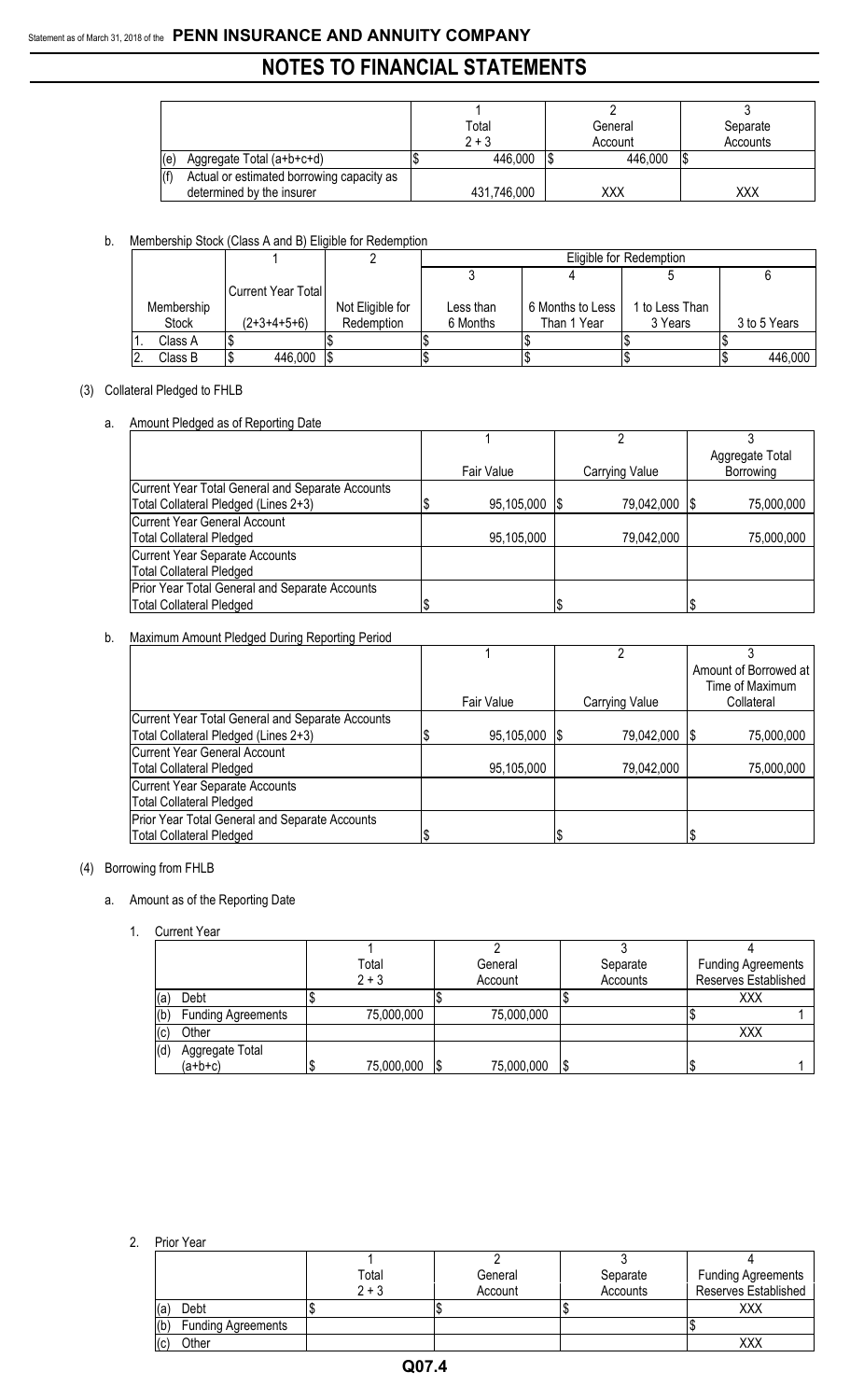|                                     | Total   | General | Separate | <b>Funding Agreements</b> |
|-------------------------------------|---------|---------|----------|---------------------------|
|                                     | $2 + 3$ | Account | Accounts | Reserves Established      |
| (d)<br>Aggregate Total<br>$(a+b+c)$ | Ψ       | Φ       |          |                           |

b. Maximum Amount During Reporting Period (Current Year)

|                  | 1.00                          | Total<br>$2 + 3$ | General<br>Account | Separate<br>Accounts |
|------------------|-------------------------------|------------------|--------------------|----------------------|
|                  | Debt                          |                  |                    |                      |
| $\overline{2}$ . | <b>Funding Agreements</b>     | 75,000,000       | 75,000,000         |                      |
| I3.              | Other                         |                  |                    |                      |
| 14.              | Aggregate Total (Lines 1+2+3) | 75,000,000       | 75,000,000         |                      |

## c. FHLB – Prepayment Obligations

|    |                           | Does the Company have Prepayment Obligations under |
|----|---------------------------|----------------------------------------------------|
|    |                           | the Following Arrangements (YES/NO)                |
|    | Debt                      |                                                    |
| 2. | <b>Funding Agreements</b> | NC                                                 |
|    | Other                     |                                                    |

#### **Note 12 – Retirement Plans, Deferred Compensation, Postemployment Benefits and Compensated Absences and Other Postretirement Benefit Plans**

The Company does not have such plans.

#### **Note 13 – Capital and Surplus, Dividend Restrictions and Quasi-Reorganizations**

No significant changes

#### **Note 14 – Liabilities, Contingencies and Assessments**

No significant changes

#### **Note 15 – Leases**

The Company had no lease obligations as of March 31, 2018.

#### **Note 16 – Information about Financial Instruments with Off-Balance Sheet Risk and Financial Instruments with Concentrations of Credit Risk**

Not applicable

#### **Note 17 – Sale, Transfer and Servicing of Financial Assets and Extinguishments of Liabilities**

B. Transfer and Servicing of Financial Assets

There have been no transfer or servicing of financial assets through March 31, 2018.

- C. Wash Sales
	- (1) In the normal course of the Company's asset management, securities are sold and reqcuired within 30 days of the sale date to enhance the Company's yield on its investment portfolio.
	- (2) The Company did not sell any NAIC designation 3 or below, or unrated of securities sold during the period ending March 31, 2018 and reacquired within 30 days of the sale date.

### **Note 18 – Gain or Loss to the Reporting Entity from Uninsured Plans and the Portion of Partially Insured Plans**

No significant changes

#### **Note 19 – Direct Premium Written/Produced by Managing General Agents/Third Party Administrators**

The Company does not have any managing general agents or third party administrators that write premium.

#### **Note 20 – Fair Value Measurements**

Fair value is defined as the price that would be received to sell an asset or paid to transfer a liability in an orderly transaction between market participants at the measurement date. Fair value measurement is based on assumptions market participants would make in pricing an asset or liability. Inputs to valuation techniques to measure fair value are prioritized by establishing a three-level fair value hierarchy. The fair value hierarchy gives the highest priority to quoted prices in active markets and the lowest priority to prices derived

## **Q07.5**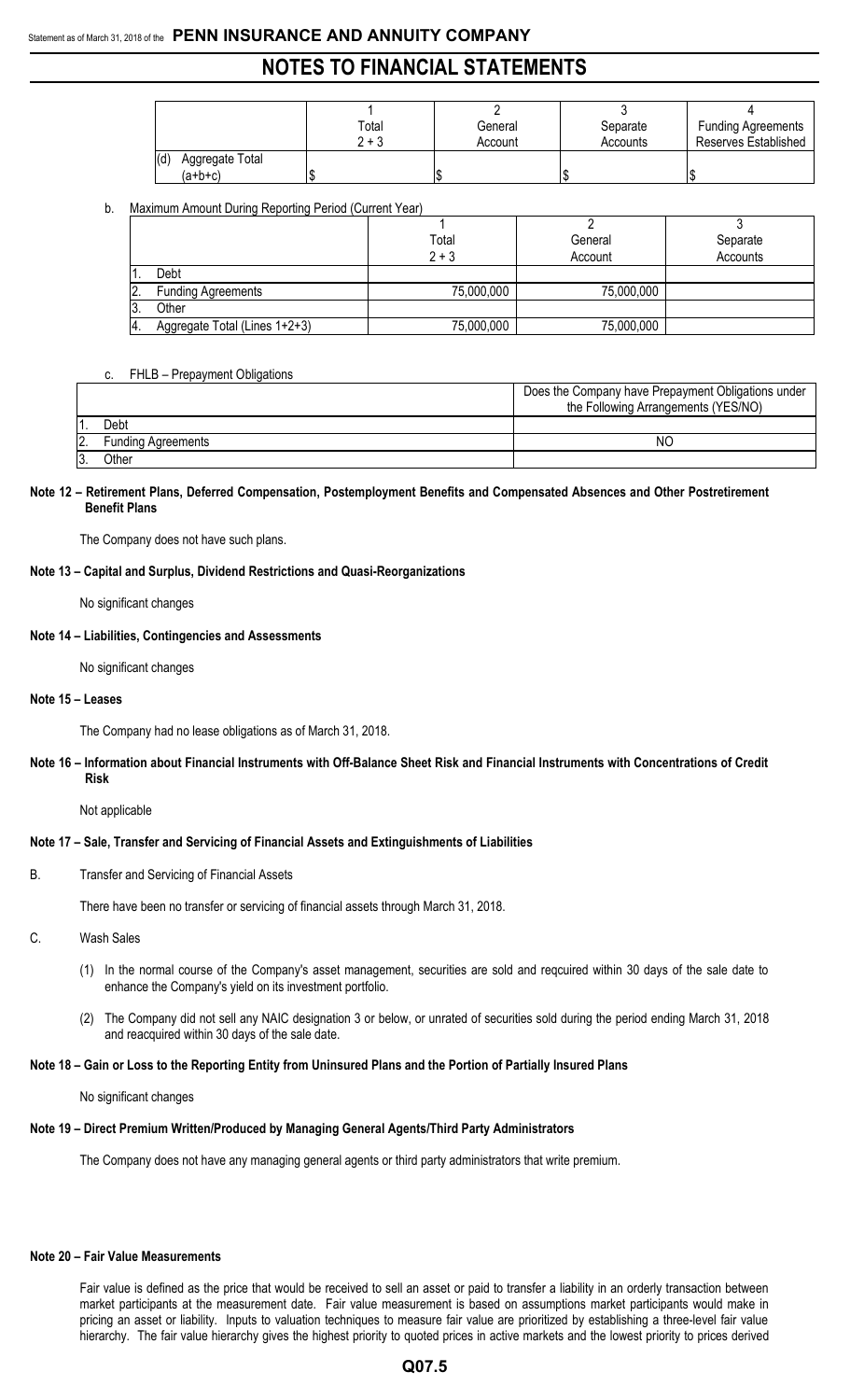from unobservable inputs. An asset or liability's classification within the fair value hierarchy is based on the lowest level of significant input to its fair value measurement. The Company has categorized its assets and liabilities into the three-level fair value hierarchy based upon the priority of the inputs. The following summarizes the types of assets and liabilities included within the three-level hierarchy.

- Level 1 Fair value is based on unadjusted quoted market prices in active markets for identical assets or liabilities that are accessible at the measurement date. These generally provide the most reliable evidence and are used to measure fair value whenever available. Active markets are defined as having the following for the measured asset/liability: i) many transactions, ii) current prices, iii) price quotes not varying substantially among market makers, iv) narrow bid/ask spreads and v) most information publicly available. Prices are obtained from readily available sources for market transactions involving identical assets and liabilities.
- Level 2 Fair value is based on significant inputs, other than quoted prices included in Level 1, that are observable for the asset or liability, either directly or indirectly, for substantially the full term of the asset or liability through corroboration with observable market data. Prices for assets classified as Level 2 are primarily provided by an independent pricing service using observable inputs. In circumstances where prices from pricing services are reviewed for reasonability but cannot be corroborated to observable market data as noted above, these security values are recorded in Level 3 in our fair value hierarchy.
- Level 3 Fair value is based on significant inputs that are unobservable for the asset or liability. These inputs reflect the Company's assumptions about the assumptions market participants would use in pricing the asset or liability. These are typically less liquid fixed maturity securities with very limited trading activity. Prices are determined using valuation methodologies such as option pricing models, discounted cash flow models, market approach and other similar techniques. Prices may be based upon non-binding quotes from brokers or other market makers that are reviewed for reasonableness, based on the Company's understanding of the market but are not further corroborated with other additional observable market information.

The determination of fair value, which for certain assets and liabilities is dependent on the application of estimates and assumptions, can have a significant impact on the Company's results of operations. The following sections describe the valuation methodologies used to determine fair values as well as key estimates and assumptions surrounding certain assets and liabilities, measured at fair value on a recurring basis, that could have a significant impact on the Company's results of operations or involve the use of significant unobservable inputs.

The fair value process is monitored on a quarterly basis by financial and investment professionals who utilize additional subject matter experts as applicable. The purpose is to monitor the Company's asset valuation policies and procedures by ensuring objective and reliable valuation practices and pricing of financial instruments, as well as addressing fair valuation issues, changes to valuation methodologies and pricing sources. To assess the continuing appropriateness of third party pricing service security valuations, the Company regularly monitors the prices and reviews price variance reports. In addition, the Company performs an initial and ongoing review of the third party pricing services methodologies, reviews inputs and assumptions used for a sample of securities on a periodic basis. Pricing challenges are raised on valuations considered not reflective of market and are monitored by the Company.

#### **BONDS**

The fair values of the Company's debt securities are generally based on quoted market prices or prices obtained from independent pricing services. In order to validate reasonability, prices are reviewed by internal investment professionals through comparison with directly observed recent market trades or color or by comparison of significant inputs used by the pricing service to the Company's observations of those inputs in the market. Consistent with the fair value hierarchy described above, securities with quoted market prices or corroborated valuations from pricing services are generally reflected within Level 2. Inputs considered to be standard for valuations by the independent pricing service include: benchmark yields, reported trades, broker/dealer quotes, issuer spreads, two-sided markets, benchmark securities, bids, offers, reference data and industry and economic events. In circumstances where prices from pricing services are reviewed for reasonability but cannot be corroborated to observable market data as noted above, these security values are recorded in Level 3 in the Company's fair value hierarchy.

In circumstances where market data such as quoted market prices or vendor pricing is not available, internal estimates based on significant observable inputs are used to determine fair value. This category also includes fixed income securities priced internally. Inputs considered include: public debt, industrial comparables, underlying assets, credit ratings, yield curves, type of deal structure, collateral performance, loan characteristics and various indices, as applicable. Also included in Level 2 are private placement securities. Inputs considered are: public corporate bond spreads, industry sectors, average life, internal ratings, security structure, liquidity spreads, credit spreads and yield curves, as applicable. If the discounted cash flow model incorporates significant unobservable inputs, these securities would be reflected within Level 3 in the Company's fair value hierarchy.

In circumstances where significant observable inputs are not available, estimated fair value is calculated internally by using unobservable inputs. These inputs reflect the Company's assumptions about the inputs market participants would use in pricing the asset, and are therefore included in Level 3 in the Company's fair value hierarchy. Circumstances where observable market data is not available may include events such as market illiquidity and credit events related to the security.

#### **EQUITY SECURITIES**

Equity securities consist principally of investments in common and preferred stock of publicly traded companies. The fair values of most publicly traded equity securities are based on quoted market prices in active markets for identical assets and are classified within Level 1 in the Company's fair value hierarchy.

#### **CASH AND SHORT-TERM INVESTMENTS**

Short-term investments carried at Level 1 consist of money market funds and investments purchased with maturities of greater than three months and less than or equal to 12 months. These are carried at amortized cost and approximate fair value.

**DERIVATIVE INSTRUMENTS** The fair values of derivative contracts are determined based on quoted prices in active exchanges or prices provided by counterparties, exchanges or clearing members as applicable, utilizing valuation models. The fair values of derivative contracts can be affected by changes in interest rates, foreign exchange rates, commodity prices, credit spreads, market volatility, expected returns and liquidity as well as other factors.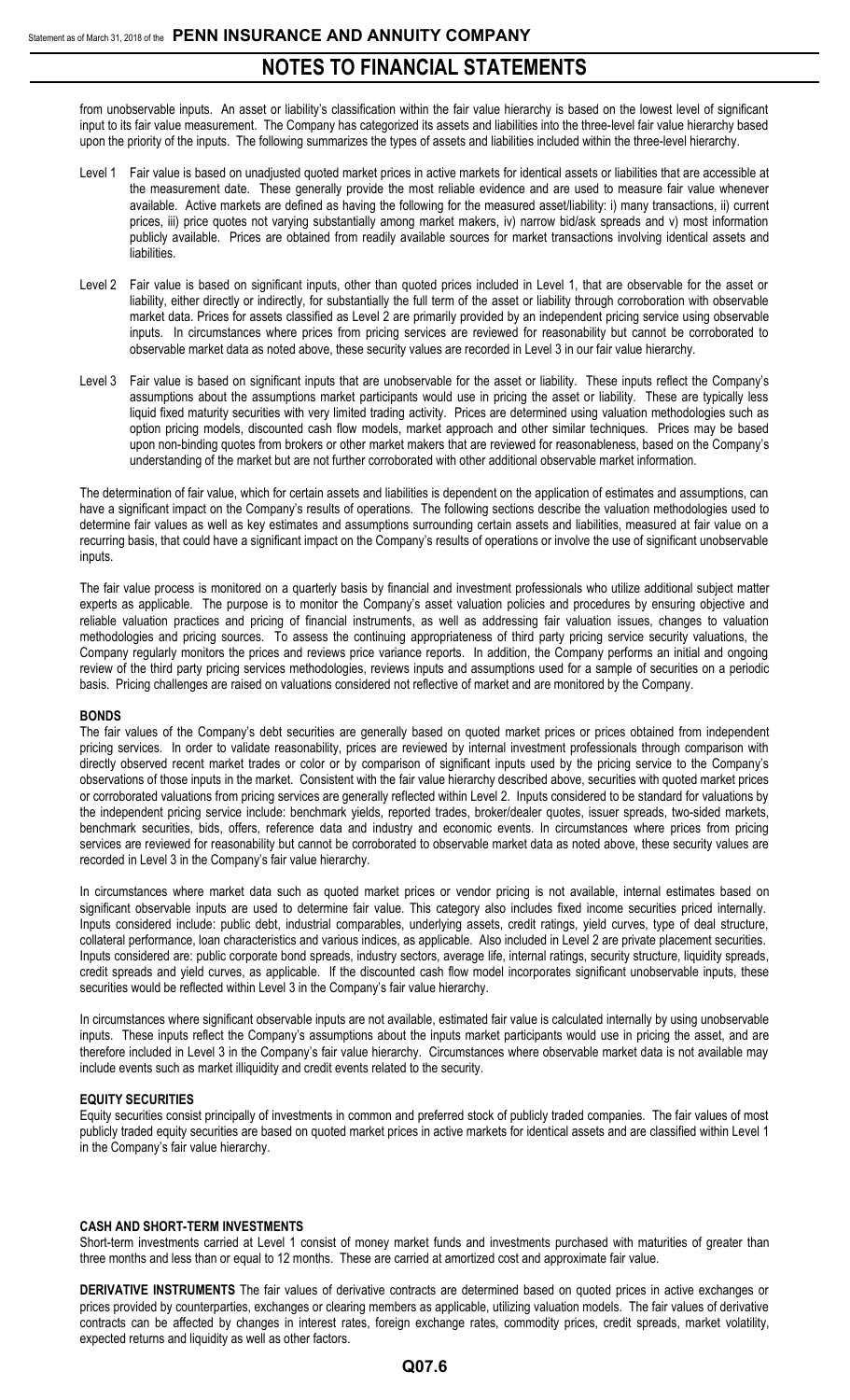The Company's exchange traded futures include index futures that are valued using quoted prices in active markets and are classified within Level 1 in our fair value hierarchy.

Derivative positions traded in the OTC derivative market where fair value is determined based upon values received from counterparties are classified within Level 2. These investments included: interest rate swaps, interest rate caps, total return swaps, swaptions, equity options, inflation swaps, forward contracts, and credit default swaps. OTC derivatives classified within Level 2 are valued using models generally accepted in the financial services industry that use actively quoted or observable market input values from external market data providers, broker dealer quotations, third-party pricing vendors and/or recent trading activity. In order to validate reasonability of prices received by counterparties, prices are reviewed by our investment professionals through comparison with directly observed recent market trades, comparison with internal valuations estimated through use of valuation models maintained on an industry standard analytical and valuation platform, or comparison of all significant inputs used by the pricing service to our observations of those inputs in the market. Fair values can also be affected by changes in estimates and assumptions including those related to counterparty behavior used in valuation models.

#### **SEPARATE ACCOUNT ASSETS**

Separate account assets primarily consist of mutual funds. The fair value of mutual funds is based upon quoted prices in an active market, resulting in classification in Level 1.

- A. Fair Value Measurements
	- (1) Fair Value Measurements at Reporting Date

|                             | Level 1            | Level 2   | Level 3         | Total           | Net Asset Value<br>(NAV) Included<br>in Level 2 |
|-----------------------------|--------------------|-----------|-----------------|-----------------|-------------------------------------------------|
| Assets at Fair Value        |                    |           |                 |                 |                                                 |
| Common Stock - Unaffiliated | 71,433,000<br>\$   | -1\$      | 3,446,000<br>\$ | 74,879,000<br>S |                                                 |
| Cash Equivalents            | 52,121,000<br>I\$  |           |                 | 52,121,000      |                                                 |
| Call Spreads                |                    | 6,639,000 |                 | 6,639,000       | 'S                                              |
| Separate Account Assets     | 55,436,000         |           |                 | 55,436,000      |                                                 |
| Total                       | 178,990,000<br>I\$ | 6,639,000 | 3,446,000       | \$189,075,000   |                                                 |
| Liabilities at Fair Value   |                    |           |                 |                 |                                                 |
|                             | l\$                |           |                 |                 |                                                 |
| Total                       | \$                 | J         | \$              |                 | l\$                                             |

## (2) Fair Value Measurements in (Level 3) of the Fair Value Hierarchy

The Company recognizes transfers into Level 3 as of the end of the period in which the circumstances leading to the transfer occurred. The Company recognizes transfers out of Level 3 at the beginning of the period in which the circumstances leading to the transfer occurred.

The table below includes a rollforward of the Statement of Admitted Assets, Liabilities and Surplus amounts for the period ended March 31, 2018 (including the change in fair value), for financial instruments classified by the Company within Level 3 of the valuation hierarchy:

|                   |                  |                  |                  | Total       |             |                       |       |         |             |
|-------------------|------------------|------------------|------------------|-------------|-------------|-----------------------|-------|---------|-------------|
|                   |                  |                  |                  | Gains and   | Total       |                       |       |         |             |
|                   |                  |                  |                  | (Losses)    | Gains and   |                       |       |         |             |
|                   | <b>Beginning</b> | <b>Transfers</b> | <b>Transfers</b> | Included in | (Losses)    |                       |       |         | Ending      |
|                   | Balance at       | Into Level       | Out of           | Net         | Included in |                       |       | Settle- | Balance at  |
|                   | 1/1/2018         | 3                | Level 3          | Income      | Surplus     | Purchases   Issuances | Sales | ments   | 12/31/2018  |
| Assets<br>a.      |                  |                  |                  |             |             |                       |       |         |             |
| Common Stock -    |                  |                  |                  |             |             |                       |       |         |             |
| Unaffiliated      | $$446,000$ \\$   |                  | \$               |             |             | $$3,000,000$ \$       | \$    |         | \$3,446,000 |
| Total             | $$446,000$ $$$   |                  | \$               | J           |             | $$3,000,000$ \$       | \$    | J       | \$3,446,000 |
| Liabilities<br>b. |                  |                  |                  |             |             |                       |       |         |             |
|                   |                  |                  |                  |             |             |                       |       |         |             |
| Total             |                  |                  | \$               | S           |             |                       | l\$   | ا \$    |             |

## (3) Policies when Transfers Between Levels are Recognized

When a determination is made to classify a financial instrument within Level 3, the determiniation is based upon the significance of the unobservable parameters to the overall fair value measurement. However, Level 3 financial instruments typically include, in addition to the unobservable or Level 3 components, observable components (that is, components that are actively quoted and can be validated to the external sources); accordingly, gains and losses include chages in fair value due in part to observable factors that are part of the valuation methodology.

(4) Description of Valuation Techniques and Inputs Used in Fair Value Measurement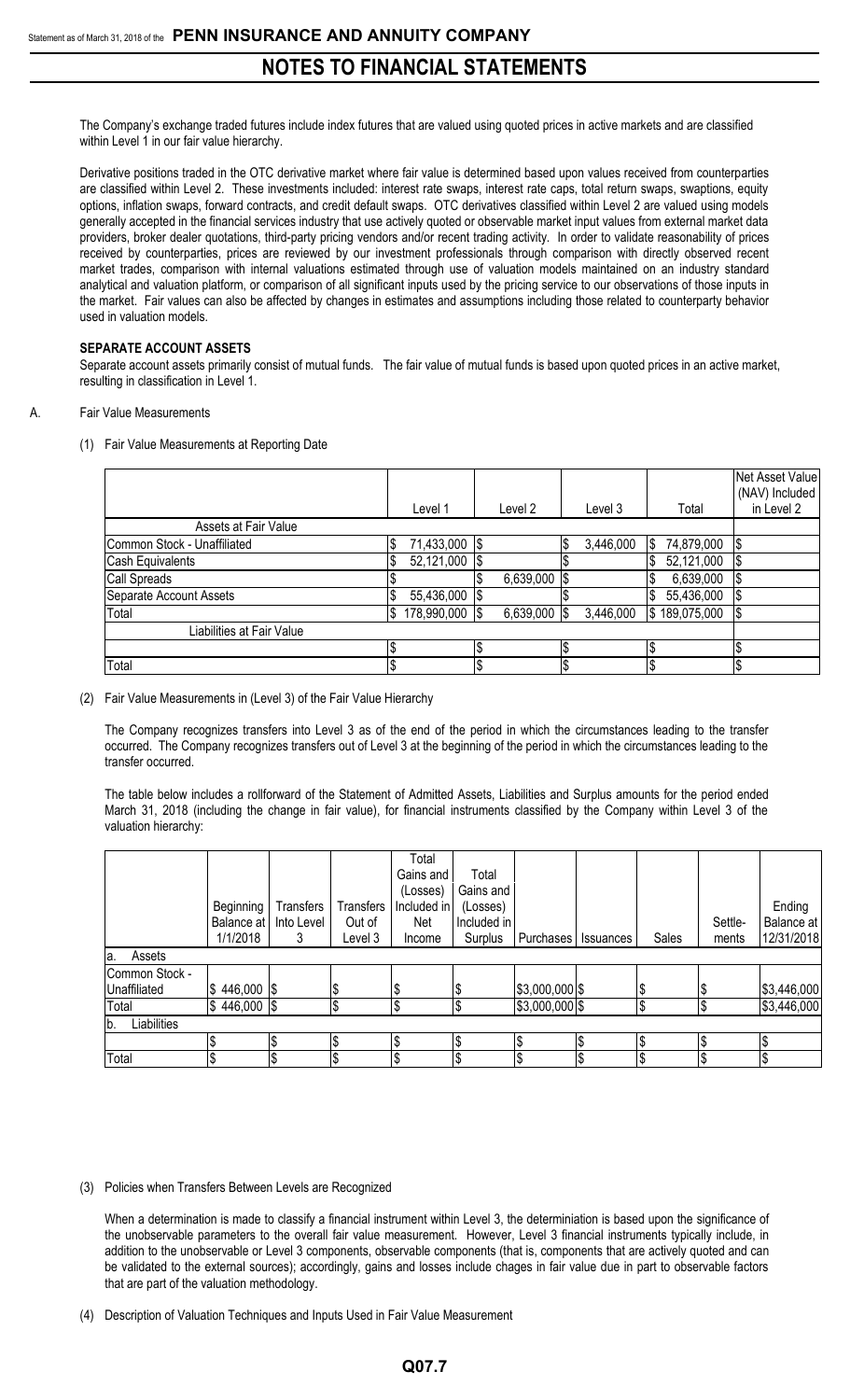The following summarizes the fair value, valuation techniques and significant unobservable inputs of the Level 3 fair value measurements that were developed as of March 31, 2018:

|                               | Fair Value | <b>Valuation Technique</b>             | Significant<br>Unobservable<br>Inputs | Rate/Range or/weighted avg |
|-------------------------------|------------|----------------------------------------|---------------------------------------|----------------------------|
| Assets:                       |            |                                        |                                       |                            |
| Investments                   |            |                                        |                                       |                            |
| Common stock,<br>unaffiliated | \$         | 3,446,000 Set by issuer - FHLB PGH (1) | Not available                         | N/A                        |
| Total investments             | 3,446,000  |                                        |                                       |                            |

(1) Fair Value approximates carrying value. The par value of the FHLB capital stock is \$100 and set by the FHLB. The capital stock is issued, redeemed and repurchased at par.

# (5) Not applicable

## B. Not applicable

## C. Fair Value Level

|                              |                 |                        |               |                                      |               | Not         | Net Asset   |
|------------------------------|-----------------|------------------------|---------------|--------------------------------------|---------------|-------------|-------------|
|                              |                 |                        |               |                                      |               | Practicable | Value (NAV) |
|                              | Aggregate Fair  |                        |               |                                      |               | (Carrying   | Included in |
| Type of Financial Instrument | Value           | <b>Admitted Assets</b> | (Level 1)     | (Level 2                             | (Level 3)     | Value)      | Level 2     |
| Financial Assets:            |                 |                        |               |                                      |               |             |             |
| <b>Bonds</b>                 | \$3,679,829,000 | \$3,537,533,000        |               | \$138,631,000   \$3,479,158,000   \$ | 62,040,000    |             |             |
| Redeemable Preferred Stock   | \$35,821,000    | 35,454,000<br>IS.      | 29,396,000 \$ | 3,931,000                            | 2,494,000     | 1\$         |             |
| Common Stock - Unaffiliated  | \$74,879,000    | 74,879,000<br>IS.      | 71,433,000 \$ |                                      | 3,446,000     | 1\$         |             |
| Cash, Cash Equivalents and   |                 |                        |               |                                      |               |             |             |
| Short-Term Investments       | \$57,203,000    | 57,203,000<br>IS.      | 57,203,000 \$ |                                      |               |             |             |
| Derivatives                  | \$120,716,000   | 93,420,000<br>IS       |               | \$120,716,000                        |               |             |             |
| Separate Account Assets      | \$55,436,000    | 55,436,000             | 55,436,000 \$ |                                      |               |             |             |
| Financial Liabilities:       |                 |                        |               |                                      |               |             |             |
| Investment-Type Contracts:   |                 |                        |               |                                      |               |             |             |
| Individual Annuities         | \$119,302,000   | $\$\,117,064,000$      |               |                                      | \$119,302,000 | l\$         |             |
| Separate Account Liabilities | \$55,436,000    | 55,436,000<br>IS.      | 55,436,000 \$ |                                      |               |             |             |

## D. Not Practicable to Estimate Fair Value

| Type of Class or Financial |                           |                                |                      |             |
|----------------------------|---------------------------|--------------------------------|----------------------|-------------|
| Instrument                 | Value<br><i>C</i> arrving | <b>Effective Interest Rate</b> | <b>Maturity Date</b> | Explanation |
|                            |                           | $\%$                           |                      |             |

## **Note 21 – Other Items**

No significant changes

#### **Note 22 – Events Subsequent**

The Company has evaluated events subsequent to March 31, 2018, and has determined that there were no significant events requiring recognition in the financial statements.

#### **Note 23 – Reinsurance**

No significant changes

#### **Note 24 – Retrospectively Rated Contracts and Contracts Subject to Redetermination**

The Company does not have any retrospectively rated contracts.

#### **Note 25 – Change in Incurred Losses and Loss Adjustment Expenses**

## Not applicable

# **Note 26 – Intercompany Pooling Arrangements**

No significant changes

# **Note 27 – Structured Settlements**

No significant changes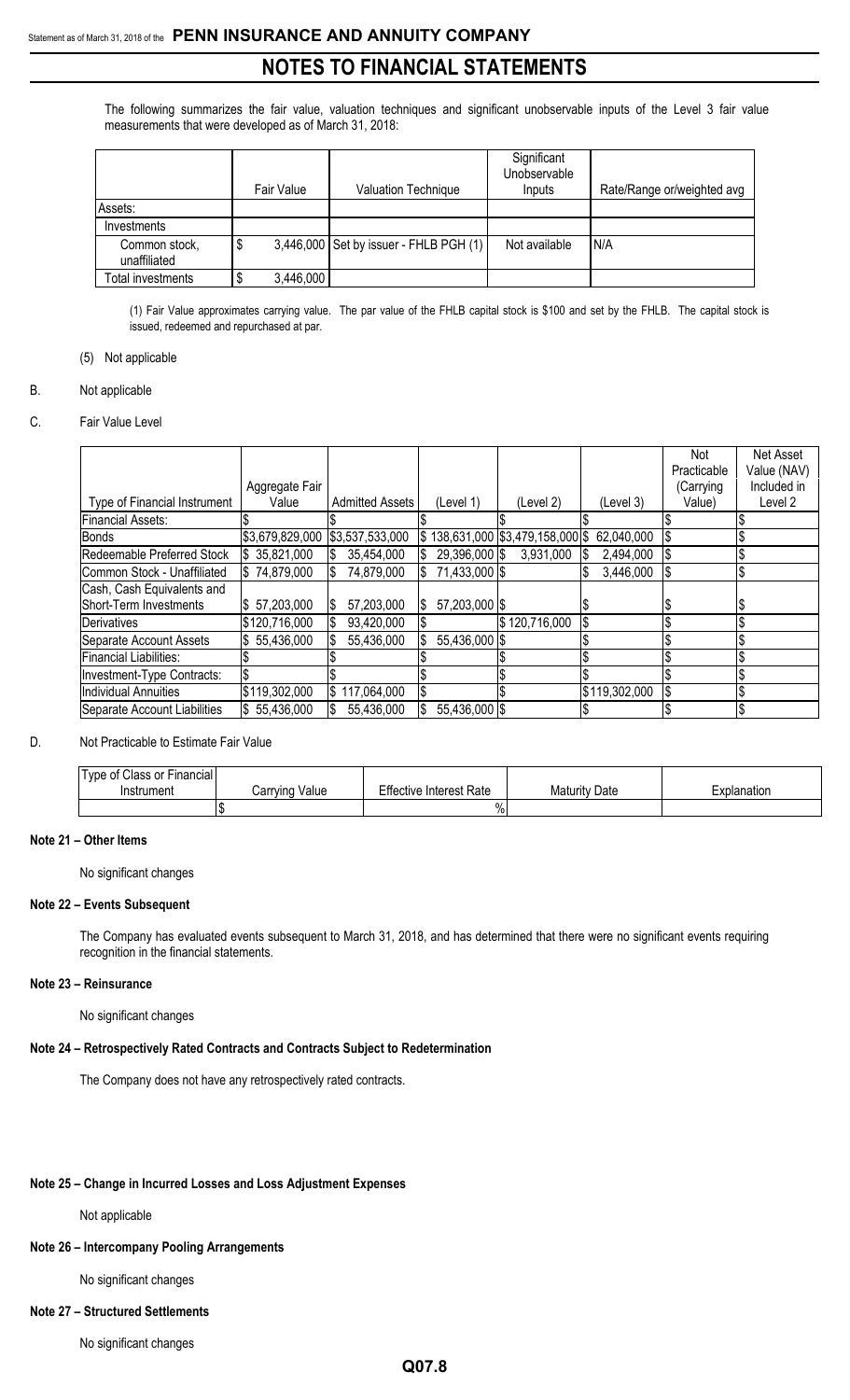#### **Note 28 – Health Care Receivables**

No significant changes

# **Note 29 – Participating policies**

No significant changes

## **Note 30 – Premium Deficiency Reserves**

No significant changes

# **Note 31 – Reserves for Life Contracts and Deposit-Type Contracts**

No significant changes

## **Note 32 – Analysis of Annuity Actuarial Reserves and Deposit Liabilities by Withdrawal Characteristics**

No significant changes

# **Note 33 – Premium and Annuity Considerations Deferred and Uncollected**

No significant changes

# **Note 34 – Separate Accounts**

No significant changes

## **Note 35 – Loss/Claim Adjustment Expenses**

No significant changes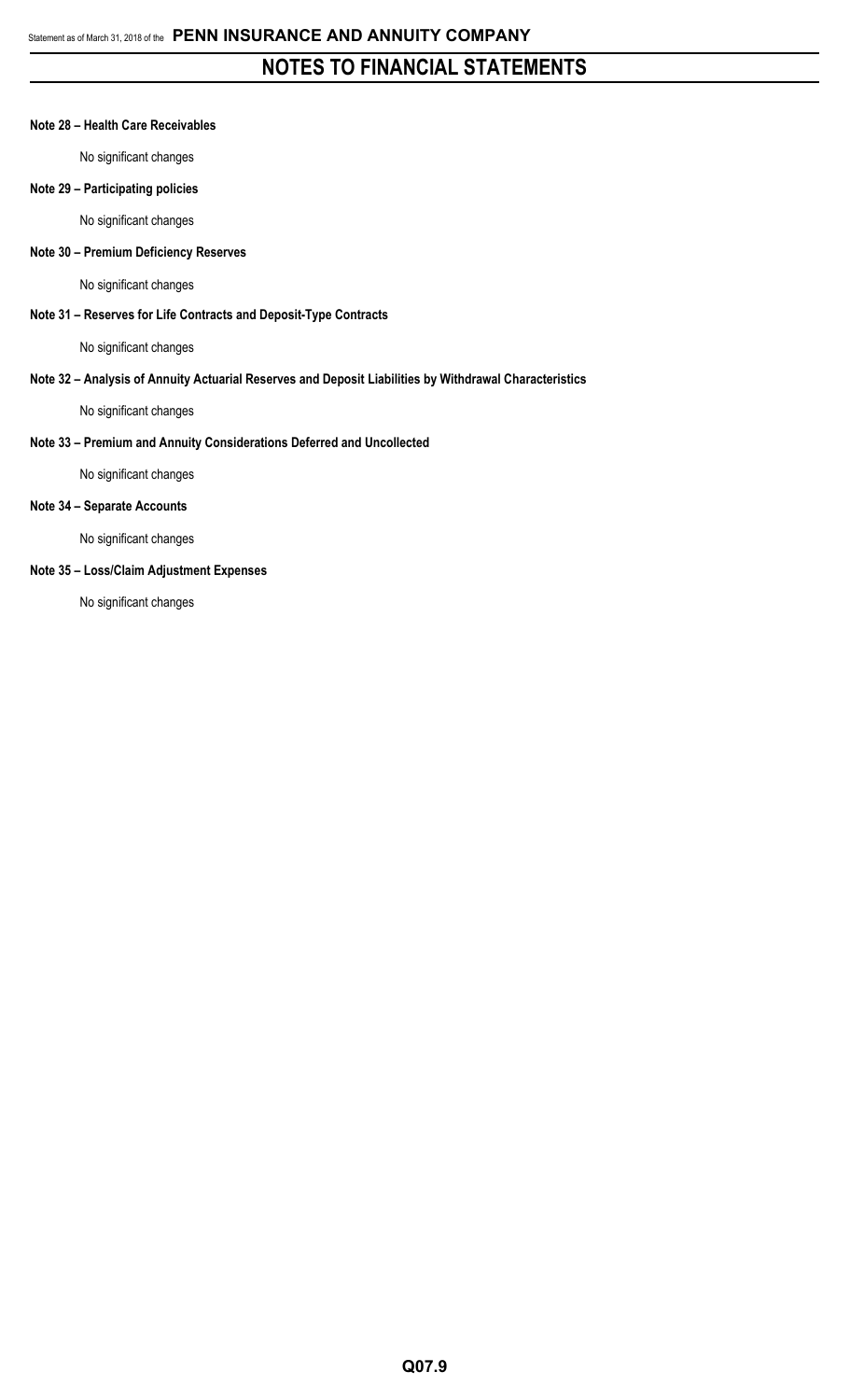# Statement as of March 31, 2018 of the **PENN INSURANCE AND ANNUITY COMPANY GENERAL INTERROGATORIES**

# **PART 1 - COMMON INTERROGATORIES**

# **GENERAL**

| 1.1 |     | Did the reporting entity experience any material transactions requiring the filing of Disclosure of Material Transactions with the State of Domicile,<br>as required by the Model Act?                                                                                                                                                                                                                                                       |                                 |                             |                                  | Yes [ ]                     | No[X]                    |  |
|-----|-----|----------------------------------------------------------------------------------------------------------------------------------------------------------------------------------------------------------------------------------------------------------------------------------------------------------------------------------------------------------------------------------------------------------------------------------------------|---------------------------------|-----------------------------|----------------------------------|-----------------------------|--------------------------|--|
| 1.2 |     | If yes, has the report been filed with the domiciliary state?                                                                                                                                                                                                                                                                                                                                                                                |                                 |                             |                                  | Yes[]                       | No [ ]                   |  |
| 2.1 |     | Has any change been made during the year of this statement in the charter, by-laws, articles of incorporation, or deed of settlement of the<br>reporting entity?                                                                                                                                                                                                                                                                             |                                 |                             |                                  | Yes $\lceil$ 1              | No[X]                    |  |
| 2.2 |     | If yes, date of change:                                                                                                                                                                                                                                                                                                                                                                                                                      |                                 |                             |                                  |                             |                          |  |
| 3.1 |     | Is the reporting entity a member of an Insurance Holding Company System consisting of two or more affiliated persons, one or more of which is an insurer?<br>If yes, complete Schedule Y, Parts 1 and 1A.                                                                                                                                                                                                                                    |                                 |                             |                                  | Yes $[X]$                   | No[ ]                    |  |
| 3.2 |     | Have there been any substantial changes in the organizational chart since the prior quarter end?                                                                                                                                                                                                                                                                                                                                             |                                 |                             |                                  | Yes $\lceil$ $\rceil$       | No[X]                    |  |
| 3.3 |     | If the response to 3.2 is yes, provide a brief description of those changes.                                                                                                                                                                                                                                                                                                                                                                 |                                 |                             |                                  |                             |                          |  |
|     |     |                                                                                                                                                                                                                                                                                                                                                                                                                                              |                                 |                             |                                  |                             |                          |  |
| 3.4 |     | Is the reporting entity publicly traded or a member of a publicly traded group?                                                                                                                                                                                                                                                                                                                                                              |                                 |                             |                                  | Yes $[ ]$                   | No[X]                    |  |
| 3.5 |     | If the response to 3.4 is yes, provide the CIK (Central Index Key) code issued by the SEC for the entity/group.                                                                                                                                                                                                                                                                                                                              |                                 |                             |                                  |                             |                          |  |
| 4.1 |     | Has the reporting entity been a party to a merger or consolidation during the period covered by this statement?                                                                                                                                                                                                                                                                                                                              |                                 |                             |                                  | Yes $\lceil$ 1              | No[X]                    |  |
| 4.2 |     | If yes, provide name of entity, NAIC Company Code, and state of domicile (use two letter state abbreviation) for any entity that has ceased to exist as a<br>result of the merger or consolidation.                                                                                                                                                                                                                                          |                                 |                             |                                  |                             |                          |  |
|     |     | $\overline{1}$                                                                                                                                                                                                                                                                                                                                                                                                                               |                                 |                             | $\overline{2}$<br><b>NAIC</b>    |                             | 3                        |  |
|     |     |                                                                                                                                                                                                                                                                                                                                                                                                                                              |                                 |                             | Company                          |                             | State of                 |  |
|     |     | Name of Entity                                                                                                                                                                                                                                                                                                                                                                                                                               |                                 |                             | Code                             |                             | Domicile                 |  |
| 5.  |     | If the reporting entity is subject to a management agreement, including third-party administrator(s), managing general agent(s), attorney-in-fact, or<br>similar agreement, have there been any significant changes regarding the terms of the agreement or principals involved?<br>If yes, attach an explanation.                                                                                                                           |                                 |                             | Yes $\lceil \ \rceil$            | No[X]                       | $N/A$ [ ]                |  |
|     |     |                                                                                                                                                                                                                                                                                                                                                                                                                                              |                                 |                             |                                  |                             |                          |  |
|     | 6.1 | State as of what date the latest financial examination of the reporting entity was made or is being made.                                                                                                                                                                                                                                                                                                                                    |                                 |                             |                                  | 12/31/2015                  |                          |  |
|     |     | 6.2 State the as of date that the latest financial examination report became available from either the state of domicile or the reporting entity. This date<br>should be the date of the examined balance sheet and not the date the report was completed or released.                                                                                                                                                                       |                                 |                             |                                  | 12/31/2015                  |                          |  |
|     |     | 6.3 State as of what date the latest financial examination report became available to other states or the public from either the state of domicile or the<br>reporting entity. This is the release date or completion date of the examination report and not the date of the examination (balance sheet date).                                                                                                                               |                                 |                             |                                  | 10/07/2016                  |                          |  |
| 6.4 |     | By what department or departments?                                                                                                                                                                                                                                                                                                                                                                                                           |                                 |                             |                                  |                             |                          |  |
|     |     | Delaware Department of Insurance                                                                                                                                                                                                                                                                                                                                                                                                             |                                 |                             |                                  |                             |                          |  |
| 6.5 |     | Have all financial statement adjustments within the latest financial examination report been accounted for in a subsequent financial statement filed<br>with Departments?                                                                                                                                                                                                                                                                    |                                 |                             | Yes $[ \ ]$                      | No [ ]                      | $N/A$ [ $X$ ]            |  |
| 6.6 |     | Have all of the recommendations within the latest financial examination report been complied with?                                                                                                                                                                                                                                                                                                                                           |                                 |                             | Yes $\lceil \rceil$              | No [ ]                      | N/A[X]                   |  |
| 7.1 |     | Has this reporting entity had any Certificates of Authority, licenses or registrations (including corporate registration, if applicable) suspended or revoked<br>by any governmental entity during the reporting period?                                                                                                                                                                                                                     |                                 |                             |                                  | Yes $[ \ ]$                 | No[X]                    |  |
| 7.2 |     | If yes, give full information:                                                                                                                                                                                                                                                                                                                                                                                                               |                                 |                             |                                  |                             |                          |  |
| 8.1 |     | Is the company a subsidiary of a bank holding company regulated with the Federal Reserve Board?                                                                                                                                                                                                                                                                                                                                              |                                 |                             |                                  | Yes $\lceil$ 1              | No[X]                    |  |
| 8.2 |     | If response to 8.1 is yes, please identify the name of the bank holding company.                                                                                                                                                                                                                                                                                                                                                             |                                 |                             |                                  |                             |                          |  |
|     |     |                                                                                                                                                                                                                                                                                                                                                                                                                                              |                                 |                             |                                  |                             |                          |  |
| 8.3 |     | Is the company affiliated with one or more banks, thrifts or securities firms?                                                                                                                                                                                                                                                                                                                                                               |                                 |                             |                                  | Yes $[X]$                   | No [ ]                   |  |
| 8.4 |     | If the response to 8.3 is yes, please provide below the names and location (city and state of the main office) of any affiliates regulated by a federal<br>regulatory services agency [i.e. the Federal Reserve Board (FRB), the Office of the Comptroller of the Currency (OCC), the Federal Deposit Insurance<br>Corporation (FDIC) and the Securities Exchange Commission (SEC)] and identify the affiliate's primary federal regulator]. |                                 |                             |                                  |                             |                          |  |
|     |     | Affiliate Name                                                                                                                                                                                                                                                                                                                                                                                                                               | Location (City, State)          | 3<br><b>FRB</b>             | 4<br>OCC                         | 5<br><b>FDIC</b>            | 6<br><b>SEC</b>          |  |
|     |     | Hornor, Townsend & Kent, Inc.                                                                                                                                                                                                                                                                                                                                                                                                                | Horsham, PA                     | NO                          | N <sub>O</sub>                   | <b>NO</b>                   | <b>YES</b>               |  |
|     |     | Janney Montgomery Scott, LLC<br>Penn Mutual Asset Management, LLC                                                                                                                                                                                                                                                                                                                                                                            | Philadelphia, PA<br>Horsham, PA | <b>NO</b><br>N <sub>O</sub> | N <sub>O</sub><br>N <sub>O</sub> | <b>NO</b><br>N <sub>O</sub> | <b>YES</b><br><b>YES</b> |  |
| 9.1 |     | Are the senior officers (principal executive officer, principal financial officer, principal accounting officer or controller, or persons performing similar<br>functions) of the reporting entity subject to a code of ethics, which includes the following standards?                                                                                                                                                                      |                                 |                             |                                  | Yes [ ]                     | No[X]                    |  |
|     | (a) | Honest and ethical conduct, including the ethical handling of actual or apparent conflicts of interest between personal and professional relationships;                                                                                                                                                                                                                                                                                      |                                 |                             |                                  |                             |                          |  |
|     | (b) | Full, fair, accurate, timely and understandable disclosure in the periodic reports required to be filed by the reporting entity;                                                                                                                                                                                                                                                                                                             |                                 |                             |                                  |                             |                          |  |
|     | (C) | Compliance with applicable governmental laws, rules and regulations;                                                                                                                                                                                                                                                                                                                                                                         |                                 |                             |                                  |                             |                          |  |
|     | (d) | The prompt internal reporting of violations to an appropriate person or persons identified in the code; and                                                                                                                                                                                                                                                                                                                                  |                                 |                             |                                  |                             |                          |  |
|     | (e) | Accountability for adherence to the code.                                                                                                                                                                                                                                                                                                                                                                                                    |                                 |                             |                                  |                             |                          |  |
|     |     | 9.11 If the response to 9.1 is No, please explain:                                                                                                                                                                                                                                                                                                                                                                                           |                                 |                             |                                  |                             |                          |  |
|     |     | All senior officers subject to Penn Mutual code of conduct.                                                                                                                                                                                                                                                                                                                                                                                  |                                 |                             |                                  |                             |                          |  |
| 9.2 |     | Has the code of ethics for senior managers been amended?                                                                                                                                                                                                                                                                                                                                                                                     |                                 |                             |                                  | Yes $\lceil \ \rceil$       | No[X]                    |  |
|     |     | 9.21 If the response to 9.2 is Yes, provide information related to amendment(s).                                                                                                                                                                                                                                                                                                                                                             |                                 |                             |                                  |                             |                          |  |
|     |     |                                                                                                                                                                                                                                                                                                                                                                                                                                              |                                 |                             |                                  |                             |                          |  |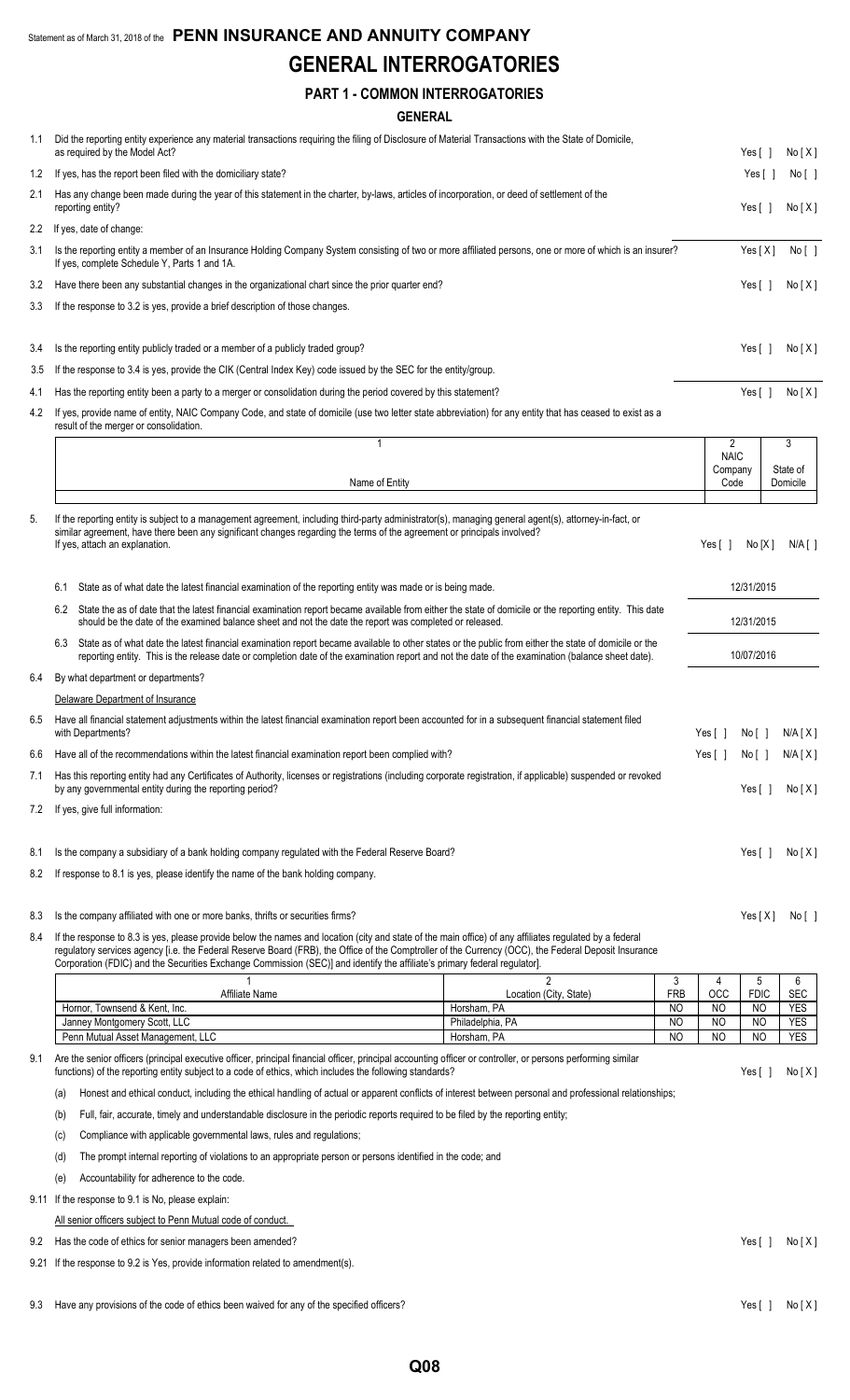# Statement as of March 31, 2018 of the **PENN INSURANCE AND ANNUITY COMPANY GENERAL INTERROGATORIES**

# **PART 1 - COMMON INTERROGATORIES**

9.31 If the response to 9.3 is Yes, provide the nature of any waiver(s).

# **FINANCIAL**

|     |                                           |                                                                                                                                                                                                                                                                                                                                                                                                                                                                                                                                                                       |                                                                                                                                                                                                                                          |                            | FINANCIAL                          |          |                                                                     |                                   |                                                                                         |                             |
|-----|-------------------------------------------|-----------------------------------------------------------------------------------------------------------------------------------------------------------------------------------------------------------------------------------------------------------------------------------------------------------------------------------------------------------------------------------------------------------------------------------------------------------------------------------------------------------------------------------------------------------------------|------------------------------------------------------------------------------------------------------------------------------------------------------------------------------------------------------------------------------------------|----------------------------|------------------------------------|----------|---------------------------------------------------------------------|-----------------------------------|-----------------------------------------------------------------------------------------|-----------------------------|
|     |                                           | 10.1 Does the reporting entity report any amounts due from parent, subsidiaries or affiliates on Page 2 of this statement?                                                                                                                                                                                                                                                                                                                                                                                                                                            |                                                                                                                                                                                                                                          |                            |                                    |          |                                                                     |                                   | Yes[X]                                                                                  | No[]                        |
|     |                                           | 10.2 If yes, indicate any amounts receivable from parent included in the Page 2 amount:                                                                                                                                                                                                                                                                                                                                                                                                                                                                               |                                                                                                                                                                                                                                          |                            |                                    |          |                                                                     | \$                                |                                                                                         | 1,172,513                   |
|     |                                           |                                                                                                                                                                                                                                                                                                                                                                                                                                                                                                                                                                       |                                                                                                                                                                                                                                          |                            | <b>INVESTMENT</b>                  |          |                                                                     |                                   |                                                                                         |                             |
|     |                                           | 11.1 Were any of the stocks, bonds, or other assets of the reporting entity loaned, placed under option agreement, or otherwise made available for<br>use by another person? (Exclude securities under securities lending agreements.)                                                                                                                                                                                                                                                                                                                                |                                                                                                                                                                                                                                          |                            |                                    |          |                                                                     |                                   | Yes[ ]                                                                                  | No[X]                       |
|     |                                           | 11.2 If yes, give full and complete information relating thereto:                                                                                                                                                                                                                                                                                                                                                                                                                                                                                                     |                                                                                                                                                                                                                                          |                            |                                    |          |                                                                     |                                   |                                                                                         |                             |
| 12. |                                           | Amount of real estate and mortgages held in other invested assets in Schedule BA:                                                                                                                                                                                                                                                                                                                                                                                                                                                                                     |                                                                                                                                                                                                                                          |                            |                                    |          |                                                                     | \$                                |                                                                                         | 0                           |
| 13. |                                           | Amount of real estate and mortgages held in short-term investments:                                                                                                                                                                                                                                                                                                                                                                                                                                                                                                   |                                                                                                                                                                                                                                          |                            |                                    |          |                                                                     | \$                                |                                                                                         | 0                           |
|     |                                           | 14.1 Does the reporting entity have any investments in parent, subsidiaries and affiliates?                                                                                                                                                                                                                                                                                                                                                                                                                                                                           |                                                                                                                                                                                                                                          |                            |                                    |          |                                                                     |                                   | Yes[X]                                                                                  | No [ ]                      |
|     |                                           | 14.2 If yes, please complete the following:                                                                                                                                                                                                                                                                                                                                                                                                                                                                                                                           |                                                                                                                                                                                                                                          |                            |                                    |          |                                                                     |                                   |                                                                                         |                             |
|     | 14.21<br>14.22<br>14.23<br>14.24<br>14.25 | <b>Bonds</b><br><b>Preferred Stock</b><br>Common Stock<br>Short-Term Investments<br>Mortgage Loans on Real Estate                                                                                                                                                                                                                                                                                                                                                                                                                                                     |                                                                                                                                                                                                                                          |                            |                                    | \$       | Prior Year End Book/Adjusted<br><b>Carrying Value</b><br>98,736,366 | \$<br>0<br>0<br>0<br>$\mathbf{0}$ | $\overline{2}$<br>Current Quarter Book/Adjusted<br><b>Carrying Value</b><br>103,025,000 | 0<br>0<br>0<br>$\mathbf{0}$ |
|     | 14.26                                     | All Other                                                                                                                                                                                                                                                                                                                                                                                                                                                                                                                                                             |                                                                                                                                                                                                                                          |                            |                                    |          | 18,995,827                                                          |                                   | 20,144,877                                                                              |                             |
|     | 14.27<br>14.28                            | Total Investment in Parent, Subsidiaries and Affiliates (Subtotal Lines 14.21 to 14.26)<br>Total Investment in Parent included in Lines 14.21 to 14.26 above                                                                                                                                                                                                                                                                                                                                                                                                          |                                                                                                                                                                                                                                          |                            |                                    | \$<br>\$ | 117,732,193                                                         | \$<br>\$<br>0                     | 123,169,877                                                                             | 0                           |
|     |                                           | 15.1 Has the reporting entity entered into any hedging transactions reported on Schedule DB?                                                                                                                                                                                                                                                                                                                                                                                                                                                                          |                                                                                                                                                                                                                                          |                            |                                    |          |                                                                     |                                   | Yes[X]                                                                                  | No [ ]                      |
|     |                                           | 15.2 If yes, has a comprehensive description of the hedging program been made available to the domiciliary state?                                                                                                                                                                                                                                                                                                                                                                                                                                                     |                                                                                                                                                                                                                                          |                            |                                    |          |                                                                     |                                   | Yes[X]                                                                                  | No[                         |
|     |                                           | If no, attach a description with this statement.                                                                                                                                                                                                                                                                                                                                                                                                                                                                                                                      |                                                                                                                                                                                                                                          |                            |                                    |          |                                                                     |                                   |                                                                                         |                             |
|     |                                           |                                                                                                                                                                                                                                                                                                                                                                                                                                                                                                                                                                       |                                                                                                                                                                                                                                          |                            |                                    |          |                                                                     |                                   |                                                                                         |                             |
|     |                                           | 16. For the reporting entity's security lending program, state the amount of the following as of current statement date:                                                                                                                                                                                                                                                                                                                                                                                                                                              |                                                                                                                                                                                                                                          |                            |                                    |          |                                                                     |                                   |                                                                                         |                             |
|     |                                           | 16.1 Total fair value of reinvested collateral assets reported on Schedule DL, Parts 1 and 2:                                                                                                                                                                                                                                                                                                                                                                                                                                                                         |                                                                                                                                                                                                                                          |                            |                                    |          |                                                                     | \$                                |                                                                                         | 0                           |
|     |                                           | 16.2 Total book adjusted/carrying value of reinvested collateral assets reported on Schedule DL, Parts 1 and 2:                                                                                                                                                                                                                                                                                                                                                                                                                                                       |                                                                                                                                                                                                                                          |                            |                                    |          |                                                                     | \$                                |                                                                                         | 0                           |
|     |                                           | 16.3 Total payable for securities lending reported on the liability page:                                                                                                                                                                                                                                                                                                                                                                                                                                                                                             |                                                                                                                                                                                                                                          |                            |                                    |          |                                                                     | \$                                |                                                                                         | 0                           |
|     |                                           | 17. Excluding items in Schedule E-Part 3-Special Deposits, real estate, mortgage loans and investments held physically in the reporting entity's<br>offices, vaults or safety deposit boxes, were all stocks, bonds and other securities, owned throughout the current year held pursuant to a<br>custodial agreement with a qualified bank or trust company in accordance with Section 1, III - General Examination Considerations, F. Outsourcing<br>of Critical Functions. Custodial or Safekeeping Agreements of the NAIC Financial Condition Examiners Handbook? |                                                                                                                                                                                                                                          |                            |                                    |          |                                                                     |                                   | Yes[X] No[]                                                                             |                             |
|     |                                           | 17.1 For all agreements that comply with the requirements of the NAIC Financial Condition Examiners Handbook, complete the following:                                                                                                                                                                                                                                                                                                                                                                                                                                 |                                                                                                                                                                                                                                          |                            |                                    |          |                                                                     |                                   |                                                                                         |                             |
|     |                                           |                                                                                                                                                                                                                                                                                                                                                                                                                                                                                                                                                                       | Name of Custodian(s)                                                                                                                                                                                                                     |                            |                                    |          |                                                                     | 2<br><b>Custodian Address</b>     |                                                                                         |                             |
|     |                                           | <b>BNY Mellon</b>                                                                                                                                                                                                                                                                                                                                                                                                                                                                                                                                                     |                                                                                                                                                                                                                                          |                            |                                    |          | 101 Barclay Street, New York, NY 10286                              |                                   |                                                                                         |                             |
|     |                                           | 17.2 For all agreements that do not comply with the requirements of the NAIC Financial Condition Examiners Handbook, provide the name,<br>location and a complete explanation:                                                                                                                                                                                                                                                                                                                                                                                        |                                                                                                                                                                                                                                          |                            |                                    |          |                                                                     |                                   |                                                                                         |                             |
|     |                                           |                                                                                                                                                                                                                                                                                                                                                                                                                                                                                                                                                                       |                                                                                                                                                                                                                                          |                            | 2                                  |          |                                                                     |                                   |                                                                                         |                             |
|     |                                           | Name(s)                                                                                                                                                                                                                                                                                                                                                                                                                                                                                                                                                               |                                                                                                                                                                                                                                          |                            | Location(s)                        |          |                                                                     |                                   | Complete Explanation(s)                                                                 |                             |
|     |                                           | 17.3 Have there been any changes, including name changes, in the custodian(s) identified in 17.1 during the current quarter?                                                                                                                                                                                                                                                                                                                                                                                                                                          |                                                                                                                                                                                                                                          |                            |                                    |          |                                                                     |                                   | Yes[X]                                                                                  | No [ ]                      |
|     |                                           | 17.4 If yes, give full and complete information relating thereto:                                                                                                                                                                                                                                                                                                                                                                                                                                                                                                     |                                                                                                                                                                                                                                          |                            |                                    |          |                                                                     |                                   |                                                                                         |                             |
|     |                                           |                                                                                                                                                                                                                                                                                                                                                                                                                                                                                                                                                                       |                                                                                                                                                                                                                                          |                            | $\overline{2}$                     |          | 3<br>Date of                                                        |                                   | 4                                                                                       |                             |
|     |                                           | Old Custodian                                                                                                                                                                                                                                                                                                                                                                                                                                                                                                                                                         |                                                                                                                                                                                                                                          |                            | New Custodian                      |          | Change                                                              |                                   | Reason                                                                                  |                             |
|     |                                           | State Street Bank & Trust                                                                                                                                                                                                                                                                                                                                                                                                                                                                                                                                             |                                                                                                                                                                                                                                          | <b>BNY Mellon</b>          |                                    |          | 01/01/2018                                                          | Management decision               |                                                                                         |                             |
|     |                                           | 17.5 Investment management - Identify all investment advisors, investment managers, broker/dealers, including individuals that have the authority to make investment decisions on behalf<br>of the reporting entity. For assets that are managed internally by employees of the reporting entity, note as such ["that have access to the investment accounts", "handle securities"].                                                                                                                                                                                  |                                                                                                                                                                                                                                          |                            |                                    |          |                                                                     |                                   | $\overline{2}$                                                                          |                             |
|     |                                           |                                                                                                                                                                                                                                                                                                                                                                                                                                                                                                                                                                       |                                                                                                                                                                                                                                          | Name of Firm or Individual |                                    |          |                                                                     |                                   | Affiliation                                                                             |                             |
|     |                                           | Penn Mutual Asset Management, LLC                                                                                                                                                                                                                                                                                                                                                                                                                                                                                                                                     |                                                                                                                                                                                                                                          |                            |                                    |          |                                                                     |                                   | A                                                                                       |                             |
|     |                                           | 17.5097                                                                                                                                                                                                                                                                                                                                                                                                                                                                                                                                                               | For those firms/individuals listed in the table for Question 17.5, do any firms/individuals unaffiliated with the reporting entity (i.e., designated with a "U")<br>manage more than 10% of the reporting entity's assets?               |                            |                                    |          |                                                                     |                                   | Yes $[ \ ]$                                                                             | No[ ]                       |
|     |                                           | 17.5098                                                                                                                                                                                                                                                                                                                                                                                                                                                                                                                                                               | For firms/individuals unaffiliated with the reporting entity (i.e., designated with a "U") listed in the table for Question 17.5, does the total assets under<br>management aggregate to more than 50% of the reporting entity's assets? |                            |                                    |          |                                                                     |                                   | Yes[ ]                                                                                  | No[]                        |
|     |                                           | 17.6 For those firms or individuals listed in the table for 17.5 with an affiliation code of "A" (affiliated) or "U" (unaffiliated), provide the information for the table below.                                                                                                                                                                                                                                                                                                                                                                                     |                                                                                                                                                                                                                                          |                            |                                    |          |                                                                     |                                   |                                                                                         |                             |
|     |                                           | 1<br>Central Registration Depository<br>Number                                                                                                                                                                                                                                                                                                                                                                                                                                                                                                                        | 2<br>Name of Firm or Individual                                                                                                                                                                                                          |                            | 3<br>Legal Entity Identifier (LEI) |          | 4<br><b>Registered With</b>                                         |                                   | 5<br>Investment<br>Management<br>Agreement (IMA) Filed                                  |                             |
|     |                                           | 107518<br>18.1 Have all the filing requirements of the Purposes and Procedures Manual of the NAIC Investment Analysis Office been followed?                                                                                                                                                                                                                                                                                                                                                                                                                           | Penn Mutual Asset Management, LLC                                                                                                                                                                                                        |                            | 549300O3G37UC4C5EV40               |          | <b>SEC</b>                                                          |                                   | DS<br>Yes[X]                                                                            | No[ ]                       |
|     |                                           |                                                                                                                                                                                                                                                                                                                                                                                                                                                                                                                                                                       |                                                                                                                                                                                                                                          |                            |                                    |          |                                                                     |                                   |                                                                                         |                             |

Documents submitted for private placement preferred stock and rejected by SVO. In contact with SVO to determine appropriate documents.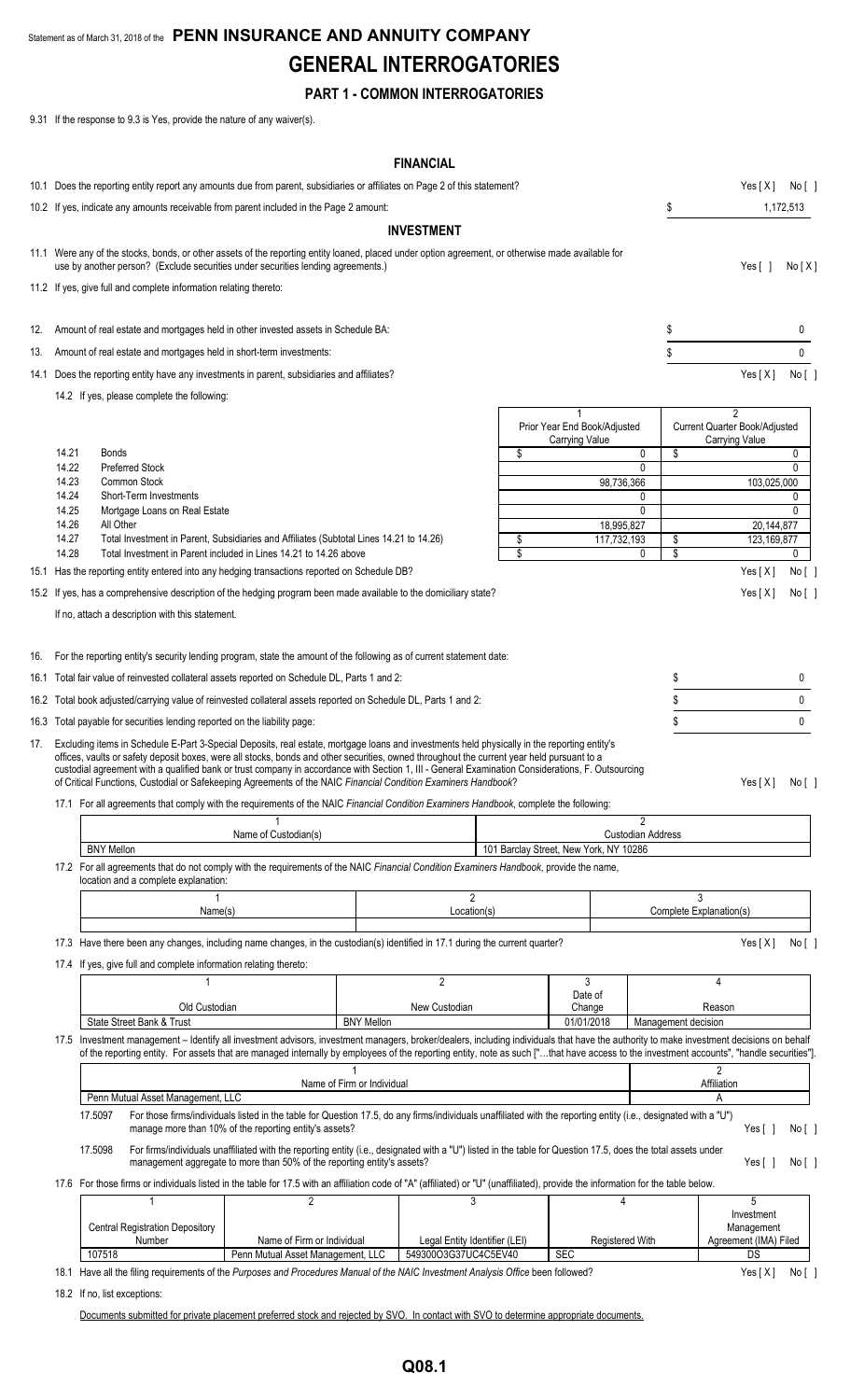# Statement as of March 31, 2018 of the **PENN INSURANCE AND ANNUITY COMPANY GENERAL INTERROGATORIES**

# **PART 1 - COMMON INTERROGATORIES**

- 19. By self-designating 5\*GI securities, the reporting entity is certifying the following elements for each self-designated 5\*GI security:
	- a. Documentation necessary to permit a full credit analysis of the security does not exist.
	- b. Issuer or obligor is current on all contracted interest and principal payments. c. The insurer has an actual expectation of ultimate payment of all contracted interest and principal.

Has the reporting entity self-designated 5\*GI securities? Yes [ ] No [ X ]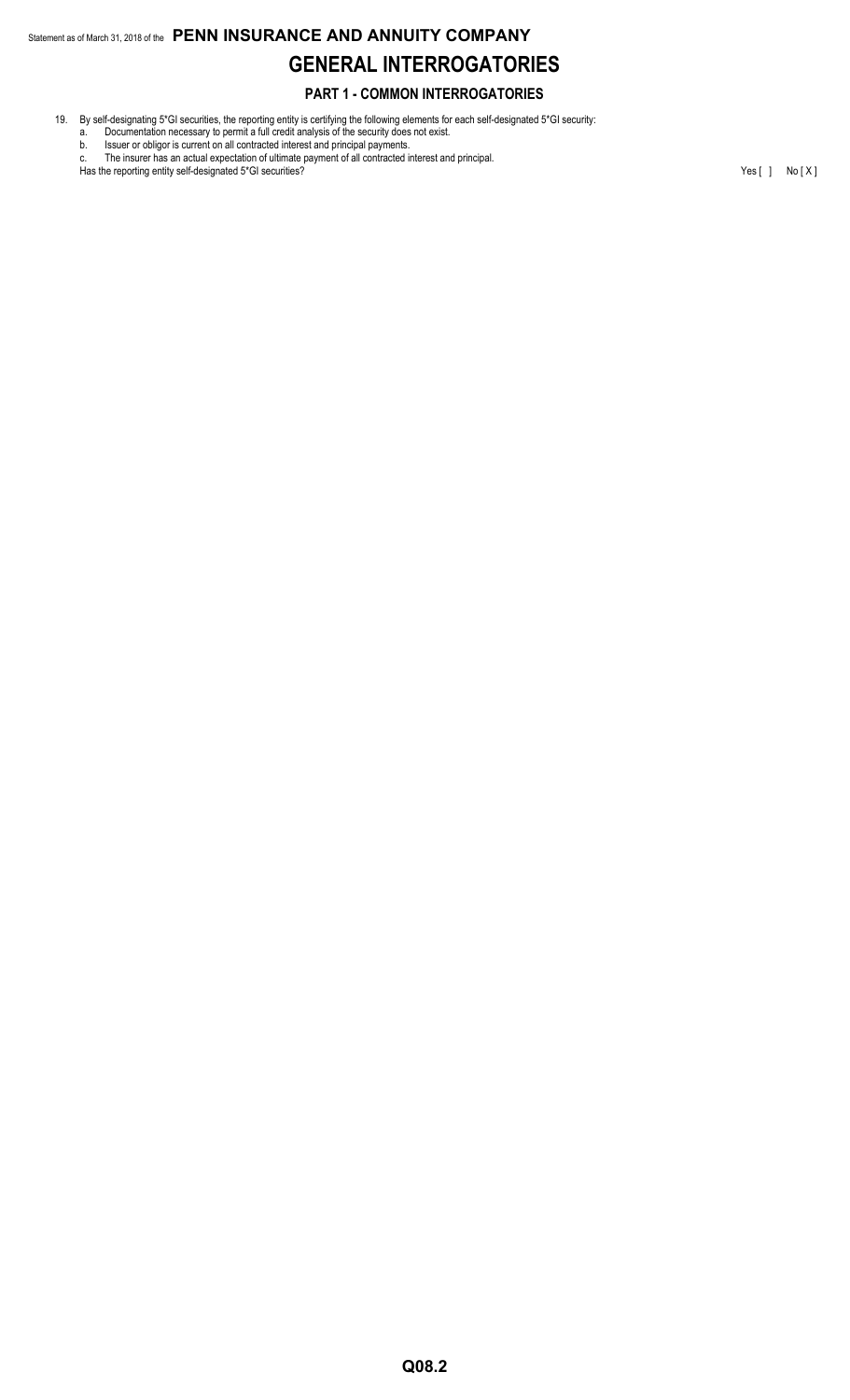# Statement as of March 31, 2018 of the PENN INSURANCE AND ANNUITY COMPANY **GENERAL INTERROGATORIES (continued)** PART 2 - LIFE & HEALTH

1. Report the statement value of mortgage loans at the end of this reporting period for the following categories:

| 1.1 | Long-term mortgages in good standing                                                                                                           | Amount                                     |
|-----|------------------------------------------------------------------------------------------------------------------------------------------------|--------------------------------------------|
|     | 1.11                                                                                                                                           |                                            |
|     | 1.12                                                                                                                                           |                                            |
|     | 1.13                                                                                                                                           |                                            |
|     | 1.14                                                                                                                                           |                                            |
|     | 1.2 Long-term mortgages in good standing with restructured terms                                                                               |                                            |
|     | 1.21                                                                                                                                           |                                            |
| 1.3 | Long-term mortgage loans upon which interest is overdue more than three months                                                                 |                                            |
|     | 1.31                                                                                                                                           |                                            |
|     | 1.32                                                                                                                                           |                                            |
|     | 1.33                                                                                                                                           |                                            |
|     | 1.34                                                                                                                                           |                                            |
|     | 1.4 Long-term mortgage loans in process of foreclosure                                                                                         |                                            |
|     | 1.41                                                                                                                                           |                                            |
|     | 1.42                                                                                                                                           |                                            |
|     | 1.43                                                                                                                                           |                                            |
|     | 1.44                                                                                                                                           |                                            |
| 1.5 |                                                                                                                                                |                                            |
| 1.6 | Long-term mortgages foreclosed, properties transferred to real estate in current quarter                                                       |                                            |
|     | 1.61                                                                                                                                           |                                            |
|     | 1.62                                                                                                                                           |                                            |
|     | 1.63                                                                                                                                           |                                            |
|     | 1.64                                                                                                                                           |                                            |
| 2.  | Operating Percentages:                                                                                                                         |                                            |
|     | 2.1                                                                                                                                            |                                            |
|     | 2.2                                                                                                                                            |                                            |
|     | 2.3                                                                                                                                            |                                            |
| 3.1 |                                                                                                                                                | Yes [ ]<br>No[X]                           |
| 3.2 |                                                                                                                                                |                                            |
| 3.3 |                                                                                                                                                | Yes[ ]<br>No[X]                            |
| 3.4 |                                                                                                                                                |                                            |
| 4.  |                                                                                                                                                | Yes $[X]$<br>$No[$ ]                       |
| 4.1 | If no, does the reporting entity assume reinsurance business that covers risks residing in at least one state other than the state of domicile | Yes $\begin{bmatrix} \end{bmatrix}$<br>No[ |
|     |                                                                                                                                                |                                            |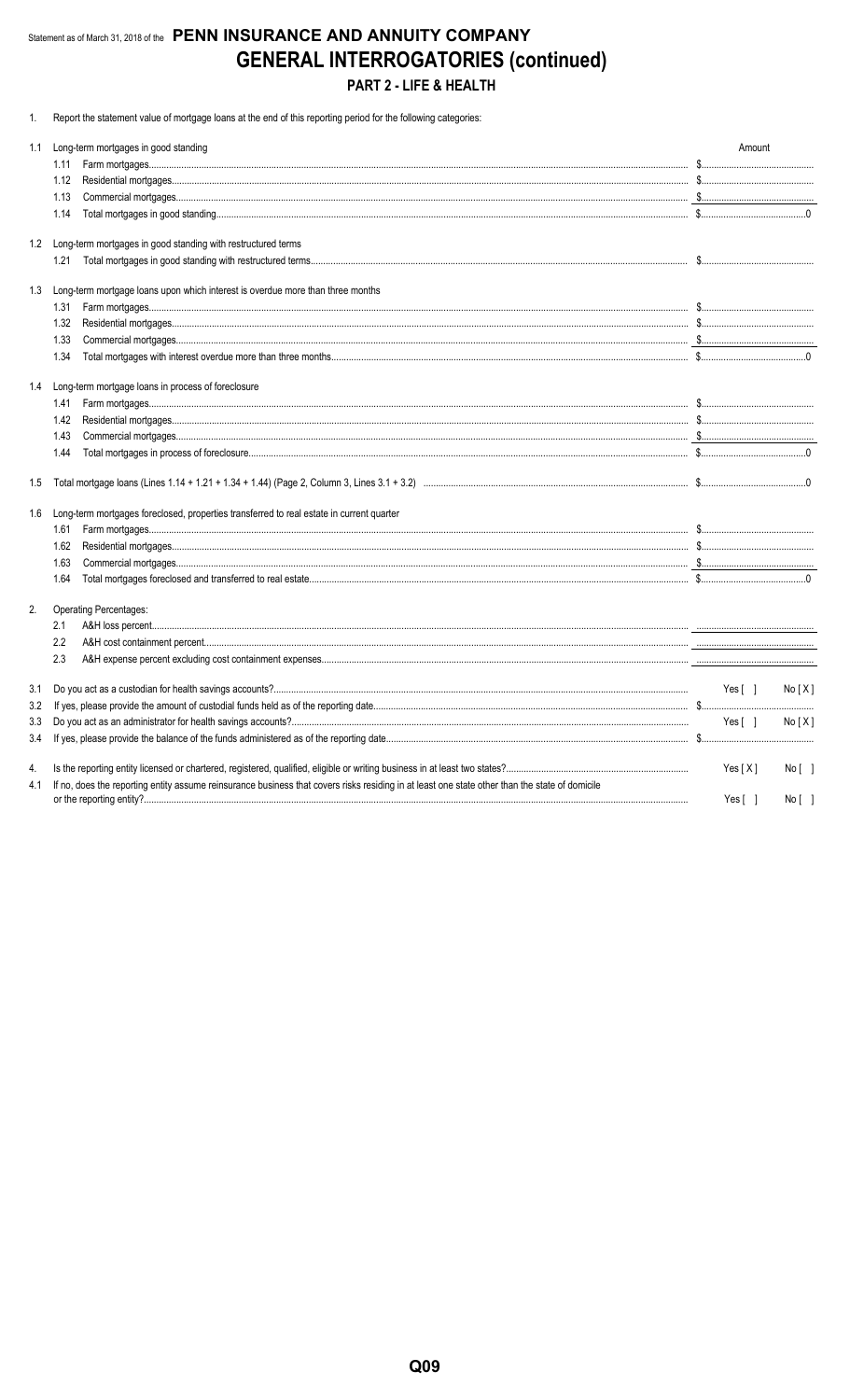# Statement as of March 31, 2018 of the **PENN INSURANCE AND ANNUITY COMPANY SCHEDULE S - CEDED REINSURANCE**

Showing All New Reinsurance Treaties - Current Year to Date

|             |                  |           | <b>ONOWING / WEITHOW I NOTIFICATION I HUGHLOG</b> | <b>OUTION TOUR TO DUIV</b> |                         |           |                         |                |
|-------------|------------------|-----------|---------------------------------------------------|----------------------------|-------------------------|-----------|-------------------------|----------------|
|             |                  |           |                                                   |                            |                         |           |                         |                |
|             |                  |           |                                                   |                            |                         |           |                         | Effective Date |
| <b>NAIC</b> |                  |           |                                                   |                            | Type of                 |           | Certified               | of Certified   |
| Company     |                  | Effective |                                                   |                            | Domiciliary Reinsurance | Type of   | <b>Reinsurer Rating</b> | Reinsurer      |
| Code        | <b>ID Number</b> | Date      | Name of Reinsurer                                 | Jurisdiction               | Ceded                   | Reinsurer | through 6)              | Rating         |

# **NONE**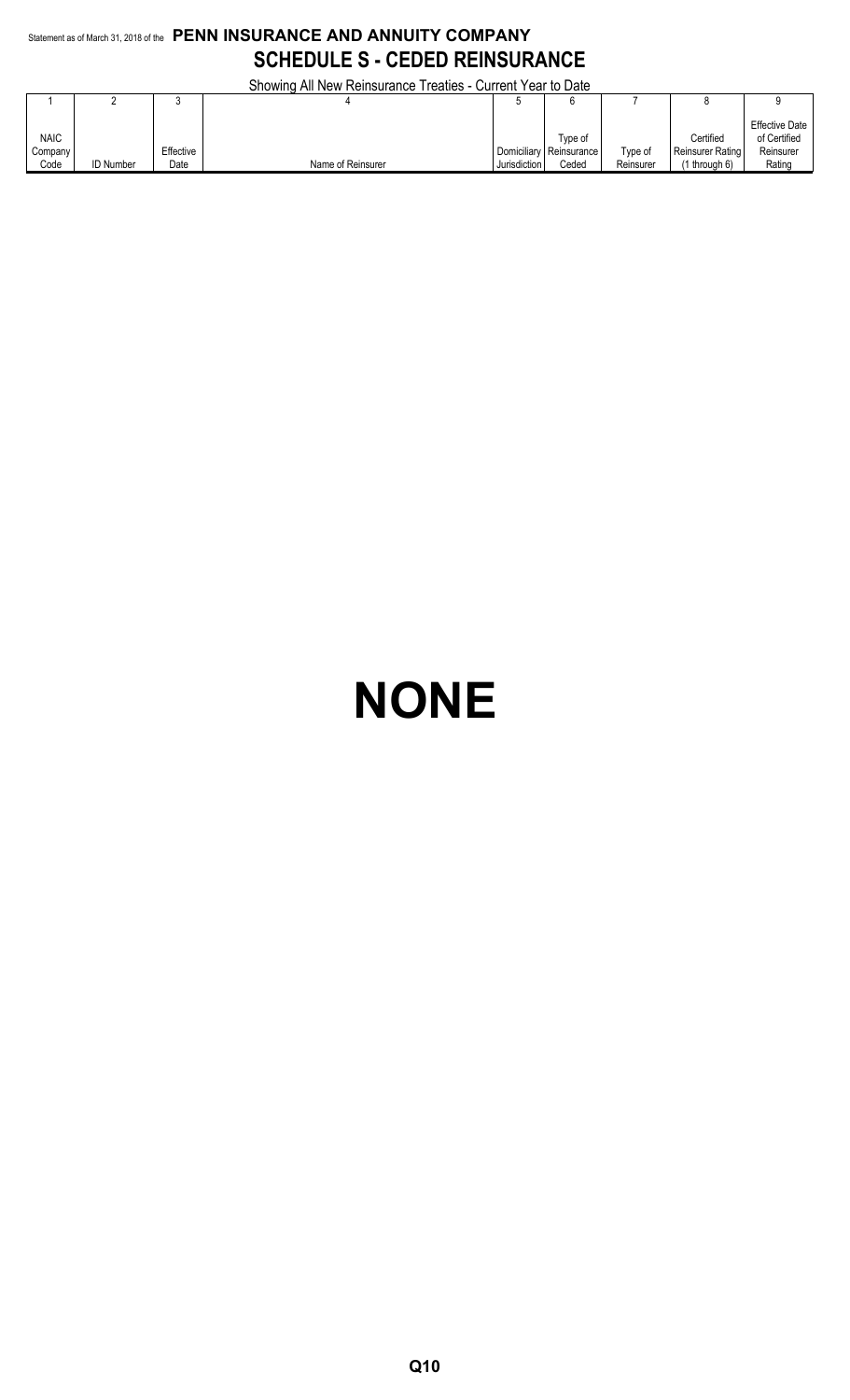# Statement as of March 31, 2018 of the PENN INSURANCE AND ANNUITY COMPANY **SCHEDULE T - PREMIUMS AND ANNUITY CONSIDERATIONS**

Current Year to Date - Allocated by States and Territories

|        |                                                                                                                                                                                                                                                                                                                                                                                                                                |                                   | ีเง มีนเง                   | - Allucatua Dy        | <b>URICO GITU</b><br>טטוושווטו<br><b>Direct Business Only</b> |                                                                                                 |                           |                |
|--------|--------------------------------------------------------------------------------------------------------------------------------------------------------------------------------------------------------------------------------------------------------------------------------------------------------------------------------------------------------------------------------------------------------------------------------|-----------------------------------|-----------------------------|-----------------------|---------------------------------------------------------------|-------------------------------------------------------------------------------------------------|---------------------------|----------------|
|        |                                                                                                                                                                                                                                                                                                                                                                                                                                |                                   |                             | <b>Life Contracts</b> |                                                               | 5                                                                                               | 6                         |                |
|        |                                                                                                                                                                                                                                                                                                                                                                                                                                |                                   | $\overline{2}$              | 3                     |                                                               |                                                                                                 |                           |                |
|        |                                                                                                                                                                                                                                                                                                                                                                                                                                |                                   |                             |                       |                                                               |                                                                                                 |                           |                |
|        |                                                                                                                                                                                                                                                                                                                                                                                                                                |                                   |                             |                       |                                                               |                                                                                                 |                           |                |
|        |                                                                                                                                                                                                                                                                                                                                                                                                                                |                                   |                             |                       | A&H Insurance                                                 |                                                                                                 |                           |                |
|        |                                                                                                                                                                                                                                                                                                                                                                                                                                |                                   |                             |                       | Premiums.                                                     |                                                                                                 |                           |                |
|        |                                                                                                                                                                                                                                                                                                                                                                                                                                |                                   |                             |                       |                                                               |                                                                                                 |                           |                |
|        |                                                                                                                                                                                                                                                                                                                                                                                                                                | Active                            |                             |                       | <b>Including Policy</b>                                       |                                                                                                 |                           |                |
|        |                                                                                                                                                                                                                                                                                                                                                                                                                                | <b>Status</b>                     | Life Insurance              | Annuity               | Membership and                                                | Other                                                                                           | <b>Total Columns 2</b>    | Deposit-Type   |
|        | States, Etc.                                                                                                                                                                                                                                                                                                                                                                                                                   | (a)                               | Premiums                    | Considerations        | Other Fees                                                    | Considerations                                                                                  | through 5                 | Contracts      |
| 1.     | $.$ AL                                                                                                                                                                                                                                                                                                                                                                                                                         | . L                               | .268,069                    |                       |                                                               |                                                                                                 | 268,069                   |                |
| 2.     |                                                                                                                                                                                                                                                                                                                                                                                                                                | . L                               | 133.246                     |                       |                                                               |                                                                                                 | 133,246                   |                |
|        |                                                                                                                                                                                                                                                                                                                                                                                                                                |                                   |                             |                       |                                                               |                                                                                                 |                           |                |
| 3.     |                                                                                                                                                                                                                                                                                                                                                                                                                                | . L                               | .2,194,036                  | 483,915               |                                                               |                                                                                                 | 2,677,951                 |                |
| 4.     |                                                                                                                                                                                                                                                                                                                                                                                                                                | . L                               | 702,989                     | 40,000                |                                                               |                                                                                                 | 742,989                   |                |
| 5.     |                                                                                                                                                                                                                                                                                                                                                                                                                                | . L                               | 10,456,540                  | 1,336,301             |                                                               |                                                                                                 | 11,792,841                |                |
| 6.     |                                                                                                                                                                                                                                                                                                                                                                                                                                | L                                 | 501,185                     |                       |                                                               |                                                                                                 | 501,185                   |                |
| 7.     |                                                                                                                                                                                                                                                                                                                                                                                                                                | . L                               | $\ldots$ 6,026,611          | 2.500                 |                                                               |                                                                                                 |                           |                |
|        |                                                                                                                                                                                                                                                                                                                                                                                                                                |                                   |                             |                       |                                                               |                                                                                                 |                           |                |
| 8.     |                                                                                                                                                                                                                                                                                                                                                                                                                                | L                                 | 1.243.727                   |                       |                                                               |                                                                                                 | 1,243,727                 |                |
| 9.     |                                                                                                                                                                                                                                                                                                                                                                                                                                | . L                               | 50,014                      |                       |                                                               |                                                                                                 | 50,014                    |                |
| 10.    |                                                                                                                                                                                                                                                                                                                                                                                                                                | L                                 | 4,649,881                   | 30,000                |                                                               |                                                                                                 | 4.679.881                 |                |
| 11.    |                                                                                                                                                                                                                                                                                                                                                                                                                                | . L                               | 1,677,298                   |                       |                                                               |                                                                                                 | 1,677,298                 |                |
|        |                                                                                                                                                                                                                                                                                                                                                                                                                                |                                   |                             |                       |                                                               |                                                                                                 |                           |                |
| 12.    |                                                                                                                                                                                                                                                                                                                                                                                                                                | L                                 | 153,654                     |                       |                                                               |                                                                                                 | 153,654                   |                |
| 13.    |                                                                                                                                                                                                                                                                                                                                                                                                                                | $1$                               | .93,357                     |                       |                                                               |                                                                                                 | 93,357                    |                |
| 14.    | $\label{eq:1} \hbox{\tt lllinois}. \hbox{\tt }. \hbox{\tt }. \hbox{\tt }. \hbox{\tt }. \hbox{\tt }. \hbox{\tt }. \hbox{\tt }. \hbox{\tt }. \hbox{\tt }. \hbox{\tt }. \hbox{\tt }. \hbox{\tt }. \hbox{\tt }. \hbox{\tt }. \hbox{\tt }. \hbox{\tt }. \hbox{\tt }. \hbox{\tt }. \hbox{\tt }. \hbox{\tt }. \hbox{\tt }. \hbox{\tt }. \hbox{\tt }. \hbox{\tt }. \hbox{\tt }. \hbox{\tt }. \hbox{\tt }. \hbox{\tt }. \hbox{\tt }. \$ | L                                 | 14.304.962                  |                       |                                                               |                                                                                                 | 14.304.962                |                |
| 15.    |                                                                                                                                                                                                                                                                                                                                                                                                                                | . L                               | 456,455                     |                       |                                                               |                                                                                                 | 456,455                   |                |
| 16.    |                                                                                                                                                                                                                                                                                                                                                                                                                                | L                                 | 431.394                     |                       |                                                               |                                                                                                 | 431,394                   |                |
|        |                                                                                                                                                                                                                                                                                                                                                                                                                                |                                   |                             |                       |                                                               |                                                                                                 |                           |                |
| 17.    |                                                                                                                                                                                                                                                                                                                                                                                                                                | L                                 | 1,863,419                   |                       |                                                               |                                                                                                 | 1,863,419                 |                |
| 18.    |                                                                                                                                                                                                                                                                                                                                                                                                                                | L                                 | 130,029                     | 110,408               |                                                               |                                                                                                 | 240,437                   |                |
| 19.    |                                                                                                                                                                                                                                                                                                                                                                                                                                | . L                               | 367,212                     | 47,380                |                                                               |                                                                                                 | 414,592                   |                |
| 20.    |                                                                                                                                                                                                                                                                                                                                                                                                                                | L                                 | 100,782                     | 325,715               |                                                               |                                                                                                 | 426,497                   |                |
| 21.    |                                                                                                                                                                                                                                                                                                                                                                                                                                | L                                 | 1,090,572                   | 158,529               |                                                               |                                                                                                 | 1.249.101                 |                |
|        |                                                                                                                                                                                                                                                                                                                                                                                                                                |                                   |                             |                       |                                                               |                                                                                                 |                           |                |
| 22.    |                                                                                                                                                                                                                                                                                                                                                                                                                                | L                                 | 3,001,081                   | 278,632               |                                                               |                                                                                                 | 3,279,713                 |                |
| 23.    |                                                                                                                                                                                                                                                                                                                                                                                                                                | . L                               | $\ldots$ 13,032,140         |                       |                                                               |                                                                                                 | 13,032,140                |                |
| 24.    |                                                                                                                                                                                                                                                                                                                                                                                                                                | L                                 | 5,109,924                   |                       |                                                               |                                                                                                 | 5,109,924                 |                |
| 25.    |                                                                                                                                                                                                                                                                                                                                                                                                                                | . L                               | 181,382                     |                       |                                                               |                                                                                                 | 181,382                   |                |
| 26.    |                                                                                                                                                                                                                                                                                                                                                                                                                                | L                                 | 1,349,504                   |                       |                                                               |                                                                                                 | 1,349,504                 |                |
|        |                                                                                                                                                                                                                                                                                                                                                                                                                                | . L                               | 38,119                      |                       |                                                               |                                                                                                 | 38,119                    |                |
| 27.    |                                                                                                                                                                                                                                                                                                                                                                                                                                |                                   |                             |                       |                                                               |                                                                                                 |                           |                |
| 28.    |                                                                                                                                                                                                                                                                                                                                                                                                                                | L                                 | 107,085                     |                       |                                                               |                                                                                                 | 107.085                   |                |
| 29.    |                                                                                                                                                                                                                                                                                                                                                                                                                                | . L                               | 1,014,313                   |                       |                                                               |                                                                                                 | 1,014,313                 |                |
| 30.    |                                                                                                                                                                                                                                                                                                                                                                                                                                | L                                 | 15,703                      |                       |                                                               |                                                                                                 | 15,703                    |                |
| 31.    |                                                                                                                                                                                                                                                                                                                                                                                                                                | . L                               | 3,906,724                   | 866,710               |                                                               |                                                                                                 | 9,773,434                 |                |
| 32.    |                                                                                                                                                                                                                                                                                                                                                                                                                                | . L                               | 82,142                      | 70,000                |                                                               |                                                                                                 | 152,142                   |                |
|        |                                                                                                                                                                                                                                                                                                                                                                                                                                |                                   |                             |                       |                                                               |                                                                                                 |                           |                |
| 33.    |                                                                                                                                                                                                                                                                                                                                                                                                                                | N                                 | $3.109$ 5,252,109           |                       |                                                               |                                                                                                 | $\dots$ 5,252,109         |                |
| 34.    |                                                                                                                                                                                                                                                                                                                                                                                                                                | L                                 | 3,239,946                   | 564,364               |                                                               |                                                                                                 | 3,804,310                 |                |
| 35.    |                                                                                                                                                                                                                                                                                                                                                                                                                                | . L                               | 70,939                      |                       |                                                               |                                                                                                 | 70,939                    |                |
| 36.    |                                                                                                                                                                                                                                                                                                                                                                                                                                | L                                 | 1.1112.482.031              | 3.000                 |                                                               |                                                                                                 | 1.11112.485.031           |                |
| 37.    |                                                                                                                                                                                                                                                                                                                                                                                                                                | . L                               | 736,923                     |                       |                                                               |                                                                                                 | $\ldots$ 736,923          |                |
| 38.    |                                                                                                                                                                                                                                                                                                                                                                                                                                | L                                 | 1, 063, 712                 |                       |                                                               |                                                                                                 | 1,063,712                 |                |
| 39.    |                                                                                                                                                                                                                                                                                                                                                                                                                                | L                                 | 13,236,616                  | 738.130               |                                                               |                                                                                                 | 13,974,746                |                |
|        |                                                                                                                                                                                                                                                                                                                                                                                                                                |                                   |                             |                       |                                                               |                                                                                                 |                           |                |
| 40.    |                                                                                                                                                                                                                                                                                                                                                                                                                                | L                                 | 192.944                     |                       |                                                               |                                                                                                 | 192,944                   |                |
| 41.    |                                                                                                                                                                                                                                                                                                                                                                                                                                | L                                 | 1,657,400                   |                       |                                                               |                                                                                                 | 1,657,400                 |                |
| 42.    |                                                                                                                                                                                                                                                                                                                                                                                                                                | L                                 | .665,312                    |                       |                                                               |                                                                                                 | 665,312                   |                |
| 43.    |                                                                                                                                                                                                                                                                                                                                                                                                                                | . L                               | .768,723                    | 345.812               |                                                               |                                                                                                 | 1,114,535                 |                |
| 44.    |                                                                                                                                                                                                                                                                                                                                                                                                                                | L                                 | .13,573,796                 | 56,033                |                                                               |                                                                                                 | $\ldots$ 13,629,829       |                |
| 45.    |                                                                                                                                                                                                                                                                                                                                                                                                                                | . L                               | .3,015,996                  |                       |                                                               |                                                                                                 | 3,015,996                 |                |
|        |                                                                                                                                                                                                                                                                                                                                                                                                                                |                                   |                             | .209.882              |                                                               |                                                                                                 |                           |                |
| 46.    |                                                                                                                                                                                                                                                                                                                                                                                                                                | . L                               | 103,123                     | .                     |                                                               |                                                                                                 | 313,005                   |                |
| 47.    |                                                                                                                                                                                                                                                                                                                                                                                                                                | . L                               | .895,022                    |                       |                                                               |                                                                                                 | 895,022                   |                |
| 48.    |                                                                                                                                                                                                                                                                                                                                                                                                                                | L                                 | .2,218,520                  |                       |                                                               |                                                                                                 | $\dots$ 2,218,520         |                |
| 49.    |                                                                                                                                                                                                                                                                                                                                                                                                                                | L.                                | 72,299                      |                       |                                                               |                                                                                                 | 72,299                    |                |
| 50.    |                                                                                                                                                                                                                                                                                                                                                                                                                                | L                                 | .2,681,144                  | 295,381               |                                                               |                                                                                                 | 2,976,525<br>.            |                |
| 51.    |                                                                                                                                                                                                                                                                                                                                                                                                                                | L                                 | 48,514                      |                       |                                                               |                                                                                                 | 48,514                    |                |
|        |                                                                                                                                                                                                                                                                                                                                                                                                                                |                                   |                             |                       |                                                               |                                                                                                 |                           |                |
| 52.    |                                                                                                                                                                                                                                                                                                                                                                                                                                | N                                 |                             |                       |                                                               |                                                                                                 |                           |                |
| 53.    |                                                                                                                                                                                                                                                                                                                                                                                                                                | . N                               |                             |                       |                                                               |                                                                                                 |                           |                |
| 54.    |                                                                                                                                                                                                                                                                                                                                                                                                                                | N                                 |                             |                       |                                                               |                                                                                                 |                           |                |
| 55.    |                                                                                                                                                                                                                                                                                                                                                                                                                                | N                                 |                             |                       |                                                               |                                                                                                 |                           |                |
| 56.    |                                                                                                                                                                                                                                                                                                                                                                                                                                | N                                 |                             |                       |                                                               |                                                                                                 |                           |                |
| 57.    |                                                                                                                                                                                                                                                                                                                                                                                                                                | N                                 |                             |                       |                                                               |                                                                                                 | . 0                       |                |
| 58.    |                                                                                                                                                                                                                                                                                                                                                                                                                                | $.$ $XXX$                         | .594,692                    | 0                     |                                                               | $\begin{array}{l} \rule{0.2cm}{0.15mm} \ldots \end{array} \begin{array}{ll} \ldots \end{array}$ | .594,692                  |                |
|        |                                                                                                                                                                                                                                                                                                                                                                                                                                |                                   |                             |                       | . 0                                                           |                                                                                                 |                           | $\sim$ 0       |
| 59.    |                                                                                                                                                                                                                                                                                                                                                                                                                                | $.$ $XXX$                         | 132,303,310                 | 3.5, 962, 692         |                                                               |                                                                                                 | 138.266.002               |                |
| 90.    | Reporting entity contributions for employee benefit plans                                                                                                                                                                                                                                                                                                                                                                      | . XXX.                            |                             |                       |                                                               |                                                                                                 |                           |                |
| 91.    | Dividends or refunds applied to purchase paid-up                                                                                                                                                                                                                                                                                                                                                                               |                                   |                             |                       |                                                               |                                                                                                 |                           |                |
|        |                                                                                                                                                                                                                                                                                                                                                                                                                                | .XXX                              |                             |                       |                                                               |                                                                                                 | $\Omega$                  |                |
| 92.    | Dividends or refunds applied to shorten endowment or                                                                                                                                                                                                                                                                                                                                                                           |                                   |                             |                       |                                                               |                                                                                                 |                           |                |
|        |                                                                                                                                                                                                                                                                                                                                                                                                                                | . XXX.                            |                             |                       |                                                               |                                                                                                 | . 0                       |                |
|        |                                                                                                                                                                                                                                                                                                                                                                                                                                |                                   |                             |                       |                                                               |                                                                                                 |                           |                |
| 93.    | Premium or annuity considerations waived under disability                                                                                                                                                                                                                                                                                                                                                                      |                                   |                             |                       |                                                               |                                                                                                 |                           |                |
|        |                                                                                                                                                                                                                                                                                                                                                                                                                                | . XXX.                            | 136,459                     |                       |                                                               |                                                                                                 | 136.459                   |                |
| 94.    |                                                                                                                                                                                                                                                                                                                                                                                                                                | XXX.                              | .533,584                    | 0                     |                                                               |                                                                                                 | .533,584                  | . 0            |
| 95.    |                                                                                                                                                                                                                                                                                                                                                                                                                                | $.$ $XXX$                         | .132,973,353<br>$\ddotsc$   | 3.5,962,692           |                                                               | 0                                                                                               | 138,936,045               |                |
| 96.    |                                                                                                                                                                                                                                                                                                                                                                                                                                | $.$ $XXX$                         | 70,703,717                  |                       |                                                               |                                                                                                 | 70,703,717                |                |
| 97.    |                                                                                                                                                                                                                                                                                                                                                                                                                                | $.$ $XXX$                         | .203,677,070<br>$\ddotsc$   | .5,962,692            |                                                               |                                                                                                 | .209,639,762<br>$\ddotsc$ | $\sim$ 0       |
|        |                                                                                                                                                                                                                                                                                                                                                                                                                                |                                   |                             |                       |                                                               |                                                                                                 |                           |                |
| 98.    |                                                                                                                                                                                                                                                                                                                                                                                                                                | $.$ $XXX$                         | 18,289,062                  |                       |                                                               |                                                                                                 | 18.289.062                |                |
| 99.    |                                                                                                                                                                                                                                                                                                                                                                                                                                | $.$ $XXX$                         | .185,388,008<br>$\ddotsc$   | 3,962,692             |                                                               |                                                                                                 | 191.350.700               | $\Omega$       |
|        |                                                                                                                                                                                                                                                                                                                                                                                                                                |                                   | <b>DETAILS OF WRITE-INS</b> |                       |                                                               |                                                                                                 |                           |                |
|        |                                                                                                                                                                                                                                                                                                                                                                                                                                | $\overline{.}$ XXX $\overline{.}$ | 594.692<br>.                |                       |                                                               |                                                                                                 | .594.692<br>.             |                |
|        |                                                                                                                                                                                                                                                                                                                                                                                                                                |                                   |                             |                       |                                                               |                                                                                                 |                           |                |
| 58002. |                                                                                                                                                                                                                                                                                                                                                                                                                                | XXX                               |                             |                       |                                                               |                                                                                                 |                           |                |
| 58003. |                                                                                                                                                                                                                                                                                                                                                                                                                                | .XXX.                             |                             |                       |                                                               |                                                                                                 |                           |                |
|        | 58998. Summary of remaining write-ins for line 58 from overflow page                                                                                                                                                                                                                                                                                                                                                           | XXX                               |                             | 0                     |                                                               | 0                                                                                               | 0                         |                |
|        | 58999. Total (Lines 58001 thru 58003 plus 58998) (Line 58 above)                                                                                                                                                                                                                                                                                                                                                               | .XXX.                             | .594,692                    | 0                     | 0                                                             | 0                                                                                               | .594,692<br>.             | 0              |
| 9401.  |                                                                                                                                                                                                                                                                                                                                                                                                                                | $.$ $XXX$                         | .533,584<br>.               |                       |                                                               |                                                                                                 | .533,584<br>.             |                |
|        |                                                                                                                                                                                                                                                                                                                                                                                                                                | $.$ $XXX$                         |                             |                       |                                                               |                                                                                                 |                           |                |
| 9402.  |                                                                                                                                                                                                                                                                                                                                                                                                                                |                                   |                             |                       |                                                               | $\ $                                                                                            |                           |                |
| 9403.  |                                                                                                                                                                                                                                                                                                                                                                                                                                | $.$ $XXX$                         |                             |                       |                                                               |                                                                                                 |                           |                |
|        | 9498. Summary of remaining write-ins for line 94 from overflow page                                                                                                                                                                                                                                                                                                                                                            | XXX                               | 0                           |                       |                                                               |                                                                                                 |                           | $\overline{0}$ |
|        | 9499. Total (Lines 9401 thru 9403 plus 9498) (Line 94 above)                                                                                                                                                                                                                                                                                                                                                                   | XXX                               | .533,584                    | 0                     | 0                                                             | 0                                                                                               | .533.584<br>.             | $\Omega$       |
| (a)    | <b>Active Status Count</b>                                                                                                                                                                                                                                                                                                                                                                                                     |                                   |                             |                       |                                                               |                                                                                                 |                           |                |
|        |                                                                                                                                                                                                                                                                                                                                                                                                                                |                                   | 50                          |                       |                                                               |                                                                                                 |                           | $\Omega$       |

.............  $\overline{\mathbf{0}}$ 

 $\frac{0}{7}$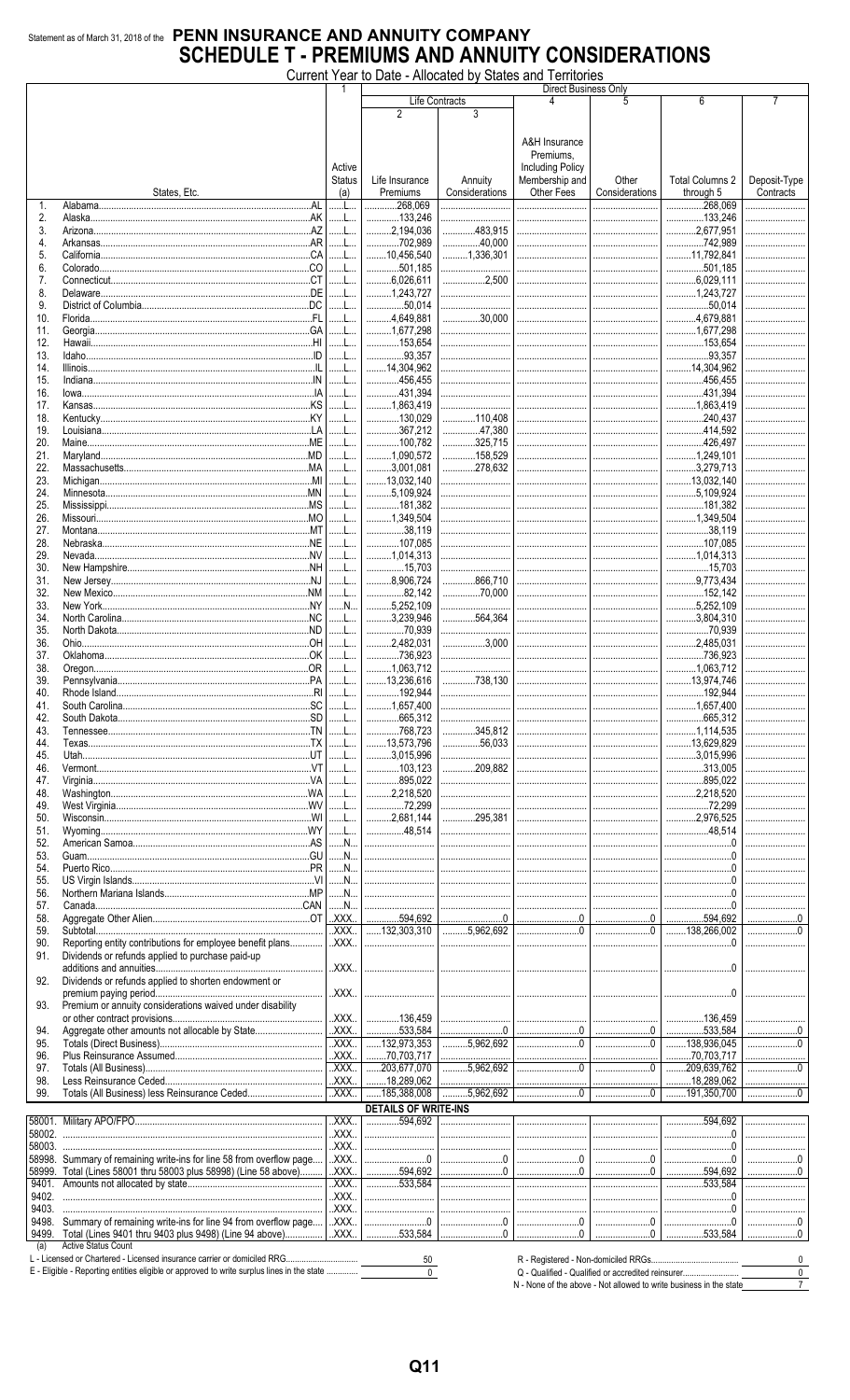# **SCHEDULE Y – INFORMATION CONCERNING ACTIVITIES OF INSURER MEMBERS OF A HOLDING COMPANY GROUP**

PART 1 – ORGANIZATIONAL CHART

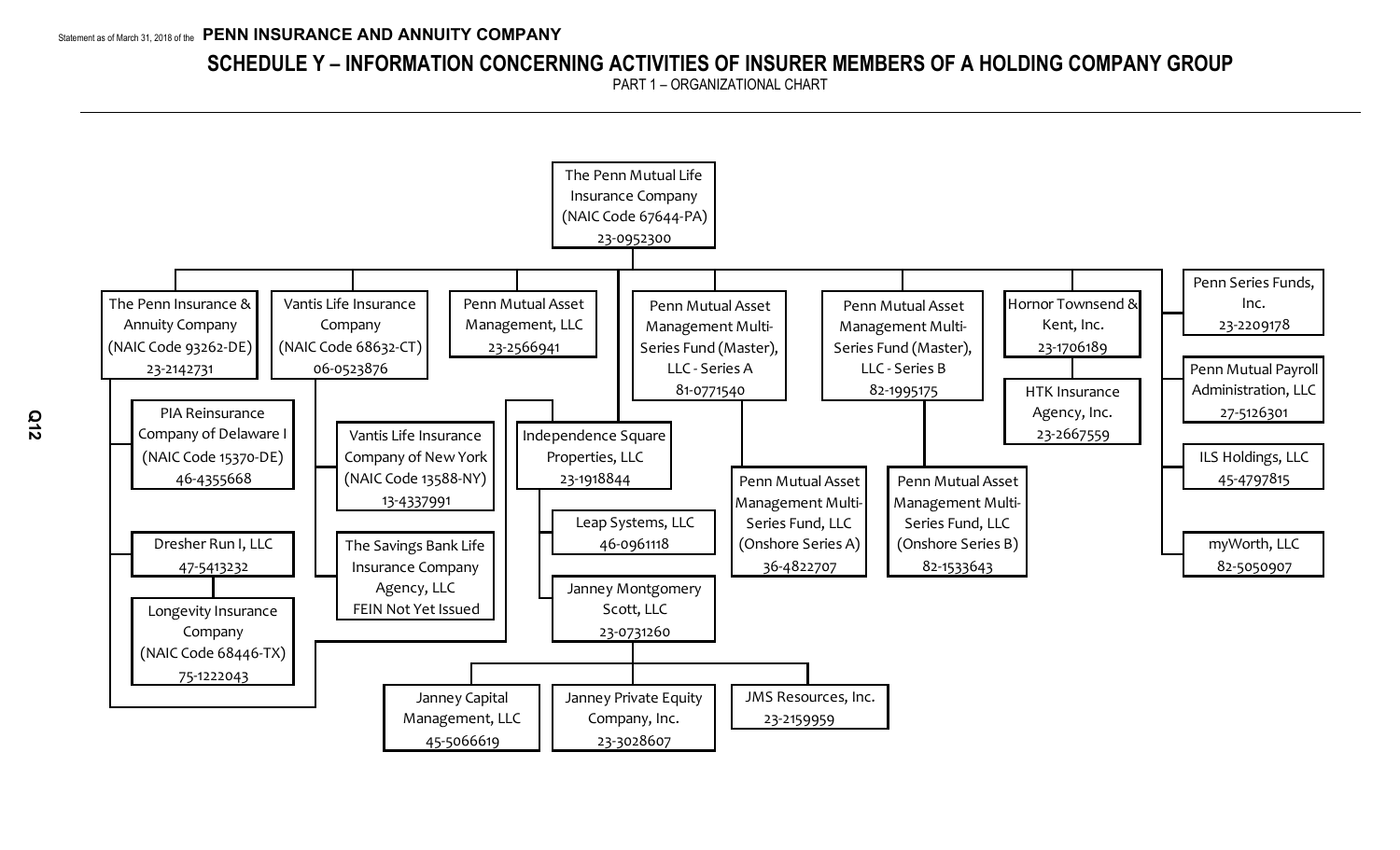# **SCHEDULE Y**

PART 1A - DETAIL OF INSURANCE HOLDING COMPANY SYSTEM

|                                       |                          |             |             |             |            |                   | $\cdots$<br>◡–…                           |             |              | <b>UIVILLANTI UTULLIV</b>                 |                              |               |                                                  |              |
|---------------------------------------|--------------------------|-------------|-------------|-------------|------------|-------------------|-------------------------------------------|-------------|--------------|-------------------------------------------|------------------------------|---------------|--------------------------------------------------|--------------|
|                                       |                          |             |             |             |            |                   |                                           |             |              |                                           | 12                           | 13            |                                                  | 15           |
|                                       |                          |             |             |             |            | Name of           |                                           |             |              |                                           | Type of                      |               |                                                  |              |
|                                       |                          |             |             |             |            | <b>Securities</b> |                                           |             |              |                                           | Control                      |               |                                                  |              |
|                                       |                          |             |             |             |            | Exchange          |                                           |             |              |                                           | (Ownership)                  |               |                                                  | Is an        |
|                                       |                          |             |             |             |            | if Publicly       |                                           |             |              |                                           | Board.                       | If Control is |                                                  | <b>SCA</b>   |
|                                       |                          | <b>NAIC</b> |             |             |            | Traded            | Names of                                  |             | Relationship |                                           | Management,                  | Ownership     |                                                  | Filing       |
| Group                                 | Group                    | Compan      | ID          | Federal     |            | $(U.S.$ or        | Parent, Subsidiaries                      | Domiciliary | to Reporting | Directly Controlled by                    | Attorney-in-Fact             | Provide       | <b>Ultimate Controlling</b>                      | Required?    |
| Code                                  | Name                     | Code        | Number      | <b>RSSD</b> | <b>CIK</b> | International)    | or Affiliates                             | Location    | Entity       | (Name of Entity/Person)                   | Influence, Other) Percentage |               | Entity(ies)/Person(s)                            | (Y/N)        |
| <b>Members</b>                        |                          |             |             |             |            |                   |                                           |             |              |                                           |                              |               |                                                  |              |
|                                       |                          |             |             |             |            |                   |                                           |             |              |                                           |                              |               |                                                  |              |
|                                       | The Penn Mutual Life     |             |             |             |            |                   |                                           |             |              |                                           |                              |               |                                                  |              |
| 850.                                  | Insurance Company        | 67644.      | 23-0952300  |             |            |                   | The Penn Mutual Life Insurance Company    | PA          | UDP.         |                                           |                              |               |                                                  |              |
|                                       | The Penn Mutual Life     |             |             |             |            |                   |                                           |             |              |                                           |                              |               |                                                  |              |
|                                       |                          |             |             |             |            |                   |                                           |             |              |                                           |                              |               |                                                  |              |
| 850.                                  | <b>Insurance Company</b> | 93262.      | 23-2142731  |             |            |                   | The Penn Insurance and Annuity Company.   | DE.         |              | The Penn Mutual Life Insurance Company.   | Ownership                    |               | 100.000 The Penn Mutual Life Insurance Company   | Y            |
|                                       | The Penn Mutual Life     |             |             |             |            |                   |                                           |             |              |                                           |                              |               |                                                  |              |
| 850.                                  | <b>Insurance Company</b> | 15370.      | 46-4355668. |             |            |                   | PIA Reinsurance Company of Delaware I     | DE.         |              | The Penn Insurance and Annuity Company    | Ownership.                   |               | .100.000 The Penn Mutual Life Insurance Company  | Y            |
|                                       |                          |             |             |             |            |                   |                                           |             |              |                                           |                              |               |                                                  |              |
|                                       | The Penn Mutual Life     |             |             |             |            |                   |                                           |             |              |                                           |                              |               |                                                  |              |
| 850.                                  | <b>Insurance Company</b> |             | 23-1706189. |             | .77131     |                   | Hornor Townsend & Kent, Inc.              | PA          | NIA.         | The Penn Mutual Life Insurance Company.   | Ownership.                   |               | 100.000 The Penn Mutual Life Insurance Company   | Y            |
|                                       |                          |             |             |             |            |                   |                                           |             |              |                                           |                              |               |                                                  |              |
|                                       | The Penn Mutual Life     |             |             |             |            |                   |                                           |             |              |                                           |                              |               |                                                  |              |
| 850.                                  | <b>Insurance Company</b> |             | 23-2667559. |             |            |                   | HTK Insurance Agency, Inc.                | DE.         | IDS          | Hornor Townsend & Kent, Inc.              | Ownership                    |               | .100.000 The Penn Mutual Life Insurance Company. | .N           |
|                                       | The Penn Mutual Life     |             |             |             |            |                   |                                           |             |              |                                           |                              |               |                                                  |              |
|                                       |                          |             |             |             |            |                   |                                           |             |              |                                           |                              |               |                                                  |              |
| 850.                                  | Insurance Company        |             | 23-1918844. |             |            |                   | Independence Square Properties, LLC.      | PA.         | NIA.         | The Penn Mutual Life Insurance Company.   | Ownership.                   |               | .95.780 The Penn Mutual Life Insurance Company.  | N            |
|                                       | The Penn Mutual Life     |             |             |             |            |                   |                                           |             |              |                                           |                              |               |                                                  |              |
|                                       | <b>Insurance Company</b> |             | 23-2566941  |             |            |                   | Penn Mutual Asset Management, LLC.        | PA          | NIA.         | The Penn Mutual Life Insurance Company.   | Ownership.                   | .100.000      | The Penn Mutual Life Insurance Company           | .N           |
|                                       |                          |             |             |             |            |                   |                                           |             |              |                                           |                              |               |                                                  |              |
| $\frac{2}{\omega} \bigg _{850}^{850}$ | The Penn Mutual Life     |             |             |             |            |                   |                                           |             |              |                                           |                              |               |                                                  |              |
| 850.                                  | <b>Insurance Company</b> |             | 23-2209178. |             |            |                   | Penn Series Fund, Inc.                    | PA.         | NIA.         | The Penn Mutual Life Insurance Company.   | Ownership.                   |               | .100.000 The Penn Mutual Life Insurance Company  | .N           |
|                                       |                          |             |             |             |            |                   |                                           |             |              |                                           |                              |               |                                                  |              |
|                                       | The Penn Mutual Life     |             |             |             |            |                   |                                           |             |              |                                           |                              |               |                                                  |              |
|                                       | 0850 Insurance Company   |             | 27-5126301  |             |            |                   | Penn Mutual Pavroll Administration, LLC.  | PA.         | NIA.         | The Penn Mutual Life Insurance Company.   | Ownership.                   |               | .100.000 The Penn Mutual Life Insurance Company. | .N           |
|                                       |                          |             |             |             |            |                   |                                           |             |              |                                           |                              |               |                                                  |              |
|                                       | The Penn Mutual Life     |             |             |             |            |                   |                                           |             |              |                                           |                              |               |                                                  |              |
|                                       | 0850   Insurance Company |             | 45-4797815. |             |            |                   | ILS Holdings, LLC.                        | <b>PA</b>   | NIA.         | The Penn Mutual Life Insurance Company.   | Ownership.                   | .100.000      | The Penn Mutual Life Insurance Company           | $N_{\cdots}$ |
|                                       | The Penn Mutual Life     |             |             |             |            |                   |                                           |             |              |                                           |                              |               |                                                  |              |
|                                       | 0850   Insurance Company |             | 23-0731260. |             | .200401    |                   | Janney Montgomery Scott, LLC.             | PA          | IDS          | Independence Square Properties, LLC.      |                              |               | .100.000 The Penn Mutual Life Insurance Company  | .N           |
|                                       |                          |             |             |             |            |                   |                                           |             |              |                                           | Ownership.                   |               |                                                  |              |
|                                       | The Penn Mutual Life     |             |             |             |            |                   |                                           |             |              |                                           |                              |               |                                                  |              |
|                                       | 0850   Insurance Company |             | 46-0961118. |             |            |                   | Leap Systems, LLC.                        | PA.         | DS.          | Independence Square Properties, LLC.      | Ownership.                   | .100.000      | The Penn Mutual Life Insurance Company           | N            |
|                                       |                          |             |             |             |            |                   |                                           |             |              |                                           |                              |               |                                                  |              |
|                                       | The Penn Mutual Life     |             |             |             |            |                   |                                           |             |              |                                           |                              |               |                                                  |              |
|                                       | 0850   Insurance Company |             | 45-5066619. |             |            |                   | Janney Capital Management, LLC.           | PA          | DS.          | Janney Montgomery Scott, LLC.             | Ownership.                   | .100.000      | The Penn Mutual Life Insurance Company           | .N           |
|                                       |                          |             |             |             |            |                   |                                           |             |              |                                           |                              |               |                                                  |              |
|                                       | The Penn Mutual Life     |             |             |             |            |                   |                                           |             |              |                                           |                              |               |                                                  |              |
|                                       | 0850 Insurance Company   |             | 23-2159959. |             |            |                   | <b>JMS Resources, Inc.</b>                | <b>PA</b>   | DS.          | Janney Montgomery Scott, LLC.             | Ownership.                   | .100.000      | The Penn Mutual Life Insurance Company           | .N           |
|                                       | The Penn Mutual Life     |             |             |             |            |                   |                                           |             |              |                                           |                              |               |                                                  |              |
|                                       |                          |             | 23-3028607. |             |            |                   |                                           | DE          |              |                                           |                              |               |                                                  |              |
|                                       | 0850 Insurance Company   |             |             |             |            |                   | Janney Private Equity Company, Inc.       |             | DS.          | <b>JMS Resources, Inc.</b>                | Ownership.                   |               | .100.000 The Penn Mutual Life Insurance Company. | N            |
|                                       | The Penn Mutual Life     |             |             |             |            |                   |                                           |             |              |                                           |                              |               |                                                  |              |
|                                       | 0850 Insurance Company   |             | 47-5413232. |             |            |                   | Dresher Run I. LLC.                       | DE.         | NIA.         | The Penn Insurance and Annuity Company.   | Ownership.                   | .100.000      | The Penn Mutual Life Insurance Company           | N            |
|                                       |                          |             |             |             |            |                   |                                           |             |              |                                           |                              |               |                                                  |              |
|                                       | The Penn Mutual Life     |             |             |             |            |                   |                                           |             |              |                                           |                              |               |                                                  |              |
|                                       | 0850 Insurance Company   | 68446.      | 75-1222043. |             |            |                   | Longevity Insurance Company.              | TX.         |              | Dresher Run I. LLC.                       | Ownership.                   |               | .100.000 The Penn Mutual Life Insurance Company  | N            |
|                                       |                          |             |             |             |            |                   |                                           |             |              |                                           |                              |               |                                                  |              |
|                                       | The Penn Mutual Life     |             |             |             |            |                   | Penn Mutual Asset Management Multi-Series |             |              |                                           |                              |               |                                                  |              |
|                                       | 0850   Insurance Company |             | 81-0771540. |             |            |                   | Fund (Master), LLC - Series A             | PA.         | OTH          | The Penn Mutual Life Insurance Company.   | Influence.                   |               | The Penn Mutual Life Insurance Company.          | .N           |
|                                       | The Penn Mutual Life     |             |             |             |            |                   | Penn Mutual Asset Management Multi-Series |             |              | Penn Mutual Asset Management Multi-Series |                              |               |                                                  |              |
|                                       |                          |             |             |             |            |                   |                                           |             |              |                                           |                              |               |                                                  |              |
|                                       | 0850   Insurance Company |             | 36-4822707. |             |            |                   | Fund LLC (onshore)                        | <b>PA</b>   | OTH          | Fund (Master), LLC - Series A             | Influence.                   |               | The Penn Mutual Life Insurance Company           | .N.          |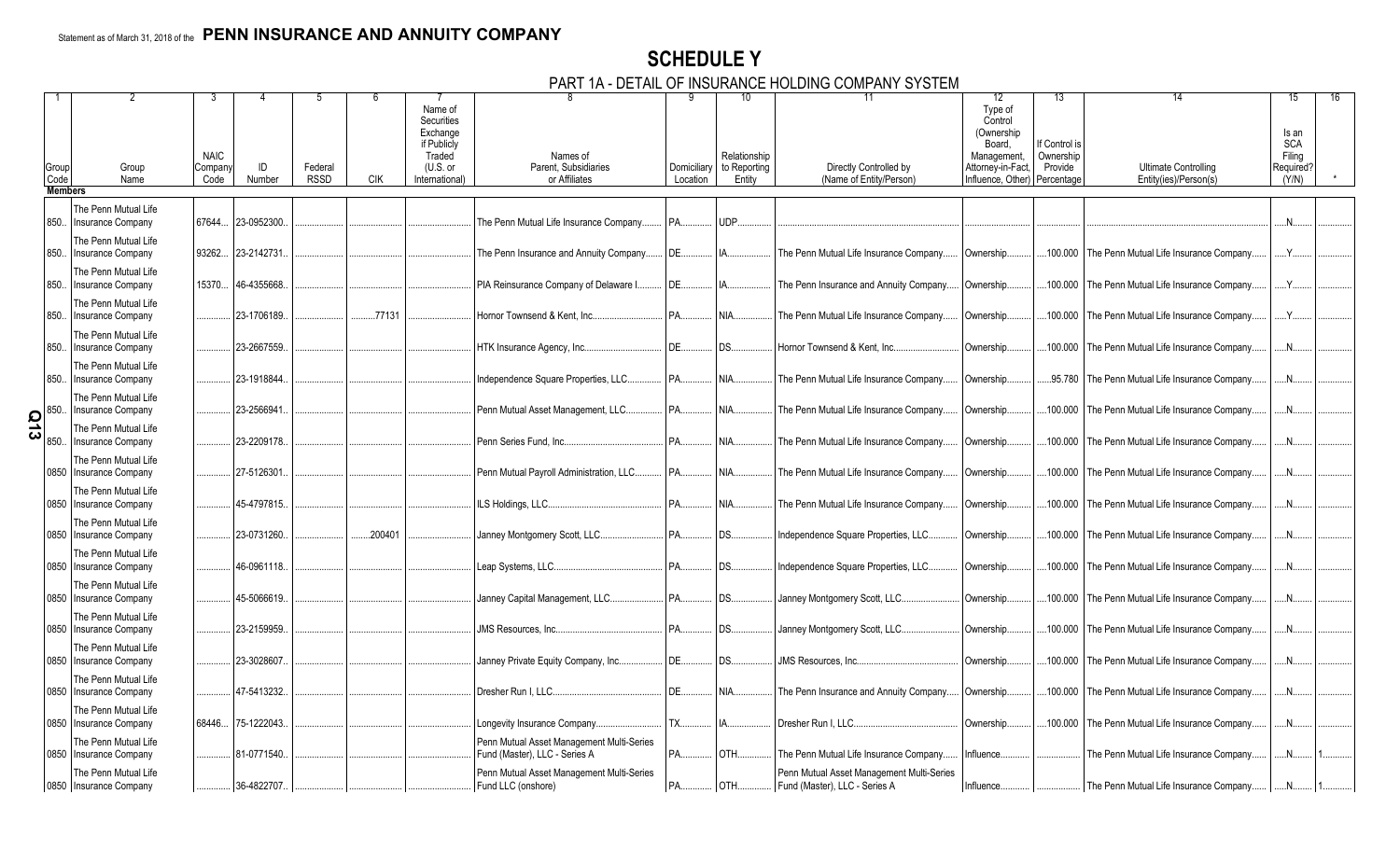# **SCHEDULE Y**

### PART 1A - DETAIL OF INSURANCE HOLDING COMPANY SYSTEM

|               |                                                  |                                |                   |                        |            |                                                                                            |                                                                  |                         | ΊU                                     |                                                                            |                                                                                                                | IJ                                    |                                                 |                                                     |  |
|---------------|--------------------------------------------------|--------------------------------|-------------------|------------------------|------------|--------------------------------------------------------------------------------------------|------------------------------------------------------------------|-------------------------|----------------------------------------|----------------------------------------------------------------------------|----------------------------------------------------------------------------------------------------------------|---------------------------------------|-------------------------------------------------|-----------------------------------------------------|--|
| Group<br>Code | Group<br>Name                                    | <b>NAIC</b><br>Company<br>Code | Number            | Federal<br><b>RSSD</b> | <b>CIK</b> | Name of<br>Securities<br>Exchange<br>if Publicly<br>Traded<br>$(U.S.$ or<br>International) | Names of<br>Parent, Subsidiaries<br>or Affiliates                | Domiciliary<br>Location | Relationship<br>to Reporting<br>Entity | Directly Controlled by<br>(Name of Entity/Person)                          | Type of<br>Control<br>(Ownership<br>Board.<br>Management,<br>Attorney-in-Fact,<br>Influence, Other) Percentage | If Control is<br>Ownership<br>Provide | Ultimate Controlling<br>Entity(ies)/Person(s)   | Is an<br><b>SCA</b><br>Filing<br>Required?<br>(Y/N) |  |
|               | The Penn Mutual Life                             |                                |                   |                        |            |                                                                                            | Penn Mutual Asset Management Multi-Series                        |                         |                                        |                                                                            |                                                                                                                |                                       |                                                 |                                                     |  |
|               | 0850 Insurance Company                           |                                | 82-1995175.       |                        |            |                                                                                            | Fund (Master), LLC - Series B                                    |                         | I OTH                                  | The Penn Mutual Life Insurance Company.                                    | Influence.                                                                                                     |                                       | The Penn Mutual Life Insurance Company          |                                                     |  |
|               | The Penn Mutual Life<br>0850 Insurance Company   |                                | 82-1533643.       |                        |            |                                                                                            | Penn Mutual Asset Management Multi-Series<br>Fund, LLC (onshore) |                         | <b>OTH</b>                             | Penn Mutual Asset Management Multi-Series<br>Fund (Master), LLC - Series B | Influence.                                                                                                     |                                       | The Penn Mutual Life Insurance Company          |                                                     |  |
|               | The Penn Mutual Life<br>0850   Insurance Company |                                | 68632 06-0523876. |                        |            |                                                                                            | Vantis Life Insurance Company.                                   |                         |                                        | The Penn Mutual Life Insurance Company.                                    | Ownership                                                                                                      |                                       | .100.000 The Penn Mutual Life Insurance Company |                                                     |  |
|               | The Penn Mutual Life<br>0850 Insurance Company   |                                | 13588 13-4337991. |                        |            |                                                                                            | Vantis Life Insurance Company of New York                        |                         |                                        | Vantis Life Insurance Company.                                             | Ownership.                                                                                                     |                                       | .100.000 The Penn Mutual Life Insurance Company |                                                     |  |
|               | The Penn Mutual Life<br>0850 Insurance Company   |                                |                   |                        |            |                                                                                            | The Savings Bank Life Insurance Company<br>Agency, LLC           | СT                      |                                        | Vantis Life Insurance Company.                                             | Ownership.                                                                                                     |                                       | 100.000 The Penn Mutual Life Insurance Company  |                                                     |  |
|               | The Penn Mutual Life<br>0850 Insurance Company   |                                | 82-5050907.       |                        |            |                                                                                            | myWorth, LLC.                                                    |                         |                                        | The Penn Mutual Life Insurance Company   Ownership                         |                                                                                                                |                                       | .100.000 The Penn Mutual Life Insurance Company |                                                     |  |

**Asteri Explanation** 

1 Entity over which The Penn Mutual Life Insurance Company has significant influence, but no ownership.

**Q13.1**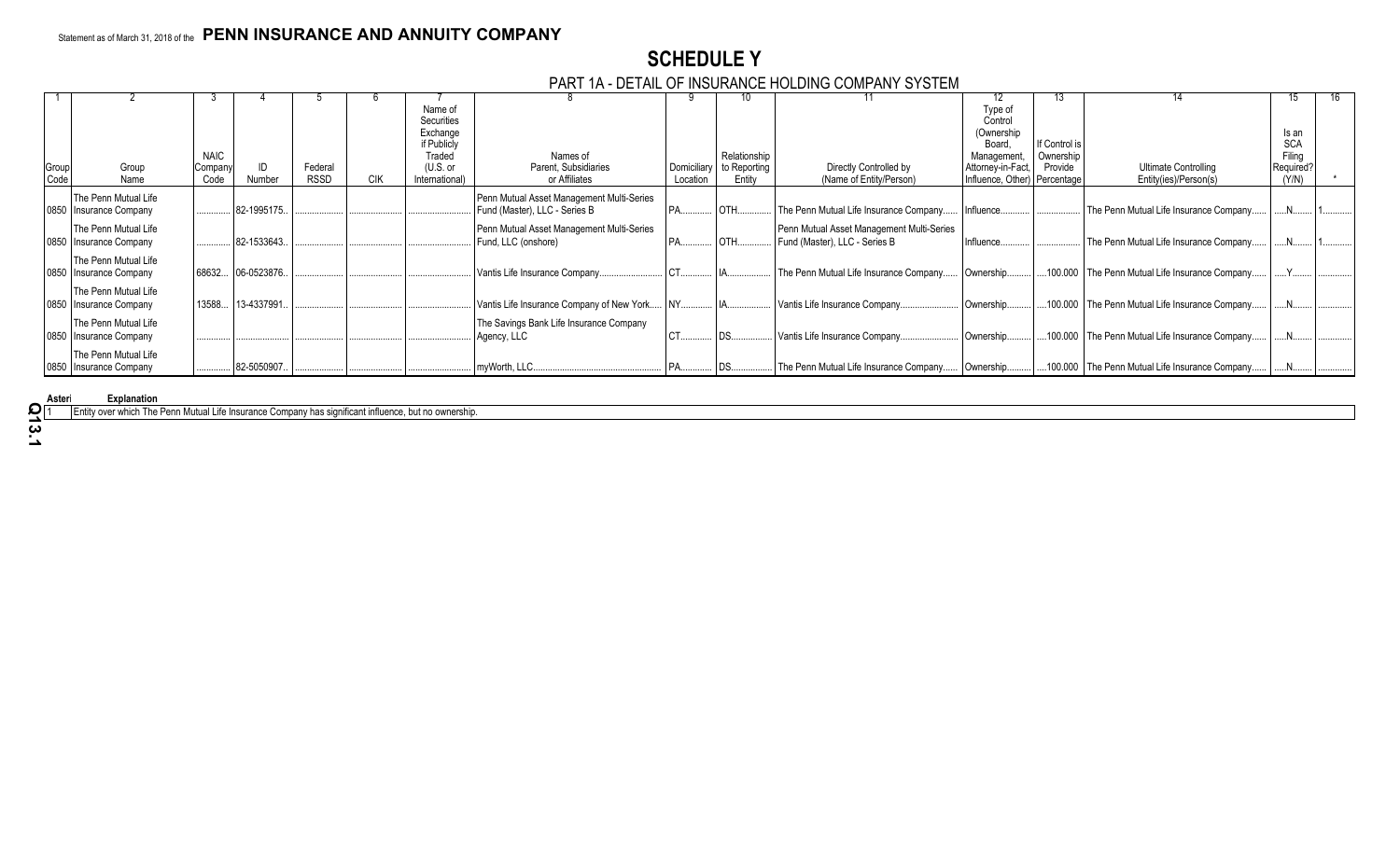# Statement as of March 31, 2018 of the **PENN INSURANCE AND ANNUITY COMPANY SUPPLEMENTAL EXHIBITS AND SCHEDULES INTERROGATORIES**

The following supplemental reports are required to be filed as part of your statement filing. However, in the event that your company does not transact the type of business for which the special report must be filed, your response of NO to the specific interrogatory will be accepted in lieu of filing a "NONE" report and a bar code will be printed below. If the supplement is required of your company but is not being filed for whatever reason, enter SEE EXPLANATION and provide an explanation following the interrogatory questions.

|    |                                                                                                                                                                                                                    | Response |
|----|--------------------------------------------------------------------------------------------------------------------------------------------------------------------------------------------------------------------|----------|
| 1. | Will the Trusteed Surplus Statement be filed with the state of domicile and the NAIC with this statement?                                                                                                          | NO       |
| 2. | Will the Medicare Part D Coverage Supplement be filed with the state of domicile and the NAIC with this statement?                                                                                                 | NO       |
| 3. | Will the Reasonableness of Assumptions Certification required by Actuarial Guideline XXXV be filed with the state of domicile and electronically<br>with the NAIC?                                                 | NO       |
| 4. | Will the Reasonableness and Consistency of Assumptions Certification required by Actuarial Guideline XXXV be filed with the state of domicile<br>and electronically with the NAIC?                                 | NO       |
| 5. | Will the Reasonableness of Assumptions Certification for Implied Guaranteed Rate Method required by Actuarial Guideline XXXVI be filed with<br>the state of domicile and electronically with the NAIC?             | NO       |
| 6. | Will the Reasonableness and Consistency of Assumptions Certification required by Actuarial Guideline XXXVI (Updated Average Market Value)<br>be filed with the state of domicile and electronically with the NAIC? | YES      |
|    | Will the Reasonableness and Consistency of Assumptions Certification required by Actuarial Guideline XXXVI (Updated Market Value) be filed<br>with the state of domicile and electronically with the NAIC?         | NO       |

#### **Explanations:**

- 1. The data for this supplement is not required to be filed.
- 2. The data for this supplement is not required to be filed.
- 3. The data for this supplement is not required to be filed.
- 4. The data for this supplement is not required to be filed.
- 5. The data for this supplement is not required to be filed.
- 6.
- 7. The data for this supplement is not required to be filed.

#### **Bar Code:**

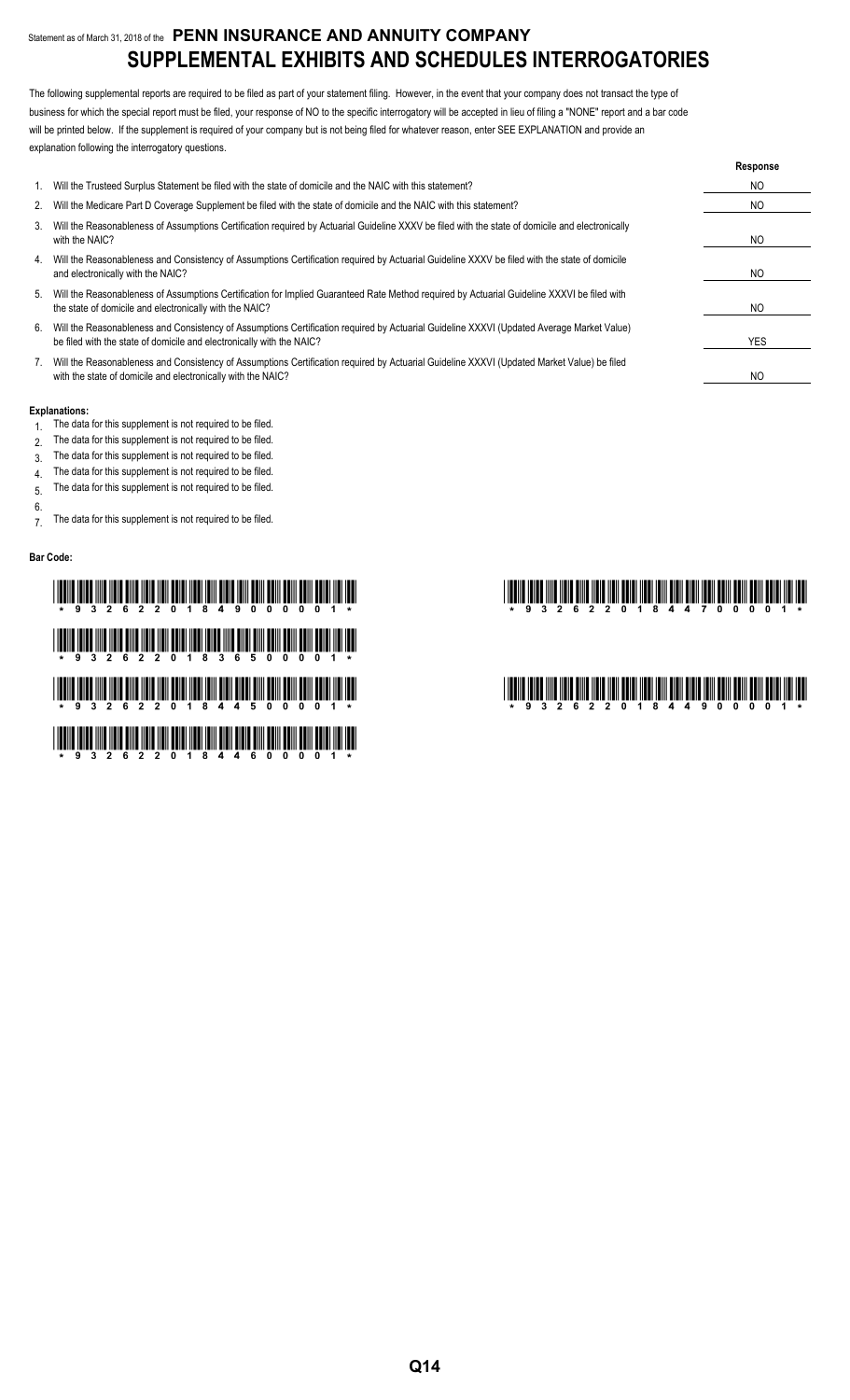Statement as of March 31, 2018 of the **PENN INSURANCE AND ANNUITY COMPANY Overflow Page for Write-Ins**

# **NONE**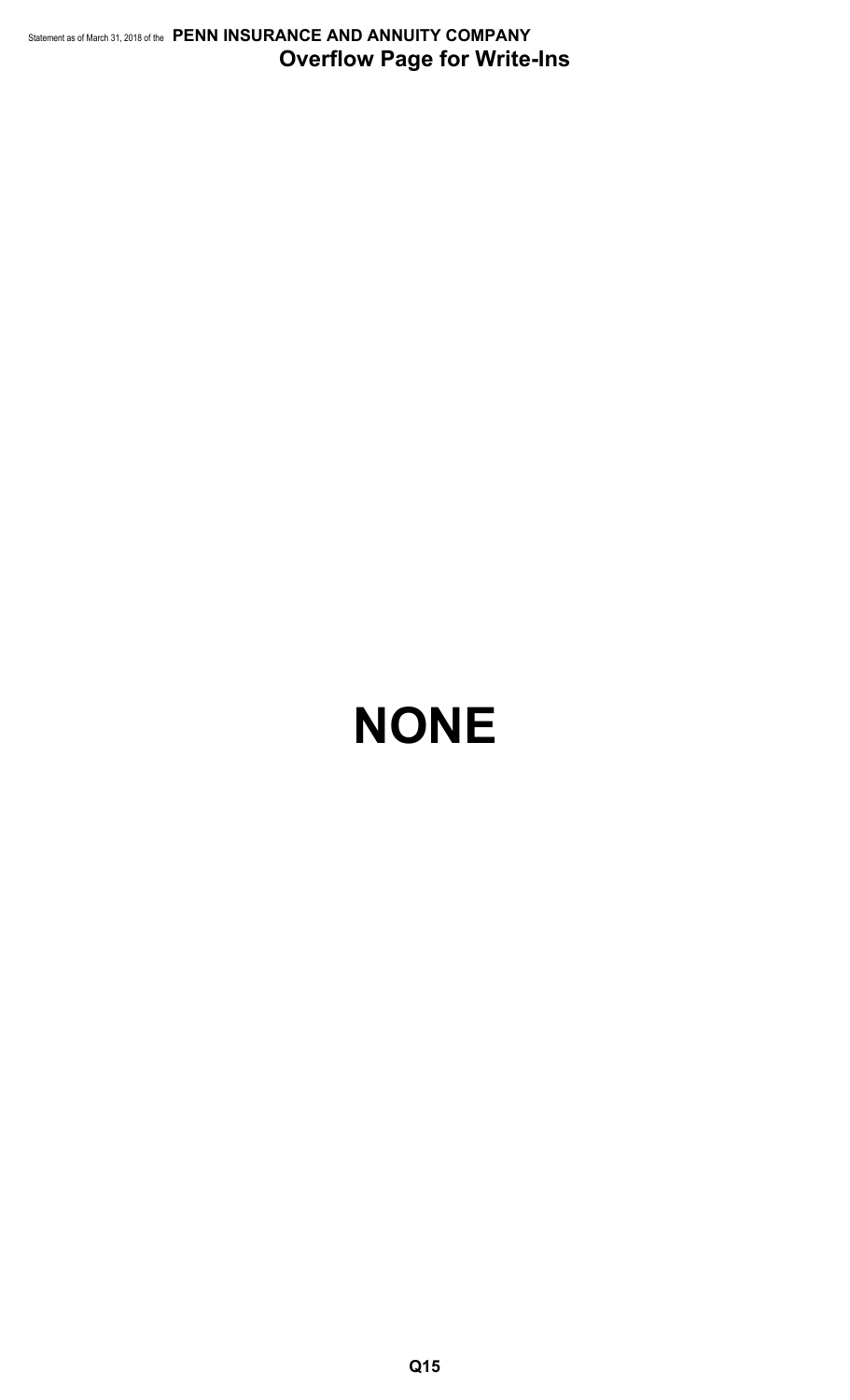# Statement as of March 31, 2018 of the PENN INSURANCE AND ANNUITY COMPANY **SCHEDULE A - VERIFICATION** Real Estate

|    |                                                                    |              | Prior Year Ended |
|----|--------------------------------------------------------------------|--------------|------------------|
|    |                                                                    | Year to Date | December 31      |
|    |                                                                    |              |                  |
|    | 2. Cost of acquired:                                               |              |                  |
|    |                                                                    |              |                  |
|    | .                                                                  |              |                  |
|    |                                                                    |              |                  |
|    |                                                                    |              |                  |
| 5. |                                                                    |              |                  |
| 6. |                                                                    |              |                  |
|    |                                                                    |              |                  |
|    |                                                                    |              |                  |
| 9. |                                                                    |              |                  |
|    |                                                                    |              |                  |
|    | 11 Statement value at end of current period (Line 9 minus Line 10) |              |                  |

# **SCHEDULE B - VERIFICATION**

Mortgage Loans

|     |                                                                                                                 |              | <b>Prior Year Ended</b> |
|-----|-----------------------------------------------------------------------------------------------------------------|--------------|-------------------------|
|     |                                                                                                                 | Year to Date | December 31             |
|     |                                                                                                                 |              |                         |
| 2.  | Cost of acquired:                                                                                               |              |                         |
|     |                                                                                                                 |              |                         |
|     |                                                                                                                 |              |                         |
| 3.  |                                                                                                                 |              |                         |
|     |                                                                                                                 |              |                         |
| 5.  |                                                                                                                 |              |                         |
| 6.  |                                                                                                                 |              |                         |
|     |                                                                                                                 |              |                         |
| 8.  |                                                                                                                 |              |                         |
| 9.  |                                                                                                                 |              |                         |
| 10. |                                                                                                                 |              |                         |
| 11. | Book value/recorded investment excluding accrued interest at end of current period (Lines 1+2+3+4+5+6-7-8+9-10) |              |                         |
| 12. |                                                                                                                 |              |                         |
| 13. |                                                                                                                 |              |                         |
| 14. |                                                                                                                 |              |                         |
| 15. |                                                                                                                 |              |                         |

# **SCHEDULE BA - VERIFICATION**

Other Long-Term Invested Assets

|     |                   |              | Prior Year Ended |
|-----|-------------------|--------------|------------------|
|     |                   | Year to Date | December 31      |
|     |                   |              |                  |
| 2.  | Cost of acquired: |              |                  |
|     |                   |              |                  |
|     |                   |              |                  |
| 3.  |                   |              |                  |
|     |                   |              |                  |
| 5.  |                   |              |                  |
| 6.  |                   |              |                  |
|     |                   |              |                  |
| 8.  |                   |              |                  |
| 9.  |                   |              |                  |
| 10. |                   |              | 1.327.272        |
| 11. |                   |              |                  |
| 12. |                   |              | .3.524.506       |
| 13. |                   |              |                  |

# **SCHEDULE D - VERIFICATION**

**Bonds and Stocks** 

|     |              | Prior Year Ended |
|-----|--------------|------------------|
|     | Year to Date | December 31      |
|     |              |                  |
| 2.  |              |                  |
| 3.  |              |                  |
| 4.  |              |                  |
| 5.  |              |                  |
| 6.  |              |                  |
| 7.  |              |                  |
| 8.  |              |                  |
| 9.  |              |                  |
| 10. |              |                  |
| 11. |              | 3,413,573,922    |
| 12. |              |                  |
| 13. |              |                  |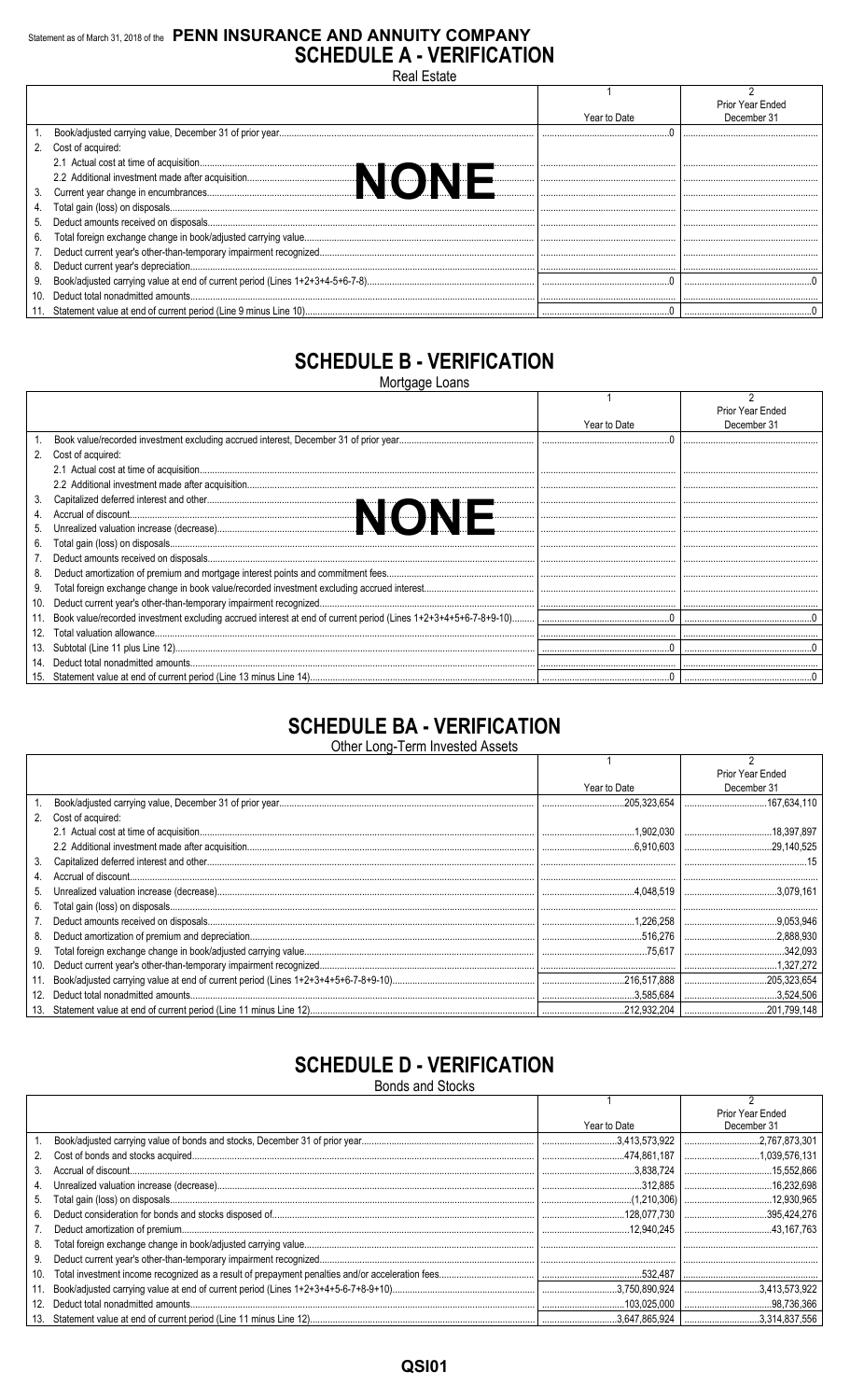# **SCHEDULE D - PART 1B**

Showing the Acquisitions, Dispositions and Non-Trading Activity

During the Current Quarter for all Bonds and Preferred Stock by NAIC Designation

|              | <b>NAIC Designation</b> | $\overline{1}$<br>Book/Adjusted Carrying<br>Value Beginning<br>of Current Quarter | 2<br>Acquisitions<br>During<br><b>Current Quarter</b> | 3<br><b>Dispositions</b><br>During<br><b>Current Quarter</b> | $\overline{4}$<br>Non-Trading Activity<br>During<br><b>Current Quarter</b> | ັ<br>5 <sup>5</sup><br>Book/Adjusted Carrying<br>Value End of<br>First Quarter | 6<br><b>Book/Adjusted Carrying</b><br>Value End of<br>Second Quarter | $\overline{7}$<br><b>Book/Adjusted Carrying</b><br>Value End of<br>Third Quarter                                                                                                                                                                                                                                              | 8<br><b>Book/Adjusted Carrying</b><br>Value December 31<br>Prior Year |
|--------------|-------------------------|-----------------------------------------------------------------------------------|-------------------------------------------------------|--------------------------------------------------------------|----------------------------------------------------------------------------|--------------------------------------------------------------------------------|----------------------------------------------------------------------|-------------------------------------------------------------------------------------------------------------------------------------------------------------------------------------------------------------------------------------------------------------------------------------------------------------------------------|-----------------------------------------------------------------------|
|              | <b>BONDS</b>            |                                                                                   |                                                       |                                                              |                                                                            |                                                                                |                                                                      |                                                                                                                                                                                                                                                                                                                               |                                                                       |
|              | 1. NAIC 1 (a)           | 2,143,901,578                                                                     | 347,654,728                                           | 93,898,097                                                   | (8,605,179)                                                                | 2,389,053,030                                                                  |                                                                      |                                                                                                                                                                                                                                                                                                                               | 2,143,901,578                                                         |
|              |                         | 965,565,087                                                                       | 79,934,068                                            | 27,709,658                                                   | (191,994)                                                                  | 1,017,597,503                                                                  |                                                                      |                                                                                                                                                                                                                                                                                                                               | 965,565,087                                                           |
|              |                         | 89,219,031                                                                        | 9,106,901                                             | 6,146,587                                                    | (1,733,141)                                                                | 90,446,204                                                                     |                                                                      |                                                                                                                                                                                                                                                                                                                               | 89,219,031                                                            |
|              |                         | 25,806,201                                                                        | 3,610,000                                             | 1,019,883                                                    | 2,917,699                                                                  | 31,314,017                                                                     |                                                                      |                                                                                                                                                                                                                                                                                                                               | 25,806,201                                                            |
|              |                         |                                                                                   |                                                       |                                                              | (1,813)                                                                    | 6,974,456                                                                      |                                                                      |                                                                                                                                                                                                                                                                                                                               | 6,976,269                                                             |
|              |                         | 2,147,880                                                                         |                                                       |                                                              |                                                                            |                                                                                |                                                                      |                                                                                                                                                                                                                                                                                                                               | 2,147,880                                                             |
| <b>20ISO</b> |                         | 3,233,616,046                                                                     | 440,305,697                                           | 128,774,274                                                  | (7,614,428)                                                                | $\ldots$ 3,537,533,041                                                         | $\overline{0}$                                                       | $\Omega$                                                                                                                                                                                                                                                                                                                      | 3,233,616,046                                                         |
|              | PREFERRED STOCK         |                                                                                   |                                                       |                                                              |                                                                            |                                                                                |                                                                      |                                                                                                                                                                                                                                                                                                                               |                                                                       |
|              | 8. NAIC 1               | 2,515,000                                                                         | .2,252,460                                            |                                                              |                                                                            | 4,767,460                                                                      |                                                                      |                                                                                                                                                                                                                                                                                                                               | .2,515,000                                                            |
|              | 9. NAIC 2               | 20,644,187                                                                        | .2,559,000                                            |                                                              |                                                                            | .23,203,187                                                                    |                                                                      |                                                                                                                                                                                                                                                                                                                               | 20,644,187                                                            |
|              | 10. NAIC 3              | 5,083,600                                                                         |                                                       |                                                              |                                                                            | 5,083,600                                                                      |                                                                      |                                                                                                                                                                                                                                                                                                                               | 5,083,600                                                             |
|              |                         | 2,400,000                                                                         |                                                       |                                                              |                                                                            | 0.2,400,000                                                                    |                                                                      |                                                                                                                                                                                                                                                                                                                               | 0.2,400,000                                                           |
|              | 12. NAIC 5              |                                                                                   |                                                       |                                                              |                                                                            | $\Omega$                                                                       |                                                                      |                                                                                                                                                                                                                                                                                                                               |                                                                       |
|              |                         |                                                                                   |                                                       |                                                              |                                                                            | 0                                                                              |                                                                      |                                                                                                                                                                                                                                                                                                                               |                                                                       |
|              |                         | 30,642,787                                                                        | 4,811,460                                             |                                                              |                                                                            | 35,454,247                                                                     |                                                                      | $\begin{bmatrix} 0 & 0 & 0 & 0 \\ 0 & 0 & 0 & 0 \\ 0 & 0 & 0 & 0 \\ 0 & 0 & 0 & 0 \\ 0 & 0 & 0 & 0 \\ 0 & 0 & 0 & 0 \\ 0 & 0 & 0 & 0 \\ 0 & 0 & 0 & 0 \\ 0 & 0 & 0 & 0 \\ 0 & 0 & 0 & 0 \\ 0 & 0 & 0 & 0 & 0 \\ 0 & 0 & 0 & 0 & 0 \\ 0 & 0 & 0 & 0 & 0 \\ 0 & 0 & 0 & 0 & 0 & 0 \\ 0 & 0 & 0 & 0 & 0 & 0 \\ 0 & 0 & 0 & 0 & $ | 30,642,787                                                            |
|              |                         |                                                                                   |                                                       |                                                              |                                                                            |                                                                                |                                                                      |                                                                                                                                                                                                                                                                                                                               |                                                                       |

(a) Book/Adjusted Carrying Value column for the end of the current reporting period includes the following amount of short-term and cash equivalent bonds by NAIC designation:

NAIC 1 \$..........0; NAIC 2 \$..........0; NAIC 3 \$..........0; NAIC 4 \$..........0; NAIC 5 \$..........0; NAIC 6 \$..........0.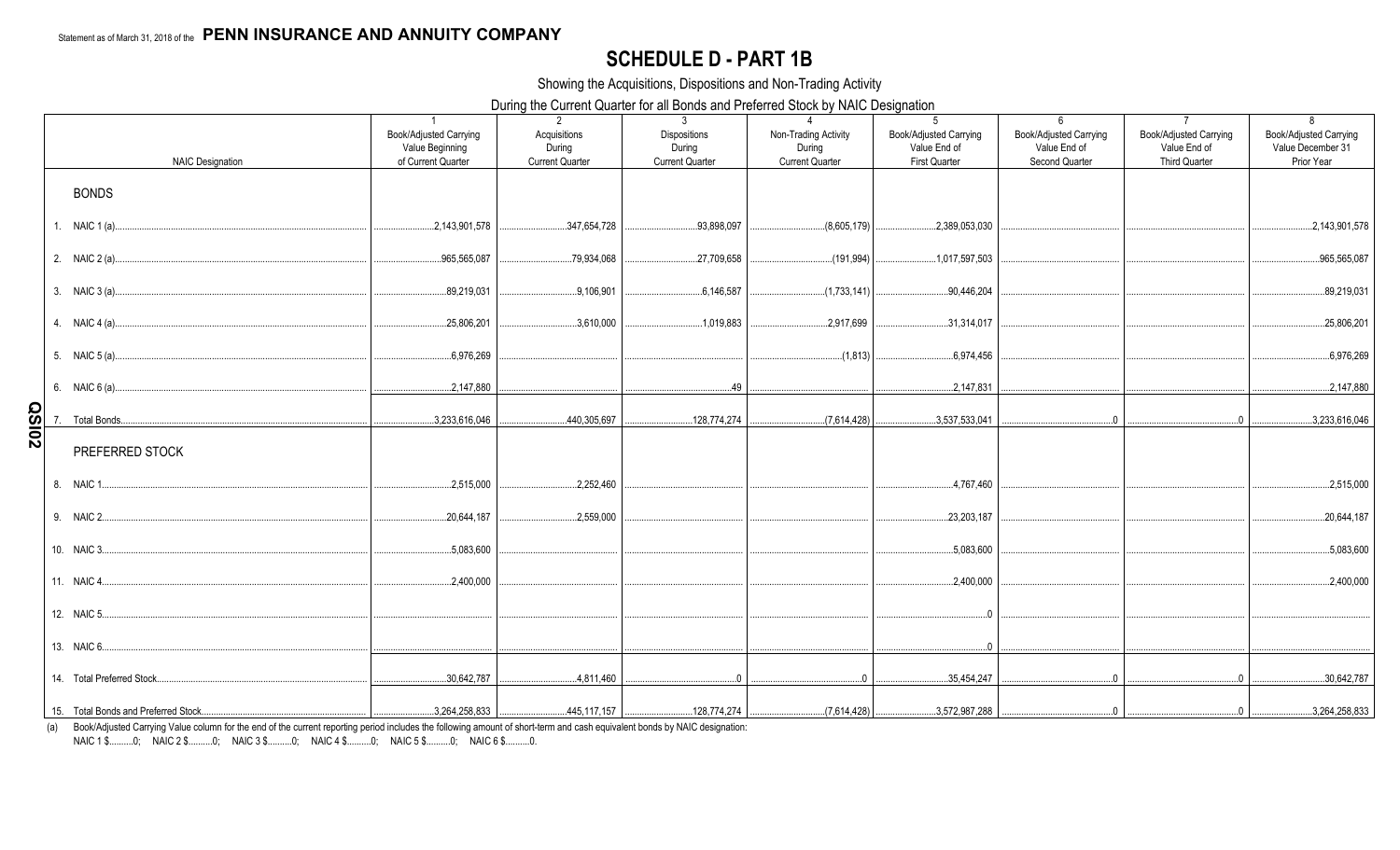# Statement as of March 31, 2018 of the PENN INSURANCE AND ANNUITY COMPANY **SCHEDULE DA - PART 1**  $\sim$

| Short-Term Investments |                                 |                  |                   |                                           |                                           |  |  |  |  |  |  |  |  |
|------------------------|---------------------------------|------------------|-------------------|-------------------------------------------|-------------------------------------------|--|--|--|--|--|--|--|--|
|                        | Book/Adjusted<br>Carrying Value | <b>NaN</b><br>Pa | — ⊷tual<br>ו ≳חדי | <b>Interest Collected</b><br>Year To Date | Paid for Accrued Interest<br>Year To Date |  |  |  |  |  |  |  |  |
| 9199999<br>            |                                 | <b>VVV</b><br>   |                   |                                           |                                           |  |  |  |  |  |  |  |  |

# **SCHEDULE DA - VERIFICATION**

Short-Term Investments

|     | Year To Date | Prior Year Ended<br>December 31 |
|-----|--------------|---------------------------------|
|     |              |                                 |
|     |              |                                 |
| 3.  |              |                                 |
|     |              |                                 |
| 5.  |              |                                 |
| 6.  |              |                                 |
|     |              |                                 |
| 8.  |              |                                 |
|     |              |                                 |
| 10. |              |                                 |
|     |              |                                 |
|     |              |                                 |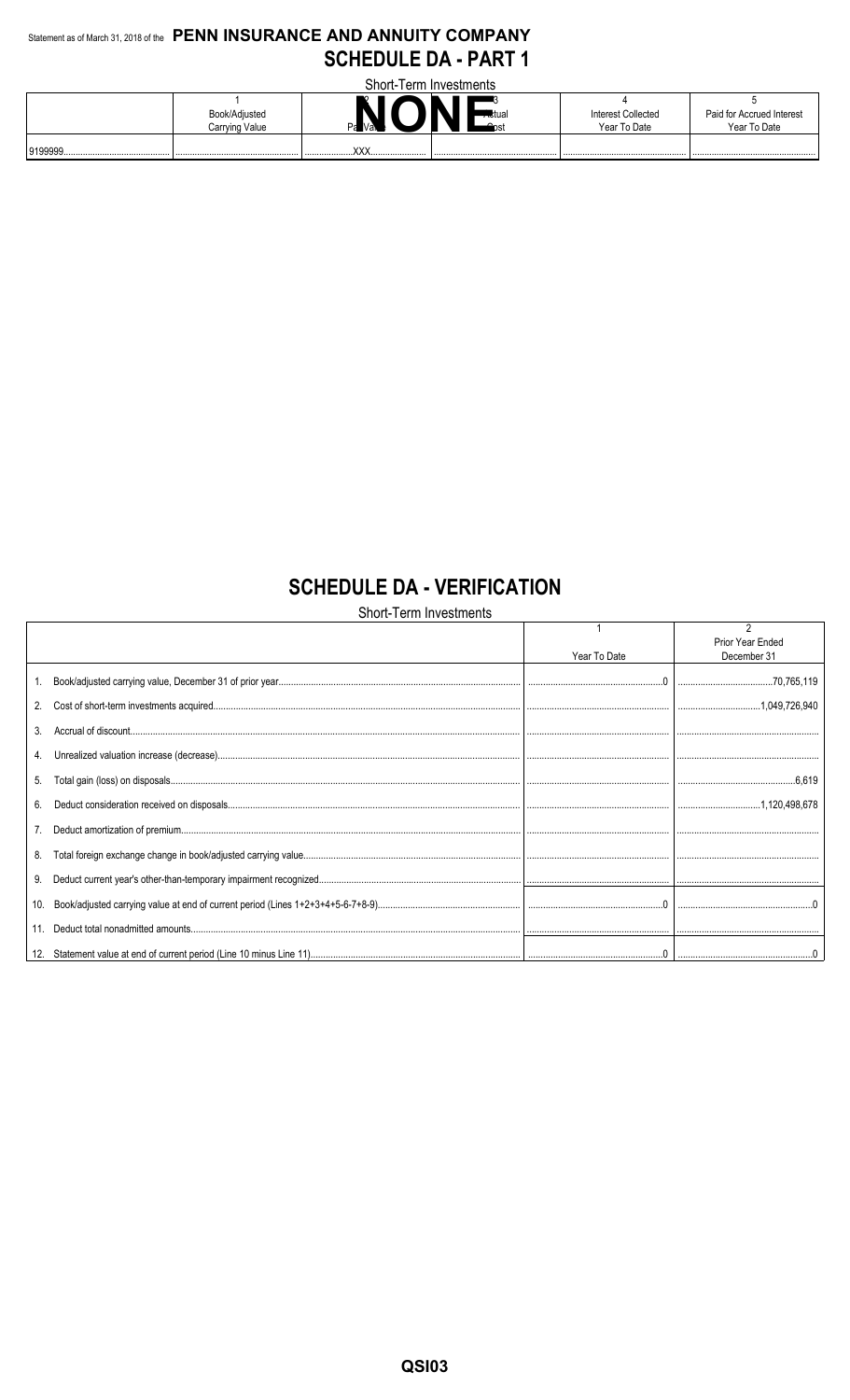# Statement as of March 31, 2018 of the **PENN INSURANCE AND ANNUITY COMPANY SCHEDULE DB - PART A - VERIFICATION**

Options, Caps, Floors, Collars, Swaps and Forwards

|     | 96.710.818  |
|-----|-------------|
|     | 26,817,785  |
|     | (8,221,003) |
|     | 8,597,999   |
|     | 55.648.814  |
| 6.  |             |
|     | 25.162.839  |
|     |             |
|     | 93.419.623  |
| 10. |             |
|     | 93.419.623  |

# **SCHEDULE DB - PART B - VERIFICATION**

Futures Contracts

| 1.  |           |                                                                         |              |
|-----|-----------|-------------------------------------------------------------------------|--------------|
| 2.  |           |                                                                         |              |
|     | 3.1 Add:  |                                                                         |              |
|     |           | Change in variation margin on open contracts - Highly Effective Hedges: |              |
|     |           |                                                                         |              |
|     |           | 0                                                                       |              |
|     |           | Change in variation margin on open contracts - All Other:               |              |
|     |           |                                                                         |              |
|     |           | 0                                                                       |              |
|     | 3.2 Add:  |                                                                         |              |
|     |           | Change in adjustment to basis of hedged item:                           |              |
|     | 3.21      |                                                                         |              |
|     |           | 0                                                                       |              |
|     |           |                                                                         |              |
|     |           |                                                                         |              |
|     |           | $\overline{0}$<br>0                                                     |              |
|     |           |                                                                         | 0            |
| 4.1 |           |                                                                         |              |
|     | 4.2 Less: |                                                                         |              |
|     |           |                                                                         |              |
|     |           | $\mathbf 0$                                                             |              |
|     |           |                                                                         |              |
| 5.  |           | Dispositions gains (losses) on contracts terminated in prior year:      |              |
|     | 5.1       |                                                                         |              |
|     | 5.2       |                                                                         |              |
| 6.  |           |                                                                         | $\mathbf{0}$ |
| 7.  |           |                                                                         |              |
| 8.  |           |                                                                         |              |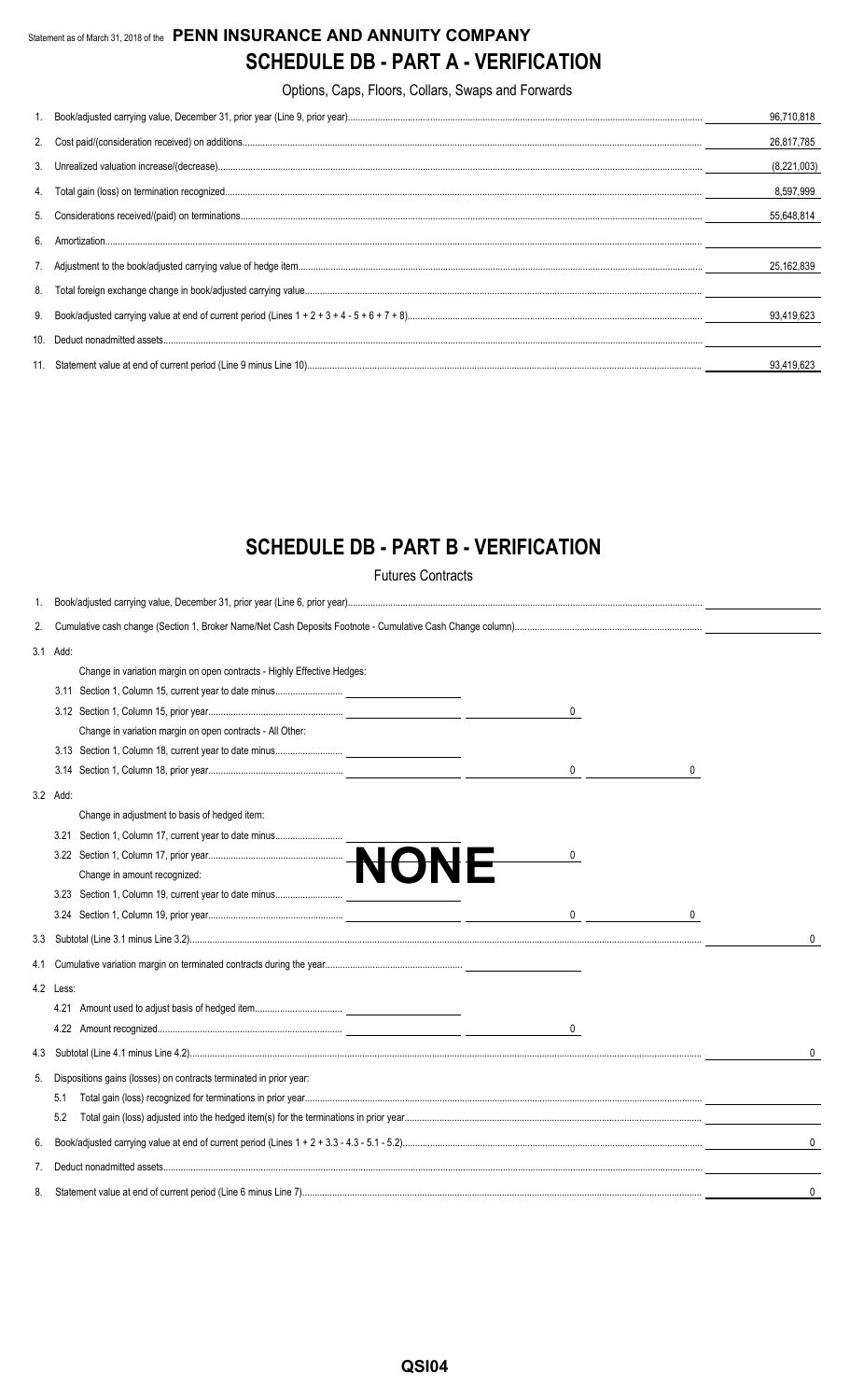**Sch. DB - Pt. C - Sn. 1 NONE**

**Sch. DB - Pt. C - Sn. 2 NONE**

**QSI05, QSI06**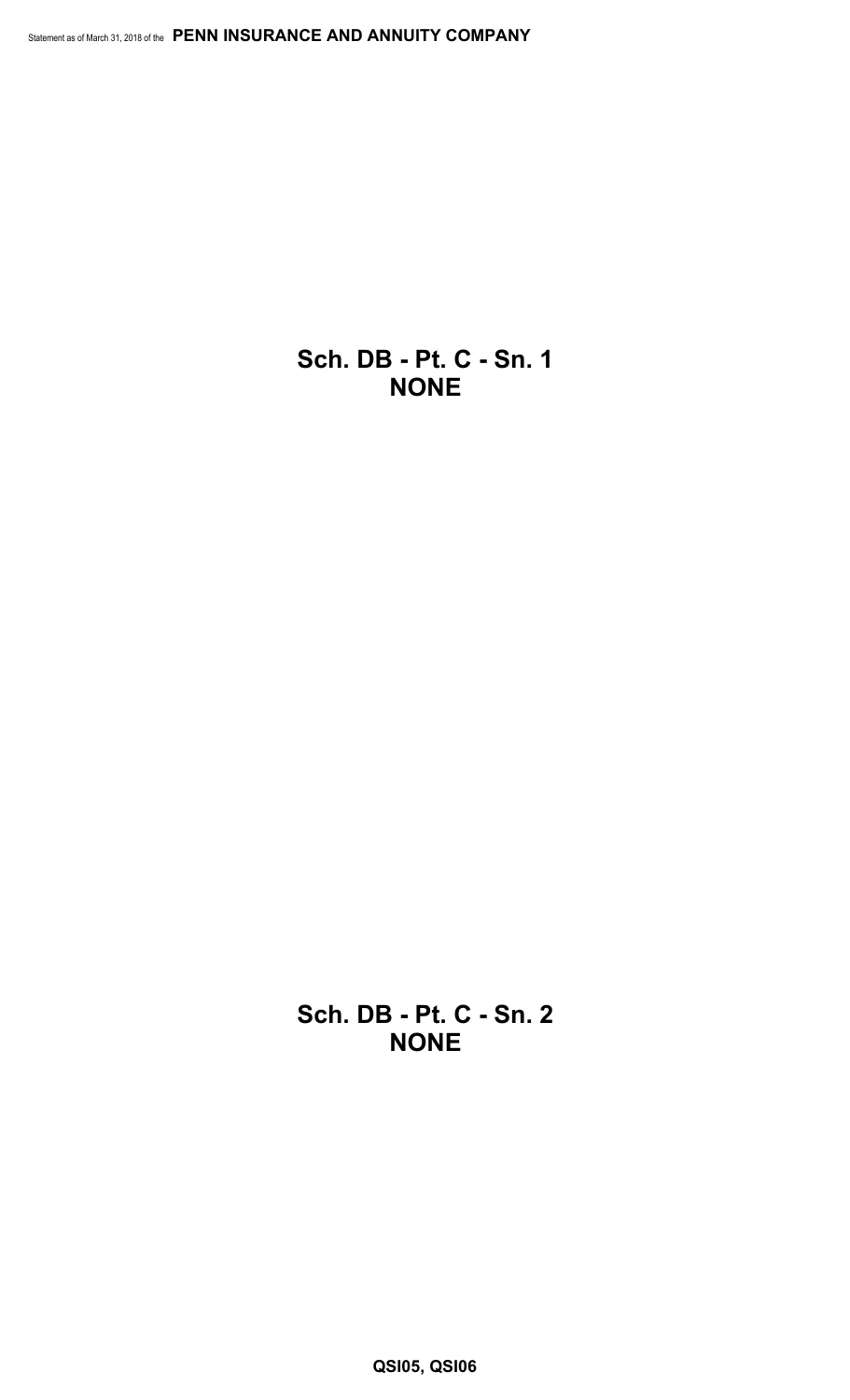# Statement as of March 31, 2018 of the PENN INSURANCE AND ANNUITY COMPANY **SCHEDULE DB - VERIFICATION**

Verification of Book/Adjusted Carrying Value, Fair Value and Potential Exposure of all Open Derivative Contracts

|    | Book/Adjusted Carrying Value Check |                |
|----|------------------------------------|----------------|
| 1. | 93,419,622                         |                |
| 2. |                                    |                |
| 3. |                                    | 93,419,622     |
| 4. |                                    |                |
| 5. |                                    |                |
| 6. |                                    | $\overline{0}$ |
|    | Fair Value Check                   |                |
| 7. | 120,715,763                        |                |
| 8. |                                    |                |
| 9. |                                    | 120,715,763    |
|    | 120,715,763                        |                |
|    |                                    |                |
|    |                                    | 0              |
|    | <b>Potential Exposure Check</b>    |                |
|    |                                    |                |
|    |                                    |                |
|    |                                    |                |
|    |                                    | 0              |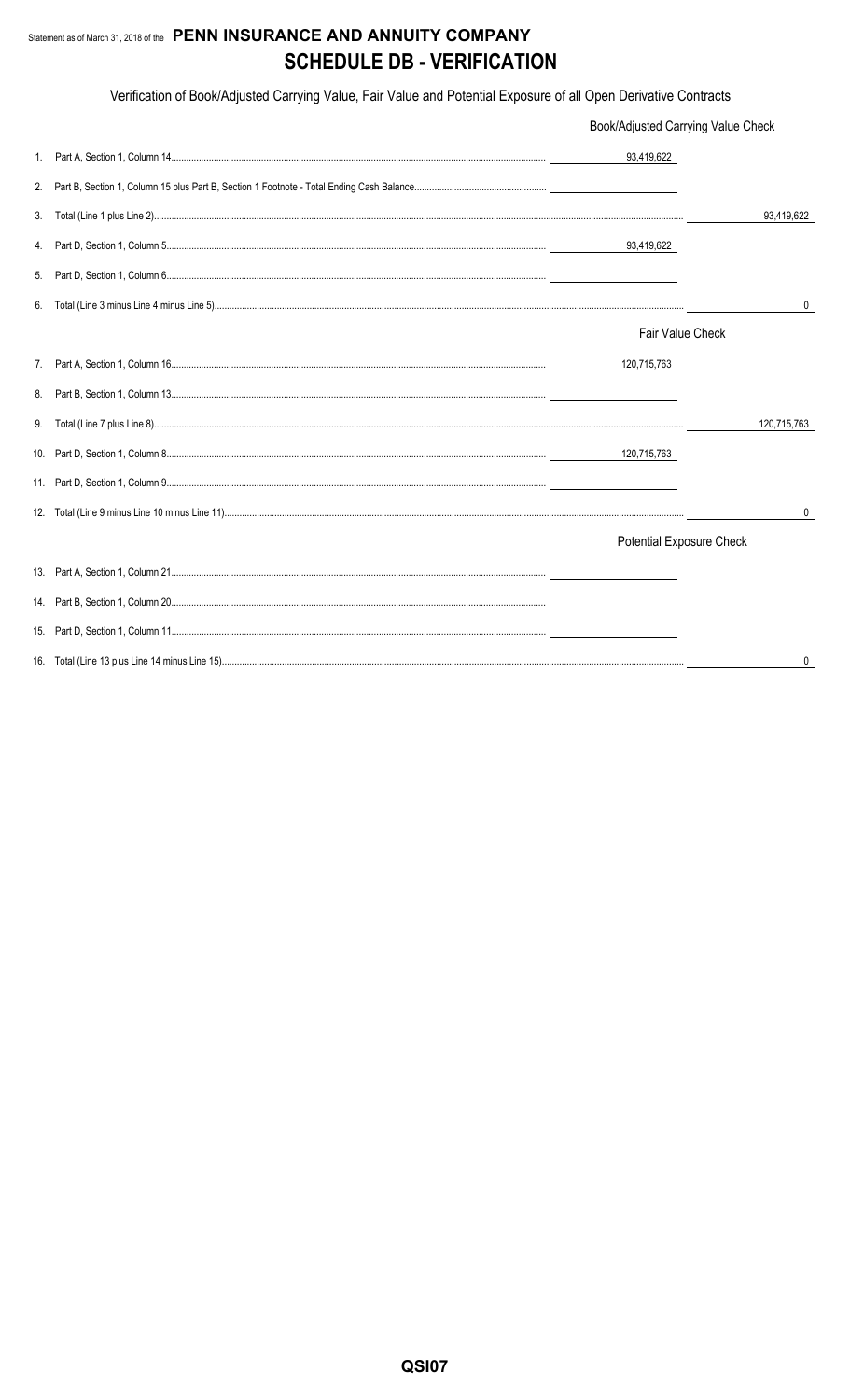# Statement as of March 31, 2018 of the PENN INSURANCE AND ANNUITY COMPANY **SCHEDULE E - PART 2 - VERIFICATION** Cash Equivalents

Prior Year Ended Year To Date December 31 1. Book/adjusted carrying value, December 31 of prior year.. ..90,620,634 2. Cost of cash equivalents acquired.. ..722,338,557 .543,059,082 3. Accrual of discount... 4. Unrealized valuation increase (decrease). 5. Total gain (loss) on disposals.. 40,698  $(4, 917)$ 6. Deduct consideration received on disposals.. .760,878,836 .452.425.061 7. Deduct amortization of premium... .8,470 8. Total foreign exchange change in book/ adjusted carrying value. 9. Deduct current year's other-than-temporary impairment recognized. 10. Book/adjusted carrying value at end of current period (Lines 1+2+3+4+5-6-7+8-9). ..52,121,053 .90,620,634 11. Deduct total nonadmitted amounts.. 12. Statement value at end of current period (Line 10 minus Line 11). 52,121,053 .90,620,634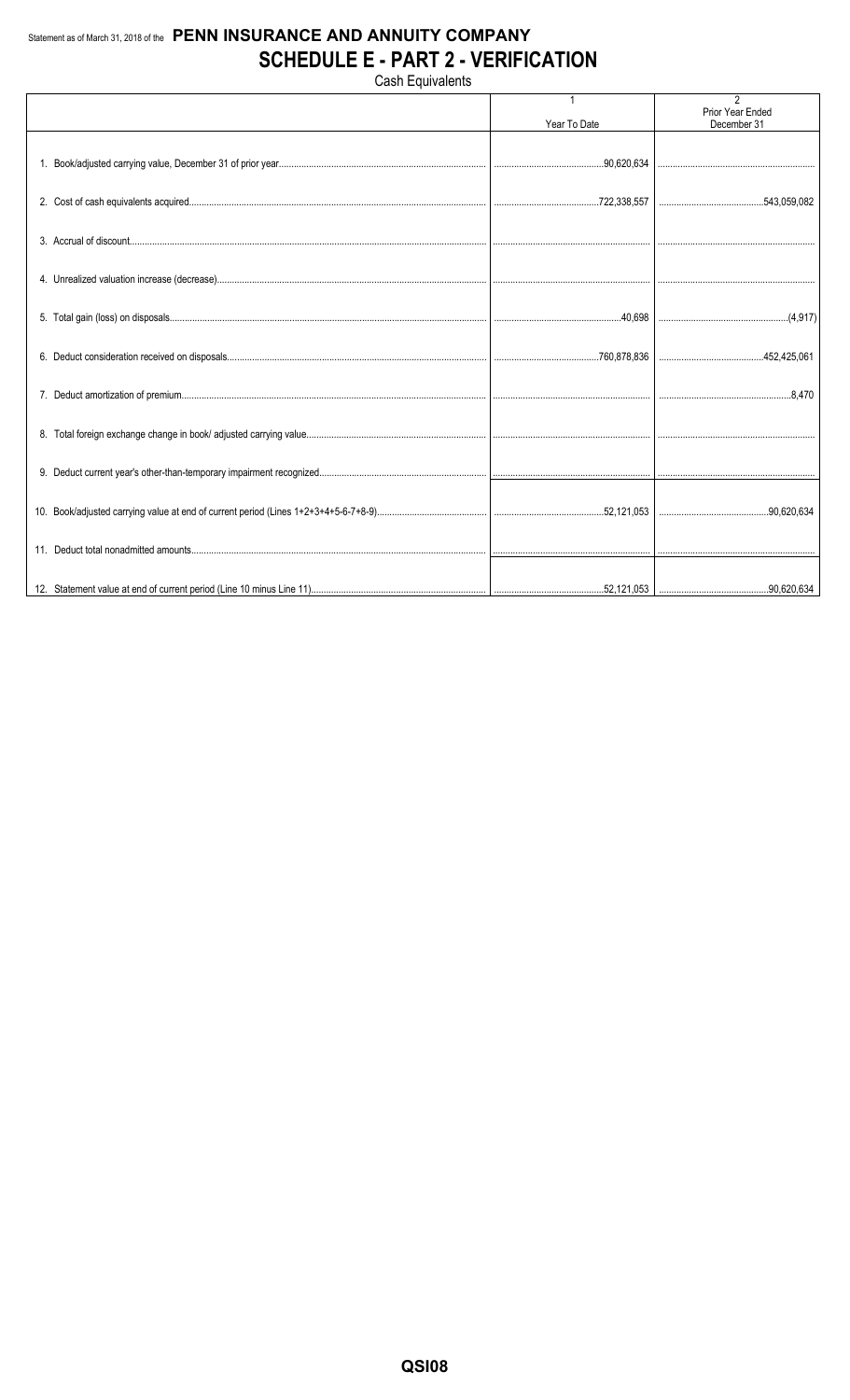**Sch. A - Pt. 2 NONE**

**Sch. A - Pt. 3 NONE**

**Sch. B - Pt. 2 NONE**

**Sch. B - Pt. 3 NONE**

**QE01, QE02**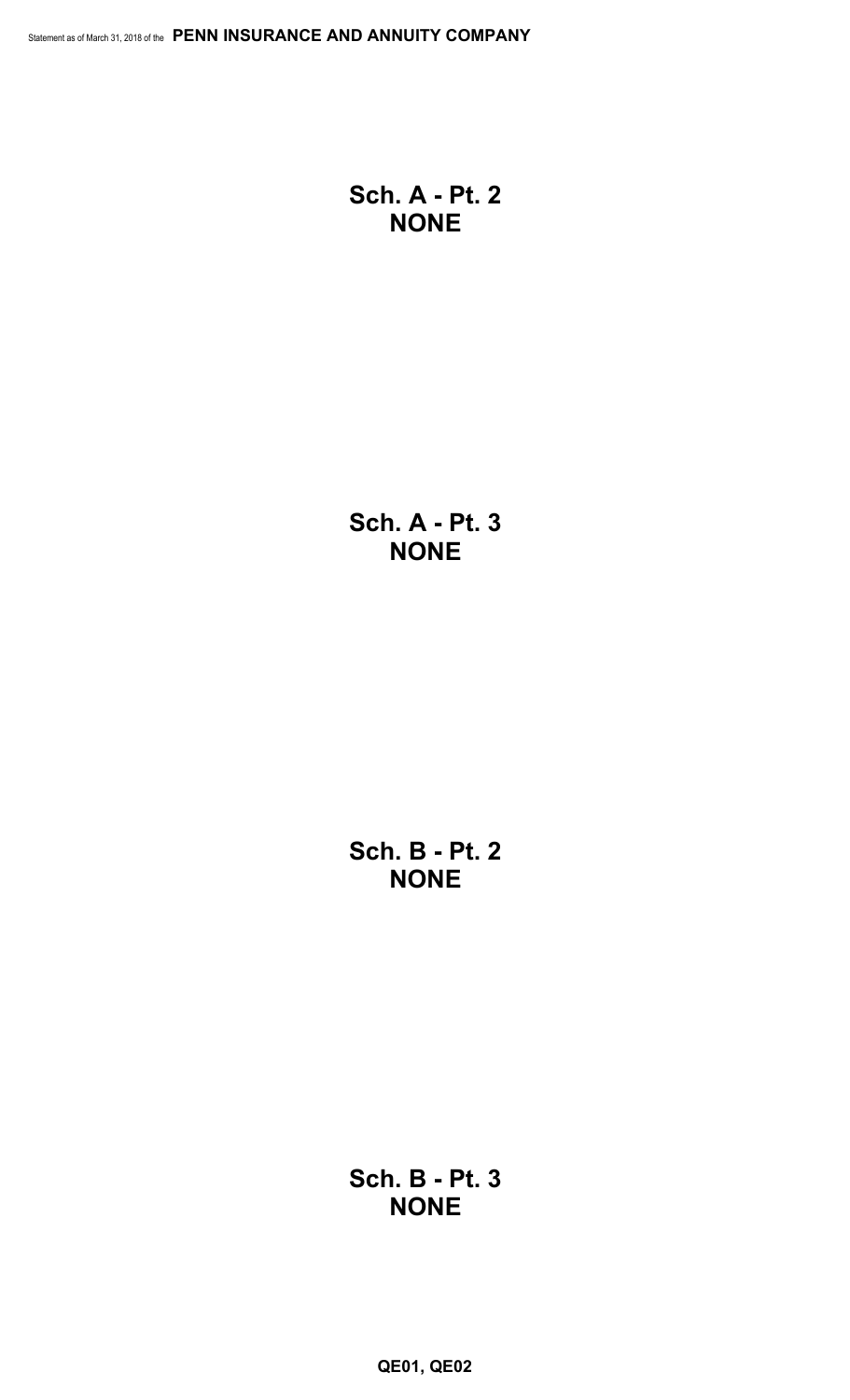SCHEDULE BA - PART 2<br>Showing Other Long-Term Invested Assets ACQUIRED AND ADDITIONS MADE During the Current Quarter

|     |                             |        | $\overline{2}$                                                                                                               | Location               |           | 5                                      | -6          |             | 8<br>-9                            | 10                           | 11           | 12                           | 13           |
|-----|-----------------------------|--------|------------------------------------------------------------------------------------------------------------------------------|------------------------|-----------|----------------------------------------|-------------|-------------|------------------------------------|------------------------------|--------------|------------------------------|--------------|
|     |                             |        |                                                                                                                              | $\mathcal{E}$          | 4         |                                        |             |             |                                    |                              |              |                              |              |
|     |                             |        |                                                                                                                              |                        |           |                                        | <b>NAIC</b> | Date        |                                    |                              |              |                              |              |
|     |                             |        |                                                                                                                              |                        |           |                                        | Desig-      | Originally  | Actual Cost at Time of<br>Type and | <b>Additional Investment</b> | Amount of    | Commitment for               | Percentage o |
|     | <b>CUSIP</b> Identification |        | Name or Description                                                                                                          | City                   | State     | Name of Vendor or General Partner      | nation      | Acquired    | Strategy<br>Acquisition            | Made after Acquisition       | Encumbrances | <b>Additional Investment</b> | Ownership    |
|     |                             |        | Joint Venture or Partnership Interests That Have Underlying Characteristics of Common Stocks - Unaffiliated                  |                        |           |                                        |             |             |                                    |                              |              |                              |              |
|     | 000000                      | 00     | 0 Atlas Venture Fund X, L.P.                                                                                                 | Cambridge              |           | MA Atlas Venture Partners              |             | 03/20/2015. |                                    | .345,590                     |              | 873,970                      | 1.200        |
|     | 000000                      | $00\,$ | Atlas Venture Fund XI, L.P.                                                                                                  | Cambridge              | MA.       | <b>Atlas Venture Partners</b>          |             | 06/30/2017. |                                    | 101,237                      |              | .2,898,763                   | 1.000        |
|     | 000000                      | $00\,$ | Battery Ventures XI Side Fund, L.P.                                                                                          | Waltham.               | MA        | <b>Battery Ventures</b>                |             | 02/22/2016  |                                    | 367.500                      |              | .957,250                     | .1.167       |
|     | 000000                      | $00\,$ | Battery Ventures XII Side Fund, L.P                                                                                          | Waltham.               | MA        | <b>Battery Ventures</b>                |             | 01/31/2018  |                                    | .65.000                      |              | .6,435,000                   | 1.625        |
|     | 000000                      | $00\,$ | Bessemer Venture Partners IX Institutional L.P.                                                                              | Larchmont              | NY        | <b>Bessemer Venture Partners</b>       |             | 02/28/2015. |                                    | 209.030                      |              | .1,213,269                   | .0.188       |
|     | 000000                      | $00\,$ | Cross Creek Capital Partners III, L.P.                                                                                       | Salt Lake City         | <b>UT</b> | <b>Cross Creek Capital</b>             |             | 08/29/2013. |                                    | .90,000                      |              | 879,000                      | .3.679       |
|     | 000000                      | $00\,$ | Cross Creek Capital Partners IV, L.P.                                                                                        | Salt Lake City         | UT.       | Cross Creek Capital.                   |             | 03/31/2016. |                                    | 225,840                      |              | 816,580                      | .1.400       |
|     | 000000                      | $00\,$ | European Secondary Development Fund V.                                                                                       | London                 | UK        | Arcis Group.                           |             | 07/22/2016  |                                    | 296.136                      |              | .1,848,600                   | 1.041        |
|     | 000000                      | 00     | Frazier Life Sciences IX, L.P.                                                                                               | Menlo Park.            | CA.       | <b>Frazier Healthcare Partners</b>     |             | 10/31/2017. |                                    | .130,000                     |              | .4,870,000                   | 1.250        |
|     | 000000                      | $00\,$ | Frazier Life Sciences VIII. L.P.                                                                                             | Menlo Park             | CA.       | Frazier Healthcare Partner             |             | 09/30/2015  |                                    | .241.500                     |              | .1,249,500                   | .1.333       |
|     | 000000                      | $00\,$ | Jackson Square Ventures I, L.P                                                                                               | Menlo Park.            | CA.       | <b>Jackson Square Ventures</b>         |             | 11/28/2011. |                                    | .56,376                      |              | 310,840                      | .1.611       |
|     | 000000                      | $00\,$ | Lightspeed Venture Partners Select II, L.P.                                                                                  | Menlo Park.            | CA.       | <b>Lightspeed Ventures</b>             |             | 03/10/2016  |                                    | 125,000                      |              | .875,000                     | .0.500       |
|     | 000000                      | $00\,$ | Lightspeed Venture Partners X, L.P.                                                                                          | Menlo Park.            | CA.       | Lightspeed Ventures.                   |             | 07/07/2014. |                                    | 60,000                       |              | .360,000                     | .0.480       |
|     |                             |        |                                                                                                                              |                        | MA.       |                                        |             | 10/22/2013  |                                    | 105,000                      |              |                              |              |
|     | 000000                      | $00\,$ | Lightstone Ventures, L.P.                                                                                                    | Boston.<br>Menlo Park. | CA.       | <b>Lightstone Ventures</b>             |             | 04/25/2013. |                                    |                              |              | .765,000                     | .2.949       |
|     | 000000                      | $00\,$ | Longitude Venture Partners II, L.P.                                                                                          |                        |           | Longitude Capital Management Co., LLC. |             |             |                                    | 101,321                      |              | .350.54                      | .1.039       |
|     | 000000                      | $00\,$ | Longitude Venture Partners III, L.P.                                                                                         | Menlo Park             | CA        | Longitude Capital Management Co., LLC. |             | 03/31/2016  |                                    | 162,514                      |              | .1,639,803                   | .0.381       |
|     | 000000                      | $00\,$ | Menlo Ventures XIV, L.P.                                                                                                     | Menlo Park             | CA        | Menlo Ventures.                        |             | 05/31/2017. |                                    | 300.000                      |              | .2,550,000                   | .0.667       |
| O   | 000000                      | $00\,$ | Omega Fund IV, L.P.                                                                                                          | Boston.                | MA.       | Omega Fund Management.                 |             | 06/20/2013  |                                    | .64,601                      |              | 229,319                      | 1.089        |
| E03 | 000000                      | $00\,$ | Omega Fund V, L.P.                                                                                                           | Boston.                | MA.       | Omega Fund Management                  |             | 04/30/2015. |                                    | 301,775                      |              | .2,616,936                   | 1.600        |
|     | 000000                      | 00     | 0 Point 406 Ventures III, L.P.                                                                                               | Boston.                | MA.       | .406 Ventures.                         |             | 04/30/2015  |                                    | 312,000                      |              | .2,740,000                   | .2.286       |
|     | 000000                      | 00     | Shasta Ventures V. L.P.                                                                                                      | Menlo Park.            | CA.       | Shasta Ventures Management             |             | 06/27/2016  |                                    | 100,000                      |              | .1,300,000                   | .0.667       |
|     | 000000                      | $00\,$ | 0 Sigma Prime Partners IX, L.P.                                                                                              | Menlo Park.            | CA        | Sigma Partners.                        |             | 05/29/2012  |                                    | .58.812                      |              | 514,177                      | .2.941       |
|     | 000000                      | $00\,$ | 0 Summit Partners Venture Capital Fund IV-A, L.P.                                                                            | Boston.                | MA.       | <b>Summit Partners</b>                 |             | 09/30/2015. |                                    | 24,000                       |              | .1,225,737                   | .0.333       |
|     | 000000                      | $00\,$ | 0 Trinity Ventures XII. L.P.                                                                                                 | Menlo Park.            | CA.       | <b>Trinity Ventures</b>                |             | 10/31/2015. |                                    | .90,000                      |              | .1,245,000                   | .0.500       |
|     | 000000                      | $00\,$ | Upfront Opportunity Fund I, L.P.                                                                                             | Los Angeles            | CA.       | <b>Upfront Ventures</b>                |             | 03/31/2015. |                                    | 24,329                       |              | .535,228                     | .4.000       |
|     | 000000                      | $00\,$ | 0 Upfront V, L.P                                                                                                             | Los Angeles            | CA        | <b>Upfront Ventures</b>                |             | 11/30/2014  |                                    | .82,729                      |              | .892,994                     | 1.071        |
|     |                             |        | 000000 00 0 US Venture Partners XI. L.P.                                                                                     | Menlo Park             | CA.       | <b>US Venture Partners</b>             |             | 05/20/2015. |                                    | .350,000                     |              | .2,625,000                   | .1.818       |
|     |                             |        | 1599999. Total - Joint Venture or Partnership Interests That Have Underlying Characteristics of Common Stocks - Unaffiliated |                        |           |                                        |             |             |                                    | .4.094.053<br>.296.237       | $\Omega$     | .42,817,507                  | XXX          |
|     |                             |        | Joint Venture or Partnership Interests That Have Underlying Characteristics of Other - Unaffiliated                          |                        |           |                                        |             |             |                                    |                              |              |                              |              |
|     |                             |        | 000000 00 0 ABRY Partners VII. L.P.                                                                                          | Boston.                | MA.       | ABRY Partners, LLC.                    |             | 08/10/2011. |                                    | .6,495                       |              | 262,778                      | .0.184       |
|     | 000000                      | $00\,$ | ABRY Senior Equity V, L.P.                                                                                                   | Boston.                | MA.       | <b>ABRY Partners, LLC.</b>             |             | 12/01/2016  |                                    | .25,169                      |              | .1,787,349                   | 0.191        |
|     | 000000                      | $00\,$ | Acon Equity Partners IV, L.P.                                                                                                | Washington             | DC.       | Acon Investments.                      |             | 04/22/2016  |                                    | .372,983                     |              | .3,872,797                   | .0.865       |
|     | 000000                      | 00     | Ampersand 2014, L.P.                                                                                                         | Boston.                | MA        | Ampersand Venture Management           |             | 10/10/2014. |                                    | 420,000                      |              | .1,140,000                   | .1.124       |
|     | 000000                      | $00\,$ | Apollo European Principal Finance Fund III, L.P.                                                                             | Purchase               |           | NY Apollo Global Management, LLC.      |             | 03/31/2017  |                                    | .864.818                     |              | .8,135,182                   |              |
|     | 000000                      | $00\,$ | Avenue Europe Special Situations Fund III (U.S.), L.P                                                                        | New York.              | <b>NY</b> | Avenue Capital Group.                  |             | 06/05/2015. |                                    | .200,000                     |              | .432,112                     | .0.200       |
|     | 000000                      | $00\,$ | BlueBay Direct Lending Fund I, LP.                                                                                           | Guernsey.              |           | GBR. BlueBay Asset Management plc.     |             | 06/25/2013  |                                    | .905                         |              | .363,717                     | .0.118       |
|     | 000000                      | $00\,$ | Carlyle Strategic Partners IV, L.P.                                                                                          | Wilmington             | <b>DE</b> | Carlyle Group, L.P                     |             | 03/31/2016. |                                    | 161,141                      |              | .3,405,584                   | .0.200       |
|     | 000000                      | $00\,$ | EnCap Energy Capital Fund XI, L.P.                                                                                           | Houston.               | <b>TX</b> | EnCap Investments, L.P.                |             | 01/31/2017  |                                    | 140.493                      |              | .3,717,213                   | .0.062       |
|     | 000000                      | $00\,$ | 0 EnCap Flatrock Midstream Fund IV, L.P.                                                                                     | Houston.               | <b>TX</b> | EnCap Investments, L.P.                |             | 08/31/2017. |                                    | .80.270                      |              | .1,919,730                   | .0.067       |
|     | 000000                      | $00\,$ | Fulcrum Capital Partners V, LP                                                                                               | Toronto.               | ON        | <b>Fulcrum Capital Partners</b>        |             | 06/11/2015  |                                    | .26,010                      |              | .1,625,365                   | 1.000        |
|     | 000000                      | $00\,$ | Gryphon Mezzanine Partners, L.P.                                                                                             | San Francisco          | CA        | Gryphon Investors.                     |             | 07/01/2017. |                                    | .621.389                     |              | 732,65                       | 3.000        |
|     | 000000                      | $00\,$ | 0 Gryphon Partners IV, L.P.                                                                                                  | San Francisco          | CA        | Gryphon Investors.                     |             | 09/01/2016  |                                    | (39,711)                     |              | 632,166                      | .0.559       |
|     | 000000                      | $00\,$ | Highbridge Specialty Loan Fund III LP.                                                                                       | New York.              | <b>NY</b> | <b>Highbridge Principal Strategies</b> |             | 05/06/2013. |                                    | .44.695                      |              | .172,580                     | .0.899       |
|     | 000000                      |        | 00 0 MHR Institutional Partners IV, L.P.                                                                                     | New York.              |           | NY   MHR Fund Management               |             | 06/27/2016  |                                    | .212.500                     |              | .3,368,076                   | .0.556       |
|     |                             |        |                                                                                                                              |                        |           |                                        |             |             |                                    |                              |              |                              |              |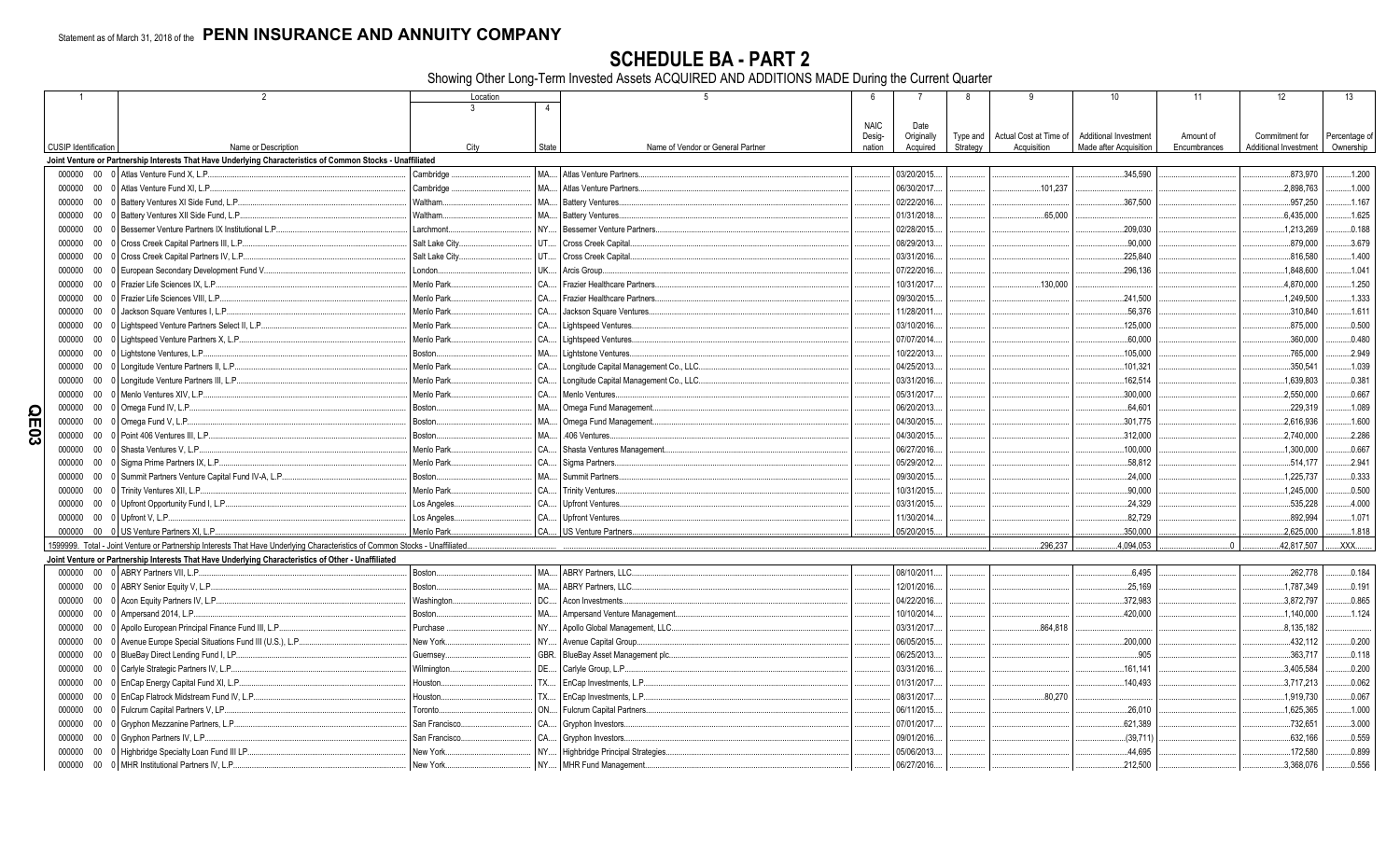# **SCHEDULE BA - PART 2**

Showing Other Long-Term Invested Assets ACQUIRED AND ADDITIONS MADE During the Current Quarter

|                                   |                                                                                                                      | Location      |                                            |             |             |          |                                                           |                        |              | 12                    |               |
|-----------------------------------|----------------------------------------------------------------------------------------------------------------------|---------------|--------------------------------------------|-------------|-------------|----------|-----------------------------------------------------------|------------------------|--------------|-----------------------|---------------|
|                                   |                                                                                                                      |               |                                            |             |             |          |                                                           |                        |              |                       |               |
|                                   |                                                                                                                      |               |                                            | <b>NAIC</b> | Date        |          |                                                           |                        |              |                       |               |
|                                   |                                                                                                                      |               |                                            | Desig       | Originally  |          | Type and   Actual Cost at Time of   Additional Investment |                        | Amount of    | Commitment for        | Percentage of |
| <b>CUSIP</b> Identification       | Name or Description                                                                                                  | City          | Name of Vendor or General Partner<br>State | nation      | Acquired    | Strategy | Acquisition                                               | Made after Acquisition | Encumbrances | Additional Investment | Ownership     |
|                                   | 000000 00 0 Miravast ILS Credit Opportunities L.P                                                                    | Ewing         | Miravast LLC                               |             | 12/02/2017. |          | 504.705                                                   |                        |              | .3,495,295            | 0.2.000       |
|                                   | 000000 00 0 NGP Natural Resources X, L.P                                                                             |               | TX NGP Energy Capital Management           |             | 01/27/2012. |          |                                                           | 19,908                 |              | .163,893              | 0.084         |
|                                   | 000000 00 0 NGP Natural Resources XII, L.P                                                                           | Irvina        | TX NGP Energy Capital Management           |             | 08/31/2017. |          |                                                           | (65,049)               |              | .3,407,469            | 0.076         |
| 000000 00 0 SPC Partners VI. L.P  |                                                                                                                      | San Francisco | CA Swander Pace Capital                    |             | 06/27/2016. |          |                                                           | .267,622               |              | .2.524.550            | 0.600         |
|                                   | 000000 00 0 Warburg Pincus Financial Sector, L.P                                                                     | New York      | ' I Warburg. Pincus LLC                    |             | 09/21/2017. |          | .156.000                                                  | .162.000               |              | .1,682,000            | 0.125         |
|                                   | 000000 00 0 Warburg Pincus Private Equity XII, LP                                                                    | New York.     | NY Warburg, Pincus LLC                     |             | 12/21/2015  |          |                                                           | .240.000               |              | .2.337.500            | 0.039         |
|                                   | 2199999. Total - Joint Venture or Partnership Interests That Have Underlying Characteristics of Other - Unaffiliated |               |                                            |             |             |          | 1.605.793                                                 | .2,816,550             |              | .45,178,007           | XXX           |
| 4499999. Subtotal - Unaffiliated. |                                                                                                                      |               |                                            |             |             |          | 1.902.030                                                 | .6,910,603             |              | .87,995,514           | XXX.          |
| 4699999. Totals                   |                                                                                                                      |               |                                            |             |             |          | 1,902,030                                                 | .6,910,603             |              | .87,995,514           | XXX           |

SCHEDULE BA - PART 3<br>Showing Other Long-Term Invested Assets DISPOSED, Transferred or Repaid During the Current Quarter

|       |                             |                                                                                                                               | Location      |                         |                                                           |                       |                |            |                               | Changes in Book/Adiusted Carrying Value |              |                     |                      | 15             | 16            |                | 18                   | 19                | -20        |
|-------|-----------------------------|-------------------------------------------------------------------------------------------------------------------------------|---------------|-------------------------|-----------------------------------------------------------|-----------------------|----------------|------------|-------------------------------|-----------------------------------------|--------------|---------------------|----------------------|----------------|---------------|----------------|----------------------|-------------------|------------|
|       |                             |                                                                                                                               |               |                         |                                                           |                       |                |            | 10                            |                                         |              |                     | 14                   |                |               |                |                      |                   |            |
| QE03. |                             |                                                                                                                               |               |                         |                                                           |                       | Book/Adjusted  |            | Current Year's Current Year's |                                         |              |                     |                      | Book/Adiusted  |               |                |                      |                   |            |
|       |                             |                                                                                                                               |               |                         |                                                           |                       | Carrying Value | Unrealized | (Depreciation                 | Other-Than-                             | Capitalized  |                     | <b>Total Foreign</b> | Carrying Value |               | Foreian        |                      |                   |            |
|       |                             |                                                                                                                               |               |                         | Date                                                      |                       | Less           | Valuation  |                               | Temporary                               | Deferred     | <b>Total Change</b> | Exchange             | <b>Less</b>    |               | Exchange       | <b>Realized Gain</b> | <b>Total Gain</b> |            |
| ∸     |                             |                                                                                                                               |               |                         | Originally                                                | Disposal              | Encumbrances   | Increase   | (Amortization                 | Impairment                              | Interest and | in B./A.C.V         | Change in            | Encumbrances   |               | Gain (Loss) on | (Loss) on            | (Loss) on         | Investment |
|       | <b>CUSIP</b> Identification | Name or Description                                                                                                           | City          |                         | State Name of Purchaser or Nature of Disposal<br>Acquired | Date                  | Prior Year     | (Decrease) | / Accretion                   | Recognized                              | Other        | $(9+10-11+12)$      | B./A.C.V             | on Disposal    | Consideration | Disposal       | Disposal             | Disposal          | Income     |
|       |                             | Joint Venture or Partnership Interests That Have Underlying Characteristics of Common Stocks - Unaffiliated                   |               |                         |                                                           |                       |                |            |                               |                                         |              |                     |                      |                |               |                |                      |                   |            |
|       |                             | 000000 00 0 Omega Fund IV, L.P                                                                                                | Boston.       | MA Return Of Capital.   |                                                           | 06/20/2013 03/13/2018 | .212,996       |            |                               |                                         |              |                     |                      | .212,996       | 212,996       |                |                      |                   |            |
|       |                             | 000000 00 0 Summit Partners Venture Capital III-A.                                                                            | Boston.       | MA Return Of Capital.   |                                                           | 06/28/2012 01/23/2018 | 95.298         |            |                               |                                         |              |                     |                      | .95,298        | .95,298       |                |                      |                   |            |
|       |                             | 1599999. Total - Joint Venture or Partnership Interests That Have Underlying Characteristics of Common Stocks - Unaffiliated. |               |                         |                                                           |                       | 308.294        |            |                               |                                         |              |                     |                      | 308,294        | .308.294      |                |                      |                   |            |
|       |                             | Joint Venture or Partnership Interests That Have Underlying Characteristics of Other - Unaffiliated                           |               |                         |                                                           |                       |                |            |                               |                                         |              |                     |                      |                |               |                |                      |                   |            |
|       |                             | 000000 00 0 ABRY Advanced Securities Fund II. L.P.                                                                            | Boston.       | MA Return Of Capital.   |                                                           | 05/04/2011 03/23/2018 | .149.726       |            |                               |                                         |              |                     |                      | 149,726        | 149.726       |                |                      |                   |            |
|       | 000000                      | 00 0 ABRY Partners VII, L.P.                                                                                                  | Boston.       | MA Return Of Capital.   |                                                           | 08/10/2011 01/05/2018 | 13,234         |            |                               |                                         |              |                     |                      | .13,234        | .13,234       |                |                      |                   |            |
|       | 000000                      | 00 0 ABRY Senior Equity V, L.P.                                                                                               | Boston.       | MA., Return Of Capital. |                                                           | 12/01/2016 03/27/2018 | .640           |            |                               |                                         |              |                     |                      | 640            | .640          |                |                      |                   |            |
|       | 000000                      | 00 0 BlueBay Direct Lending Fund I, LP.                                                                                       | Guernsey.     | GBR Return Of Capital.  |                                                           | 06/25/2013 02/15/2018 | .35.261        |            |                               |                                         |              |                     |                      | .35,261        | 35,261        |                |                      |                   |            |
|       | 000000                      | 00 0 Carlyle Strategic Partners IV, L.P                                                                                       | Wilmington.   | DE. Return Of Capital.  |                                                           | 03/31/2016 02/20/2018 | .32.486        |            |                               |                                         |              |                     |                      | 32,486         | .32.486       |                |                      |                   |            |
|       | 000000                      | 00 0 EIF United States Power Fund IV, L.P.                                                                                    | Needham       | MA., Return Of Capital. |                                                           | 11/28/2011 02/01/2018 | .59.256        |            |                               |                                         |              |                     |                      | 59,256         | 59,256        |                |                      |                   |            |
|       | 000000                      | 00 0 EnCap Energy Capital Fund VIII, L.P.                                                                                     | Houston.      | Return Of Capital.      |                                                           | 11/30/2010 03/27/2018 | .327.129       |            |                               |                                         |              |                     |                      | .327,129       | .327.129      |                |                      |                   |            |
|       | 000000                      | 00 0 Gryphon Mezzanine Partners, L.P.                                                                                         | San Francisco | CA., Return Of Capital. |                                                           | 07/01/2017 03/29/2018 | .19.842        |            |                               |                                         |              |                     |                      | .19.842        | 19.842        |                |                      |                   |            |
|       | 000000                      | 00 0 Highbridge Specialty Loan Fund III LP.                                                                                   | New York      | NY., Return Of Capital. |                                                           | 05/06/2013 03/16/2018 | .175.284       |            |                               |                                         |              |                     |                      | 175,284        | 175,284       |                |                      |                   |            |
|       | 000000                      | 00 0 MHR Institutional Partners IV, L.P.                                                                                      | New York.     | Return Of Capital.      |                                                           | 06/27/2016 03/09/2018 | .18,712        |            |                               |                                         |              |                     |                      | .18,712        | .18,712       |                |                      |                   |            |
|       | 000000                      | 00 0 New Canaan Funding Mezzanine V, L.P.                                                                                     | New Canaan    | CT. Return Of Capital.  |                                                           | 08/05/2011 01/05/2018 | 747            |            |                               |                                         |              |                     |                      | .747           | .747          |                |                      |                   |            |
|       | 000000                      | 00 0 NGP Natural Resources X. L.P.                                                                                            | Irvina.       | TX Return Of Capital.   |                                                           | 01/27/2012 03/22/2018 | .20.740        |            |                               |                                         |              |                     |                      | 20,740         | 20.740        |                |                      |                   |            |
|       |                             | 000000 00 0 NGP Natural Resources XII. L.P.                                                                                   | Irving.       | TX Return Of Capital.   |                                                           | 08/31/2017 01/22/2018 | .404           |            |                               |                                         |              |                     |                      | .404           | .404          |                |                      |                   |            |
|       |                             | 000000 00 0 Warburg Pincus Private Equity XI, LP.                                                                             | New York.     | NY Return Of Capital.   |                                                           | 05/24/2012 03/01/2018 | 64.503         |            |                               |                                         |              |                     |                      | 64.503         | 64.503        |                |                      |                   |            |
|       |                             | 2199999. Total - Joint Venture or Partnership Interests That Have Underlying Characteristics of Other - Unaffiliated          |               |                         |                                                           |                       | .917.964       |            |                               |                                         |              |                     |                      | .917.964       | .917,964      |                |                      |                   |            |
|       |                             | 4499999. Subtotal - Unaffiliated                                                                                              |               |                         |                                                           |                       | 1.226.258      |            |                               |                                         |              |                     |                      | 1,226,258      | 1.226.258     |                |                      |                   |            |
|       | 4699999. Totals.            |                                                                                                                               |               |                         |                                                           |                       | .1.226.258     |            |                               |                                         |              |                     |                      | 1,226,258      | 1,226,258     |                |                      |                   |            |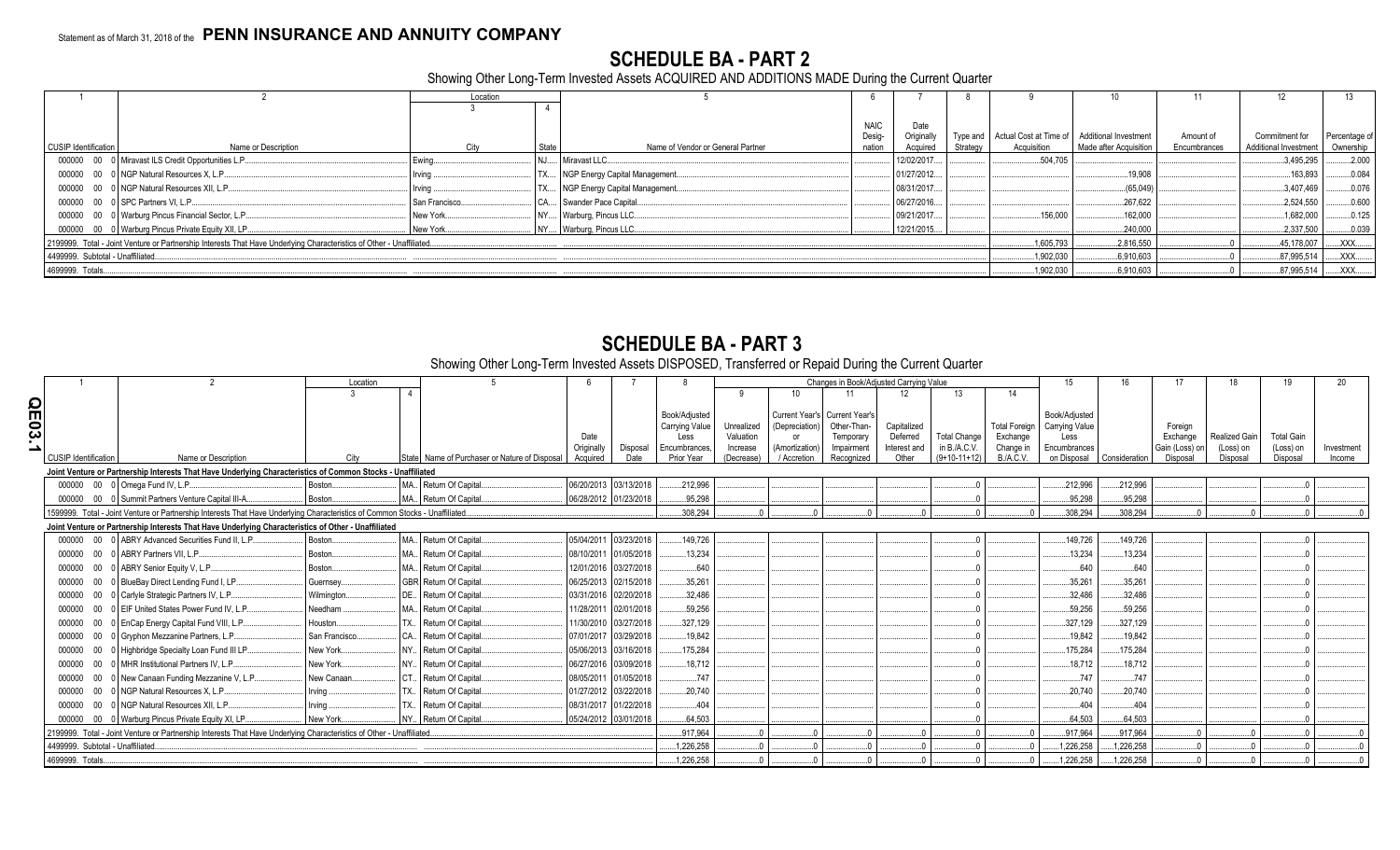**SCHEDULE D - PART 3**<br>Showing all Long-Term Bonds and Stocks ACQUIRED During Current Quarter

|              |                             | $\overline{2}$                                                        | 3       | $\overline{4}$ | 5                              | 6                         | $\overline{7}$     | 8           | -9                                      | 10                   |
|--------------|-----------------------------|-----------------------------------------------------------------------|---------|----------------|--------------------------------|---------------------------|--------------------|-------------|-----------------------------------------|----------------------|
|              |                             |                                                                       |         |                |                                |                           |                    |             |                                         | NAIC Designation or  |
|              | <b>CUSIP</b> Identification | Description                                                           | Foreign | Date Acquired  | Name of Vendor                 | Number of Shares of Stock | <b>Actual Cost</b> | Par Value   | Paid for Accrued Interest and Dividends | Market Indicator (a) |
|              |                             | Bonds - U.S. Government                                               |         |                |                                |                           |                    |             |                                         |                      |
|              | 38378B                      | M6 3 GOVERNMENT NATIONAL MORTGAGE ASSOCIATION                         |         | 03/01/2018.    | PAYUP.                         |                           | .48,457            | .48,457     |                                         |                      |
|              | 912828                      | 2L<br>3 UNITED STATES TREASURY INFLATION INDEXED                      |         | 01/12/2018.    | <b>VARIOUS.</b>                |                           | .69,501,902        | .70,585,900 | 731                                     |                      |
|              | 912828                      | 3R<br>UNITED STATES TREASURY INFLATION INDEXED.<br>- 9                |         | 01/24/2018.    | VARIOUS.                       |                           | 74,385,509         | 75,000,750  | .16,575                                 |                      |
|              | 912828                      | 3S 7 UNITED STATES TREASURY NOTE/BOND.                                |         | 02/20/2018.    | CITIGROUP GLOBAL MKT.          |                           | 24,893,555         | .25,000,000 | .29.006                                 |                      |
|              |                             | 0599999. Total - Bonds - U.S. Government                              |         |                |                                |                           | 168,829,423        | 170,635,107 | .46.312                                 | XXX.                 |
|              |                             | <b>Bonds - U.S. Political Subdivisions of States</b>                  |         |                |                                |                           |                    |             |                                         |                      |
|              |                             | 283493 AP 9 EL PASO COUNTY FACILITIES CORP                            |         | 03/12/2018.    | NON-BROKER TRADE, BO.          |                           | 2,658,250          | .2,500,000  | 41,128 1FE.                             |                      |
|              |                             | 2499999. Total - Bonds - U.S. Political Subdivisions of States.       |         |                |                                |                           | 2.658.250          | .2,500,000  | .41,128                                 | $\mathsf{L}$ XXX.    |
|              |                             | Bonds - U.S. Special Revenue and Special Assessment                   |         |                |                                |                           |                    |             |                                         |                      |
|              | 3136A8                      | N5 5 FANNIE MAE REMICS                                                |         | 03/01/2018.    | PAYUP.                         |                           | 70,397             | 70,397      |                                         |                      |
|              | 3136A8                      | <b>SM</b><br>3 FANNIE MAE REMICS                                      |         | 03/01/2018.    | PAYUP.                         |                           | .64,77             | .64,777     |                                         |                      |
|              | 3136A8                      | <b>FANNIE MAE REMICS</b><br><b>XR</b><br>- 6                          |         | 03/01/2018.    | PAYUP.                         |                           | .232,97            | 232,971     |                                         |                      |
|              | 3137BL                      | FREDDIE MAC MULTIFAMILY STRUCTURED PASS.<br>AE                        |         | 01/23/2018.    | <b>MERRILL LYNCH PIERCE</b>    |                           | .4,662,109         |             | .51,697                                 |                      |
|              | 3137BL                      | N <sub>3</sub><br>FREDDIE MAC MULTIFAMILY STRUCTURED PASS.<br>- 8     |         | 01/03/2018.    | <b>MERRILL LYNCH PIERCE</b>    |                           | 2,684,450          |             | .8,306                                  |                      |
|              | 3137BM                      | FREDDIE MAC MULTIFAMILY STRUCTURED PASS.<br>TZ 9                      |         | 02/06/2018.    | MORGAN STANLEY & CO.           |                           | 1,045,703          |             | .3,582                                  |                      |
|              | 3137BX                      | HE 5   FREDDIE MAC MULTIFAMILY STRUCTURED PASS.                       |         | 02/28/2018.    | BK OF NY/MIZUHO SECU           |                           | .4,274,53          |             | .5,030                                  |                      |
|              | 3137F1                      | G7 7   FREDDIE MAC MULTIFAMILY STRUCTURED PASS                        |         | 02/26/2018.    | MORGAN STANLEY & CO.           |                           | 2,141,016          |             |                                         |                      |
|              |                             | 3199999. Total - Bonds - U.S. Special Revenue and Special Assessments |         |                |                                |                           | .15,175,954        | .368.145    | .68,615                                 | XXX.                 |
|              |                             | <b>Bonds - Industrial and Miscellaneous</b>                           |         |                |                                |                           |                    |             |                                         |                      |
|              | 026874                      | AMERICAN INTERNATIONAL GROUP INC<br>DK 0                              |         | 03/19/2018.    | <b>BANC/AMERICA SECUR.</b>     |                           | .996,270           | .1,000,000  |                                         | 2FE.                 |
| <u>င</u> ္က  | 03765H                      | AC<br>APOLLO MANAGEMENT HOLDINGS LP.                                  |         | 03/15/2018.    | GOLDMAN SACHS & CO.            |                           | .998,920           | 1,000,000   |                                         | 1FE.                 |
| $\mathsf{R}$ | 038923                      | ARBOR REALTY TRUST INC.<br>AC                                         |         | 03/08/2018.    | DEUTSCHE BANC/ALEX B.          |                           | .2,999,610         | .3,000,000  |                                         | IFE.                 |
|              | 04010L                      | ARES CAPITAL CORP.<br>AV                                              |         | 01/08/2018.    | MERRILL LYNCH PIERCE.          |                           | .5,977,260         | .6,000,000  |                                         | 2FE.                 |
|              | 05329W                      | AP<br><b>AUTONATION INC.</b>                                          |         | 02/15/2018.    | <b>WELLS FARGO SECS LLC.</b>   |                           | 1,912,100          | .2,000,000  | .21,111                                 | 2FE.                 |
|              | 115637                      | <b>BROWN-FORMAN CORP.</b><br>AT                                       |         | 03/22/2018.    | <b>BARCLAYS CAPITAL FIX</b>    |                           | 1,977,100          | .2,000,000  |                                         | IFE.                 |
|              | 12189T                      | BURLINGTON NORTHERN SANTA FE LLC.<br>AD                               |         | 02/01/2018.    | NON-BROKER TRADE, BO           |                           | .6,442,695         | .4,500,000  | .58,320                                 | 1FE.                 |
|              | 12528D                      | AC<br>CFCRE COMMERCIAL MORTGAGE TRUST 2018-TAN.                       |         | 02/01/2018.    | NON-BROKER TRADE, BO.          |                           | .3,696,145         |             | .31,751                                 | 3FE.                 |
|              | 12528D                      | CFCRE COMMERCIAL MORTGAGE TRUST 2018-TAN.<br>AJ                       |         | 02/01/2018.    | <b>VON-BROKER TRADE, BO.</b>   |                           | .2,832,489         | .2,750,000  | .6,523                                  | 1FE.                 |
|              | 161175                      | <b>BL</b><br>CHARTER COMMUNICATIONS OPERATING LLC / C.                |         | 01/02/2018.    | <b>EXCHANGE OFFER.</b>         |                           | 5,194,139          | .5,000,000  | .45,538                                 | 2FE.                 |
|              | 17325D                      | AJ<br>CITIGROUP COMMERCIAL MORTGAGE TRUST 2016                        |         | 01/18/2018.    | <b>MERRILL LYNCH PIERCE</b>    |                           | 2,922,795          |             | .28,158                                 | 1FE.                 |
|              | 23305X                      | DBUBS 2011-LC2 MORTGAGE TRUST<br>AJ                                   |         | 01/31/2018.    | PERSHING LLC.                  |                           | 1,563,164          | 1,500,000   | 231                                     |                      |
|              | 23355L                      | AF<br>DXC TECHNOLOGY CO.                                              |         | 03/08/2018.    | <b>VARIOUS.</b>                |                           | 10,347,373         | 10,388,000  | .236,338                                | 2FE.                 |
|              | 35906A                      | FRONTIER COMMUNICATIONS CORP.<br>BA                                   |         | 03/08/2018.    | JPM SECURITIES-FIXED.          |                           | .1,000,000         | .1,000,000  |                                         | 4FE.                 |
|              | 44106M                      | AY<br>HOSPITALITY PROPERTIES TRUST                                    |         | 01/30/2018     | CITIGROUP GBL MKTS/S           |                           | 1,462,410          | 1,500,000   |                                         | 2FE.                 |
|              | 466313                      | AH<br>JABIL INC.<br>- 6                                               |         | 01/09/2018.    | J.P MORGAN SECURITIE.          |                           | 1,994,280          | .2,000,000  |                                         | 2FE.                 |
|              | 501044                      | DJ<br><b>KROGER CO/THE.</b>                                           |         | 01/09/2018.    | NOMURA SECS NEW YORK           |                           | 2,406,503          | .2,405,000  | .41,279                                 | 2FE.                 |
|              | 50543L                      | LABRADOR AVIATION FINANCE LTD 2016-1A.<br>AA                          |         | 02/02/2018.    | <b>VARIOUS.</b>                |                           | 9,508,301          | .9,375,000  | .23,516                                 | 1FE.                 |
|              | 577081                      | $AY$ 8<br><b>MATTEL INC.</b>                                          |         | 03/09/2018.    | <b>VARIOUS.</b>                |                           | .2,610,000         | .3,000,000  | .46,725 4FE.                            |                      |
|              |                             |                                                                       |         |                |                                |                           |                    |             |                                         |                      |
|              | 59408T                      | MICHAEL KORS USA INC<br>AA                                            |         | 01/29/2018.    | <b>BARCLAYS CAPITAL INC.</b>   |                           | .2,413,717         | .2,403,000  | .26,967                                 | 2FE.                 |
|              | 63939E                      | AD<br>NAVIENT PRIVATE EDUCATION LOAN TRUST 201                        |         | 01/03/2018.    | BNY/MIZUHO SECURITIE           |                           | .4,654,688         | .4,500,000  | .8.340                                  | 1FE.                 |
|              | 67389M                      | AV<br>OAKS MORTGAGE TRUST SERIES 2015-1<br>3                          |         | 01/09/2018.    | WELLS FARGO SECURITI.          |                           | .4,109,307         | .4,041,423  | .4,298                                  | 1FE.                 |
|              | 701094                      | AL<br>PARKER-HANNIFIN CORP.                                           |         | 01/02/2018.    | <b>EXCHANGE OFFER.</b>         |                           | 1,991,899          | .2,000,000  | .27,561                                 | 2FE.                 |
|              | 703481                      | AA 9<br><b>PATTERSON-UTI ENERGY INC.</b>                              |         | 01/10/2018.    | <b>GOLDMAN SACHS &amp; CO.</b> |                           | .1,998,500         | .2,000,000  |                                         | 2FE.                 |
|              | 745332                      | BY<br>PUGET SOUND ENERGY INC                                          |         | 01/31/2018     | PERSHING LLC JERSEY            |                           | .4,975,000         | .5,000,000  | .35,093                                 | 2FE.                 |
|              | 784456                      | AF<br>SMB PRIVATE EDUCATION LOAN TRUST 2014-A.<br>2                   |         | 03/08/2018.    | RAYMOND JAMES & ASSO           |                           | .4,825,000         | .5,000,000  | .4,375                                  | 1FE.                 |
|              | 80306A                      | AC<br>4 SAPPHIRE AVIATION FINANCE I LTD.                              |         | 03/14/2018.    | WELLS FARGO SECS LLC.          |                           | .2.999.981         | .3,000,000  |                                         | 3FE.                 |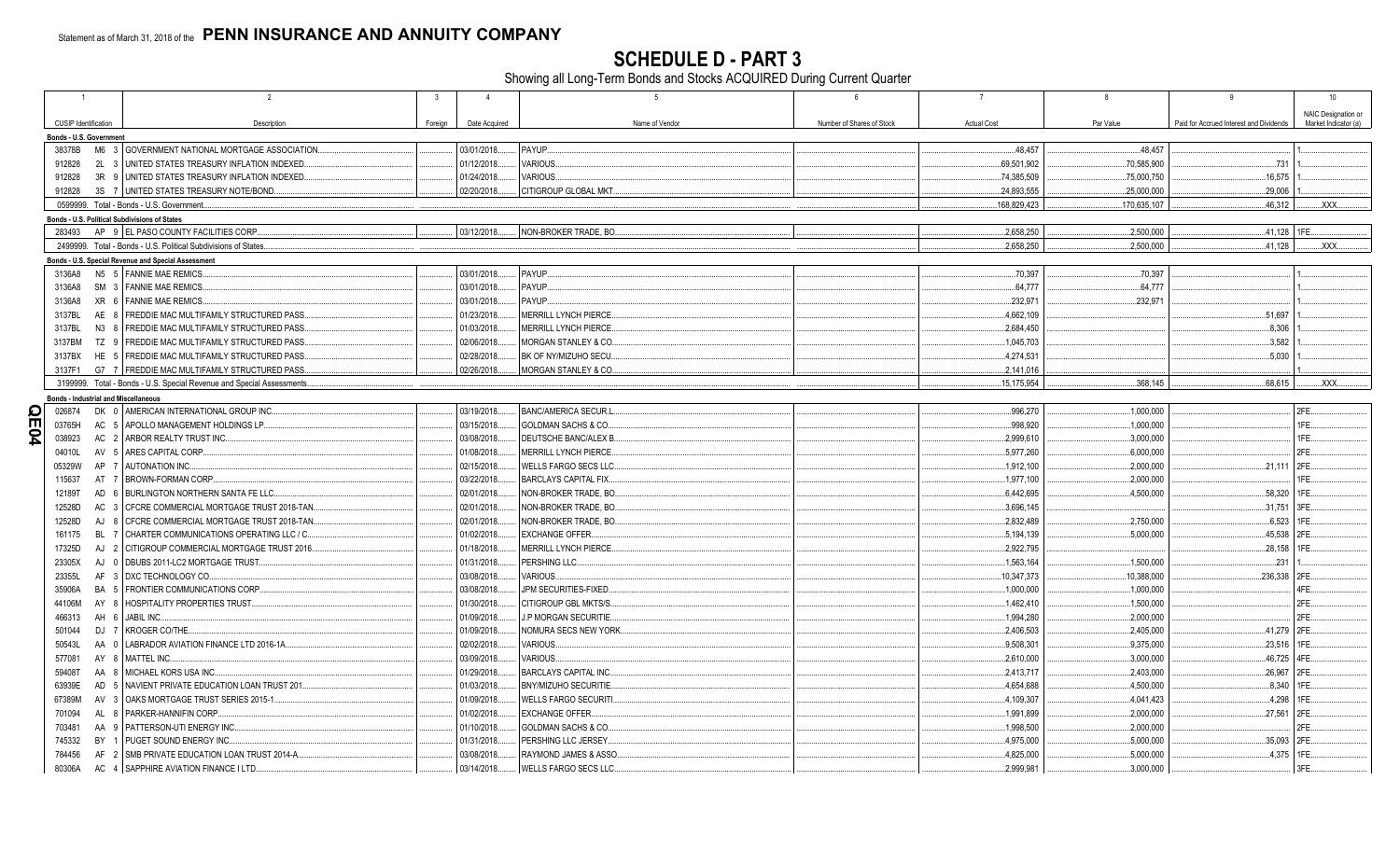**SCHEDULE D - PART 3**<br>Showing all Long-Term Bonds and Stocks ACQUIRED During Current Quarter

|              | $\overline{1}$                   | 2                                                                | $\overline{3}$<br>$\overline{4}$        | 5                               | 6                         | $\overline{7}$ | 8            | 9                                       | 10                           |
|--------------|----------------------------------|------------------------------------------------------------------|-----------------------------------------|---------------------------------|---------------------------|----------------|--------------|-----------------------------------------|------------------------------|
|              |                                  |                                                                  |                                         | Name of Vendor                  | Number of Shares of Stock | Actual Cost    | Par Value    |                                         | NAIC Designation or          |
|              | CUSIP Identification<br>85208N   | Description<br>AE 0 SPRINT SPECTRUM COLLC / SPRINT SPECTRUM      | Foreign<br>Date Acquired<br>03/14/2018. | <b>GOLDMAN SACHS &amp; CO.</b>  |                           | .2,000,000     | .2,000,000   | Paid for Accrued Interest and Dividends | Market Indicator (a)<br>2FE. |
|              | 85434V<br>AA                     | STANFORD HEALTH CARE.                                            | 01/09/2018.                             | MORGAN STANLEY & CO.            |                           | .3,000,000     | .3,000,000   |                                         | 1FE                          |
|              | 862121<br>AA                     | 8 STORE CAPITAL CORP.                                            | 03/08/2018.                             | <b>GOLDMAN SACHS &amp; CO.</b>  |                           | .2,985,450     | .3,000,000   |                                         | 2FE                          |
|              | 871829<br><b>BH</b>              | 9 SYSCO CORP.                                                    | 03/08/2018.                             | GOLDMAN SACHS & CO.             |                           | .3,975,120     | .4,000,000   |                                         | 2FE                          |
|              | 88947E<br>AT                     | 7   TOLL BROTHERS FINANCE CORP.                                  |                                         |                                 |                           |                | .1,000,000   |                                         | 3FE.                         |
|              | AA                               | 3   TORO MTG FTG TR 2017-RE 4.0                                  | 01/17/2018.                             | CITIGROUP GBL MKTS/S.           |                           | 1,000,000      |              |                                         |                              |
|              | 891098                           |                                                                  | 01/11/2018.                             | NON-BROKER TRADE, BO            |                           | .7,441,104     | 7,348,262    | 12,279                                  |                              |
|              | 893574                           | $AJ$ 2<br>TRANSCONTINENTAL GAS PIPE LINE CO LLC.                 | 03/08/2018.                             | <b>BARCLAYS CAPITAL FIX.</b>    |                           | .1,988,920     | .2,000,000   |                                         | 2FE                          |
|              | 90276E<br>AN                     | UBS COMMERCIAL MORTGAGE TRUST 2017-C1                            | 01/31/2018.                             | MIZUHO SECS USA/FIXE.           |                           | .5,025,781     | .5,000,000   | .672                                    | 2FE                          |
|              | 90276V<br>AF                     | UBS COMMERCIAL MORTGAGE TRUST 2018-C8                            | 02/12/2018.                             | NON-BROKER TRADE, BO            |                           | .6,976,769     |              | .65,932                                 | 1FF                          |
|              | 90276V<br>AG                     | UBS COMMERCIAL MORTGAGE TRUST 2018-C8                            | 02/12/2018.                             | NON-BROKER TRADE, BO            |                           | .4,754,782     |              | .35,506                                 | 1FF                          |
|              | 92211M<br>AC                     | VANTAGE DATA CENTERS ISSUER LLC.                                 | 02/21/2018.                             | PERSHING & COMPANY.             |                           | .3,515,449     | .3,500,000   | .2,771                                  | 1FE.                         |
|              | 92924F<br>AB                     | 2 WGL HOLDINGS INC                                               | 03/22/2018.                             | PERSHING & COMPANY.             |                           | .2,919,510     | .3,000,000   | .55,583                                 | 1FE.                         |
|              | <b>BE</b><br>95001A              | 5 WELLS FARGO COMMERCIAL MORTGAGE TRUST 20.                      | 01/17/2018.                             | MERRILL LYNCH PIERCE            |                           | .3,943,499     |              | .26,752                                 | 1FE.                         |
|              | 97652U<br>BG                     | 4   WINWATER MORTGAGE LOAN TRUST 2015-2.                         | 01/30/2018.                             | PERSHING LLC                    |                           | 4,960,990      | 4,967,199    |                                         | 2FE                          |
|              | 15135U<br>AP                     | CENOVUS ENERGY INC.                                              | 01/02/2018.                             | <b>EXCHANGE OFFER</b>           |                           | 1,410,774      | .1,500,000   | .3,719                                  | 3FF                          |
|              | 00774M<br>AE                     | AERCAP IRELAND CAPITAL DAC / AERCAP GLOB<br>-5                   | 01/16/2018.                             | <b>MERRILL LYNCH PIERCE</b>     |                           | 1,494,945      | .1,500,000   |                                         | 2FE                          |
|              | 14310U<br>AL                     | 3 CARLYLE GLOBAL MARKET STRATEGIES CLO 201                       | 01/16/2018.                             | CITIGROUP GBL MKTS/S            |                           | .9,962,935     | .9,950,000   | .1,415                                  | 1FE                          |
|              | 21684A<br>AF                     | 3 COOPERATIEVE RABOBANK UA.                                      | 03/13/2018.                             | PERSHING & COMPANY              |                           | .2,915,910     | .3,000,000   | .16,875                                 | 2FE                          |
|              | 39808P<br>AL                     | 0 GREYWOLF CLO V LTD.                                            | 01/17/2018.                             | <b>GOLDMAN SACHS &amp; CO N</b> |                           | 10,000,000     | 10,000,000   |                                         | 1FE.                         |
|              | 404280<br><b>BH</b>              | <b>HSBC HOLDINGS PLC.</b>                                        | 03/13/2018.                             | PERSHING & COMPANY              |                           | .3,011,670     | 3,000,000    | 40,833                                  | 1FE.                         |
| ΟR<br>Π      | 43132W<br>AC                     | HILDENE CLO IV LTD.                                              | 01/18/2018.                             | PERSHING & COMPANY.             |                           | .6,884,250     | .6,850,000   | .62,551                                 | 1FF                          |
|              | 48244X<br>AB                     | <b>KDAC AVIATION FINANCE LTD</b>                                 | 02/14/2018.                             | BK OF NY/MIZUHO SECU            |                           | 4,965,000      | .4,965,000   | .817                                    | 2FE                          |
| $\mathbf{5}$ | 482739<br>AJ                     | 8 KVK CLO 2013-1 LTD.                                            | 01/10/2018.                             | PERSHING & COMPANY              |                           | .4,000,000     | .4,000,000   | .519                                    |                              |
| د            | 60689W                           | BZ 3 VENTURE XXX CLO LTD.                                        | 01/30/2018.                             | JEFFERIES & CO INC N.           |                           | 15,000,000     | 15,000,000   | .72,224                                 | 1FE.                         |
|              | 67108W                           | AQ 2 OZLM VII LTD.                                               | 02/01/2018.                             | NON-BROKER TRADE, BO            |                           | 11,613,920     | .11,600,000  | .19,497                                 | 1FE.                         |
|              | AA<br>74988L                     | 2 RR 3 LTD                                                       | 01/18/2018.                             | <b>BNP PARIBAS SECS CP/</b>     |                           | .6,000,000     | .6,000,000   |                                         | 1FE                          |
|              | 81881Q<br>AS                     | 5 SHACKLETON 2013-III CLO LTD                                    | 01/10/2018.                             | MITSUBISHI UFJ SECUR.           |                           | .7,850,000     | 7,850,000    |                                         | 1FE                          |
|              | AH<br>88032W                     | 9   TENCENT HOLDINGS LTD.                                        | 01/11/2018.                             | <b>MERRILL LYNCH PIERCE</b>     |                           | .2,998,770     | .3,000,000   |                                         | 1FE                          |
|              | 98877E                           | AG 8 Z CAPITAL CREDIT PARTNERS CLO 2015-1 LTD.                   | 01/05/2018.                             | PERSHING & COMPANY.             |                           | 10,000,000     | .10,000,000  |                                         | 1FE.                         |
|              |                                  | 3899999. Total - Bonds - Industrial and Miscellaneous            |                                         |                                 |                           | 247,405,194    | .223,392,884 | 1,064,069                               | .XXX.                        |
|              | <b>Bonds - Hybrid Securities</b> |                                                                  |                                         |                                 |                           |                |              |                                         |                              |
|              | 05518V                           | AA 3 BAC CAPITAL TRUST XIV                                       | 02/21/2018.                             | CANTOR FITZGERALD &.            |                           | 1,795,000      | .2,000,000   | .15,556 2FE.                            |                              |
|              | 20035A                           | AA 2 COMED FINANCING III                                         | 03/15/2018.                             | PERSHING & COMPANY.             |                           | .2,157,500     | .2,000,000   | .1,411                                  | 2FE                          |
|              | 91731K                           | AA 8 USB CAPITAL IX.                                             | 01/19/2018.                             | NON-BROKER TRADE, BO            |                           | .2.284.375     | .2.500.000   | .1.944                                  | 1FE.                         |
|              |                                  | 4899999. Total - Bonds - Hybrid Securities.                      |                                         |                                 |                           | .6,236,875     | .6.500.000   | .18,911                                 | .XXX.                        |
|              |                                  | 8399997. Total - Bonds - Part 3                                  |                                         |                                 |                           | .440,305,696   | .403.396.136 | 1,239,035                               | .XXX.                        |
|              | 8399999. Total - Bonds.          |                                                                  |                                         |                                 |                           | .440,305,696   | .403,396,136 | 1,239,035                               | XXX.                         |
|              |                                  | Preferred Stocks - Industrial and Miscellaneous                  |                                         |                                 |                           |                |              |                                         |                              |
|              | 29364D                           | 10 0 ENTERGY ARKANSAS INC.                                       | 02/15/2018.                             | CANTOR FITZGERALD &.            | .93,000.000               | .2,252,460     |              |                                         | RP1LFE.                      |
|              | 949746                           | 80 4 WELLS FARGO & CO.                                           | 01/10/2018.                             | <b>CANTOR FITZGERALD &amp;</b>  | .2,000.000                | 2.559.000      |              |                                         | P2LFE.                       |
|              |                                  | 8499999. Total - Preferred Stocks - Industrial and Miscellaneous |                                         |                                 |                           | .4.811.460     | <b>XXX</b>   | $\Omega$                                | .XXX                         |
|              |                                  | 8999997. Total - Preferred Stocks - Part 3.                      |                                         |                                 |                           | .4.811.460     | <b>XXX</b>   | 0                                       | .XXX.                        |
|              |                                  | 8999999. Total - Preferred Stocks.                               |                                         |                                 |                           | .4,811,460     | XXX          | 0                                       | .XXX.                        |
|              |                                  | <b>Common Stocks - Industrial and Miscellaneous</b>              |                                         |                                 |                           |                |              |                                         |                              |
|              | 00123Q                           | 10 4 AGNC INVESTMENT CORP.                                       | 02/13/2018.                             | VARIOUS.                        | 483,000.000               | .9,037,776     | XXX          |                                         |                              |
|              | 035710                           | 40 9 ANNALY CAPITAL MANAGEMENT INC.                              | 02/16/2018                              | VARIOUS.                        | .663,000.000              | .6,985,531     | <b>XXX</b>   |                                         |                              |
|              |                                  |                                                                  |                                         |                                 |                           |                |              |                                         |                              |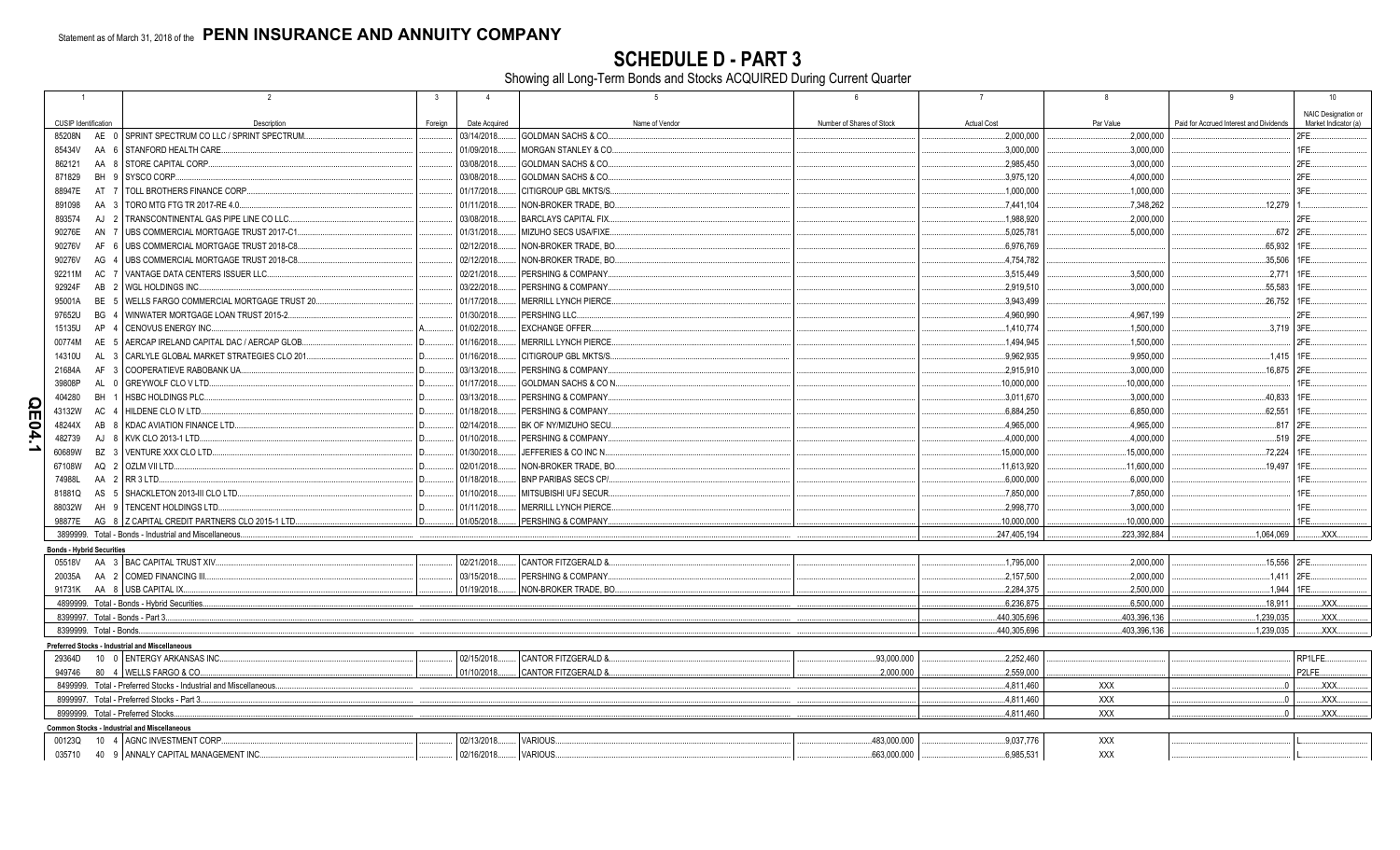**SCHEDULE D - PART 3**<br>Showing all Long-Term Bonds and Stocks ACQUIRED During Current Quarter

| <b>CUSIP</b> Identification     | Description                                                    | Foreian | Date Acquired | Name of Vendor               | Number of Shares of Stock | Actual Cost | Par Value  | Paid for Accrued Interest and Dividends | NAIC Designation or<br>Market Indicator (a) |
|---------------------------------|----------------------------------------------------------------|---------|---------------|------------------------------|---------------------------|-------------|------------|-----------------------------------------|---------------------------------------------|
| 04010L                          | 10 3 ARES CAPITAL CORP.                                        |         | 02/13/2018    | <b>WELLS FARGO SECS LLC</b>  | .125.000.000              | .1.994.238  | <b>XXX</b> |                                         |                                             |
| 31338@                          | 10 6 FHLN OF PITTSBURGH.                                       |         | 01/24/2018    | NON-BROKER TRADE, BO.        | .30,000.000               | .3,000,000  | <b>XXX</b> |                                         |                                             |
| 451731                          | 10 3 <b>IGNYTA INC.</b>                                        |         | 01/05/2018    | <b>MERRILL LYNCH PIERCE.</b> | .14.008.000               | .376.535    | XXX        |                                         |                                             |
| 64828T                          | 20 1 NEW RESIDENTIAL INVESTMENT CORP                           |         | 02/06/2018    | VARIOUS                      | 237,300.000               | .4.012.255  | <b>XXX</b> |                                         |                                             |
| 83304A 10 6 SNAP INC            |                                                                |         | 02/16/2018.   | VARIOUS.                     | 53,355.000                | .838,029    | <b>XXX</b> |                                         |                                             |
|                                 | 9099999. Total - Common Stocks - Industrial and Miscellaneous. |         |               |                              |                           | .26,244,364 | <b>XXX</b> |                                         | .XXX.                                       |
| Common Stocks - Mutual Funds    |                                                                |         |               |                              |                           |             |            |                                         |                                             |
|                                 | 09257A 10 8 BLACKROCK RESOURCES & COMMODITIES STRATE           |         | 02/28/2018.   | <b>WELLS FARGO SECS LLC</b>  | 210,600.000               | .2.005.425  | <b>XXX</b> |                                         |                                             |
|                                 | 269808 10 1 EAGLE POINT CREDIT CO INC                          |         | 03/05/2018    | <b>WELLS FARGO SECS LLC</b>  | 81.845.000                | 1.494.242   | XXX        |                                         |                                             |
|                                 | 9299999. Total - Common Stocks - Mutual Funds                  |         |               |                              |                           | 3,499,667   | XXX        |                                         | XXX.                                        |
|                                 | 9799997. Total - Common Stocks - Part 3.                       |         |               |                              |                           | .29,744,031 | XXX        |                                         | XXX                                         |
| 9799999. Total - Common Stocks. |                                                                |         |               |                              |                           | .29.744.031 | XXX        |                                         | XXX.                                        |
|                                 | 9899999. Total - Preferred and Common Stocks.                  |         |               |                              |                           | .34.555.491 | XXX        |                                         | XXX.                                        |
|                                 | 9999999. Total - Bonds, Preferred and Common Stocks            |         |               |                              |                           | 474,861,187 | XXX        | 1,239,035                               | XXX.                                        |
|                                 |                                                                |         |               |                              |                           |             |            |                                         |                                             |

For all common stock bearing NAIC market indicator "U" provide the number of such issues:.....1.  $(a)$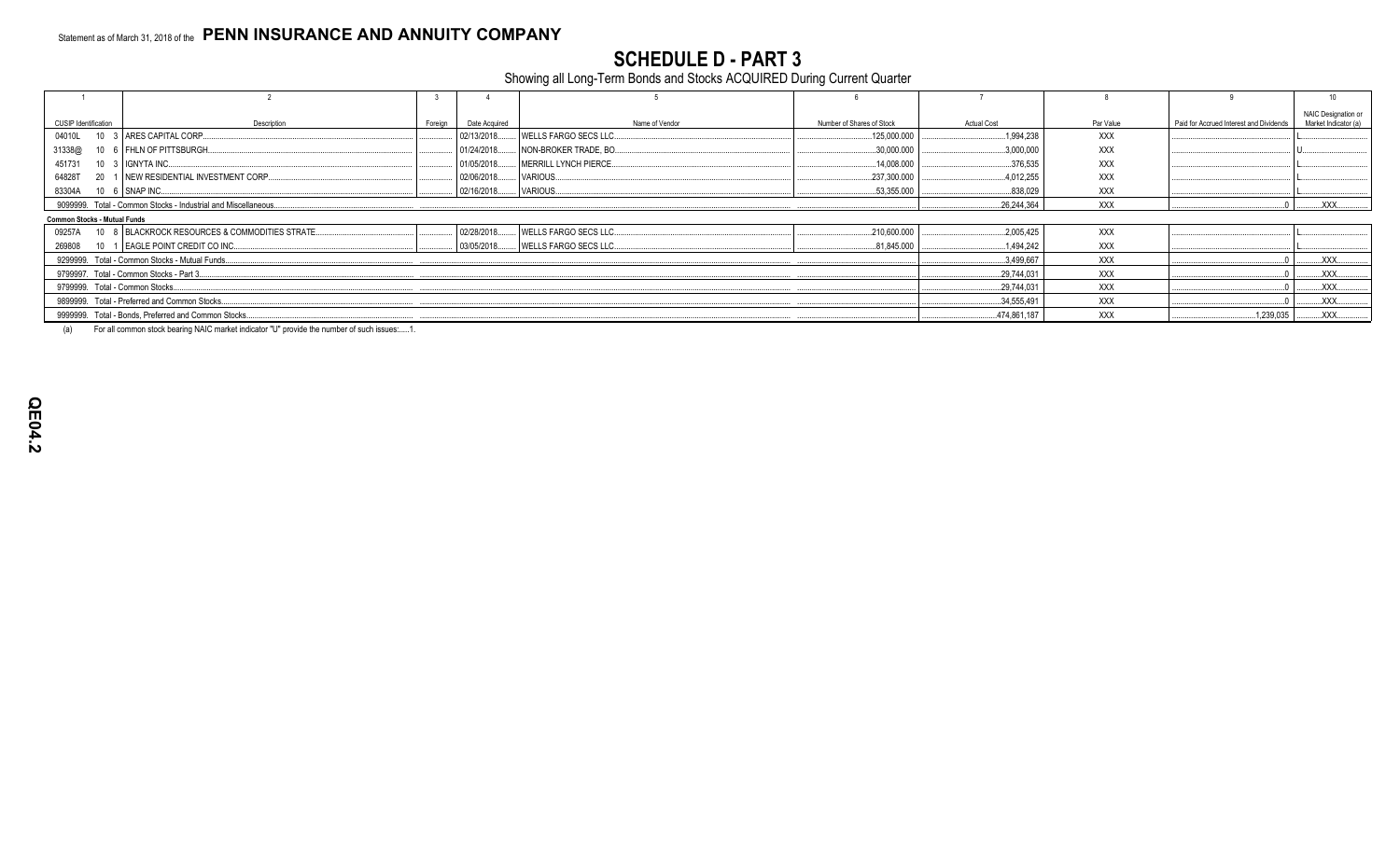|                  |                             |     |     | 2                                                       |                  | 5                    | -6                            |             |             | -9                 | 10                          |                        |                             | Change in Book/Adjusted Carrying Value    |                       | 16                                 | 17                         | 18                         | 19                    | 20                      | 21                      | 22                       |
|------------------|-----------------------------|-----|-----|---------------------------------------------------------|------------------|----------------------|-------------------------------|-------------|-------------|--------------------|-----------------------------|------------------------|-----------------------------|-------------------------------------------|-----------------------|------------------------------------|----------------------------|----------------------------|-----------------------|-------------------------|-------------------------|--------------------------|
|                  |                             |     |     |                                                         |                  |                      |                               |             |             |                    |                             | 11                     | 12                          | 13<br>14                                  | 15                    |                                    |                            |                            |                       |                         |                         |                          |
|                  |                             |     |     |                                                         |                  |                      |                               |             |             |                    |                             |                        |                             |                                           |                       |                                    |                            |                            |                       |                         |                         |                          |
|                  |                             |     |     |                                                         |                  |                      |                               |             |             |                    |                             |                        |                             | Current                                   |                       |                                    |                            |                            |                       | Bond                    |                         |                          |
|                  |                             |     |     |                                                         |                  |                      |                               |             |             |                    |                             |                        |                             | Year's                                    |                       |                                    |                            |                            |                       | Interest /              |                         |                          |
|                  |                             |     |     |                                                         |                  |                      |                               |             |             |                    |                             | Unrealized             | Current                     | Other-Than-                               | <b>Total Foreigr</b>  |                                    | Foreign                    |                            |                       | Stock                   | Stated                  | <b>NAIC</b>              |
|                  |                             |     |     |                                                         |                  |                      | Number of                     |             |             |                    | Prior Year<br>Book/Adjusted | Valuation              | Year's                      | Total Change in<br>Temporary<br>B./A.C.V. | Exchange<br>Change in | Book/Adjusted                      | Exchange                   | Realized                   | <b>Total Gain</b>     | Dividends               | Contractual<br>Maturity | Designation<br>or Market |
|                  | <b>CUSIP</b> Identification |     |     | Description                                             | Disposal<br>Date | Name of Purchaser    | Shares of Stock Consideration |             | Par Value   | <b>Actual Cost</b> | <b>Carrying Value</b>       | Increase<br>(Decrease) | Amortization<br>/ Accretion | Impairment<br>$(11+12-13)$<br>Recognized  | <b>B./A.C.V.</b>      | Carrying Value at<br>Disposal Date | Gain (Loss)<br>on Disposal | Gain (Loss)<br>on Disposal | (Loss) on<br>Disposal | Received<br>During Year | Date                    | Indicator (a)            |
|                  | Bonds - U.S. Government     |     |     |                                                         |                  |                      |                               |             |             |                    |                             |                        |                             |                                           |                       |                                    |                            |                            |                       |                         |                         |                          |
|                  |                             |     |     |                                                         |                  |                      |                               |             |             |                    |                             |                        |                             |                                           |                       |                                    |                            |                            |                       |                         |                         |                          |
|                  |                             |     |     | FDIC GUARANTEED NOTES TRUST                             |                  |                      |                               |             |             |                    |                             |                        |                             |                                           |                       |                                    |                            |                            |                       |                         |                         |                          |
|                  | 30250W AB                   |     |     | 2010-S2                                                 | 03/29/2018.      | PAYDOWN.             |                               | .57,851     | .57,851     | .57,915            | 57,915                      |                        | (64)                        | (64)                                      |                       | .57,851                            |                            |                            | $\cdot$ .0            | .347                    | 07/29/2047              |                          |
|                  | 36296Q RJ                   |     |     | GINNIE MAE I POOL                                       | 03/01/2018.      | PAYDOWN.             |                               | .44,588     | .44,588     | 42,477             | .42,477                     |                        | .2,11'                      | .2,111                                    |                       | .44,588                            |                            |                            |                       | .233                    | 04/01/2039.             |                          |
|                  |                             |     |     | <b>GOVERNMENT NATIONAL MORTGAGE</b>                     |                  |                      |                               |             |             |                    |                             |                        |                             |                                           |                       |                                    |                            |                            |                       |                         |                         |                          |
|                  | 38375U SC                   |     |     | <b>ASSOCIATION</b>                                      | 03/01/2018.      | PAYDOWN.             |                               |             |             | .62,525            | .49,746                     |                        | (318)                       | (318)                                     |                       |                                    |                            |                            | $\cdot$ .0            | 1,165                   | 11/01/2064.             |                          |
|                  |                             |     |     | GOVERNMENT NATIONAL MORTGAGE                            |                  |                      |                               |             |             |                    |                             |                        |                             |                                           |                       |                                    |                            |                            |                       |                         |                         |                          |
|                  | 38378N XK                   |     |     | ASSOCIATION                                             | 03/01/2018.      | PAYDOWN.             |                               |             |             | 123,404            | .40,888                     |                        | .287                        | .287                                      |                       |                                    |                            |                            | . . 0                 | 4,796                   | 06/01/2048.             |                          |
|                  |                             |     |     | GOVERNMENT NATIONAL MORTGAGE                            |                  |                      |                               |             |             |                    |                             |                        |                             |                                           |                       |                                    |                            |                            |                       |                         |                         |                          |
|                  | 38378X PE                   |     | - 5 | <b>ASSOCIATION</b>                                      |                  | 03/01/2018. PAYDOWN  |                               |             |             | .9.814             | .5,476                      |                        | (33)                        | (33)                                      |                       |                                    |                            |                            | $\Omega$              |                         | .179 01/01/2056.        |                          |
|                  |                             |     |     |                                                         |                  |                      |                               |             |             |                    |                             |                        |                             |                                           |                       |                                    |                            |                            |                       |                         |                         |                          |
|                  |                             |     |     | UNITED STATES TREASURY INFLATION<br>912828 3R 9 INDEXED |                  | 02/09/2018. VARIOUS. |                               | .29.448.909 | .30.000.000 | .29,768,657        |                             |                        | .456                        | 456                                       |                       | .29.769.113                        |                            | (320.204)                  | (320, 204)            |                         | .9,667 01/15/2028.      |                          |
|                  |                             |     |     |                                                         |                  |                      |                               |             |             |                    |                             |                        |                             |                                           |                       |                                    |                            |                            |                       |                         |                         |                          |
|                  | 0599999.                    |     |     | Total - Bonds - U.S. Government.                        |                  |                      |                               | 29,551,348  | .30.102.439 | 30,064,792         | 196,502                     | $\Omega$               | .2.439                      | .2,439<br>$\Omega$                        | $\Omega$              | 29,871,552                         | $\Omega$                   | . (320, 204)               | (320, 204)            | .16,387                 | <b>XXX</b>              | <b>XXX</b>               |
|                  |                             |     |     | Bonds - U.S. Special Revenue and Special Assessment     |                  |                      |                               |             |             |                    |                             |                        |                             |                                           |                       |                                    |                            |                            |                       |                         |                         |                          |
|                  | 3128PK                      | WJ. |     | FREDDIE MAC GOLD POO                                    | 03/01/2018       | PAYDOWN              |                               | 27,640      | .27,640     | .26,845            | 27,100                      |                        | .540                        | .540                                      |                       | .27,640                            |                            |                            | - 0                   |                         | .223 05/01/2023.        |                          |
|                  | 3128PL                      | AW  |     | FREDDIE MAC GOLD POOL                                   | 03/01/201        | PAYDOWN              |                               | .9,906      | .9,906      | .9,835             | .9,849                      |                        | .57                         | 57                                        |                       | .9,906                             |                            |                            | $\Omega$              | .88                     | 06/01/2023              |                          |
| O                | 3136A8                      | XR  |     | FANNIE MAE REMICS.                                      | 03/01/201        | <b>/ARIOUS</b>       |                               | .11,880,769 | 12,119,369  | 12,295,905         | 12,255,775                  |                        | (781)                       | (781                                      |                       | 12,254,994                         |                            | (374,225)                  | (374, 225)            | .80,020                 | 09/01/2042              |                          |
| $\overline{503}$ | 3136AT                      | X2  |     | <b>FANNIE MAE-ACES.</b>                                 | 03/01/2018.      | PAYDOWN.             |                               |             |             | .7,664             | .7,245                      |                        | (49)                        | (49)                                      |                       |                                    |                            |                            |                       | 156                     | 07/01/2028.             |                          |
|                  |                             |     |     | FREDDIE MAC MULTIFAMILY                                 |                  |                      |                               |             |             |                    |                             |                        |                             |                                           |                       |                                    |                            |                            |                       |                         |                         |                          |
|                  | 3137AB                      | FW  |     | <b>STRUCTURED PASS</b>                                  | 02/01/2018.      | PAYDOWN.             |                               |             |             | .2,651,163         | .19,714                     |                        | (19,714)                    | (19,714)                                  |                       |                                    |                            |                            | $\cdot$ 0             | .92,544                 | 02/01/2018.             |                          |
|                  |                             |     |     |                                                         |                  |                      |                               |             |             |                    |                             |                        |                             |                                           |                       |                                    |                            |                            |                       |                         |                         |                          |
|                  | 3137AE V8                   |     |     | FREDDIE MAC MULTIFAMILY<br><b>STRUCTURED PASS</b>       |                  |                      |                               |             |             | .1,278,216         | .89,255                     |                        |                             |                                           |                       |                                    |                            |                            | - 0                   |                         | 05/01/2018.             |                          |
|                  |                             |     |     |                                                         | 03/01/2018.      | PAYDOWN              |                               |             |             |                    |                             |                        | (55, 404)                   | (55, 404)                                 |                       |                                    |                            |                            |                       | .96,131                 |                         |                          |
|                  |                             |     |     | FREDDIE MAC MULTIFAMILY                                 |                  |                      |                               |             |             |                    |                             |                        |                             |                                           |                       |                                    |                            |                            |                       |                         |                         |                          |
|                  | 3137AJ MG                   |     |     | <b>STRUCTURED PASS</b>                                  |                  | 03/01/2018. PAYDOWN  |                               |             |             | .25,920            | .14,652                     |                        | (397)                       | (397)                                     |                       |                                    |                            |                            |                       | .809                    | 10/01/2021              |                          |
|                  |                             |     |     | FREDDIE MAC MULTIFAMILY                                 |                  |                      |                               |             |             |                    |                             |                        |                             |                                           |                       |                                    |                            |                            |                       |                         |                         |                          |
|                  | 3137AT RX                   |     |     | <b>STRUCTURED PASS</b>                                  | 03/01/2018.      | PAYDOWN              |                               |             |             | .40,912            | .28,090                     |                        | (611)                       | (611                                      |                       |                                    |                            |                            |                       | .1,375                  | 05/01/2022.             |                          |
|                  |                             |     |     | FREDDIE MAC MULTIFAMILY                                 |                  |                      |                               |             |             |                    |                             |                        |                             |                                           |                       |                                    |                            |                            |                       |                         |                         |                          |
|                  | 3137AW QJ                   |     |     | STRUCTURED PASS                                         | 03/01/2018.      | PAYDOWN.             |                               |             |             | 15,130             | .11,049                     |                        | (231)                       | (231)                                     |                       |                                    |                            |                            | . . 0                 |                         | .489 08/01/2022.        |                          |
|                  |                             |     |     | FREDDIE MAC MULTIFAMILY                                 |                  |                      |                               |             |             |                    |                             |                        |                             |                                           |                       |                                    |                            |                            |                       |                         |                         |                          |
|                  | 3137B1 UH                   |     |     | <b>STRUCTURED PASS</b>                                  | 03/01/2018.      | PAYDOWN              |                               |             |             | .32,176            | .20,435                     |                        | (391)                       | .(391                                     |                       |                                    |                            |                            | - 0                   | .854                    | 01/01/2023.             |                          |
|                  |                             |     |     | FREDDIE MAC MULTIFAMILY                                 |                  |                      |                               |             |             |                    |                             |                        |                             |                                           |                       |                                    |                            |                            |                       |                         |                         |                          |
|                  | 3137B7 N2                   |     |     | <b>STRUCTURED PASS</b>                                  |                  | 03/01/2018. PAYDOWN  |                               |             |             | 13,254             | .8,748                      |                        | (138)                       | (138)                                     |                       |                                    |                            |                            |                       | .317                    | 10/01/2023.             |                          |
|                  |                             |     |     |                                                         |                  |                      |                               |             |             |                    |                             |                        |                             |                                           |                       |                                    |                            |                            |                       |                         |                         |                          |
|                  |                             |     |     | FREDDIE MAC MULTIFAMILY                                 |                  |                      |                               |             |             |                    |                             |                        |                             |                                           |                       |                                    |                            |                            |                       |                         |                         |                          |
|                  | 3137B8 G5                   |     |     | <b>STRUCTURED PASS</b>                                  |                  | 03/01/2018. PAYDOWN. |                               |             |             | .8,578             | .5.749                      |                        | (89)                        | (89)                                      |                       |                                    |                            |                            | - 0                   |                         | 214 01/01/2024.         |                          |
|                  |                             |     |     | FREDDIE MAC MULTIFAMILY                                 |                  |                      |                               |             |             |                    |                             |                        |                             |                                           |                       |                                    |                            |                            |                       |                         |                         |                          |
|                  | 3137BA HB                   |     |     | <b>STRUCTURED PASS</b>                                  |                  | 03/01/2018. PAYDOWN. |                               |             |             | .31,563            | 21,603                      |                        | (750)                       | (750)                                     |                       |                                    |                            |                            | $\cdot$ 0             |                         | .1,472 01/01/2021.      |                          |
|                  |                             |     |     | FREDDIE MAC MULTIFAMILY                                 |                  |                      |                               |             |             |                    |                             |                        |                             |                                           |                       |                                    |                            |                            |                       |                         |                         |                          |
|                  | 3137BB BE                   |     |     | <b>STRUCTURED PASS</b>                                  | 03/01/2018.      | PAYDOWN.             |                               |             |             | .13,557            | .9,247                      |                        | (137)                       | (137)                                     |                       |                                    |                            |                            | $\cdot$ 0             | .329                    | 03/01/2024.             |                          |
|                  |                             |     |     | FREDDIE MAC MULTIFAMILY                                 |                  |                      |                               |             |             |                    |                             |                        |                             |                                           |                       |                                    |                            |                            |                       |                         |                         |                          |
|                  | 3137BH XK                   |     |     | <b>STRUCTURED PASS</b>                                  |                  | 03/01/2018. PAYDOWN  |                               |             |             | .8,361             | .7,036                      |                        | (92)                        | (92)                                      |                       |                                    |                            |                            | . . 0                 |                         | .219 01/01/2025.        |                          |
|                  |                             |     |     | FREDDIE MAC MULTIFAMILY                                 |                  |                      |                               |             |             |                    |                             |                        |                             |                                           |                       |                                    |                            |                            |                       |                         |                         |                          |
|                  | 3137BL ME                   |     |     | <b>STRUCTURED PASS</b>                                  |                  | 03/01/2018. PAYDOWN  |                               |             |             | .5,064             | .4,522                      |                        | (69)                        | (69)                                      |                       |                                    |                            |                            |                       |                         | 166 08/01/2025.         |                          |
|                  |                             |     |     |                                                         |                  |                      |                               |             |             |                    |                             |                        |                             |                                           |                       |                                    |                            |                            |                       |                         |                         |                          |
|                  | 3137BN GU                   |     |     | FREDDIE MAC MULTIFAMILY<br><b>STRUCTURED PASS</b>       |                  | 03/01/2018. PAYDOWN. |                               |             |             | .6.307             | .5.279                      |                        | (60)                        | (60)                                      |                       |                                    |                            |                            | $\Omega$              |                         | 152 01/01/2026.         |                          |
|                  |                             |     |     |                                                         |                  |                      |                               |             |             |                    |                             |                        |                             |                                           |                       |                                    |                            |                            |                       |                         |                         |                          |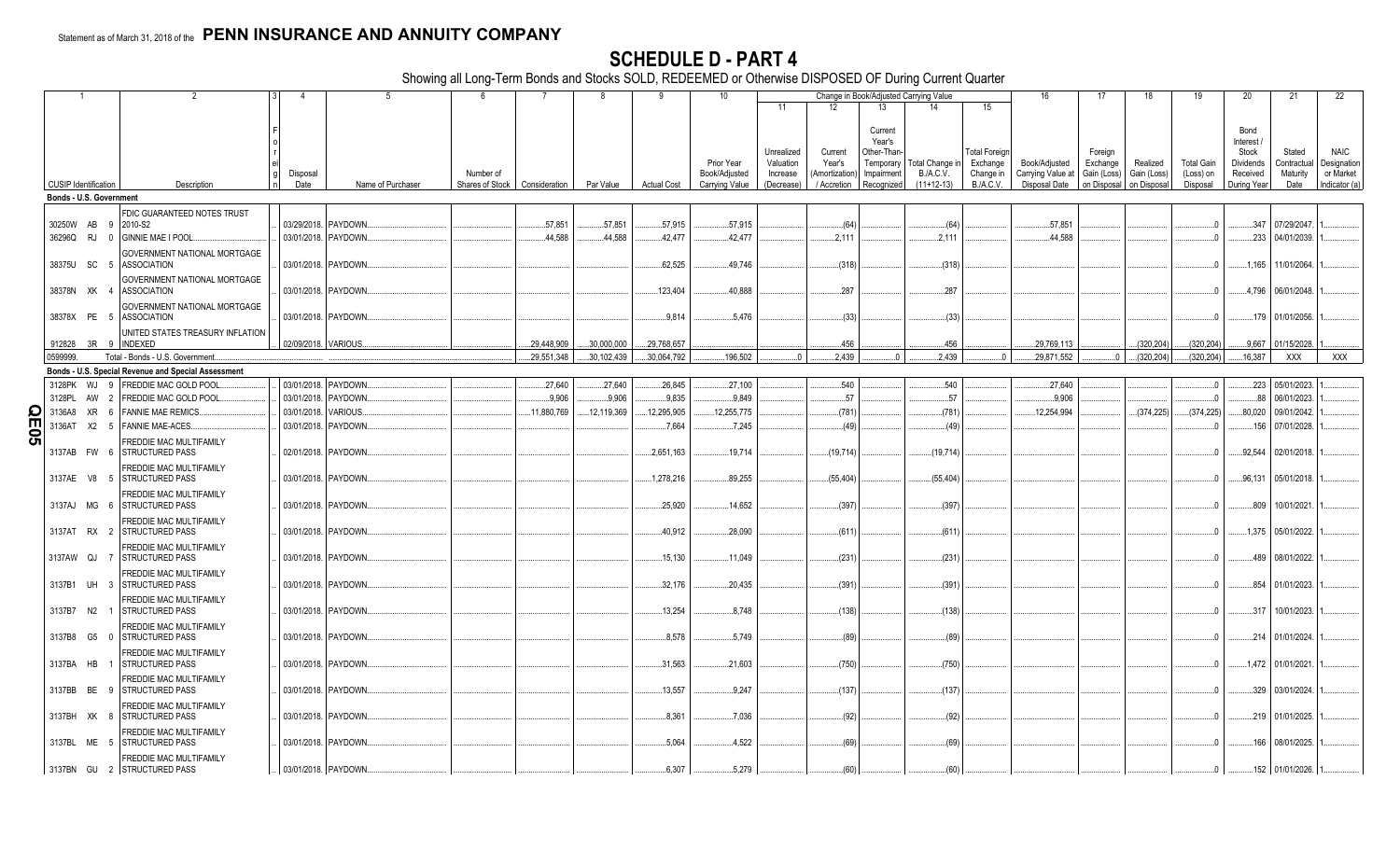|     |           |                             | 2                                                            |             | -5                          | 6               |               | 8          | 9                  | 10                          |                                     |                                    |                                                             | Change in Book/Adjusted Carrying Value |                                               | 16                                 | 17                                 | 18                      | 19                             | 20                                                        | 21                                | 22                                      |
|-----|-----------|-----------------------------|--------------------------------------------------------------|-------------|-----------------------------|-----------------|---------------|------------|--------------------|-----------------------------|-------------------------------------|------------------------------------|-------------------------------------------------------------|----------------------------------------|-----------------------------------------------|------------------------------------|------------------------------------|-------------------------|--------------------------------|-----------------------------------------------------------|-----------------------------------|-----------------------------------------|
|     |           |                             |                                                              |             |                             |                 |               |            |                    |                             | 11                                  | 12                                 | 13                                                          | 14                                     | 15                                            |                                    |                                    |                         |                                |                                                           |                                   |                                         |
|     |           |                             |                                                              | Disposal    |                             | Number of       |               |            |                    | Prior Year<br>Book/Adjusted | Unrealized<br>Valuation<br>Increase | Current<br>Year's<br>Amortization) | Current<br>Year's<br>Other-Than-<br>Temporary<br>Impairment | Total Change i<br>B./A.C.V.            | <b>Total Foreign</b><br>Exchange<br>Change in | Book/Adjusted<br>Carrying Value at | Foreign<br>Exchange<br>Gain (Loss) | Realized<br>Gain (Loss) | <b>Total Gain</b><br>(Loss) on | Bond<br>Interest<br>Stock<br><b>Dividends</b><br>Received | Stated<br>Contractual<br>Maturity | <b>NAIC</b><br>Designation<br>or Market |
|     |           | <b>CUSIP</b> Identification | Description                                                  | Date        | Name of Purchaser           | Shares of Stock | Consideration | Par Value  | <b>Actual Cost</b> | Carrying Value              | (Decrease)                          | / Accretion                        | Recognized                                                  | $(11+12-13)$                           | <b>B./A.C.V.</b>                              | Disposal Date                      | on Disposal                        | on Disposal             | Disposal                       | During Year                                               | Date                              | Indicator (a)                           |
|     | 3137BS 5P |                             | FREDDIE MAC MULTIFAMILY<br>STRUCTURED PASS                   |             | 03/01/2018. PAYDOWN.        |                 |               |            | .7,032             | .6,683                      |                                     | (70)                               |                                                             | (70)                                   |                                               |                                    |                                    |                         |                                |                                                           | .187 08/01/2026.                  |                                         |
|     | 3137BS P9 |                             | FREDDIE MAC MULTIFAMILY<br><b>STRUCTURED PASS</b>            |             | 03/01/2018. PAYDOWN.        |                 |               |            | .4,371             | .3,902                      |                                     | (36)                               |                                                             | (36)                                   |                                               |                                    |                                    |                         |                                | .96                                                       | 08/01/2026.                       |                                         |
|     | 3137BY PS |                             | FREDDIE MAC MULTIFAMILY<br><b>STRUCTURED PASS</b>            |             | 03/01/2018. PAYDOWN.        |                 |               |            | .1,519             | .1,390                      |                                     | (21                                |                                                             | .(21                                   |                                               |                                    |                                    |                         |                                | . 48                                                      | 04/01/2024                        |                                         |
|     | 3137FA RG | -5                          | FREDDIE MAC MULTIFAMILY<br><b>STRUCTURED PASS</b>            |             | 03/01/2018. PAYDOWN.        |                 |               |            | .3,277             | .3,117                      |                                     | (42)                               |                                                             | (42)                                   |                                               |                                    |                                    |                         |                                |                                                           | .99 07/01/2024.                   |                                         |
|     | 3137FA WU |                             | FREDDIE MAC MULTIFAMILY<br><b>STRUCTURED PASS</b>            |             | 03/01/2018. PAYDOWN.        |                 |               |            | .2,276             | .2,204                      |                                     | (17)                               |                                                             | (17)                                   |                                               |                                    |                                    |                         |                                | .47                                                       | 07/01/2027                        |                                         |
|     | 3137FC JM |                             | FREDDIE MAC MULTIFAMILY<br><b>STRUCTURED PASS</b>            | 03/01/2018. | PAYDOWN.                    |                 |               |            | 1,441              | .1,441                      |                                     | (10)                               |                                                             | (10)                                   |                                               |                                    |                                    |                         |                                | .24                                                       | 11/01/2027                        |                                         |
|     | 31412B DS |                             | <b>FANNIE MAE POOL</b>                                       | 03/01/2018  | PAYDOWN.                    |                 | .528          | .528       | .525               | .525                        |                                     |                                    |                                                             |                                        |                                               | 528                                |                                    |                         |                                |                                                           | 10/01/2047                        |                                         |
|     | 31412M 2X |                             | <b>FANNIE MAE POOL</b>                                       | 03/01/2018  | PAYDOWN.                    |                 | .4,658        | 4,658      | 4,530              | .4,565                      |                                     | 93                                 |                                                             | .93                                    |                                               | .4,658                             |                                    |                         |                                | 24                                                        | 07/01/2023.                       |                                         |
|     | 31412T AZ |                             | FANNIE MAE POOL                                              | 03/01/201   | PAYDOWN.                    |                 | .526          | .526       | .512               | 515                         |                                     | 12                                 |                                                             | .12                                    |                                               | .526                               |                                    |                         |                                |                                                           | 05/01/2023                        |                                         |
|     | 31412W    | WB                          | <b>FANNIE MAE POOL</b>                                       | 03/01/2018  | PAYDOWN.                    |                 | .192          | .192       | .190               | 190                         |                                     |                                    |                                                             |                                        |                                               | 192                                |                                    |                         |                                |                                                           | 05/01/2047                        |                                         |
| OEO | 31412W    | <b>WC</b>                   | <b>ANNIE MAE POOL</b>                                        | 03/01/201   | PAYDOWN.                    |                 | .589          | .589       | .583               | .583                        |                                     |                                    |                                                             |                                        |                                               | .589                               |                                    |                         |                                |                                                           | 05/01/2047                        |                                         |
|     | 31412X    | K4                          | <b>FANNIE MAE POOL</b>                                       | 03/01/201   | PAYDOWN.                    |                 | .663          | .663       | 657                | 657                         |                                     | - 6                                |                                                             |                                        |                                               | 663                                |                                    |                         |                                |                                                           | 06/01/2047                        |                                         |
| ທ   | 31414E    | 2V                          | <b>FANNIE MAE POOL</b>                                       | 03/01/201   | PAYDOWN.                    |                 | 18,525        | 18,525     | 18,417             | 18,433                      |                                     | 93                                 |                                                             | .93                                    |                                               | 18,525                             |                                    |                         |                                | 167                                                       | 07/01/2023.                       |                                         |
| ∸   | 31414L    | C4                          | <b>FANNIE MAE POOL</b>                                       | 03/01/20    | PAYDOWN.                    |                 | .322          | .322       | 313                | .315                        |                                     |                                    |                                                             |                                        |                                               | .322                               |                                    |                         |                                |                                                           | 04/01/2023.                       |                                         |
|     | 31414M    | - BH                        | <b>FANNIE MAE POOL</b>                                       | 03/01/20    | PAYDOWN.                    |                 | .797          | .797       | .775               | 783                         |                                     |                                    |                                                             | 14                                     |                                               | 797                                |                                    |                         |                                |                                                           | 03/01/2023.                       |                                         |
|     | 31414R LG |                             | <b>FANNIE MAE POOL</b>                                       | 03/01/201   | PAYDOWN.                    |                 | .130          | .130       | .126               | .127                        |                                     |                                    |                                                             |                                        |                                               | .130                               |                                    |                         |                                |                                                           | 03/01/2023.                       |                                         |
|     | 31414R NV |                             | <b>FANNIE MAE POOL</b>                                       | 03/01/20    | PAYDOWN.                    |                 | .177          | .177       | .172               | .173                        |                                     |                                    |                                                             |                                        |                                               | .177                               |                                    |                         |                                |                                                           | 04/01/2023.                       |                                         |
|     | 31414S AA |                             | <b>FANNIE MAE POOL</b>                                       | 03/01/20    | PAYDOWN.                    |                 | .2,924        | .2,924     | .2,844             | .2,864                      |                                     | 60                                 |                                                             | 60                                     |                                               | .2,924                             |                                    |                         |                                |                                                           | 04/01/2023.                       |                                         |
|     | 31414U G3 |                             | <b>FANNIE MAE POOL</b>                                       | 03/01/20    | PAYDOWN.                    |                 | .1,027        | 1,027      | .998               | 1,008                       |                                     | 18                                 |                                                             |                                        |                                               | .1,027                             |                                    |                         |                                |                                                           | 03/01/2023.                       |                                         |
|     | 31415B    | AE                          | <b>FANNIE MAE POOL</b>                                       | 03/01/201   | PAYDOWN.                    |                 | .112          | .112       | .109               | .109                        |                                     |                                    |                                                             |                                        |                                               | .112                               |                                    |                         |                                |                                                           | 06/01/2023.                       |                                         |
|     | 31415C ND |                             | <b>FANNIE MAE POOL</b>                                       | 03/01/201   | PAYDOWN.                    |                 | .711          | 711        | .692               | .697                        |                                     |                                    |                                                             | 14                                     |                                               | .711                               |                                    |                         |                                |                                                           | 05/01/2023.                       |                                         |
|     | 31415P    | AE                          | <b>FANNIE MAE POOL</b>                                       | 03/01/2018  | PAYDOWN.                    |                 | .579          | .579       | .563               | .565                        |                                     |                                    |                                                             | 14                                     |                                               | .579                               |                                    |                         |                                |                                                           | 06/01/2023.                       |                                         |
|     | 31415P    | AR                          | <b>FANNIE MAE POOL</b>                                       | 03/01/2018  | PAYDOWN.                    |                 | 1,591         | 1,591      | .1,547             | 1,568                       |                                     | 23                                 |                                                             | .23                                    |                                               | .1,591                             |                                    |                         |                                |                                                           | 06/01/2023.                       |                                         |
|     | 31415P    | WA                          | <b>FANNIE MAE POOL</b>                                       | 03/01/2018. | PAYDOWN                     |                 | .648          | .648       | .630               | 632                         |                                     | .16                                |                                                             | 16                                     |                                               | .648                               |                                    |                         |                                |                                                           | 07/01/2023.                       |                                         |
|     | 31415P XP |                             | <b>FANNIE MAE POOL</b>                                       | 03/01/2018. | PAYDOWN                     |                 | .269          | .269       | .262               | .265                        |                                     |                                    |                                                             |                                        |                                               | .269                               |                                    |                         |                                |                                                           | 07/01/2023.                       |                                         |
|     | 31415Q BX |                             | <b>FANNIE MAE POOL</b>                                       | 03/01/2018  | PAYDOWN                     |                 | .235          | .235       | .229               | 230                         |                                     |                                    |                                                             |                                        |                                               | .235                               |                                    |                         |                                |                                                           | 06/01/2023.                       |                                         |
|     | 31415Q E8 |                             | <b>FANNIE MAE POOL</b>                                       | 03/01/2018  | PAYDOWN.                    |                 | .137          | .137       | .133               | .133                        |                                     |                                    |                                                             |                                        |                                               | .137                               |                                    |                         |                                |                                                           | 07/01/2023.                       |                                         |
|     | 31415R 4B |                             | <b>FANNIE MAE POOL</b>                                       | 03/01/2018. | PAYDOWN.                    |                 | .525          | .525       | .511               | .514                        |                                     | 12                                 |                                                             | .12                                    |                                               | 525                                |                                    |                         |                                |                                                           | 06/01/2023.                       |                                         |
|     |           |                             | MUNICIPAL ELECTRIC AUTHORITY OF                              |             |                             |                 |               |            |                    |                             |                                     |                                    |                                                             |                                        |                                               |                                    |                                    |                         |                                |                                                           |                                   |                                         |
|     |           | 626207 YS 7                 | <b>GEORGIA</b>                                               | 03/07/2018. | <b>CALL 100</b>             |                 | 0.4,000       | 4,000      | .4,577             | .4.481                      |                                     |                                    |                                                             |                                        |                                               | .4.481                             |                                    | (481)                   | (481)                          |                                                           | 04/01/2057. 1FE.                  |                                         |
|     | 3199999.  |                             | Total - Bonds - U.S. Special Revenue and Special Assessments |             |                             |                 | 11,958,180    | 12,196,780 | 16,530,261         | 12,604,017                  |                                     | (78,098)                           |                                                             | (78,098)                               |                                               | 12,332,886                         | $\Omega$                           | (374, 706)              | (374, 706)                     | 276,345                                                   | <b>XXX</b>                        | XXX                                     |
|     |           |                             | <b>Bonds - Industrial and Miscellaneous</b>                  |             |                             |                 |               |            |                    |                             |                                     |                                    |                                                             |                                        |                                               |                                    |                                    |                         |                                |                                                           |                                   |                                         |
|     | 021345 AA |                             | ALTA WIND HOLDINGS LLC.<br>MERICAN AIRLINES 2013-1 CLASS B   |             | 01/02/2018. CALL 100.       |                 | .37,821       | .37,821    | .38,388            | .38,270                     |                                     |                                    |                                                             |                                        |                                               | .38,270                            |                                    | (448)                   | .(448)                         |                                                           | 13 06/30/2035. 2FE.               |                                         |
|     | 023766 AD |                             | PASS TH<br>AMERICAN AIRLINES 2013-2 CLASS B                  | 01/15/2018. | <b>SINKING PAYMENT</b>      |                 | .25,820       | .25,820    | .26,078            | .25,965                     |                                     | (145)                              |                                                             | (145)                                  |                                               | .25,820                            |                                    |                         |                                |                                                           | .726 01/15/2021. 4AM              |                                         |
|     | 02376T AC |                             | <b>PASS TH</b>                                               |             | 01/15/2018. SINKING PAYMENT |                 | .37,802       | .37.802    | .38.180            | .38.003                     |                                     | (201)                              |                                                             | (201)                                  |                                               | .37.802                            |                                    |                         | $\Omega$                       |                                                           | .1,058 07/15/2020. 3FE.           |                                         |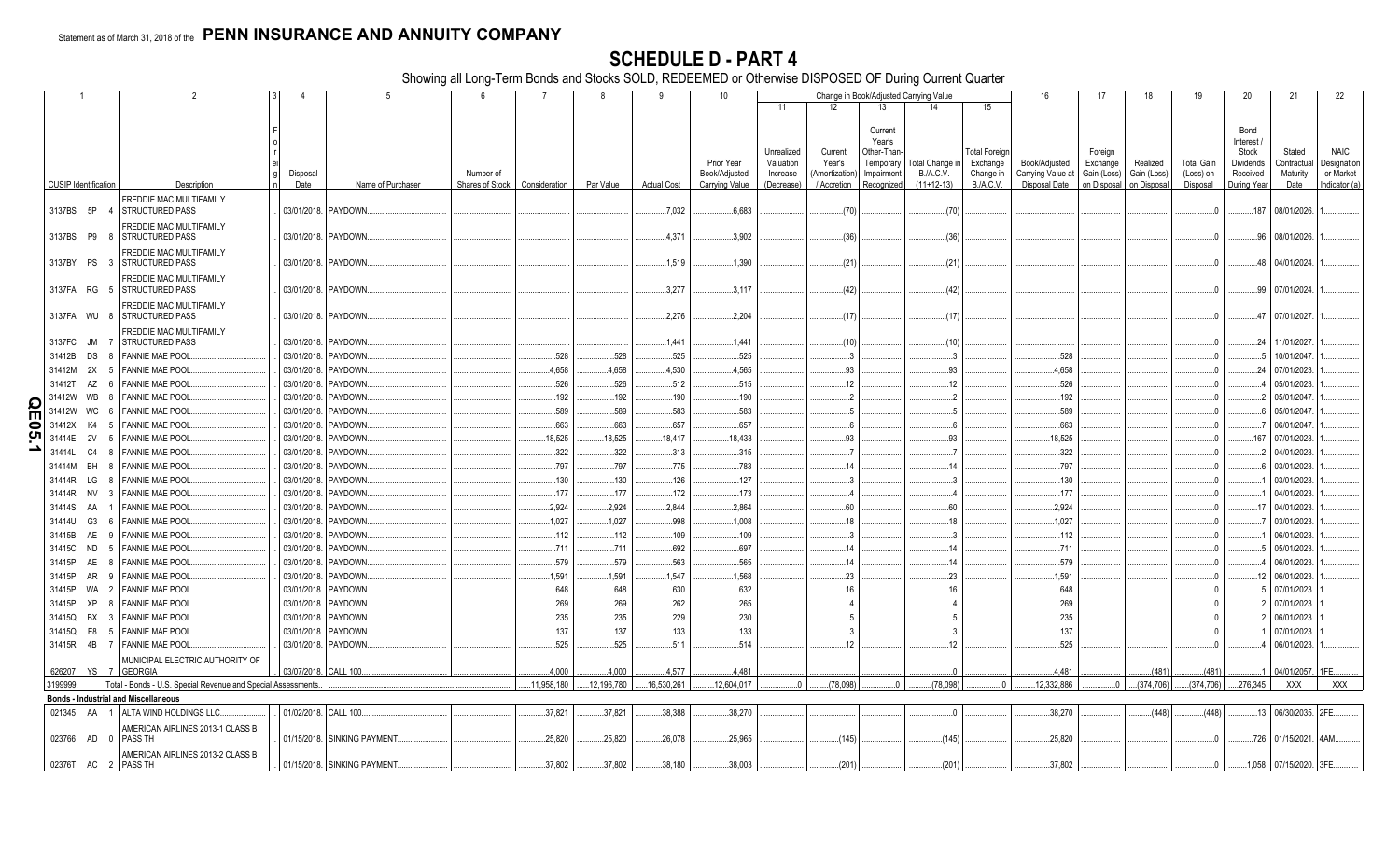|       |                             |           | 2                                                  |                       | -5                          | -6                           |               |                     | -9                 | 10                                            |                                                   |                                                  | Change in Book/Adjusted Carrying Value                                                                                          |                                                                   | 16                                                  | 17                                                | 18                                     | 19                                         | 20                                                                         | 21                                        | 22                                                       |
|-------|-----------------------------|-----------|----------------------------------------------------|-----------------------|-----------------------------|------------------------------|---------------|---------------------|--------------------|-----------------------------------------------|---------------------------------------------------|--------------------------------------------------|---------------------------------------------------------------------------------------------------------------------------------|-------------------------------------------------------------------|-----------------------------------------------------|---------------------------------------------------|----------------------------------------|--------------------------------------------|----------------------------------------------------------------------------|-------------------------------------------|----------------------------------------------------------|
|       |                             |           |                                                    |                       |                             |                              |               |                     |                    |                                               | 11                                                | 12                                               | 14<br>13                                                                                                                        | 15                                                                |                                                     |                                                   |                                        |                                            |                                                                            |                                           |                                                          |
|       | <b>CUSIP Identification</b> |           | Description                                        | Disposal<br>Date      | Name of Purchaser           | Number of<br>Shares of Stock | Consideration | Par Value           | <b>Actual Cost</b> | Prior Year<br>Book/Adjusted<br>Carrying Value | Unrealized<br>Valuation<br>Increase<br>(Decrease) | Current<br>Year's<br>Amortization<br>/ Accretion | Current<br>Year's<br>Other-Than-<br>Temporary<br>Total Change i<br><b>B./A.C.V.</b><br>Impairment<br>$(11+12-13)$<br>Recognized | <b>Total Foreigr</b><br>Exchange<br>Change in<br><b>B./A.C.V.</b> | Book/Adjusted<br>Carrying Value at<br>Disposal Date | Foreign<br>Exchange<br>Gain (Loss)<br>on Disposal | Realized<br>Gain (Loss)<br>on Disposal | <b>Total Gain</b><br>(Loss) on<br>Disposal | Bond<br>Interest /<br>Stock<br><b>Dividends</b><br>Received<br>During Year | Stated<br>Contractual<br>Maturity<br>Date | <b>NAIC</b><br>Designation<br>or Market<br>Indicator (a) |
|       |                             |           | AMERICAN AIRLINES 2016-1 CLASS B                   |                       |                             |                              |               |                     |                    |                                               |                                                   |                                                  |                                                                                                                                 |                                                                   |                                                     |                                                   |                                        |                                            |                                                                            |                                           |                                                          |
|       | 02376Y AA                   |           | PASS TH                                            |                       | 01/15/2018. SINKING PAYMENT |                              | .241,115      | .241,115            | .241,115           | 241,115                                       |                                                   |                                                  |                                                                                                                                 |                                                                   | .241,115                                            |                                                   |                                        | 0                                          |                                                                            | .6,329 01/15/2024. 2FE                    |                                                          |
|       |                             |           | AMERICAN AIRLINES 2015-2 CLASS A                   |                       |                             |                              |               |                     |                    |                                               |                                                   |                                                  |                                                                                                                                 |                                                                   |                                                     |                                                   |                                        |                                            |                                                                            |                                           |                                                          |
|       | 02377B AA                   |           | PASS TH                                            | 03/22/2018.           | <b>SINKING PAYMENT</b>      |                              | .47,370       | .47,370<br>.290,753 | .47,370            | .47,370                                       |                                                   |                                                  |                                                                                                                                 |                                                                   | .47,370                                             |                                                   |                                        | $\cdot$ 0<br>$\cdot$ .0                    | .947                                                                       | 09/22/2027.<br>04/11/2029.                | 1FE.<br>1FM.                                             |
|       | 045424 EX                   |           | ASSET SECURITIZATION CORP.                         | 03/11/2018.           | PAYDOWN.                    |                              | .290,753      |                     | .286,391           | .290,753                                      |                                                   |                                                  |                                                                                                                                 |                                                                   | .290,753                                            |                                                   |                                        |                                            | .3,673                                                                     |                                           |                                                          |
|       | 048677 AH                   |           | ATLANTIC MARINE CORPS<br><b>COMMUNITIES LLC</b>    | 02/15/2018.           | <b>SINKING PAYMENT</b>      |                              | .46,000       | .46,000             | .44,282            | .44,309                                       |                                                   | .1,691                                           | .1,691                                                                                                                          |                                                                   | .46,000                                             |                                                   |                                        | $\cdot$ .0                                 |                                                                            | .1,238 02/15/2048. 1FE                    |                                                          |
|       | 12527E AK                   |           | <b>CFCRE COMMERCIAL MORTGAGE</b><br>TRUST 2011-C1  |                       | 01/01/2018. PAYDOWN.        |                              |               | 54                  | .45                | .49                                           |                                                   |                                                  |                                                                                                                                 |                                                                   | .49                                                 |                                                   | (49)                                   | (49)                                       |                                                                            | 04/01/2044. 6FM.                          |                                                          |
|       | 12532B AH                   |           | CFCRE COMMERCIAL MORTGAGE<br><b>TRUST 2016-C7</b>  |                       | 03/01/2018. PAYDOWN.        |                              |               |                     | .3,838             | .3,403                                        |                                                   | (32)                                             | (32)                                                                                                                            |                                                                   |                                                     |                                                   |                                        | - 0                                        | .91                                                                        | 12/01/2054.                               | 11FE                                                     |
|       |                             |           | CFCRE COMMERCIAL MORTGAGE                          |                       |                             |                              |               |                     |                    |                                               |                                                   |                                                  |                                                                                                                                 |                                                                   |                                                     |                                                   |                                        |                                            |                                                                            |                                           |                                                          |
|       | 12532C BE                   |           | <b>TRUST 2017-C8</b>                               | 03/01/2018.           | PAYDOWN.                    |                              |               |                     | .5,098             | .4,760                                        |                                                   | (47)                                             | (47)                                                                                                                            |                                                                   |                                                     |                                                   |                                        | 0                                          |                                                                            | 128 06/01/2050.                           |                                                          |
|       | 12592K                      | <b>BD</b> | COMM 2014-UBS5 MORTGAGE TRUST                      | 03/01/2018            | PAYDOWN.                    |                              |               |                     | .15,517            | .9,027                                        |                                                   | (171)                                            | (171)                                                                                                                           |                                                                   |                                                     |                                                   |                                        | 0                                          | .398                                                                       | 09/01/2047.                               | 1FF.                                                     |
|       | 12592U                      | AQ        | CSMLT 2015-1 TRUST                                 | 03/01/2018            | PAYDOWN.                    |                              | .180,514      | 180,514             | 184,914            | 184,914                                       |                                                   | (4,400)                                          | (4,400)                                                                                                                         |                                                                   | .180,514                                            |                                                   |                                        | $\cdot$ .0                                 | 1,316                                                                      | 05/01/2045.                               | 1FM.                                                     |
|       | 12594M                      | <b>BD</b> | COMM 2016-COR1 MORTGAGE TRUST                      | 03/01/2018            | PAYDOWN.                    |                              |               |                     | 7,719              | .6,640                                        |                                                   | (74)                                             | (74)                                                                                                                            |                                                                   |                                                     |                                                   |                                        | $\Omega$                                   | 194                                                                        | 10/01/2049.                               | 1FE.                                                     |
|       | 12595E                      | AE        | COMM 2017-COR2 MORTGAGE TRUST                      | 03/01/2018.           | PAYDOWN.                    |                              |               |                     | .3,621             | .3,500                                        |                                                   | (30)                                             | (30)                                                                                                                            |                                                                   |                                                     |                                                   |                                        |                                            | .82                                                                        | 09/01/2050.                               | 1FE.                                                     |
| QE05. | 126281                      | BB        | CSAIL 2015-C1 COMMERCIAL<br><b>MORTGAGE TRUST</b>  | 03/01/2018.           | PAYDOWN.                    |                              |               |                     | .15,038            | .12,219                                       |                                                   | (166)                                            | (166)                                                                                                                           |                                                                   |                                                     |                                                   |                                        |                                            |                                                                            | .418 04/01/2050.                          | 1FE.                                                     |
| N     | 12637L                      | AL        | CSMLT 2015-2 TRUST.                                | 03/01/2018.           | PAYDOWN.                    |                              | .151,849      | 151,849             | 155,550            | .155,550                                      |                                                   | (3,701)                                          | (3,701)                                                                                                                         |                                                                   | .151,849                                            |                                                   |                                        | $\cdot$ 0                                  | .1,000                                                                     | 08/01/2045.                               | 1FM.                                                     |
|       | 12649X                      | BC        | <b>CSMC TRUST 2015-3.</b>                          | 03/01/2018.           | PAYDOWN.                    |                              | 28,519        | .28,519             | .28,857            | 28,756                                        |                                                   | (238)                                            | (238)                                                                                                                           |                                                                   | .28,519                                             |                                                   |                                        | . . 0                                      | 187                                                                        | 03/01/2045. 1FM.                          |                                                          |
|       | 12665U                      | AA        | <b>CVS PASS-THROUGH TRUST</b>                      | 03/10/2018.           | <b>SINKING PAYMENT</b>      |                              | .40,653       | .40,653             | .43,590            | .43,563                                       |                                                   | (2,910)                                          | (2,910)                                                                                                                         |                                                                   | .40,653                                             |                                                   |                                        | . . 0                                      |                                                                            | .319 01/10/2036. 2FE.                     |                                                          |
|       | 12677# AA                   |           | <b>CVS CAREMARK CORP.</b>                          | 02/15/2018.           | <b>SINKING PAYMENT</b>      |                              | .3,671        | .3,671              | .3,671             | .3,671                                        |                                                   |                                                  |                                                                                                                                 |                                                                   | .3,671                                              |                                                   |                                        | - 0                                        |                                                                            | .25 01/15/2040.                           |                                                          |
|       | 161175 BD                   |           | CHARTER COMMUNICATIONS<br>OPERATING LLC / C        | 01/02/2018.           | <b>EXCHANGE OFFER</b>       |                              | .5,194,139    | 5,000,000           | .5,195,230         | 5,194,150                                     |                                                   | (12)                                             | (12)                                                                                                                            |                                                                   | .5,194,139                                          |                                                   |                                        | . . 0                                      | .45.538                                                                    | 05/01/2047. 2FE.                          |                                                          |
|       | 16164A AC                   |           | CHASE MORTGAGE TRUST 2016-2.                       | 03/01/2018.           | PAYDOWN.                    |                              | .222,686      | .222,686            | .228,81'           | .228,654                                      |                                                   | (5,968)                                          | (5,968)                                                                                                                         |                                                                   | .222,686                                            |                                                   |                                        | $\cdot$ .0                                 | 1,241                                                                      | 12/01/2045. 1FE.                          |                                                          |
|       |                             |           | CITI HELD FOR ASSET ISSUANCE 2015-                 |                       |                             |                              |               |                     |                    |                                               |                                                   |                                                  |                                                                                                                                 |                                                                   |                                                     |                                                   |                                        |                                            |                                                                            |                                           |                                                          |
|       | 17290K AB                   |           | PM <sub>2</sub>                                    | 03/15/2018.           | PAYDOWN.                    |                              | .592,819      | .592,819            | .590,028           | .592,469                                      |                                                   | .350                                             | .350                                                                                                                            |                                                                   | .592,819                                            |                                                   |                                        | $\cdot$ 0                                  | .3,853                                                                     | 03/15/2022. 1FE                           |                                                          |
|       | 17291E BB                   |           | CITIGROUP COMMERCIAL MORTGAGE<br><b>TRUST 2016</b> |                       | 03/01/2018. PAYDOWN.        |                              |               |                     | .7,723             | .6,647                                        |                                                   | (83)                                             | (83)                                                                                                                            |                                                                   |                                                     |                                                   |                                        | - 0                                        | .211                                                                       | 12/01/2049. 1FE                           |                                                          |
|       | 17321L AE 9                 |           | CITIGROUP MORTGAGE LOAN TRUST<br>2013-J1           |                       | 03/01/2018. PAYDOWN.        |                              | .18,895       | .18.895             | 18,635             | 18,895                                        |                                                   |                                                  |                                                                                                                                 |                                                                   | 18,895                                              |                                                   |                                        | - 0                                        |                                                                            | .112   10/01/2043.   1FM.                 |                                                          |
|       | 17323E AN 3                 |           | CITIGROUP MORTGAGE LOAN TRUST<br>2014-J2           |                       | 03/01/2018. PAYDOWN.        |                              | .33,953       | .33.953             | .34,717            | .34,501                                       |                                                   | (547)                                            | (547)                                                                                                                           |                                                                   | .33,953                                             |                                                   |                                        | - 0                                        | .223                                                                       | 11/01/2044.                               | 1FM.                                                     |
|       | 17323T AF                   |           | CITIGROUP MORTGAGE LOAN TRUST<br>2015-RP2          |                       | 03/01/2018. PAYDOWN.        |                              | 31,311        | .31,311             | .32,225            | .32,224                                       |                                                   | (914)                                            | (914)                                                                                                                           |                                                                   | 31,311                                              |                                                   |                                        | $\cdot$ 0                                  |                                                                            | 221   01/01/2053.   1FM.                  |                                                          |
|       | 17325D AJ                   | - 2       | CITIGROUP COMMERCIAL MORTGAGE<br><b>TRUST 2016</b> |                       | 03/01/2018. PAYDOWN.        |                              |               |                     | 10,121             | .4,759                                        |                                                   | (90)                                             | (90)                                                                                                                            |                                                                   |                                                     |                                                   |                                        | - 0                                        | .237                                                                       | 10/01/2049.                               | 1FE.                                                     |
|       | 17326D AJ                   |           | CITIGROUP COMMERCIAL MORTGAGE<br><b>TRUST 2017</b> |                       | 03/01/2018. PAYDOWN.        |                              |               |                     | .3,763             | .3,635                                        |                                                   | (31)                                             | (31)                                                                                                                            |                                                                   |                                                     |                                                   |                                        |                                            |                                                                            | .86 09/01/2050.                           | 1FE.                                                     |
|       | 209115 A*                   | - 5       | CONSOLIDATED EDISON IN 8.71<br>30JUN22             | 01/02/2018. CALL 100. |                             |                              | .11,593       | .11,593             | .11,593            | .11,593                                       |                                                   |                                                  |                                                                                                                                 |                                                                   | .11,593                                             |                                                   |                                        |                                            |                                                                            | .510 06/30/2022.                          |                                                          |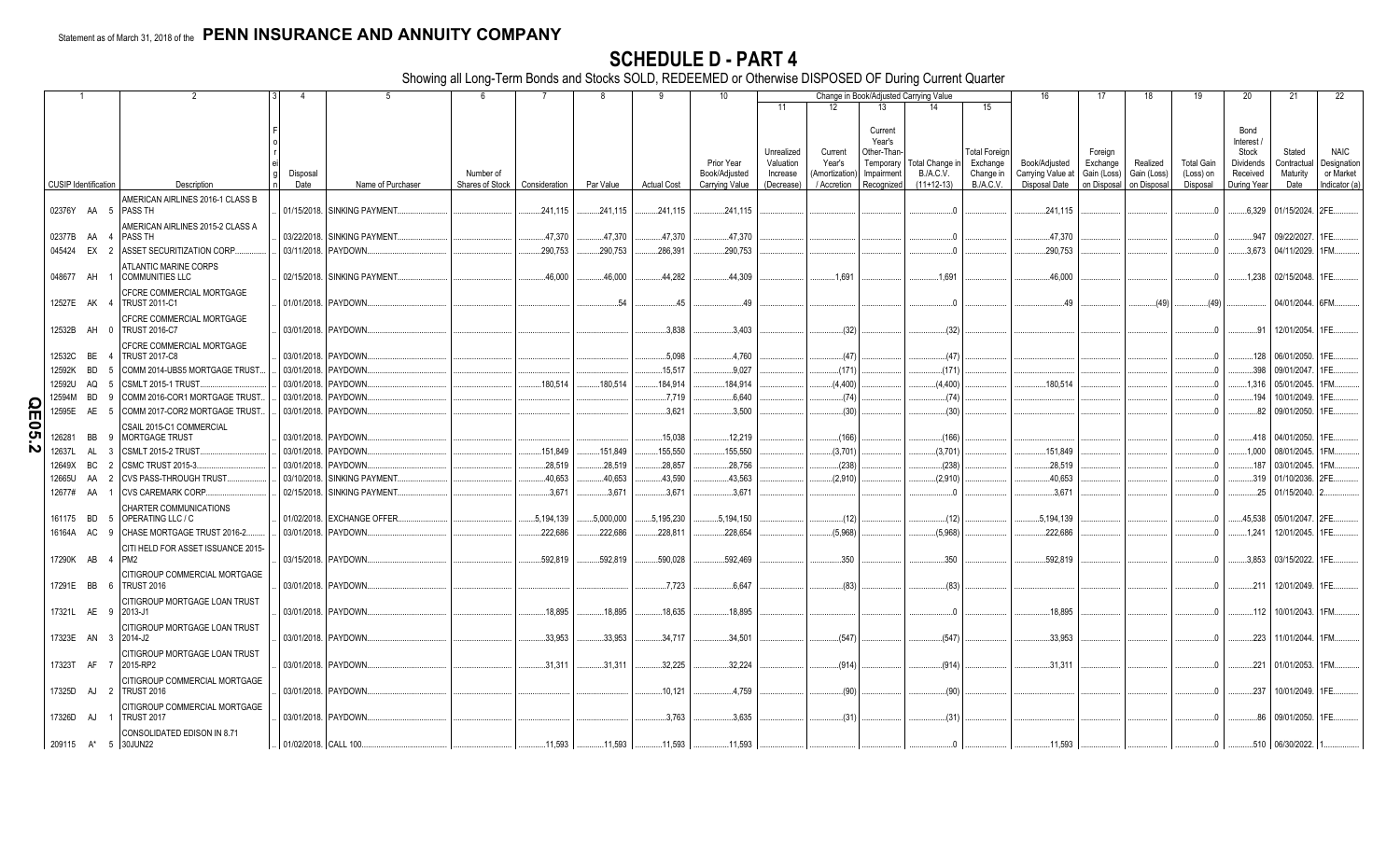|               |                             |    |     |                                                    |             |                             |                 |               | 8          | -9                 | 10                          |                                     |                                          |                                                             | Change in Book/Adjusted Carrying Value |                                               | 16                                 | 17                                 | 18                      | 19                             | 20                                                  | 21                                | 22                                      |
|---------------|-----------------------------|----|-----|----------------------------------------------------|-------------|-----------------------------|-----------------|---------------|------------|--------------------|-----------------------------|-------------------------------------|------------------------------------------|-------------------------------------------------------------|----------------------------------------|-----------------------------------------------|------------------------------------|------------------------------------|-------------------------|--------------------------------|-----------------------------------------------------|-----------------------------------|-----------------------------------------|
|               |                             |    |     |                                                    |             |                             |                 |               |            |                    |                             | 11                                  | 12                                       | 13                                                          | 14                                     | 15                                            |                                    |                                    |                         |                                |                                                     |                                   |                                         |
|               |                             |    |     |                                                    | Disposal    |                             | Number of       |               |            |                    | Prior Year<br>Book/Adjusted | Unrealized<br>Valuation<br>Increase | Current<br>Year's<br><b>Amortization</b> | Current<br>Year's<br>Other-Than-<br>Temporary<br>Impairment | Total Change i<br><b>B./A.C.V.</b>     | <b>Total Foreign</b><br>Exchange<br>Change in | Book/Adjusted<br>Carrying Value at | Foreign<br>Exchange<br>Gain (Loss) | Realized<br>Gain (Loss) | <b>Total Gain</b><br>(Loss) on | Bond<br>Interest/<br>Stock<br>Dividends<br>Received | Stated<br>Contractual<br>Maturity | <b>NAIC</b><br>Designation<br>or Market |
|               | <b>CUSIP</b> Identification |    |     | Description                                        | Date        | Name of Purchaser           | Shares of Stock | Consideration | Par Value  | <b>Actual Cost</b> | Carrying Value              | (Decrease)                          | / Accretion                              | Recognized                                                  | $(11+12-13)$                           | <b>B./A.C.V.</b>                              | Disposal Date                      | on Disposal                        | on Disposal             | Disposal                       | During Year                                         | Date                              | Indicator (a)                           |
|               | 22822R AR                   |    |     | CROWN CASTLE TOWERS LLC.                           | 01/15/2018. | CALL 105.4132967            |                 | 10,089,107    | .9,571,000 | .10,510,439        | .10,072,160                 |                                     | (12,403)                                 |                                                             | (12,403)                               |                                               | 10,059,756                         |                                    | .(488,756)              | (488,756)                      | .566,863                                            | 01/15/2020.                       | 1FE.                                    |
|               | 233046 AF                   |    |     | DB MASTER FINANCE LLC.                             | 02/20/2018. | PAYDOWN.                    |                 | .7,500        | .7,500     | .7,500             | .7,500                      |                                     |                                          |                                                             |                                        |                                               | .7,500                             |                                    |                         |                                | .98                                                 | 11/20/2047.                       | 2AM.                                    |
|               |                             |    |     | DELTA AIR LINES 2007-1 CLASS B PASS                |             |                             |                 |               |            |                    |                             |                                     |                                          |                                                             |                                        |                                               |                                    |                                    |                         |                                |                                                     |                                   |                                         |
|               | 247367 BJ                   |    | -3  | <b>THRO</b>                                        | 02/10/2018. | <b>SINKING PAYMENT</b>      |                 | .55,579       | .55,579    | 62,666             | 59,841                      |                                     | (4,261)                                  |                                                             | (4,261)                                |                                               | .55,579                            |                                    |                         |                                | .2,229                                              | 08/10/2022. 2FE.                  |                                         |
|               | 285659                      | AF |     | <b>ENTERPRISE SERVICES LLC.</b>                    | 01/17/2018. | <b>EXCHANGE OFFER</b>       |                 | 6,565,572     | .7,000,000 | .5,900,000         | 6,213,933                   |                                     | .1,639                                   |                                                             | .1,639                                 |                                               | 6,215,572                          |                                    | 350,000                 | .350,000                       |                                                     | .133,272 10/15/2029. 2FE.         |                                         |
|               |                             |    |     | CITIGROUP COMMERCIAL MORTGAGE                      |             |                             |                 |               |            |                    |                             |                                     |                                          |                                                             |                                        |                                               |                                    |                                    |                         |                                |                                                     |                                   |                                         |
|               | 29429C AJ                   |    |     | <b>TRUST 2016</b>                                  | 03/01/2018. | PAYDOWN.                    |                 |               |            | .2,587             | .2,157                      |                                     | (24)                                     |                                                             | (24)                                   |                                               |                                    |                                    |                         |                                | .61                                                 | 04/01/2049. 1FE.                  |                                         |
|               | 337358 BH                   |    |     | <b>WACHOVIA CORP</b>                               | 01/11/2018  | <b>WELLS FARGO SECURITI</b> |                 | .3,163,425    | .2,500,000 | .3,347,450         | .3,173,506                  |                                     | (2,709)                                  |                                                             | (2,709)                                |                                               | .3,170,797                         |                                    | (7,372)                 | (7, 372)                       | .86,785                                             | 08/01/2026. 1FE.                  |                                         |
|               | 36186X AD                   |    | - q | GMAC COMMERCIAL MORTGAGE<br>ASSET CORP             |             | 03/10/2018. PAYDOWN.        |                 | .2,579        | .2,579     | .2,528             | .2,530                      |                                     | .50                                      |                                                             | 50                                     |                                               | .2,579                             |                                    |                         |                                |                                                     | 22   07/10/2050.   1FE            |                                         |
|               | 36251F AY                   |    |     | <b>GS MORTGAGE SECURITIES TRUST</b><br>2015-GC28   |             | 03/01/2018. PAYDOWN         |                 |               |            | .8,079             | .5,279                      |                                     | (79)                                     |                                                             | (79)                                   |                                               |                                    |                                    |                         |                                |                                                     | .206 02/01/2048. 1FE.             |                                         |
|               |                             |    |     | <b>GS MORTGAGE SECURITIES TRUST</b>                |             |                             |                 |               |            |                    |                             |                                     |                                          |                                                             |                                        |                                               |                                    |                                    |                         |                                |                                                     |                                   |                                         |
|               | 36254K AP                   |    |     | 2017-GS8                                           |             | 03/01/2018. PAYDOWN.        |                 |               |            | .993               | 975                         |                                     | (8)                                      |                                                             |                                        |                                               |                                    |                                    |                         |                                | .22                                                 | 11/01/2050. 1FE.                  |                                         |
|               | 36298G AA                   |    |     | GSPA MONETIZATION TRUST.                           |             | 03/09/2018. SINKING PAYMENT |                 | .25,715       | .25,715    | .26,229            | .26,046                     |                                     | (331)                                    |                                                             | (331                                   |                                               | .25,715                            |                                    |                         |                                | .276                                                | 10/09/2029. 2FE.                  |                                         |
|               | 37185L                      | AE |     | GENESIS ENERGY LP / GENESIS<br><b>ENERGY FINAN</b> |             | 02/15/2018. CALL 101.438.   |                 | .1,014,380    | .1,000,000 | .1,013,125         | 1,005,797                   |                                     | (572)                                    |                                                             | (572)                                  |                                               | 1,005,226                          |                                    | (5,226)                 | (5,226)                        |                                                     | .43,130 02/15/2021. 4FE           |                                         |
| <b>QE05.3</b> | 465968                      | AG |     | <b>JPMCC COMMERCIAL MORTGAGE</b><br>SECURITIES TRU |             | 03/01/2018. PAYDOWN.        |                 |               |            | .5,782             | .5,447                      |                                     | (51)                                     |                                                             | .(51                                   |                                               |                                    |                                    |                         |                                |                                                     | .142 09/01/2050. 1FE              |                                         |
|               | 46625Y DG                   |    | - 5 | JP MORGAN CHASE COMMERCIAL<br>MORTGAGE SECU        |             | 03/01/2018. PAYDOWN.        |                 | .77,812       | .77,812    | 69,447             | 77,812                      |                                     |                                          |                                                             |                                        |                                               | 77,812                             |                                    |                         |                                |                                                     | .662 01/01/2037. 1FM.             |                                         |
|               |                             |    |     | JP MORGAN CHASE COMMERCIAL                         |             |                             |                 |               |            |                    |                             |                                     |                                          |                                                             |                                        |                                               |                                    |                                    |                         |                                |                                                     |                                   |                                         |
|               | 46630J AE                   |    |     | MORTGAGE SECU                                      |             | 03/01/2018. PAYDOWN.        |                 | .524,47'      | .524,471   | 423,592            | .524,471                    |                                     |                                          |                                                             |                                        |                                               | .524,471                           |                                    |                         |                                |                                                     | .4,893 01/01/2049. 1FM.           |                                         |
|               | 46639G AG                   |    |     | JP MORGAN MORTGAGE TRUST 2013-1                    |             | 03/01/2018. PAYDOWN.        |                 | .49,576       | .49,576    | .49,576            | .49,576                     |                                     |                                          |                                                             |                                        |                                               | .49,576                            |                                    |                         |                                |                                                     | .337 03/01/2043. 1FM.             |                                         |
|               |                             |    |     | JPMBB COMMERCIAL MORTGAGE                          |             |                             |                 |               |            |                    |                             |                                     |                                          |                                                             |                                        |                                               |                                    |                                    |                         |                                |                                                     |                                   |                                         |
|               | 46644F AF                   |    |     | <b>SECURITIES TRU</b>                              | 03/01/2018. | PAYDOWN.                    |                 |               |            | .67,459            | .65,841                     |                                     | (1, 137)                                 |                                                             | (1, 137)                               |                                               |                                    |                                    |                         |                                | .3,544                                              | 10/01/2048. 1FE                   |                                         |
|               | 46644V BS                   |    |     | JP MORGAN MORTGAGE TRUST 2015-4                    | 03/01/2018. | PAYDOWN.                    |                 | .18,978       | .18,978    | 18,978             | 18,978                      |                                     |                                          |                                                             |                                        |                                               | .18,978                            |                                    |                         |                                | .115                                                | 06/01/2045. 1FM.                  |                                         |
|               | 46645L BA                   |    |     | JPMBB COMMERCIAL MORTGAGE<br><b>SECURITIES TRU</b> |             | 03/01/2018. PAYDOWN.        |                 |               |            | 19,208             | .15,195                     |                                     | (174)                                    |                                                             | (174)                                  |                                               |                                    |                                    |                         |                                |                                                     | .512 03/01/2049. 1FE              |                                         |
|               |                             |    |     | JP MORGAN CHASE COMMERCIAL                         |             |                             |                 |               |            |                    |                             |                                     |                                          |                                                             |                                        |                                               |                                    |                                    |                         |                                |                                                     |                                   |                                         |
|               | 46645U AV                   |    | - 9 | MORTGAGE SECU                                      |             | 03/01/2018. PAYDOWN.        |                 |               |            | .20,845            | .18,725                     |                                     | (222)                                    |                                                             | (222)                                  |                                               |                                    |                                    |                         |                                | 598                                                 | 12/01/2049. 1FE.                  |                                         |
|               | 50190D AL                   |    |     | LCCM 2017-LC26                                     |             | 03/01/2018. PAYDOWN         |                 |               |            | .8,461             | .7,888                      |                                     | (78)                                     |                                                             | (78)                                   |                                               |                                    |                                    |                         |                                |                                                     | 210 07/03/2050. 1FE.              |                                         |
|               | 50543L AA                   |    |     | ABRADOR AVIATION FINANCE LTD<br>2016-1A            |             | 03/15/2018. PAYDOWN.        |                 | .104,167      | 104,167    | 105,648            |                             |                                     | (1,481)                                  |                                                             | (1,481)                                |                                               | .104,167                           |                                    |                         |                                |                                                     | .560 01/15/2042. 1FE              |                                         |
|               | 50543L AB                   |    |     | ABRADOR AVIATION FINANCE LTD<br>2016-1A            |             | 03/15/2018. PAYDOWN.        |                 | 70,313        | .70,313    | 70,310             | 70,310                      |                                     |                                          |                                                             |                                        |                                               | 70,313                             |                                    |                         |                                |                                                     | .666 01/15/2042. 2AM.             |                                         |
|               | 52108H 7E                   |    |     | LB-UBS COMMERCIAL MORTGAGE<br>TRUST 2005-C5        |             | 03/11/2018. PAYDOWN         |                 | .47,616       | .47,616    | .47,765            | .47,616                     |                                     |                                          |                                                             |                                        |                                               | .47,616                            |                                    |                         |                                | .433                                                | 09/11/2040. 1FM.                  |                                         |
|               | 52465#                      | AZ |     | LEGG MASON MTG CAP CORP.                           | 03/08/2018  | SINKING PAYMENT.            |                 | .43,745       | .43,745    | .43,747            | .43,747                     |                                     | (2)                                      |                                                             | (2)                                    |                                               | .43,745                            |                                    |                         |                                | .552                                                | 06/10/2021                        |                                         |
|               | 571748                      | BC |     | MARSH & MCLENNAN COS INC                           | 02/02/2018  | NON-BROKER TRADE, BO.       |                 | .2,114,840    | .2,000,000 | .1,987,320         | .1,987,573                  |                                     | 69                                       |                                                             | .69                                    |                                               | .1,987,643                         |                                    | 127,197                 | 127,197                        | .44,950                                             | 01/30/2047.                       | 1FE.                                    |
|               | 577081                      | AU |     | <b>MATTEL INC</b>                                  | 03/09/2018  | <b>J.P MORGAN SECURITIE</b> |                 | .3,435,000    | .4,000,000 | .3,965,440         | .3,969,145                  |                                     | .428                                     |                                                             | .428                                   |                                               | .3,969,573                         |                                    | (534, 573)              | (534, 573)                     | 111,600                                             | 10/01/2040. 3FE.                  |                                         |
|               | 577081                      | AW |     | MATTEL INC.                                        | 03/09/2018  | GOLDMAN SACHS & CO.         |                 | .840,000      | .1,000,000 | 1,000,930          | 1,000,919                   |                                     |                                          |                                                             |                                        |                                               | 1,000,924                          |                                    | (160,924)               | (160, 924)                     | .19,983                                             | 11/01/2041. 3FE.                  |                                         |
|               | 58405U                      | AD |     | MEDCO HEALTH SOLUTIONS INC.                        |             | 03/15/2018. MATURITY.       |                 | 1,000,000     | .1,000,000 | .989,560           | .999,705                    |                                     | 295                                      |                                                             | .295                                   |                                               | 1,000,000                          |                                    |                         |                                |                                                     | .35,625 03/15/2018. 2FE.          |                                         |
|               |                             |    |     |                                                    |             |                             |                 |               |            |                    |                             |                                     |                                          |                                                             |                                        |                                               |                                    |                                    |                         |                                |                                                     |                                   |                                         |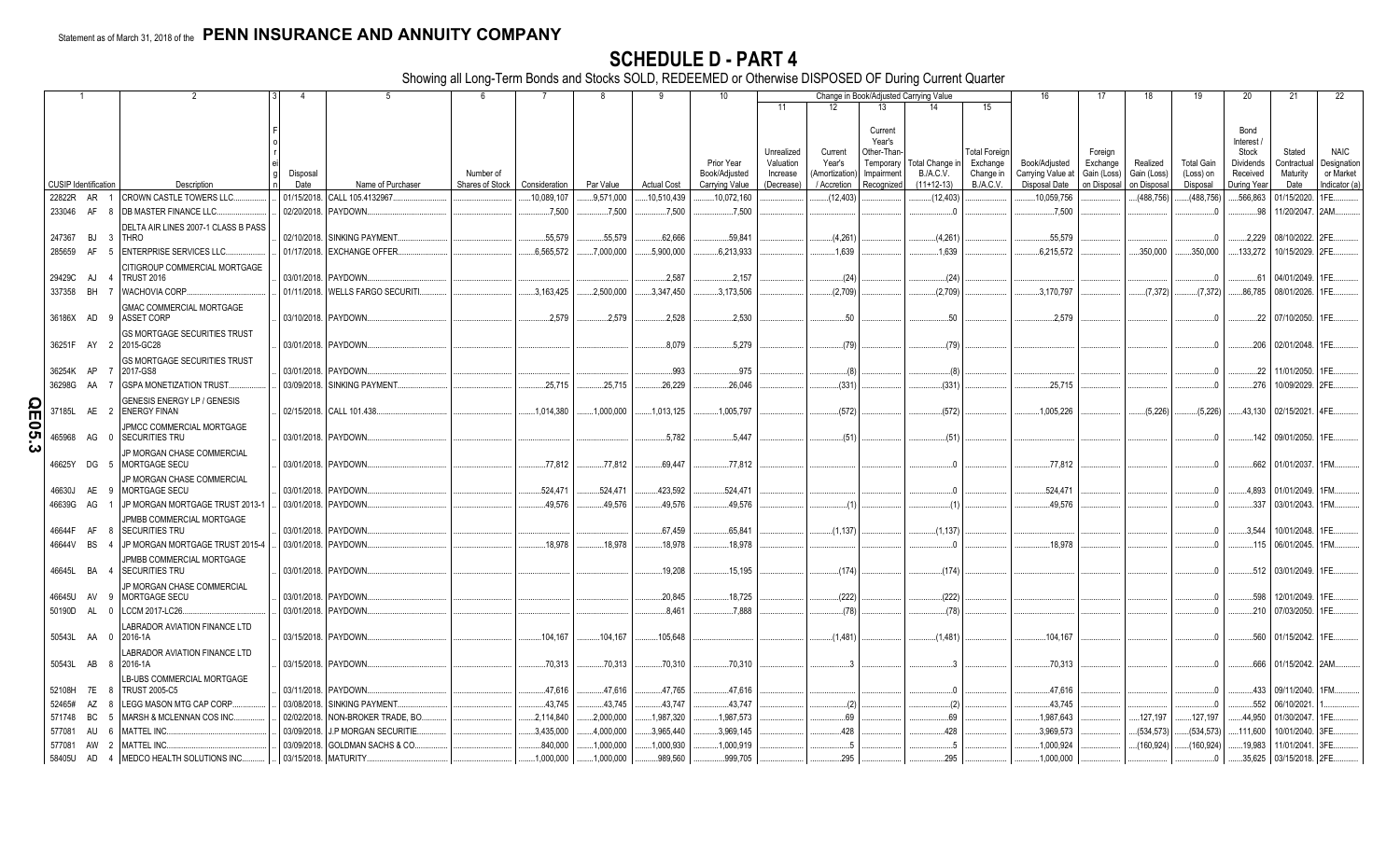|        |                             |          |     |                                                                                   |                          |                                                |                 |                      | 8                        | 9                       | 10                          |                                     |                                   |                                                             | Change in Book/Adjusted Carrying Value |                                               | 16                                 | 17                                 | 18                      | 19                             | 20                                                 | 21                                                   | 22                                      |
|--------|-----------------------------|----------|-----|-----------------------------------------------------------------------------------|--------------------------|------------------------------------------------|-----------------|----------------------|--------------------------|-------------------------|-----------------------------|-------------------------------------|-----------------------------------|-------------------------------------------------------------|----------------------------------------|-----------------------------------------------|------------------------------------|------------------------------------|-------------------------|--------------------------------|----------------------------------------------------|------------------------------------------------------|-----------------------------------------|
|        |                             |          |     |                                                                                   |                          |                                                |                 |                      |                          |                         |                             | 11                                  | $12 \overline{ }$                 | 13                                                          | 14                                     | 15                                            |                                    |                                    |                         |                                |                                                    |                                                      |                                         |
|        |                             |          |     |                                                                                   | Disposal                 |                                                | Number of       |                      |                          |                         | Prior Year<br>Book/Adjusted | Unrealized<br>Valuation<br>Increase | Current<br>Year's<br>Amortization | Current<br>Year's<br>Other-Than-<br>Temporary<br>Impairment | Total Change ir<br><b>B./A.C.V.</b>    | <b>Total Foreign</b><br>Exchange<br>Change in | Book/Adjusted<br>Carrying Value at | Foreign<br>Exchange<br>Gain (Loss) | Realized<br>Gain (Loss) | <b>Total Gain</b><br>(Loss) on | Bond<br>Interest<br>Stock<br>Dividends<br>Received | Stated<br>Contractual<br>Maturity                    | <b>NAIC</b><br>Designation<br>or Market |
|        | <b>CUSIP</b> Identification |          |     | Description                                                                       | Date                     | Name of Purchaser                              | Shares of Stock | Consideration        | Par Value                | <b>Actual Cost</b>      | Carrying Value              | (Decrease)                          | / Accretion                       | Recognized                                                  | $(11+12-13)$                           | B./A.C.V.                                     | Disposal Date                      | on Disposal                        | on Disposal             | Disposal                       | During Year                                        | Date                                                 | Indicator (a)                           |
|        | 59010R AA<br>59022H DX      |          | - 2 | MERLIN AVIATION HOLDINGS DAC.<br><b>MERRILL LYNCH MORTGAGE TRUST</b><br>2004-KEY2 |                          | 03/15/2018. PAYDOWN.<br>03/01/2018. PAYDOWN.   |                 | .57,692<br>1,078,274 | .57,692<br>1,078,274     | .55,474<br>787,140      | .55,795<br>1,078,274        |                                     | .1,897                            |                                                             | .1,897                                 |                                               | .57,692<br>1,078,274               |                                    |                         |                                |                                                    | .442   12/15/2032.   1FE<br>.13,136 08/01/2039. 1FM. |                                         |
|        | 59524E AB                   |          |     | MID-ATLANTIC MILITARY FAMILY<br><b>COMMUNITIES</b>                                |                          | 02/01/2018. SINKING PAYMENT                    |                 | .29,980              | .29,980                  | 26,663                  | .26,946                     |                                     | .3,034                            |                                                             | .3,034                                 |                                               | .29,980                            |                                    |                         |                                |                                                    | .785 08/01/2050. 1FE                                 |                                         |
|        | 606935 AL                   |          |     | ML-CFC COMMERCIAL MORTGAGE<br><b>TRUST 2006-1</b>                                 |                          | 03/01/2018. PAYDOWN.                           |                 | .96,893              | .96,893                  | .96,288                 | .96,529                     |                                     | 365                               |                                                             | .365                                   |                                               | .96,893                            |                                    |                         |                                |                                                    | .1,002 02/01/2039. 1FM.                              |                                         |
|        | 61691A BM                   |          |     | MORGAN STANLEY CAPITAL I TRUST<br>2015-UBS8<br>MORGAN STANLEY CAPITAL I TRUST     |                          | 03/01/2018. PAYDOWN                            |                 |                      |                          | .20,677                 | .20,228                     |                                     | (228)                             |                                                             | (228)                                  |                                               |                                    |                                    |                         |                                | .591                                               | 12/01/2048. 1FE.                                     |                                         |
|        | 61691E BB                   |          |     | 2016-UBS1<br>MORGAN STANLEY BANK OF AMERICA                                       |                          | 03/01/2018. PAYDOWN.                           |                 |                      |                          | .9,343                  | .8,129                      |                                     | (90)                              |                                                             | (90)                                   |                                               |                                    |                                    |                         |                                |                                                    | .242   12/01/2049.   1FE.                            |                                         |
|        | 61691G AT                   |          |     | <b>MERRILL L</b><br>MORGAN STANLEY CAPITAL I TRUST                                |                          | 03/01/2018. PAYDOWN                            |                 |                      |                          | .8,948                  | .7,889                      |                                     | (77)                              |                                                             | .177                                   |                                               |                                    |                                    |                         |                                |                                                    | .216   12/01/2049.   1FE.                            |                                         |
|        | 61745M W7                   |          |     | 2005-TOP1<br>MORGAN STANLEY BANK OF AMERICA                                       |                          | 03/01/2018. PAYDOWN                            |                 | .111,053             | 111,053                  | .93,562                 | .110,469                    |                                     | 584                               |                                                             | .584                                   |                                               | .111,053                           |                                    |                         |                                | .786                                               | 12/01/2041. 1FM.                                     |                                         |
| QE05.4 | 61761A AA                   |          |     | <b>MERRILL L</b><br>MORGAN STANLEY BANK OF AMERICA                                |                          | 03/01/2018. PAYDOWN.                           |                 |                      |                          | .29,950                 | .18,513                     |                                     | (314)                             |                                                             | (314)                                  |                                               |                                    |                                    |                         |                                | 1,150                                              | 08/01/2045. 1FE.                                     |                                         |
|        | 61766R                      | BA       |     | <b>MERRILL L</b><br>MORGAN STANLEY BANK OF AMERICA                                |                          | 03/01/2018. PAYDOWN.                           |                 |                      |                          | .11,473                 | .9,978                      |                                     | (101)                             |                                                             | (101                                   |                                               |                                    |                                    |                         |                                | .289                                               | 11/01/2049. 1FE.                                     |                                         |
|        | 61767E AF<br>61767F BB      |          |     | <b>MERRILL L</b><br>MORGAN STANLEY CAPITAL I TRUST<br>2016-UB11                   |                          | 03/01/2018. PAYDOWN.<br>03/01/2018. PAYDOWN.   |                 |                      |                          | .4,893<br>12,603        | .4,762<br>10,503            |                                     | (43)<br>(124)                     |                                                             | (43)<br>(124                           |                                               |                                    |                                    |                         |                                |                                                    | .115   11/01/2052. 1FE.<br>.325   08/01/2049.   1FE. |                                         |
|        | 65536H BE                   |          |     | NOMURA HOME EQUITY LOAN INC<br><b>HOME EQUITY</b>                                 |                          | 03/26/2018. PAYDOWN.                           |                 | .503,704             | .503,704                 | .338,741                | .477,613                    |                                     | .26,091                           |                                                             | .26,091                                |                                               | .503,704                           |                                    |                         |                                |                                                    | .2,109 09/25/2035. 1FM.                              |                                         |
|        | 67085K AA                   |          |     | OFFUTT AFB AMERICA FIRST<br><b>COMMUNITY LLC</b>                                  |                          | 03/01/2018. SINKING PAYMENT                    |                 | .29,335              | .29,335                  | .28,015                 | .28,032                     |                                     | .1,303                            |                                                             | .1,303                                 |                                               | 29,335                             |                                    |                         |                                |                                                    | .801 09/01/2050. 2FE.                                |                                         |
|        | 67389M AV 3                 |          |     | OAKS MORTGAGE TRUST SERIES 2015                                                   |                          | 03/01/2018. PAYDOWN                            |                 | .19,153<br>1,991,899 | .19,153                  | .19,475                 |                             |                                     | (322)                             |                                                             | (322)                                  |                                               | 19,153                             |                                    |                         |                                | .27,561                                            | .92 04/01/2046. 1FE.                                 |                                         |
|        | 701094<br>745332            | AK<br>BY |     | PARKER-HANNIFIN CORP.                                                             | 01/02/2018<br>03/07/2018 | <b>EXCHANGE OFFER</b><br>NON-BROKER TRADE, BO. |                 | .7,788,750           | .2,000,000<br>.7,750,000 | 1,991,760<br>.7,511,875 | .1,991,898<br>.2,537,335    |                                     | .616                              |                                                             | .616                                   |                                               | 1,991,899<br>.7,512,951            |                                    | 275,799                 | 275,799                        | .96,260                                            | 03/01/2047. 2FE.<br>06/01/2067. 2FE.                 |                                         |
|        | 75086# AA                   |          |     | PUGET SOUND ENERGY INC.<br>RAINIER GSA PORTFOLIO 4.82 15JUN36                     | 03/15/2018.              | SINKING PAYMENT                                |                 | .43,555              | .43,555                  | .43,556                 | .43,556                     |                                     | (1)                               |                                                             |                                        |                                               | .43,555                            |                                    |                         |                                | .350                                               | 06/15/2036.                                          |                                         |
|        | 75574Q AA                   |          |     | READYCAP COMMERCIAL MORTGAGE<br><b>TRUST 2015-</b>                                | 03/01/2018.              | PAYDOWN.                                       |                 | .220,727             | .220,727                 | .220,458                | 220,450                     |                                     | .276                              |                                                             | .276                                   |                                               | .220,727                           |                                    |                         |                                | .1,670                                             | 06/01/2055.                                          | 1FM.                                    |
|        | 761118 AW                   |          |     | RALI SERIES 2005-QS9 TRUST.                                                       | 03/25/2018               | PAYDOWN.                                       |                 | .25,973              | .26,491                  | .17,221                 | .17,389                     |                                     | .9,101                            |                                                             | .9,101                                 |                                               | .26,491                            |                                    | (517)                   | (517)                          | .99                                                | 06/25/2035.                                          | 1FM.                                    |
|        | 784012                      | AA       |     | SCF EQUIPMENT LEASING 2017-2 LLC.                                                 | 03/20/2018               | PAYDOWN.                                       |                 | .96,419              | .96,419                  | .96,404                 | .96,404                     |                                     | 15                                |                                                             | .15                                    |                                               | .96,419                            |                                    |                         |                                | .562                                               | 12/20/2023.                                          | 1FE.                                    |
|        | 784037                      | AA       |     | SCF RC FUNDING II LLC.                                                            | 03/25/201                | PAYDOWN.                                       |                 | 8,989                | .8,989                   | .8,988                  | .8,989                      |                                     |                                   |                                                             |                                        |                                               | .8,989                             |                                    |                         |                                | 59                                                 | 06/25/2047.                                          |                                         |
|        | 78410F AA                   |          |     | SCF EQUIPMENT TRUST 2016-1 LLC.                                                   |                          | 03/20/2018. PAYDOWN.                           |                 | .805,796             | .805,796                 | .811,714                | .809,980                    |                                     | (4, 184)                          |                                                             | (4, 184)                               |                                               | .805,796                           |                                    |                         |                                | .4,988                                             | 11/20/2021.                                          | 11FE.                                   |
|        | 78419C AG                   |          |     | SG COMMERCIAL MORTGAGE<br><b>SECURITIES TRUST</b>                                 |                          | 03/01/2018. PAYDOWN.                           |                 |                      |                          | .12,281                 | .10,183                     |                                     | (115)                             |                                                             | (115                                   |                                               |                                    |                                    |                         |                                | .323                                               | 10/01/2048. 1FE.                                     |                                         |
|        | 78443C AP                   |          |     | SLM PRIVATE CREDIT STUDENT LOAN<br>TRUST 20                                       |                          | 03/15/2018. CALL 100                           |                 | .350,000             | .350,000                 | .349,563                | .350,000                    |                                     |                                   |                                                             |                                        |                                               | .350,000                           |                                    |                         |                                |                                                    | 2,782 03/15/2033. 2AM                                |                                         |
|        | 805564 GA                   |          | -3  | SAXON ASSET SECURITIES TR 2000-2<br><b>MORT LN</b>                                |                          | 03/01/2018. PAYDOWN.                           |                 | .33,162              | .75,788                  | 61,388                  | .69,577                     |                                     | .6.21                             |                                                             | .6,211                                 |                                               | .75,788                            |                                    | (42,626)                | (42,626)                       |                                                    | 341   07/01/2030. 3FM.                               |                                         |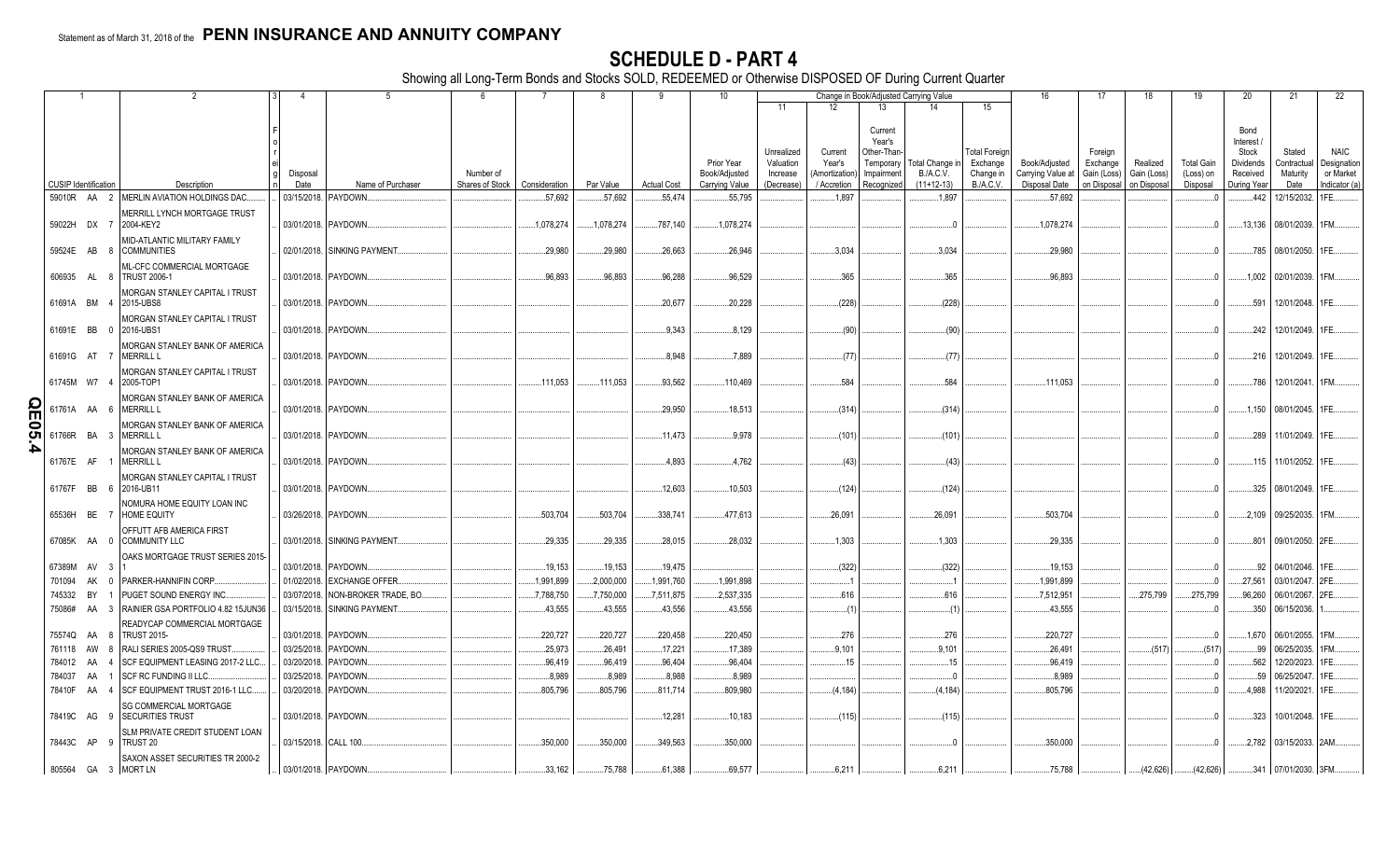|       |                             |    |                                                                  | 4                | -5                            |                              |               |            |                    | 10                          |                                     |                                   |                                                            | Change in Book/Adjusted Carrying Value      |                                                                   | 16                                                  | 17                                 | 18                      | 19                             | 20                                                        | 21                                        | 22                                      |
|-------|-----------------------------|----|------------------------------------------------------------------|------------------|-------------------------------|------------------------------|---------------|------------|--------------------|-----------------------------|-------------------------------------|-----------------------------------|------------------------------------------------------------|---------------------------------------------|-------------------------------------------------------------------|-----------------------------------------------------|------------------------------------|-------------------------|--------------------------------|-----------------------------------------------------------|-------------------------------------------|-----------------------------------------|
|       |                             |    |                                                                  |                  |                               |                              |               |            |                    |                             | 11                                  | 12                                | 13                                                         | 14                                          | 15                                                                |                                                     |                                    |                         |                                |                                                           |                                           |                                         |
|       | <b>CUSIP</b> Identification |    | Description                                                      | Disposal<br>Date | Name of Purchaser             | Number of<br>Shares of Stock | Consideration | Par Value  |                    | Prior Year<br>Book/Adjusted | Unrealized<br>Valuation<br>Increase | Current<br>Year's<br>Amortization | Current<br>Year's<br>Other-Than<br>Temporary<br>Impairment | Total Change i<br>B./A.C.V.<br>$(11+12-13)$ | <b>Total Foreign</b><br>Exchange<br>Change in<br><b>B./A.C.V.</b> | Book/Adjusted<br>Carrying Value at<br>Disposal Date | Foreign<br>Exchange<br>Gain (Loss) | Realized<br>Gain (Loss) | <b>Total Gain</b><br>(Loss) on | Bond<br>Interest<br>Stock<br><b>Dividends</b><br>Received | Stated<br>Contractual<br>Maturity<br>Date | <b>NAIC</b><br>Designation<br>or Market |
|       |                             |    |                                                                  |                  |                               |                              |               |            | <b>Actual Cost</b> | Carrying Value              | (Decrease)                          | / Accretion                       | Recognized                                                 |                                             |                                                                   |                                                     | on Disposal                        | on Disposal             | Disposal                       | During Year                                               |                                           | Indicator (a)                           |
|       | 81745D                      | AJ | SEQUOIA MORTGAGE TRUST 2013-9                                    | 03/01/2018       | PAYDOWN.                      |                              | .42,670       | .42,670    | .41,270            | 41,520                      |                                     | 1,149                             |                                                            | .1,149                                      |                                                                   | .42,670                                             |                                    |                         |                                | .249                                                      | 07/01/2043                                | IFM.                                    |
|       | 81746G AA                   |    | SEQUOIA MORTGAGE TRUST 2017-7                                    | 03/01/20         | PAYDOWN.                      |                              | .116,091      | 116,091    | 118,394            | 118,394                     |                                     | (2, 303)                          |                                                            | (2, 303)                                    |                                                                   | .116,091                                            |                                    |                         |                                | .725                                                      | 10/01/2047                                | IFM.                                    |
|       | 81746L                      | CC | SEQUOIA MORTGAGE TRUST 2015-3                                    | 03/01/20         | PAYDOWN.                      |                              | .24,133       | 24,133     | .24,464            | 24,444                      |                                     | (311)                             |                                                            | (311)                                       |                                                                   | .24,133                                             |                                    |                         |                                | 150                                                       | 07/01/2045                                | FE.                                     |
|       | 81746P                      | CB | SEQUOIA MORTGAGE TRUST 2016-1                                    | 03/01/20         | PAYDOWN.                      |                              | .18,647       | 18,647     | .19,236            | .19,209                     |                                     | (562)                             |                                                            | (562)                                       |                                                                   | .18,647                                             |                                    |                         |                                | 117                                                       | 06/01/2046.                               | <b>FM</b>                               |
|       | 83416W                      | AA | SOLAR STAR FUNDING LLC.                                          | 01/02/2018       | <b>CALL 100</b>               |                              | .46,886       | 46,886     | .45,714            | .45,932                     |                                     |                                   |                                                            |                                             |                                                                   | .45,932                                             |                                    | .954                    | .954                           |                                                           | 06/30/2035.                               |                                         |
|       | 83416W                      | AB | SOLAR STAR FUNDING LLC                                           | 01/02/2018       | <b>CALL 100</b>               |                              | 74,393        | .74,393    | 74,393             | 74,393                      |                                     |                                   |                                                            |                                             |                                                                   | .74,393                                             |                                    |                         |                                |                                                           | 06/30/2035.                               |                                         |
|       | 86212U                      | AB | STORE MASTER FUNDING LLC                                         | 03/20/20         | PAYDOWN.                      |                              | .23,730       | 23,730     | .23,722            | 23,731                      |                                     |                                   |                                                            |                                             |                                                                   | .23,730                                             |                                    |                         |                                | 186                                                       | 03/20/2043.                               |                                         |
|       | 86213A                      | AB | STORE MASTER FUNDING LLC.                                        | 03/20/201        | PAYDOWN.                      |                              | .4,438        | .4,438     | .4,599             | .4,552                      |                                     | (114)                             |                                                            | (114)                                       |                                                                   | .4,438                                              |                                    |                         |                                | 39                                                        | 1/20/2043.                                |                                         |
|       | 86213B                      | AB | STORE MASTER FUNDING LLC.                                        | 03/20/20         | PAYDOWN.                      |                              | .1,250        | .1,250     | .1,250             | .1,250                      |                                     |                                   |                                                            |                                             |                                                                   | 1,250                                               |                                    |                         |                                |                                                           | 04/20/2044                                |                                         |
|       | 87266T                      | AE | TRU 2016-1 TRUST 2016-TOYS.                                      | 03/19/20         | <b>GOLDMAN SACHS &amp; CO</b> |                              | .2,206,250    | .2,500,000 | 2,500,000          | .2,500,000                  |                                     |                                   |                                                            |                                             |                                                                   | .2,500,000                                          |                                    | (293,750)               | (293, 750)                     | .37.043                                                   | 1/15/2030                                 |                                         |
|       | 88606W                      | AB | HUNDERBOLT AIRCRAFT LEASE LTD.                                   | 03/15/20         | PAYDOWN.                      |                              | .62,500       | 62.500     | .63,118            | 63,065                      |                                     | (565)                             |                                                            | (565)                                       |                                                                   | .62,500                                             |                                    |                         |                                | 599                                                       | 05/17/2032                                | AM                                      |
|       | 891098                      | AA | TORO MTG FTG TR 2017-RE 4.0.                                     |                  | 03/01/2018. PAYDOWN.          |                              | .99,611       | .99,611    | 100,870            |                             |                                     | (1,259)                           |                                                            | (1,259)                                     |                                                                   | .99,611                                             |                                    |                         |                                | .524                                                      | 04/01/2074                                |                                         |
|       |                             |    | <b>JBS COMMERCIAL MORTGAGE TRUST</b>                             |                  |                               |                              |               |            |                    |                             |                                     |                                   |                                                            |                                             |                                                                   |                                                     |                                    |                         |                                |                                                           |                                           |                                         |
|       | 90276G AU                   |    | 2017-C3                                                          | 03/01/2018.      | PAYDOWN.                      |                              |               |            | 10,499             | 10,426                      |                                     | (106)                             |                                                            | (106)                                       |                                                                   |                                                     |                                    |                         |                                |                                                           | .259 08/01/2050.                          |                                         |
|       | 90276R BF                   |    | <b>JBS COMMERCIAL MORTGAGE TRUST</b><br>2017-C4                  |                  | 03/01/2018. PAYDOWN           |                              |               |            | .8,144             | .7,925                      |                                     | (71)                              |                                                            | (71)                                        |                                                                   |                                                     |                                    |                         |                                |                                                           | 195 10/01/2050.                           | 1FF                                     |
| QE05. | 90276V                      | AF | <b>JBS COMMERCIAL MORTGAGE TRUST</b><br>2018-C8                  |                  | 03/01/2018. PAYDOWN.          |                              |               |            | .3,549             |                             |                                     |                                   |                                                            |                                             |                                                                   |                                                     |                                    |                         |                                | .39                                                       | 02/01/2051                                |                                         |
| ์ Ch  | 90276W                      | AT | UBS COMMERCIAL MORTGAGE TRUST<br>2017-C7                         | 03/01/2018       | PAYDOWN.                      |                              |               |            | .8,116             | .8,108                      |                                     | . (81                             |                                                            | (81                                         |                                                                   |                                                     |                                    |                         |                                | .206                                                      | 12/01/2050                                | IFE.                                    |
|       | 909287                      | AA | UAL 2007-1 PASS THROUGH TRUST                                    | 01/02/2018       | <b>SINKING PAYMENT</b>        |                              | .78,837       | .78,837    | .85,425            | .82,657                     |                                     | (3,820)                           |                                                            | (3,820)                                     |                                                                   | .78,837                                             |                                    |                         |                                | 2,616                                                     | 07/02/2022                                |                                         |
|       | 91474@                      | AA | UNIVERSITY OF MICHIGAN.                                          | 03/15/201        | <b>SINKING PAYMENT</b>        |                              | .16,174       | .16,174    | .16,174            | .16,174                     |                                     |                                   |                                                            |                                             |                                                                   | .16,174                                             |                                    |                         |                                | 101                                                       | 06/15/2039                                |                                         |
|       | 92211M AC                   |    | VANTAGE DATA CENTERS ISSUER LLC                                  | 03/15/2018.      | PAYDOWN.                      |                              | .2,917        | .2,917     | 2,930              |                             |                                     | (13)                              |                                                            | (13)                                        |                                                                   | .2,917                                              |                                    |                         |                                | 10                                                        | 02/16/2043.                               |                                         |
|       | 92930R AF                   |    | <b><i>NFRBS COMMERCIAL MORTGAGE</i></b><br><b>TRUST 2012-C9</b>  |                  | 03/01/2018. PAYDOWN.          |                              |               |            | 110,791            | 71,279                      |                                     | (1, 192)                          |                                                            | (1, 192)                                    |                                                                   |                                                     |                                    |                         |                                | .3,905                                                    | 11/01/2045.                               |                                         |
|       | 92936T                      | AF | <b><i>NFRBS COMMERCIAL MORTGAGE</i></b><br><b>TRUST 2012-C7</b>  |                  | 03/01/2018. PAYDOWN           |                              |               |            | .49,180            | 30,730                      |                                     | (592)                             |                                                            | (592)                                       |                                                                   |                                                     |                                    |                         |                                | .1,660                                                    | 06/01/2045.                               | 1FE.                                    |
|       | 949834 AA                   |    | <b>NELLS FARGO MORTGAGE BACKED</b><br><b>SECURITIES 2</b>        |                  | 03/01/2018. PAYDOWN.          |                              | .48,063       | .54,614    | .50,182            | .42,139                     |                                     | 12,475                            |                                                            | .12,475                                     |                                                                   | .54,614                                             |                                    | (6,551)                 | (6, 551)                       | .541                                                      | 10/01/2037                                | 1FM                                     |
|       | 94988X AX                   |    | <b>WELLS FARGO COMMERCIAL</b><br>MORTGAGE TRUST 20               |                  | 03/01/2018. PAYDOWN.          |                              |               |            | 31,794             | .25,774                     |                                     | (792)                             |                                                            | (792)                                       |                                                                   |                                                     |                                    |                         | - 0                            | .1,494                                                    | 08/01/2050.                               | 1FE.                                    |
|       | 94989D AZ                   |    | <b>WELLS FARGO COMMERCIAL</b><br>MORTGAGE TRUST 20               |                  | 03/01/2018. PAYDOWN.          |                              |               |            | .11,362            | .7,871                      |                                     | (95)                              |                                                            | .(95)                                       |                                                                   |                                                     |                                    |                         |                                | .257                                                      | 02/01/2048.                               |                                         |
|       | 94989V AG                   |    | <b><i>NELLS FARGO COMMERCIAL</i></b><br><b>MORTGAGE TRUST 20</b> |                  | 03/01/2018. PAYDOWN           |                              |               |            | 12,148             | .8,646                      |                                     | (125)                             |                                                            | (125)                                       |                                                                   |                                                     |                                    |                         |                                | .341                                                      | 09/01/2057.                               |                                         |
|       | 94989Y BC                   |    | <b>WELLS FARGO COMMERCIAL</b><br>MORTGAGE TRUST 20               |                  | 03/01/2018. PAYDOWN           |                              |               |            | .9,620             | .7,639                      |                                     | (93)                              |                                                            | (93)                                        |                                                                   |                                                     |                                    |                         |                                |                                                           | .249 01/01/2059.                          |                                         |
|       | 95000J AY                   |    | <b><i>NELLS FARGO COMMERCIAL</i></b><br>MORTGAGE TRUST 20        |                  | 03/01/2018. PAYDOWN.          |                              |               |            | 10,335             | .8,963                      |                                     | (106)                             |                                                            | (106)                                       |                                                                   |                                                     |                                    |                         |                                | .281                                                      | 12/01/2059.                               |                                         |
|       | 95000M BS                   |    | <b><i>NELLS FARGO COMMERCIAL</i></b><br>MORTGAGE TRUST 20        |                  | 03/01/2018. PAYDOWN           |                              |               |            | 10,911             | .9,480                      |                                     | (6)                               |                                                            | .(6                                         |                                                                   |                                                     |                                    |                         |                                | .271                                                      | 11/01/2059.                               |                                         |
|       | 95000P AH                   |    | <b>WELLS FARGO COMMERCIAL</b><br><b>MORTGAGE TRUST 20</b>        |                  | 03/01/2018. PAYDOWN.          |                              |               |            | 10.908             | .9.346                      |                                     | (111)                             |                                                            | .111                                        |                                                                   |                                                     |                                    |                         | $\Omega$                       | .251                                                      | 12/01/2049.                               | 1FE                                     |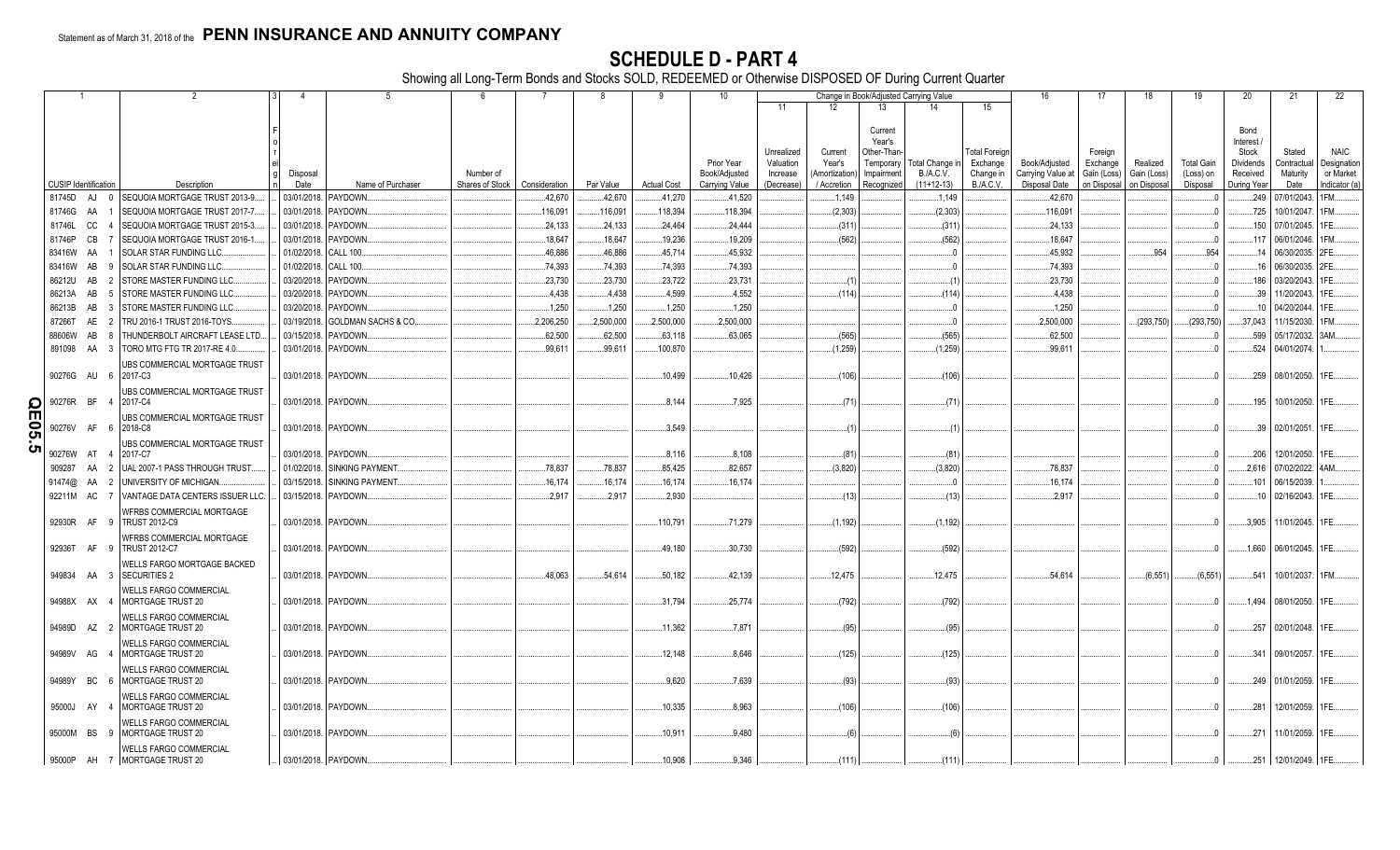|       |           |                             |                                              |                  |                        |                              |               |             | -9                 | 10                                            |                                                   |                                                  | Change in Book/Adjusted Carrying Value                                                                                          |                                                                   | 16                                                  | 17                                                | 18                                     | 19                                         | 20                                                                       | 21                                        | 22                                                       |
|-------|-----------|-----------------------------|----------------------------------------------|------------------|------------------------|------------------------------|---------------|-------------|--------------------|-----------------------------------------------|---------------------------------------------------|--------------------------------------------------|---------------------------------------------------------------------------------------------------------------------------------|-------------------------------------------------------------------|-----------------------------------------------------|---------------------------------------------------|----------------------------------------|--------------------------------------------|--------------------------------------------------------------------------|-------------------------------------------|----------------------------------------------------------|
|       |           |                             |                                              |                  |                        |                              |               |             |                    |                                               | 11                                                | 12                                               | 13<br>14                                                                                                                        | 15                                                                |                                                     |                                                   |                                        |                                            |                                                                          |                                           |                                                          |
|       |           | <b>CUSIP</b> Identification | Description                                  | Disposal<br>Date | Name of Purchaser      | Number of<br>Shares of Stock | Consideration | Par Value   | <b>Actual Cost</b> | Prior Year<br>Book/Adjusted<br>Carrying Value | Unrealized<br>Valuation<br>Increase<br>(Decrease) | Current<br>Year's<br>Amortization<br>/ Accretion | Current<br>Year's<br>Other-Than-<br>Total Change i<br>Temporary<br><b>B./A.C.V.</b><br>Impairment<br>$(11+12-13)$<br>Recognized | <b>Total Foreigr</b><br>Exchange<br>Change in<br><b>B./A.C.V.</b> | Book/Adjusted<br>Carrying Value at<br>Disposal Date | Foreign<br>Exchange<br>Gain (Loss)<br>on Disposal | Realized<br>Gain (Loss)<br>on Disposal | <b>Total Gain</b><br>(Loss) on<br>Disposal | Bond<br>Interest<br>Stock<br><b>Dividends</b><br>Received<br>During Year | Stated<br>Contractual<br>Maturity<br>Date | <b>NAIC</b><br>Designation<br>or Market<br>Indicator (a) |
|       |           |                             | <b><i>NELLS FARGO COMMERCIAL</i></b>         |                  |                        |                              |               |             |                    |                                               |                                                   |                                                  |                                                                                                                                 |                                                                   |                                                     |                                                   |                                        |                                            |                                                                          |                                           |                                                          |
|       | 95001A BE |                             | MORTGAGE TRUST 20                            | 03/01/2018.      | PAYDOWN.               |                              |               |             | 10,083             | .5,087                                        |                                                   | (117)                                            | (117)                                                                                                                           |                                                                   |                                                     |                                                   |                                        | 0                                          | .209                                                                     | 11/01/2050.                               | 1FE                                                      |
|       | 97063Q AA |                             | WILLIS ENGINE STRUCTURED TRUST               | 03/15/2018.      | PAYDOWN.               |                              | .39,375       | .39.375     | .39,341            | .39,343                                       |                                                   | .32                                              | .32                                                                                                                             |                                                                   | .39,375                                             |                                                   |                                        | - 0                                        | .308                                                                     | 08/15/2042.                               | 1FF                                                      |
|       |           |                             | WINWATER MORTGAGE LOAN TRUST                 |                  |                        |                              |               |             |                    |                                               |                                                   |                                                  |                                                                                                                                 |                                                                   |                                                     |                                                   |                                        |                                            |                                                                          |                                           |                                                          |
|       | 97651L CD |                             | 2015-4                                       | 03/01/2018.      | PAYDOWN                |                              | 28,605        | .28,605     | .29,499            | .29,486                                       |                                                   | (881                                             | (881                                                                                                                            |                                                                   | .28,605                                             |                                                   |                                        |                                            |                                                                          | 180 06/01/2045. 1FM.                      |                                                          |
|       |           |                             | WINWATER MORTGAGE LOAN TRUST                 |                  |                        |                              |               |             |                    |                                               |                                                   |                                                  |                                                                                                                                 |                                                                   |                                                     |                                                   |                                        |                                            |                                                                          |                                           |                                                          |
|       | 97652R BB |                             | 2014-3                                       |                  | 03/01/2018. PAYDOWN.   |                              | .19,952       | 19,952      | .20,708            | 20,691                                        |                                                   | (739)                                            | (739)                                                                                                                           |                                                                   | 19,952                                              |                                                   |                                        |                                            |                                                                          | .132   11/01/2044.   1FE                  |                                                          |
|       |           |                             | WINWATER MORTGAGE LOAN TRUST                 |                  |                        |                              |               |             |                    |                                               |                                                   |                                                  |                                                                                                                                 |                                                                   |                                                     |                                                   |                                        |                                            |                                                                          |                                           |                                                          |
|       | 97652R BC |                             | 2014-3                                       |                  | 03/01/2018. PAYDOWN.   |                              | .23,604       | .23,604     | .24,212            | .24,204                                       |                                                   | (600)                                            | (600)                                                                                                                           |                                                                   | .23,604                                             |                                                   |                                        |                                            | 157                                                                      | 11/01/2044. 1FE                           |                                                          |
|       |           |                             | WINWATER MORTGAGE LOAN TRUST                 |                  |                        |                              |               |             |                    |                                               |                                                   |                                                  |                                                                                                                                 |                                                                   |                                                     |                                                   |                                        |                                            |                                                                          |                                           |                                                          |
|       | 97652U BG |                             | 2015-2                                       |                  | 03/01/2018. PAYDOWN.   |                              | .9,874        | .9,874      | .9,862             |                                               |                                                   | 12                                               | 12                                                                                                                              |                                                                   | .9,874                                              |                                                   |                                        |                                            |                                                                          | 32 02/01/2045. 2AM.                       |                                                          |
|       | 97653B CB |                             | WINWATER MORTGAGE LOAN TRUST<br>2015-A       |                  |                        |                              |               |             | .25,533            |                                               |                                                   |                                                  |                                                                                                                                 |                                                                   |                                                     |                                                   |                                        |                                            |                                                                          | 158 06/01/2045. 1FM.                      |                                                          |
|       |           |                             |                                              |                  | 03/01/2018. PAYDOWN.   |                              | .24,861       | .24,861     |                    | .25,494                                       |                                                   | (633)                                            | (633)                                                                                                                           |                                                                   | .24,861                                             |                                                   |                                        |                                            |                                                                          |                                           |                                                          |
|       | 97654D CA |                             | WINWATER MORTGAGE LOAN TRUST<br>2015-5       |                  | 03/01/2018. PAYDOWN.   |                              | .40,240       | .40,240     | .41,447            | .41,447                                       |                                                   | (1,207)                                          | (1,207)                                                                                                                         |                                                                   | .40,240                                             |                                                   |                                        |                                            |                                                                          | 297 08/01/2045. 1FM.                      |                                                          |
|       |           |                             |                                              |                  |                        |                              |               |             |                    |                                               |                                                   |                                                  |                                                                                                                                 |                                                                   |                                                     |                                                   |                                        |                                            |                                                                          |                                           |                                                          |
|       | 97655J    | AH                          | WINWATER MORTGAGE LOAN TRUST<br>2016-1       |                  | 03/01/2018. PAYDOWN    |                              | .409,036      | 409,036     | .416,961           | .414,776                                      |                                                   | (5,739)                                          | (5,739)                                                                                                                         |                                                                   | .409,036                                            |                                                   |                                        |                                            |                                                                          | .1,800 01/01/2046. 1FM.                   |                                                          |
| QE05. |           |                             | WINWATER MORTGAGE LOAN TRUST                 |                  |                        |                              |               |             |                    |                                               |                                                   |                                                  |                                                                                                                                 |                                                                   |                                                     |                                                   |                                        |                                            |                                                                          |                                           |                                                          |
|       | 97655J    | CB                          | 2016-1                                       |                  | 03/01/2018. PAYDOWN    |                              | .24,184       | 24,184      | 24,882             | 24,877                                        |                                                   | (693)                                            | (693)                                                                                                                           |                                                                   | 24,184                                              |                                                   |                                        |                                            |                                                                          | .140   01/01/2046.   1FM.                 |                                                          |
| ග     | U3R90E AA |                             | <b>GENERAL ELECTRIC CO.</b>                  |                  | 03/08/2018. CALL 100.  |                              | .2,560,000    | .2,560,000  | .2,552,500         | .2,553,023                                    |                                                   | (15,253)                                         | (15, 253)                                                                                                                       |                                                                   | 2,537,770                                           |                                                   | .22.230                                | .22.230                                    |                                                                          | .71,698 01/30/2043. 1FE.                  |                                                          |
|       |           |                             | AIR CANADA 2015-1 CLASS B PASS               |                  |                        |                              |               |             |                    |                                               |                                                   |                                                  |                                                                                                                                 |                                                                   |                                                     |                                                   |                                        |                                            |                                                                          |                                           |                                                          |
|       | 009090 AB |                             | THROUGH T                                    | 03/15/2018.      | <b>SINKING PAYMENT</b> |                              | .38,434       | .38,434     | .38,434            | 38,434                                        |                                                   |                                                  |                                                                                                                                 |                                                                   | .38,434                                             |                                                   |                                        | $\cdot$ 0                                  |                                                                          | .745   03/15/2023.   2AM.                 |                                                          |
|       | 15135U    | AN                          | CENOVUS ENERGY INC.                          | 01/02/2018       | <b>EXCHANGE OFFER</b>  |                              | .1,410,774    | 1,500,000   | 1,409,760          | 1,410,770                                     |                                                   |                                                  |                                                                                                                                 |                                                                   | 1,410,774                                           |                                                   |                                        | 0                                          | .3,719                                                                   | 06/15/2037.                               | 2FE.                                                     |
|       | 04941R    | AN                          | ATLAS SENIOR LOAN FUND VI LTD.               | 02/16/2018       | CALL 100.              |                              | .6,000,000    | 6,000,000   | .6,045,000         | .6,033,901                                    |                                                   | (22, 731)                                        | (22, 731)                                                                                                                       |                                                                   | 6,011,170                                           |                                                   | (11,170)                               | (11, 170)                                  | .78,935                                                                  | 10/15/2026.                               | 1FE.                                                     |
|       | 107265    | AE                          | BRENTWOOD CLO CORP.                          | 02/08/2018       | <b>VARIOUS</b>         |                              | .8,619,121    | 8,623,593   | .8,041,501         | 8,333,900                                     |                                                   | .85,315                                          | .85,315                                                                                                                         |                                                                   | .8,419,214                                          |                                                   | 199,907                                | 199,907                                    | .52,095                                                                  | 02/01/2022.                               | 1FE.                                                     |
|       | 111013 AG |                             | SKY PLC.                                     | 02/15/2018.      | <b>MATURITY</b>        |                              | .2,000,000    | .2,000,000  | .2,000,150         | .2,000,002                                    |                                                   | (2)                                              | (2)                                                                                                                             |                                                                   | 2,000,000                                           |                                                   |                                        |                                            | .61,000                                                                  | 02/15/2018. 2FE.                          |                                                          |
|       |           |                             | COLONY MORTGAGE CAPITAL SERIES               |                  |                        |                              |               |             |                    |                                               |                                                   |                                                  |                                                                                                                                 |                                                                   |                                                     |                                                   |                                        |                                            |                                                                          |                                           |                                                          |
|       | 19625B AE |                             | 2015-FL3                                     | 01/05/2018.      | PAYDOWN.               |                              | 1,098,932     | 1,098,932   | 1,098,932          | 1,098,932                                     |                                                   |                                                  |                                                                                                                                 |                                                                   | 1,098,932                                           |                                                   |                                        |                                            | .5,564                                                                   | 09/05/2032.                               |                                                          |
|       | 277345 AG |                             | EASTLAND CLO LTD.                            | 02/01/2018.      | PAYDOWN.               |                              | 1,274,750     | 1,274,750   | 1,223,760          | 1,240,943                                     |                                                   | .33,807                                          | .33,807                                                                                                                         |                                                                   | 1,274,750                                           |                                                   |                                        | . . 0                                      | 5,788                                                                    | 05/01/2022.                               |                                                          |
|       | 389669    | AD                          | <b>GRAYSON CLO LTD</b>                       | 02/01/2018.      | PAYDOWN.               |                              | .229,807      | .229,807    | .220,615           | .222,326                                      |                                                   | .7,481                                           | .7,481                                                                                                                          |                                                                   | .229,807                                            |                                                   |                                        | 0                                          | 1,220                                                                    | 11/01/2021.                               | 1FE.                                                     |
|       | 48244X    | AB                          | <b>KDAC AVIATION FINANCE LTD</b>             | 03/15/2018       | PAYDOWN.               |                              | 70,000        | 70,000      | 70,000             |                                               |                                                   |                                                  |                                                                                                                                 |                                                                   | 70,000                                              |                                                   |                                        |                                            | .346                                                                     | 12/15/2042.                               | 2AM.                                                     |
|       | 62431R    | AE                          | MOUNTAIN VIEW FUNDING CLO                    | 01/16/2018       | PAYDOWN.               |                              | 1,283,541     | 1,283,541   | 1,270,706          | 1,277,543                                     |                                                   | .5,998                                           | .5,998                                                                                                                          |                                                                   | 1,283,541                                           |                                                   |                                        | $\Omega$                                   | .9.379                                                                   | 04/16/2021.                               | 2AM                                                      |
|       | 656531    | AF                          | <b>STATOIL ASA</b>                           | 01/15/2018       | MATURITY               |                              | 1,000,000     | 1,000,000   | .973,640           | .999,906                                      |                                                   | .94                                              | .94                                                                                                                             |                                                                   | 1,000,000                                           |                                                   |                                        |                                            | .33,500                                                                  | 01/15/2018.                               |                                                          |
|       | 805649    | AA                          | SAYARRA LTD.                                 | 01/29/2018       | <b>SINKING PAYMENT</b> |                              | 283,154       | .283,154    | .283,154           | 283,154                                       |                                                   |                                                  |                                                                                                                                 |                                                                   | 283,154                                             |                                                   |                                        |                                            | .1,964                                                                   | 10/29/2021                                |                                                          |
|       | 862015    | AG                          | STONEY LANE FUNDING LTD                      | 01/17/2018       | <b>PAYDOWN</b>         |                              | .2,500,000    | .2,500,000  | .2,318,751         | .2,392,688                                    |                                                   | 107,312                                          | .107,312                                                                                                                        |                                                                   | .2,500,000                                          |                                                   |                                        |                                            | .17,591                                                                  | 04/18/2022.                               |                                                          |
|       | 93677P    | AE                          | <b>WASATCH LTD.</b>                          | 02/14/2018       | PAYDOWN.               |                              | .2,500,000    | 2,500,000   | .2,167,500         | 2,231,095                                     |                                                   | .268,905                                         | .268,905                                                                                                                        |                                                                   | .2,500,000                                          |                                                   |                                        | 0                                          | 18,930                                                                   | 11/14/2022.                               |                                                          |
|       | 95736X    | AD                          | <b>WESTCHESTER CLO LTD</b>                   | 02/01/2018       | PAYDOWN.               |                              | 1,390,684     | 1,390,684   | 1,303,767          | 1,334,883                                     |                                                   | .55,802                                          | .55,802                                                                                                                         |                                                                   | 1,390,684                                           |                                                   |                                        | 0                                          | .6,457                                                                   | 08/01/2022.                               | 1FE.                                                     |
|       | G6160K AC |                             | MITCHELLS & BUTLERS FINANCE PLC              | 03/15/2018.      | <b>SINKING PAYMENT</b> |                              | .91,918       | .91,918     | 76,929             | .82,238                                       |                                                   | .9,680                                           | .9,680                                                                                                                          |                                                                   | .91,918                                             |                                                   |                                        | $\sqrt{ }$                                 | 468                                                                      | 12/15/2030.                               | 1FE.                                                     |
|       | 3899999   |                             | Total - Bonds - Industrial and Miscellaneous |                  |                        |                              | .85,616,448   | .85,677,533 | .84,962,950        | .80,314,247                                   |                                                   | .532,284                                         | .532,284<br>0                                                                                                                   |                                                                   | .85,659,838                                         |                                                   | .(575,875)                             | (575, 875)                                 | 1,710,956                                                                | <b>XXX</b>                                | XXX                                                      |
|       | 3399997   |                             | Total - Bonds - Part 4.                      |                  |                        |                              | 127,125,976   | 127,976,752 | 131,558,003        | 93,114,766                                    |                                                   | 456,625                                          | .456,625                                                                                                                        | ſ                                                                 | 127,864,276                                         |                                                   | (1, 270, 785)                          | (1,270,785)                                | .2,003,688                                                               | XXX                                       | XXX                                                      |
|       | 8399999.  |                             | Total - Bonds.                               |                  |                        |                              | 127,125,976   | 127.976.752 | 131.558.003        | 93.114.766                                    |                                                   | 456.625                                          | 456.625                                                                                                                         |                                                                   | 127.864.276                                         |                                                   | (1,270,785)                            | (1.270.785)                                | 2.003.688                                                                | <b>XXX</b>                                | <b>XXX</b>                                               |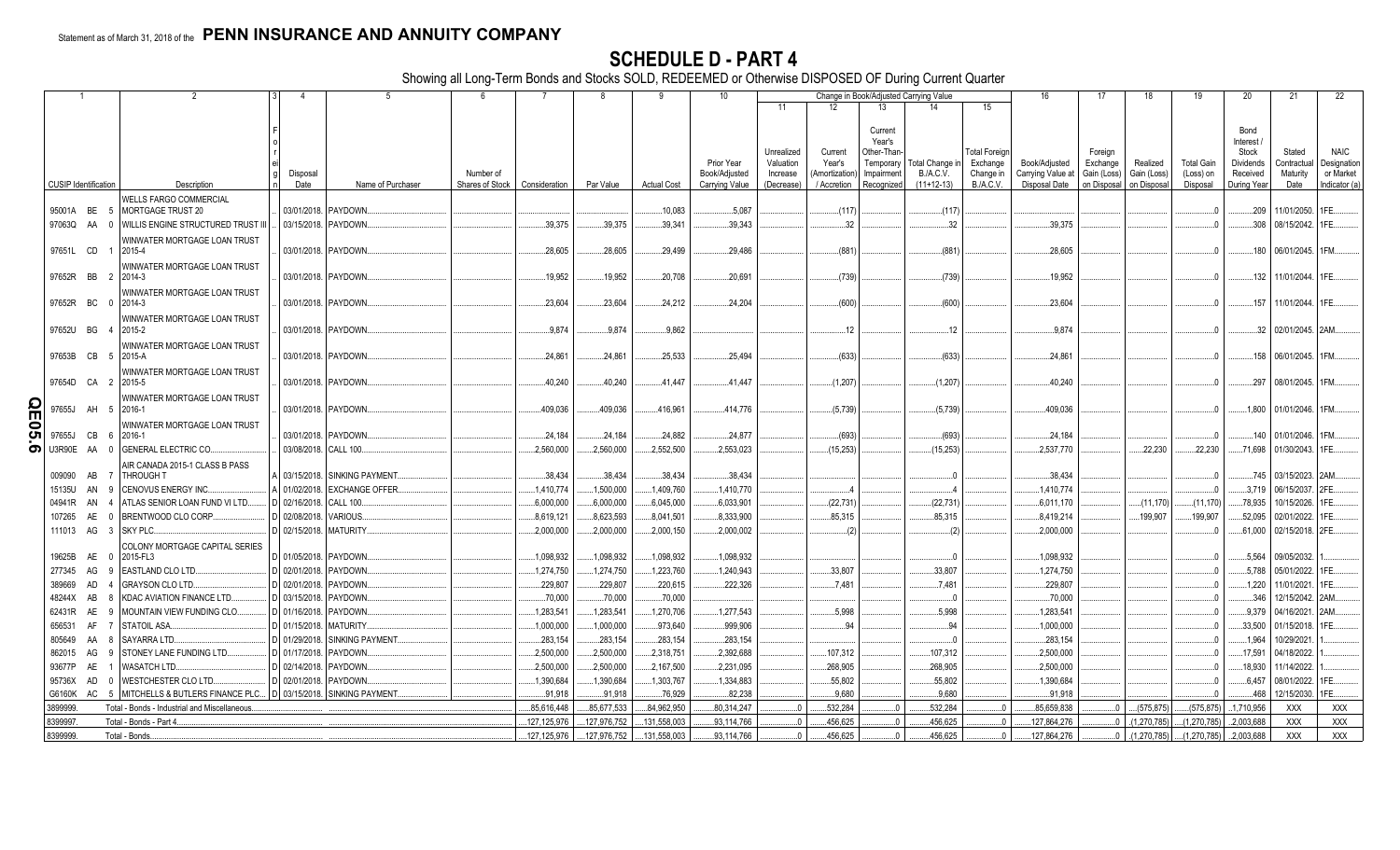# **SCHEDULE D - PART 4**

Showing all Long-Term Bonds and Stocks SOLD, REDEEMED or Otherwise DISPOSED OF During Current Quarter

|                       |                                                       |          |                                   |                 |               |            |                    |                             |                        |                               |                          | Change in Book/Adjusted Carrying Value |                               |                                                            |          |                         |                       |                         |                  | 22                       |
|-----------------------|-------------------------------------------------------|----------|-----------------------------------|-----------------|---------------|------------|--------------------|-----------------------------|------------------------|-------------------------------|--------------------------|----------------------------------------|-------------------------------|------------------------------------------------------------|----------|-------------------------|-----------------------|-------------------------|------------------|--------------------------|
|                       |                                                       |          |                                   |                 |               |            |                    |                             |                        |                               |                          | 14                                     | 15                            |                                                            |          |                         |                       |                         |                  |                          |
|                       |                                                       |          |                                   |                 |               |            |                    |                             |                        |                               |                          |                                        |                               |                                                            |          |                         |                       |                         |                  |                          |
|                       |                                                       |          |                                   |                 |               |            |                    |                             |                        |                               | Current                  |                                        |                               |                                                            |          |                         |                       | Bond                    |                  |                          |
|                       |                                                       |          |                                   |                 |               |            |                    |                             |                        |                               | Year's                   |                                        |                               |                                                            |          |                         |                       | Interest                |                  |                          |
|                       |                                                       |          |                                   |                 |               |            |                    |                             | Unrealized             | Current                       | Other-Than-              |                                        | <b>Total Foreign</b>          |                                                            | Foreign  |                         |                       | Stock                   | Stated           | <b>NAIC</b>              |
|                       |                                                       |          |                                   | Number of       |               |            |                    | Prior Year<br>Book/Adjusted | Valuation              | Year's                        | Temporary                | Total Change i<br><b>B./A.C.V.</b>     | Exchange                      | Book/Adjusted<br>Carrying Value at Gain (Loss) Gain (Loss) | Exchange | Realized                | <b>Total Gain</b>     | Dividends               | Contractual      | Designation<br>or Market |
| CUSIP Identification  | Description                                           | Disposal | Name of Purchaser                 | Shares of Stock | Consideration | Par Value  | <b>Actual Cost</b> | Carrying Value              | Increase<br>(Decrease) | (Amortization)<br>/ Accretion | Impairment<br>Recognized | $(11+12-13)$                           | Change in<br><b>B./A.C.V.</b> | Disposal                                                   |          | on Disposal on Disposal | (Loss) on<br>Disposal | Received<br>During Year | Maturity<br>Date | Indicator (a)            |
|                       |                                                       |          |                                   |                 |               |            |                    |                             |                        |                               |                          |                                        |                               |                                                            |          |                         |                       |                         |                  |                          |
|                       | <b>Common Stocks - Industrial and Miscellaneous</b>   |          |                                   |                 |               |            |                    |                             |                        |                               |                          |                                        |                               |                                                            |          |                         |                       |                         |                  |                          |
| 451731 10             | <b>IGNYTA INC.</b>                                    |          | 01/09/2018. MERRILL LYNCH PIERCE. | .14,008.000     | .377.577      | XXX        | .376,535           |                             |                        |                               |                          |                                        |                               | 376,535                                                    |          | 1,042                   | .1,042                |                         | XXX              |                          |
| 625207                | MULESOFT INC.                                         |          | 01/24/2018. MERRILL LYNCH PIERCE. | 927.000         | .23.200       | <b>XXX</b> | .21.562            | .21.562                     |                        |                               |                          |                                        |                               | .21.562                                                    |          | .1.638                  | .1.638                |                         | <b>XXX</b>       |                          |
| 83304A 10 6 SNAP INC. |                                                       |          | 02/07/2018. MERRILL LYNCH PIERCE. | .35,570.000     | .550,977      | <b>XXX</b> | .493,178           |                             |                        |                               |                          |                                        |                               | .493,178                                                   |          | .57,799                 | .57,799               |                         | <b>XXX</b>       |                          |
| 9099999.              | Total - Common Stocks - Industrial and Miscellaneous. |          |                                   |                 | .951,754      | XXX        | .891,275           | 21,562                      |                        |                               |                          |                                        |                               | 891,275                                                    |          | .60,479                 | 60,479                |                         | <b>XXX</b>       | XXX                      |
| 9799997.              | Total - Common Stocks - Part 4.                       |          |                                   |                 | .951,754      | XXX        | .891,275           | 21,562                      |                        |                               |                          |                                        |                               | .891,275                                                   |          | 60,479                  | 60,479                |                         | <b>XXX</b>       | <b>XXX</b>               |
| 9799999.              | Total - Common Stocks.                                |          |                                   |                 | .951,754      | XXX        | .891,275           | 21,562                      |                        |                               |                          |                                        |                               | 891.275                                                    |          | .60.479                 | 60,479                |                         | <b>XXX</b>       | <b>XXX</b>               |
| 9899999.              | Total - Preferred and Common Stocks                   |          |                                   |                 | .951,754      | XXX        | .891,275           | 21,562                      |                        |                               |                          |                                        |                               | 891,275                                                    |          | .60,479                 | 60,479                |                         | XXX              | <b>XXX</b>               |
| 9999999.              | Total - Bonds, Preferred and Common Stocks.           |          |                                   |                 | 128,077,730   | <b>XXX</b> | 132,449,278        | 93,136,328                  |                        | .456,625                      |                          | .456,625                               |                               | .128,755,551                                               |          | (1,210,306)             | .(1,210,306)          | 0.2,003,688             | <b>XXX</b>       | XXX                      |

(a) For all common stock bearing the NAIC market indicator "U" provide: the number of such issues: ..........0.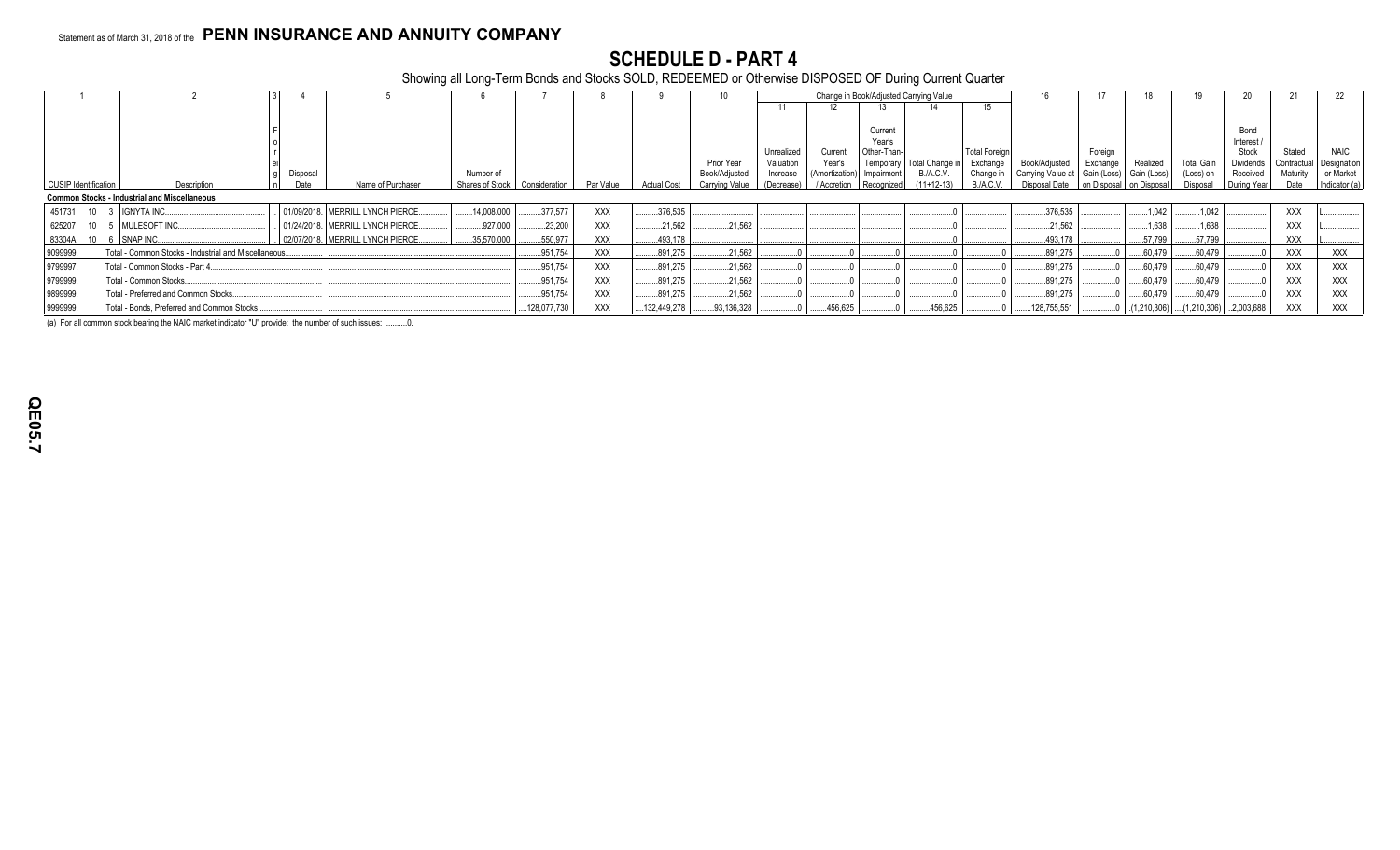# **SCHEDULE DB - PART A - SECTION 1**

|     |                                                                   |                                                                            | $\mathbf{3}$           | $\overline{4}$                              |                                                                                                             | 6             |                        | 8                                    | 9                  | 10                                                   | 11                                                                              | 12                                                                      | 13     | 14                           | 16<br>15                    | 17                                                | 18                                                         | 19                                                  | 20                                                       | 21                    | 22                             | 23                                                                          |
|-----|-------------------------------------------------------------------|----------------------------------------------------------------------------|------------------------|---------------------------------------------|-------------------------------------------------------------------------------------------------------------|---------------|------------------------|--------------------------------------|--------------------|------------------------------------------------------|---------------------------------------------------------------------------------|-------------------------------------------------------------------------|--------|------------------------------|-----------------------------|---------------------------------------------------|------------------------------------------------------------|-----------------------------------------------------|----------------------------------------------------------|-----------------------|--------------------------------|-----------------------------------------------------------------------------|
|     | Description                                                       | Description of Item(s) Hedged, Used for Income<br>Generation or Replicated | Schedule<br>Identifier | Type(s)<br>- of<br>/ Exhibit Risk(s)<br>(a) | Exchange, Counterparty<br>or Central Clearinghouse                                                          | Trade<br>Date | Date of<br>Maturity or | Number<br>of<br>Expiration Contracts | Notional<br>Amount | Strike Price,<br>Rate of Index<br>Received<br>(Paid) | Cumulative<br>Prior Year(s)<br>Initial Cost of<br>Premium<br>(Received)<br>Paid | <b>Current Year</b><br>Initial Cost of<br>Premium<br>(Received)<br>Paid | Income | Current Year   Book/Adjusted | Carrying Value e Fair Value | Unrealized<br>Valuation<br>Increase<br>(Decrease) | <b>Total Foreign</b><br>Exchange<br>Change in<br>B./A.C.V. | Current<br>Year's<br>(Amortization<br>) / Accretion | Adiustment<br>to Carrying<br>Value of<br>Hedged<br>ltems | Potential<br>Exposure | Credit<br>Quality of<br>Entity | Hedge<br>Effectiveness<br>at Inception<br>Reference and at Year-<br>end (b) |
|     | Purchased Options - Hedging Effective - Call Options and Warrants |                                                                            |                        |                                             |                                                                                                             |               |                        |                                      |                    |                                                      |                                                                                 |                                                                         |        |                              |                             |                                                   |                                                            |                                                     |                                                          |                       |                                |                                                                             |
|     |                                                                   |                                                                            |                        |                                             |                                                                                                             |               |                        |                                      |                    |                                                      |                                                                                 |                                                                         |        |                              |                             |                                                   |                                                            |                                                     |                                                          |                       |                                |                                                                             |
|     | Call Spread.                                                      | Embedded option within IUL products                                        | $N/A$                  | ndex                                        | Equity/I Goldman Sachs<br>W22LROWP2IHZNBB6K528<br>International                                             |               | 04/04/2017 04/02/2018  | .13,861                              | .32,695,881        | 2406/2571.                                           | 915,441                                                                         |                                                                         |        | 915,441                      | .2,273,272                  |                                                   |                                                            |                                                     |                                                          |                       |                                | 95/96.                                                                      |
|     | Call Spread.                                                      | Embedded option within IUL products.                                       | N/A                    | Equity/<br>ndex                             | G5GSEF7VJP5I7OUK5573<br>Barclays Bank<br>Canadian Imperial                                                  |               | 04/10/2017 04/04/2018  | .10,306                              | 24,288,666         | 2404/2569.                                           | .693,697                                                                        |                                                                         |        | 693,697                      | .1,656,785                  |                                                   |                                                            |                                                     |                                                          |                       |                                | 96/99.                                                                      |
|     | Call Spread.                                                      | Embedded option within IUL products                                        | $N/A$                  | Equity/I<br>ndex                            | Bank of<br>2IGI19DL77OX0HC3ZE78<br>Commerce<br>Canadian Imperial                                            |               | 04/12/2017 04/09/2018  | 9,261                                | 21,823,176         | 2404/2569.                                           | .594,927                                                                        |                                                                         |        | 594,927                      | .1,433,604                  |                                                   |                                                            |                                                     |                                                          |                       |                                | 95/97.                                                                      |
|     | Call Spread                                                       | Embedded option within IUL products                                        | N/A                    | ndex                                        | Equity/I Bank of<br>2IGI19DL77OX0HC3ZE78<br>Commerce                                                        |               | 04/18/2017 04/16/201   | .13,675                              | 32,077,605         | 2393/2557.                                           | .895,849                                                                        |                                                                         |        | .895,849                     | .2,060,763                  |                                                   |                                                            |                                                     |                                                          |                       |                                | 95/96.                                                                      |
|     | Call Spread                                                       | Embedded option within IUL products                                        | $N/A$                  | Equity/<br>ndex                             | SunTrust Bank IYDOJBGJWY9T8XKCSX06<br>Canadian Imperial                                                     |               | 04/21/2017 04/20/2018  | 7,472                                | 17,534,798         | 2394/2558.                                           | .497,262                                                                        |                                                                         |        | 497,262                      | .1,103,233                  |                                                   |                                                            |                                                     |                                                          |                       |                                | 95/97.                                                                      |
|     | Call Spread.                                                      | Embedded option within IUL products                                        | $N/A$                  | ndex                                        | Equity/I   Bank of<br>Commerce<br>2IGI19DL77OX0HC3ZE78                                                      |               | 04/25/2017 04/23/2018  | .12,524                              | 29,590,956         | 2410/2575.                                           | .891,834                                                                        |                                                                         |        | 891,834                      | .1,820,813                  |                                                   |                                                            |                                                     |                                                          |                       |                                | 95/96.                                                                      |
|     | Call Spread.                                                      | Embedded option within IUL products                                        | $N/A$                  | Equity/I<br>ndex                            | Goldman Sachs<br>W22LROWP2IHZNBB6K528<br>International                                                      |               | 05/01/2017 04/30/2018  | .14,565                              | 34,753,692         | 2434/2625.                                           | .1,038,048                                                                      |                                                                         |        | 1,038,048                    | .2,255,348                  |                                                   |                                                            |                                                     |                                                          |                       |                                | 95/96.                                                                      |
| ဌ   | Call Spread                                                       | Embedded option within IUL products                                        | N/A                    | Equity/I<br>ndex                            | Wells Fargo Bank,<br>KB1H1DSPRFMYMCUFXT09 05/02/2017 05/01/2018<br>N.A.                                     |               |                        | 7,859                                | 18,769,885         | 2436/2603.                                           | 511,228                                                                         |                                                                         |        | 511,228                      | 1,084,320                   |                                                   |                                                            |                                                     |                                                          |                       |                                | 95/96.                                                                      |
| န္တ | Call Spread                                                       | Embedded option within IUL products.                                       | $N/A$                  | Equity/<br>ndex                             | Barclays Bank G5GSEF7VJP5I7OUK5573                                                                          |               | 05/08/2017 05/07/2018  | 8,319                                | .19,902,625        | 2440/2608.                                           | .553,796                                                                        |                                                                         |        | 553,796                      | .1,140,102                  |                                                   |                                                            |                                                     |                                                          |                       |                                | 95/97.                                                                      |
|     | Call Spread.                                                      | Embedded option within IUL products                                        | N/A                    | ndex                                        | Equity/I   Wells Fargo Bank,<br>KB1H1DSPRFMYMCUFXT09 05/09/2017 05/07/2018<br>N.A.<br>Canadian Imperial     |               |                        | 9,786                                | 23,480,333         | 2447/2639.                                           | .704,494                                                                        |                                                                         |        | 704,494                      | 1,462,285                   |                                                   |                                                            |                                                     |                                                          |                       |                                | 94/95.                                                                      |
|     | Call Spread                                                       | Embedded option within IUL products                                        | $N/A$                  | ndex                                        | Equity/I Bank of<br>2IGI19DL77OX0HC3ZE78<br>Commerce                                                        |               | 05/15/2017 05/09/201   | 8,891                                | 21,295,634         | 2443/2611.                                           | .605,744                                                                        |                                                                         |        | 605,744                      | .1,201,352                  |                                                   |                                                            |                                                     |                                                          |                       |                                | 95/97.                                                                      |
|     | Call Spread                                                       | Embedded option within IUL products.                                       | $N/A$                  | ndex                                        | Equity/I Goldman Sachs<br>International<br>W22LROWP2IHZNBB6K528                                             |               | 05/16/2017 05/14/2018  | 9,569                                | 22,987,800         | 2450/2619.                                           | .634,042                                                                        |                                                                         |        | 634,042                      | .1,269,283                  |                                                   |                                                            |                                                     |                                                          |                       |                                | 93/95.                                                                      |
|     | Call Spread                                                       | Embedded option within IUL products                                        | $N/A$                  | ndex                                        | Equity/I Goldman Sachs<br>W22LROWP2IHZNBB6K528<br>International                                             |               | 05/22/2017 05/17/2018  | .12,256                              | 29,110,819         | 2423/2613.                                           | .947,144                                                                        |                                                                         |        | 947,144                      | .1,860,610                  |                                                   |                                                            |                                                     |                                                          |                       |                                | 90/105                                                                      |
|     | Call Spread.                                                      | Embedded option within IUL products                                        | N/A                    | Equity/I<br>ndex                            | Goldman Sachs<br>W22LROWP2IHZNBB6K528<br>International<br>Canadian Imperial                                 |               | 05/23/2017 05/21/2018  | 9,356                                | 22,398,451         | 2442/2657.                                           | .735,756                                                                        |                                                                         |        | 735,756                      | .1,506,240                  |                                                   |                                                            |                                                     |                                                          |                       |                                | 97/98.                                                                      |
|     | Call Spread.                                                      | Embedded option within IUL products                                        | $N/A$                  | Equity/I<br>ndex                            | Bank of<br>Commerce<br>2IGI19DL77OX0HC3ZE78                                                                 |               | 05/26/2017 05/24/2018  | 0.6,549                              | .15,754,012        | 2454/2676.                                           | .535,708                                                                        |                                                                         |        | .535,708                     | .1,044,965                  |                                                   |                                                            |                                                     |                                                          |                       |                                | 96/97.                                                                      |
|     | Call Spread.                                                      | Embedded option within IUL products                                        | N/A                    | ndex                                        | Equity/I   Wells Fargo Bank,<br>KB1H1DSPRFMYMCUFXT09 05/31/2017 05/29/2018<br>N.A.                          |               |                        | .10,434                              | 25,181,207         | 2462/2682.                                           | .819,486                                                                        |                                                                         |        | 819,486                      | .1,624,104                  |                                                   |                                                            |                                                     |                                                          |                       |                                | 96/98.                                                                      |
|     | Call Spread.                                                      | Embedded option within IUL products                                        | N/A                    | ndex                                        | Equity/I Goldman Sachs<br>W22LROWP2IHZNBB6K528<br>International                                             | 06/06/2017    | 06/04/2018             | 14,377                               | 34,993,618         | 2483/2653.                                           | .967,572                                                                        |                                                                         |        | .967,572                     | .1,759,341                  |                                                   |                                                            |                                                     |                                                          |                       |                                | 95/96.                                                                      |
|     | Call Spread                                                       | Embedded option within IUL products                                        | N/A                    | ndex                                        | Equity/I   Wells Fargo Bank,<br>KB1H1DSPRFMYMCUFXT09 06/09/2017 06/07/2018<br>N.A.                          |               |                        | 7,007                                | .17,043,056        | 2481/2651.                                           | .501,071                                                                        |                                                                         |        | 501,071                      | .857,696                    |                                                   |                                                            |                                                     |                                                          |                       |                                | 94/96.                                                                      |
|     | Call Spread                                                       | Embedded option within IUL products                                        | N/A                    | ndex                                        | Equity/I Goldman Sachs<br>W22LROWP2IHZNBB6K528. 06/13/2017 06/12/2018<br>International<br>Canadian Imperial |               |                        | 10,683                               | 25,959,370         | 2479/2649.                                           | 742,789                                                                         |                                                                         |        | 742,789                      | .1,310,528                  |                                                   |                                                            |                                                     |                                                          |                       |                                | 95/96.                                                                      |
|     | Call Spread.                                                      | Embedded option within IUL products                                        | $N/A$                  | ndex                                        | Equity/I Bank of<br>2IGI19DL77OX0HC3ZE78<br>Commerce<br>Canadian Imperial                                   |               | 06/16/2017 06/14/2018  | 7,887                                | .19,217,306        | 2485/2656.                                           | .532,215                                                                        |                                                                         |        | 532,215                      | .955,156                    |                                                   |                                                            |                                                     |                                                          |                       |                                | 96/97.                                                                      |
|     | Call Spread.                                                      | Embedded option within IUL products                                        | $N/A$                  | ndex                                        | Equity/I Bank of<br>2IGI19DL77OX0HC3ZE78<br>Commerce                                                        | 06/20/2017    | 06/18/2018             | 8,934                                | 21,841,397         | 2494/2665.                                           | .612,515                                                                        |                                                                         |        | 612,515                      | .1,060,877                  |                                                   |                                                            |                                                     |                                                          |                       |                                | 94/95.                                                                      |
|     | Call Spread.                                                      | Embedded option within IUL products                                        | N/A.                   | ndex                                        | Equity/I Goldman Sachs<br>W22LROWP2IHZNBB6K528 06/23/2017 06/21/2018<br>International                       |               |                        | .10,203                              | 24,850,121         | 2484/2655.                                           | .715,434                                                                        |                                                                         |        | .715.434                     | 1.238.746                   |                                                   |                                                            |                                                     |                                                          |                       |                                | 97/97                                                                       |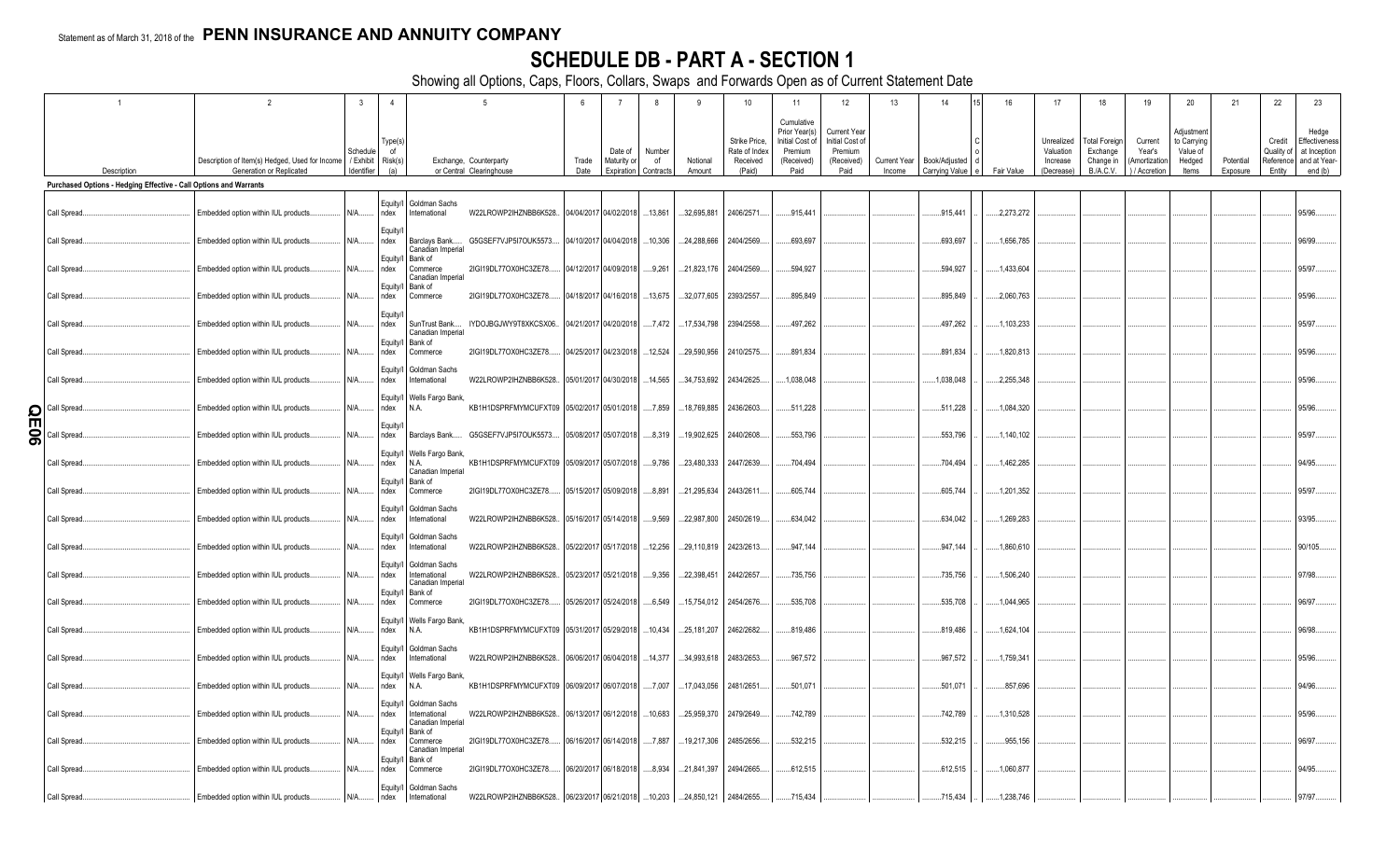# **SCHEDULE DB - PART A - SECTION 1**

|        |                             | $\overline{2}$                                                             | $\mathbf{3}$                     | $\overline{4}$                  |                                              | 5                                                   | - 6           |                               | 8                                             | <sub>9</sub>                    | 10 <sup>°</sup>                                      | 11                                                                              | 12                                                                      | 13     | 14                                                    | 16         | 17                                  | 18                                                         | 19                                                  | 20                                              | 21        | 22                             | 23                                                               |
|--------|-----------------------------|----------------------------------------------------------------------------|----------------------------------|---------------------------------|----------------------------------------------|-----------------------------------------------------|---------------|-------------------------------|-----------------------------------------------|---------------------------------|------------------------------------------------------|---------------------------------------------------------------------------------|-------------------------------------------------------------------------|--------|-------------------------------------------------------|------------|-------------------------------------|------------------------------------------------------------|-----------------------------------------------------|-------------------------------------------------|-----------|--------------------------------|------------------------------------------------------------------|
|        |                             | Description of Item(s) Hedged, Used for Income<br>Generation or Replicated | Schedule<br>Exhibit<br>dentifier | Type(s)<br>of<br>Risk(s)<br>(a) |                                              | Exchange, Counterparty<br>or Central Clearinghouse  | Trade<br>Date | Date of                       | Maturity or Number of<br>Expiration Contracts | Notional                        | Strike Price,<br>Rate of Index<br>Received<br>(Paid) | Cumulative<br>Prior Year(s)<br>Initial Cost of<br>Premium<br>(Received)<br>Paid | <b>Current Year</b><br>Initial Cost of<br>Premium<br>(Received)<br>Paid |        | Current Year   Book/Adjusted<br><b>Carrying Value</b> | Fair Value | Unrealized<br>Valuation<br>Increase | <b>Total Foreign</b><br>Exchange<br>Change in<br>B./A.C.V. | Current<br>Year's<br>(Amortizatior<br>) / Accretion | Adjustment<br>to Carrying<br>Value of<br>Hedged | Potential | Credit<br>Quality of<br>Entity | Hedge<br>Effectiveness<br>at Inception<br>Reference and at Year- |
|        | Description<br>Call Spread. | Embedded option within IUL products.                                       | N/A                              | Equity/I<br>ndex                |                                              | Barclays Bank G5GSEF7VJP5I7OUK5573                  |               | 06/27/2017 06/25/2018         | 8,883                                         | Amount<br>21,664,749 2488/2658. |                                                      | 605,021                                                                         |                                                                         | Income | .605,021                                              | 1,069,305  | (Decrease)                          |                                                            |                                                     | ltems                                           | Exposure  |                                | end $(b)$<br>93/94.                                              |
|        | Call Spread.                |                                                                            | N/A                              | Equity/I                        | Goldman Sachs                                | W22LROWP2IHZNBB6K528                                |               | 06/29/2017 06/28/2018         | $\dots$ 9,203                                 | .22,415,287                     | 2484/2704.                                           | .696,115                                                                        |                                                                         |        | .696,115                                              | .1,356,145 |                                     |                                                            |                                                     |                                                 |           |                                | 96/99.                                                           |
|        |                             | Embedded option within IUL products.                                       |                                  | ndex                            | International<br>Equity/I Goldman Sachs      |                                                     |               |                               |                                               |                                 |                                                      |                                                                                 |                                                                         |        |                                                       |            |                                     |                                                            |                                                     |                                                 |           |                                |                                                                  |
|        | Call Spread.                | Embedded option within IUL products.                                       | N/A                              | ndex                            | International<br>Equity/I   Bank of America, | W22LROWP2IHZNBB6K528                                |               | 07/05/2017 07/02/2018 10,295  |                                               | 25,006,658                      | 2478/2696.                                           | .830,086                                                                        |                                                                         |        | .830,086                                              | 1,525,869  |                                     |                                                            |                                                     |                                                 |           |                                | 95/96.                                                           |
|        | Call Spread.                | Embedded option within IUL products.                                       | N/A                              | ndex                            | N.A.<br>Equity/I Bank of America,            | B4TYDEB6GKMZO031MB27 07/10/2017 07/05/2018          |               |                               | 8,506                                         | 20,612,505 2472/2690.           |                                                      | .695,110                                                                        |                                                                         |        | .695,110                                              | .1,277,519 |                                     |                                                            |                                                     |                                                 |           |                                | 96/98.                                                           |
|        | Call Spread.                | Embedded option within IUL products.                                       | $N/A$                            | ndex                            | N.A.<br>Equity/I Goldman Sachs               | B4TYDEB6GKMZO031MB27 07/13/2017 07/11/2018  13,311  |               |                               |                                               | 32,362,635 2480/2699.           |                                                      | .1,117,991                                                                      |                                                                         |        | , 1, 117, 991                                         | 1,974,509  |                                     |                                                            |                                                     |                                                 |           |                                | 95/96.                                                           |
|        | Call Spread.                | Embedded option within IUL products.                                       | N/A                              | ndex                            | International<br>Equity/I Goldman Sachs      | W22LROWP2IHZNBB6K528                                |               | 07/18/2017 07/16/2018 11,403  |                                               | 28,023,899 2507/2728.           |                                                      | .888,294                                                                        |                                                                         |        | .888,294                                              | 1,602,642  |                                     |                                                            |                                                     |                                                 |           |                                | 97/98.                                                           |
|        | Call Spread.                | Embedded option within IUL products.                                       | N/A                              | ndex                            | International<br>Equity/I Goldman Sachs      | W22LROWP2IHZNBB6K528                                |               | 07/21/2017 07/19/2018 7,936   |                                               |                                 | .19,600,809   2519/2742                              | 624,643                                                                         |                                                                         |        | .624,643                                              | 1,093,352  |                                     |                                                            |                                                     |                                                 |           |                                | 95/99                                                            |
| O<br>π | Call Spread                 | Embedded option within IUL products.                                       | N/A                              | ndex<br>Equity/                 | International                                | W22LROWP2IHZNBB6K528                                |               | 07/26/2017 07/23/2018 16,352  |                                               | .40,412,006   2515/2748.        |                                                      | 1,348,876                                                                       |                                                                         |        | 1,348,876                                             | 2,345,883  |                                     |                                                            |                                                     |                                                 |           |                                | 100/101.                                                         |
| ချွ    | Call Spread                 | Embedded option within IUL products.                                       | N/A                              | ndex<br>Equity/                 |                                              | Barclays Bank G5GSEF7VJP5I7OUK5573                  |               | 07/31/2017 07/23/2018 1,342   |                                               | 3,317,142 2491/2634.            |                                                      | 89,525                                                                          |                                                                         |        | .89,525                                               | 136,737    |                                     |                                                            |                                                     |                                                 |           |                                | 100/103.                                                         |
|        | Call Spread                 | Embedded option within IUL products.                                       | N/A                              | ndex                            | Equity/I   Wells Fargo Bank,                 | Barclays Bank G5GSEF7VJP5I7OUK5573                  |               | 07/31/2017 07/30/2018  11,807 |                                               | 29,205,441                      | 2515/2753.                                           | 975,967                                                                         |                                                                         |        | 975,967                                               | 1,725,312  |                                     |                                                            |                                                     |                                                 |           |                                | 01/102                                                           |
|        | Call Spread.                | Embedded option within IUL products.                                       | N/A                              | ndex<br>Equity/                 | N.A.                                         | KB1H1DSPRFMYMCUFXT09. 08/03/2017 08/01/2018 8,984   |               |                               |                                               | 22,250,493 2520/2754.           |                                                      | 717,822                                                                         |                                                                         |        | 717,822                                               | .1,274,403 |                                     |                                                            |                                                     |                                                 |           |                                | 101/101.                                                         |
|        | Call Spread.                | Embedded option within IUL products.                                       | N/A                              | ndex                            | Equity/I Bank of America,                    | SunTrust Bank IYDOJBGJWY9T8XKCSX06                  |               | 08/08/2017 08/06/2018 12,201  |                                               | .30,239,690 2521/2759.          |                                                      | 1,018,661                                                                       |                                                                         |        | 1,018,661                                             | .1,725,341 |                                     |                                                            |                                                     |                                                 |           |                                | 01/102                                                           |
|        | Call Spread.                | Embedded option within IUL products.                                       | N/A                              | ndex                            | N.A.<br>Equity/I Goldman Sachs               | B4TYDEB6GKMZO031MB27 08/15/2017 08/13/2018  15,993  |               |                               |                                               | 39,354,295 2502/2739.           |                                                      | 1,412,982                                                                       |                                                                         |        | 1,412,982                                             | 2,396,944  |                                     |                                                            |                                                     |                                                 |           |                                | 101/102.                                                         |
|        | Call Spread.                | Embedded option within IUL products.                                       | N/A                              | ndex                            | International                                | W22LROWP2IHZNBB6K528                                |               | 08/21/2017 08/17/2018         | 9,496                                         | 23,252,190 2493/2723.           |                                                      | 720,746                                                                         |                                                                         |        | 720,746                                               | 1,409,055  |                                     |                                                            |                                                     |                                                 |           |                                | 100/101.                                                         |
|        | Call Spread.                | Embedded option within IUL products.                                       | N/A                              | ndex                            | Equity/I Wells Fargo Bank,<br>N.A.           | KB1H1DSPRFMYMCUFXT09. 08/22/2017 08/20/2018  12,717 |               |                               |                                               | .30,881,581                     | 2473/2698.                                           | .1,173,143                                                                      |                                                                         |        | , 1, 173, 143                                         | 1,909,986  |                                     |                                                            |                                                     |                                                 |           |                                | 100/101.                                                         |
|        | Call Spread.                | Embedded option within IUL products.                                       | N/A                              | ndex                            | Equity/I Goldman Sachs<br>International      | W22LROWP2IHZNBB6K528                                |               | 08/25/2017 08/24/2018 10,688  |                                               | 26,124,572 2493/2664.           |                                                      | 763,016                                                                         |                                                                         |        | 763,016                                               | 1,244,285  |                                     |                                                            |                                                     |                                                 |           |                                | 93/95.                                                           |
|        | Call Spread.                | Embedded option within IUL products.                                       | N/A                              | ndex                            | Equity/I   Wells Fargo Bank,<br>N.A.         | KB1H1DSPRFMYMCUFXT09. 08/29/2017 08/28/2018  15,189 |               |                               |                                               | 37,123,739 2493/2713            |                                                      | 1,256,890                                                                       |                                                                         |        | 1,256,890                                             | .2,165,374 |                                     |                                                            |                                                     |                                                 |           |                                | 95/96.                                                           |
|        | Call Spread.                | Embedded option within IUL products.                                       | N/A                              | ndex                            | Equity/I Goldman Sachs<br>International      | W22LROWP2IHZNBB6K528                                |               | 09/06/2017 09/04/2018 17,465  |                                               | .43,051,400   2514/2687.        |                                                      | 1,253,638                                                                       |                                                                         |        | 1,253,638                                             | 1,979,346  |                                     |                                                            |                                                     |                                                 |           |                                | 97/97.                                                           |
|        | Call Spread.                | Embedded option within IUL products.                                       | N/A                              | Equity/<br>ndex                 |                                              | SunTrust Bank IYDOJBGJWY9T8XKCSX06                  |               | 09/08/2017 09/07/2018 13,743  |                                               | .33,878,831                     | 2514/2687.                                           | 1,020,830                                                                       |                                                                         |        | 1,020,830                                             | 1,547,217  |                                     |                                                            |                                                     |                                                 |           |                                | 98/99.                                                           |
|        | Call Spread.                | Embedded option within IUL products.                                       | N/A                              | Equity/I<br>ndex                | Goldman Sachs<br>International               | W22LROWP2IHZNBB6K528                                |               | 09/13/2017 09/10/2018 11,397  |                                               | 28,307,299 2533/2707.           |                                                      | .856,029                                                                        |                                                                         |        | .856,029                                              | 1,254,167  |                                     |                                                            |                                                     |                                                 |           |                                | 95/95.                                                           |
|        | Call Spread.                | Embedded option within IUL products.                                       | N/A                              | Equity/<br>ndex                 |                                              | Barclays Bank G5GSEF7VJP5I7OUK5573                  |               | 09/18/2017 09/14/2018         | 6,858                                         | 17,129,912 2548/2723            |                                                      | 508,795                                                                         |                                                                         |        | .508,795                                              | 735,914    |                                     |                                                            |                                                     |                                                 |           |                                | 94/95.                                                           |
|        | Call Spread.                | Embedded option within IUL products.                                       | N/A                              | ndex                            | Equity/I Wells Fargo Bank,<br>N.A.           | KB1H1DSPRFMYMCUFXT09. 09/21/2017 09/17/2018  10,558 |               |                               |                                               | 26,449,057                      | 2555/2731                                            | .760,176                                                                        |                                                                         |        | .760,176                                              | 1,120,553  |                                     |                                                            |                                                     |                                                 |           |                                | 95/96.                                                           |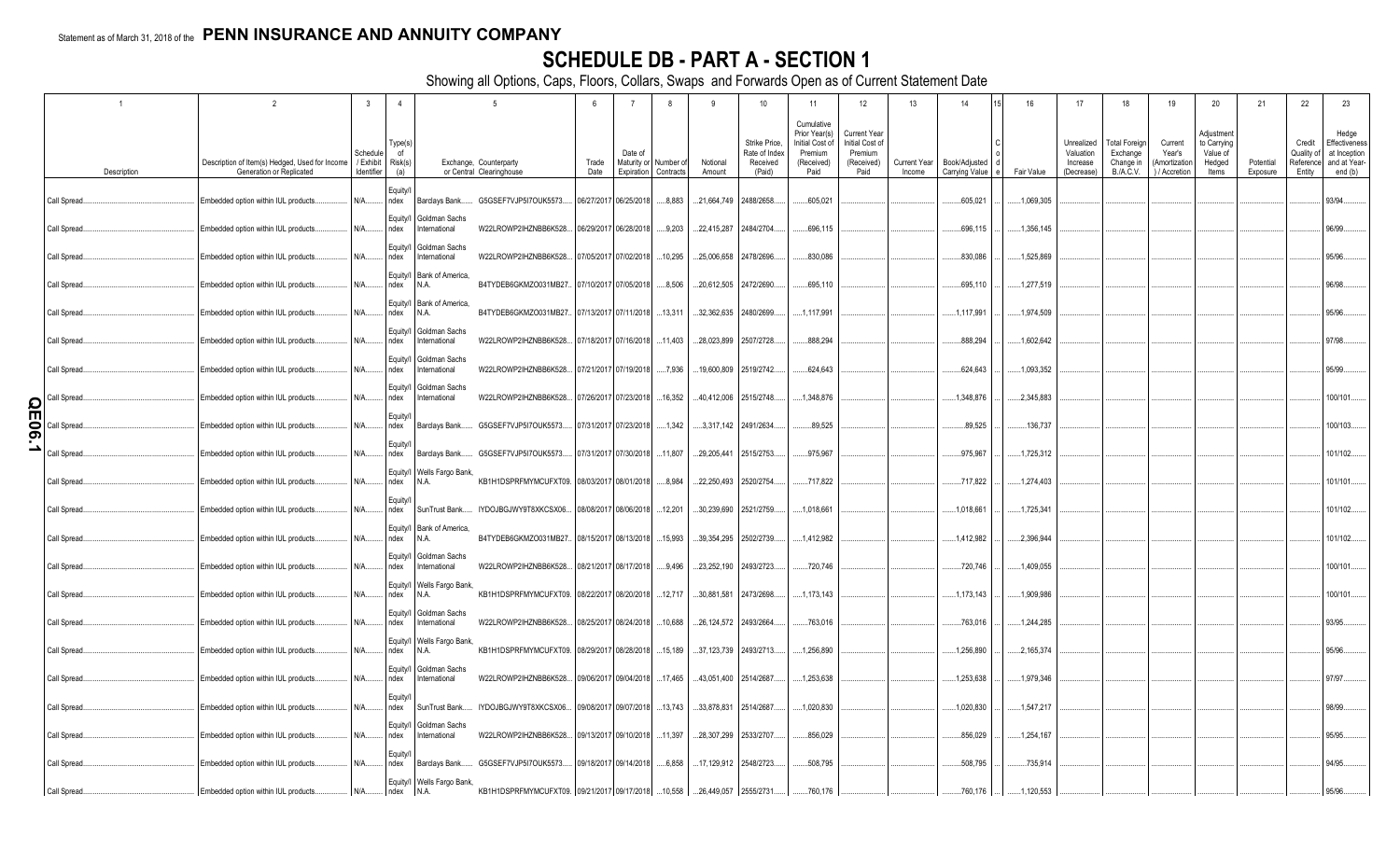# **SCHEDULE DB - PART A - SECTION 1**

|             |              | $\overline{2}$                                                             | $\overline{3}$                   | $\overline{4}$              |                                                           | 5                                                  | 6             | $\overline{7}$                | 8                                             | 9                        | 10                                                   | 11                                                                              | 12                                                                      | 13                     | 14                              | 16            | 17                                                | 18                                                         | 19                                                  | 20                                                       | 21                    | 22                                          | 23                                                               |
|-------------|--------------|----------------------------------------------------------------------------|----------------------------------|-----------------------------|-----------------------------------------------------------|----------------------------------------------------|---------------|-------------------------------|-----------------------------------------------|--------------------------|------------------------------------------------------|---------------------------------------------------------------------------------|-------------------------------------------------------------------------|------------------------|---------------------------------|---------------|---------------------------------------------------|------------------------------------------------------------|-----------------------------------------------------|----------------------------------------------------------|-----------------------|---------------------------------------------|------------------------------------------------------------------|
|             | Description  | Description of Item(s) Hedged, Used for Income<br>Generation or Replicated | Schedule<br>Exhibit<br>dentifier | Type(s)<br>of<br>Risk(s)    |                                                           | Exchange, Counterparty<br>or Central Clearinghouse | Trade<br>Date | Date of                       | Maturity or Number of<br>Expiration Contracts | Notional<br>Amount       | Strike Price.<br>Rate of Index<br>Received<br>(Paid) | Cumulative<br>Prior Year(s)<br>Initial Cost of<br>Premium<br>(Received)<br>Paid | <b>Current Year</b><br>Initial Cost of<br>Premium<br>(Received)<br>Paid | Current Year<br>Income | Book/Adjusted<br>Carrying Value | Fair Value    | Unrealized<br>Valuation<br>Increase<br>(Decrease) | <b>Total Foreign</b><br>Exchange<br>Change in<br>B./A.C.V. | Current<br>Year's<br>(Amortization<br>) / Accretion | Adjustment<br>to Carrying<br>Value of<br>Hedged<br>Items | Potential<br>Exposure | Credit<br>Quality of<br>Reference<br>Entity | Hedge<br>Effectiveness<br>at Inception<br>and at Year-<br>end(b) |
|             | Call Spread  | Embedded option within IUL products.                                       | N/A                              | ndex                        | Equity/I   Wells Fargo Bank,<br>N.A.<br>Canadian Imperial | KB1H1DSPRFMYMCUFXT09.                              |               | 09/25/2017 09/21/2018 10,416  |                                               |                          | .26,051,666 2551/2726.                               | 738,807                                                                         |                                                                         |                        | 738,807                         | , 1, 110, 027 |                                                   |                                                            |                                                     |                                                          |                       |                                             | 94/95                                                            |
|             | Call Spread  | Embedded option within IUL products.                                       | N/A                              | Equity/I<br>ndex            | Bank of<br>Commerce<br>Canadian Imperial                  | 2IGI19DL77OX0HC3ZE78                               |               | 09/27/2017 09/24/2018         | 9,613                                         | 24,000,681               | 2547/2721.                                           | 706,748                                                                         |                                                                         |                        | 706,748                         | .1,020,755    |                                                   |                                                            |                                                     |                                                          |                       |                                             | 94/95                                                            |
|             | Call Spread  | Embedded option within IUL products.                                       | N/A                              | Equity/I<br>ndex            | Bank of<br>Commerce                                       | 2IGI19DL77OX0HC3ZE78.                              |               | 09/29/2017 09/28/2018 10,133  |                                               | 25,426,230 2559/2735     |                                                      | 752,578                                                                         |                                                                         |                        | 752,578                         | .1,059,705    |                                                   |                                                            |                                                     |                                                          |                       |                                             | 96/96.                                                           |
|             | Call Spread  | Embedded option within IUL products.                                       | N/A                              | Equity/I<br>ndex            | Goldman Sachs<br>International<br>Canadian Imperial       | W22LROWP2IHZNBB6K528                               |               | 10/04/2017 10/01/2018  16,801 |                                               | .42,511,402   2581/2758. |                                                      | .1,229,161                                                                      |                                                                         |                        | 1,229,161                       | 1,710,850     |                                                   |                                                            |                                                     |                                                          |                       |                                             | 97/98                                                            |
|             | Call Spread  | Embedded option within IUL products.                                       | N/A                              | Equity/I<br>ndex            | Bank of<br>Commerce                                       | 2IGI19DL77OX0HC3ZE78                               |               | 10/09/2017 10/05/2018 7,233   |                                               |                          | .18,423,174 2598/2776                                | .523,018                                                                        |                                                                         |                        | .523,018                        | 701,644       |                                                   |                                                            |                                                     |                                                          |                       |                                             | 95/96.                                                           |
|             | Call Spread  | Embedded option within IUL products.                                       | N/A                              | Equity/I<br>ndex            | Bank of America,<br>N.A.<br>Canadian Imperial             | B4TYDEB6GKMZO031MB27.                              |               | 10/10/2017 10/08/2018  14,311 |                                               | .36,417,631              | 2596/2774                                            | 1,045,991                                                                       |                                                                         |                        | 1,045,991                       | 1,420,741     |                                                   |                                                            |                                                     |                                                          |                       |                                             | 97/97.                                                           |
|             | Call Spread  | Embedded option within IUL products.                                       | N/A                              | Equity/I<br>ndex            | Bank of<br>Commerce                                       | 2IGI19DL77OX0HC3ZE78                               |               | 10/16/2017 10/12/2018 11,834  |                                               |                          | .30,206,285 2604/2782                                | 867,314                                                                         |                                                                         |                        | .867,314                        | , 1, 135, 912 |                                                   |                                                            |                                                     |                                                          |                       |                                             | 96/96.                                                           |
| <u>ୋ</u>    | Call Spread. | Embedded option within IUL products.                                       | N/A                              | Equity/I<br>ndex            | Goldman Sachs<br>International                            | W22LROWP2IHZNBB6K528                               |               | 10/17/2017 10/15/2018 10,412  |                                               | 26,630,148 2609/2788.    |                                                      | 754,349                                                                         |                                                                         |                        | 754,349                         | .1,006,451    |                                                   |                                                            |                                                     |                                                          |                       |                                             | 94/95                                                            |
| П<br>0<br>თ | Call Spread. | Embedded option within IUL products.                                       | N/A                              | Equity/<br>ndex<br>Equity/I | SunTrust Bank<br>Canadian Imperial<br>Bank of             | IYDOJBGJWY9T8XKCSX06                               |               | 10/23/2017 10/19/2018 11,964  |                                               | 30,690,412 2617/2847     |                                                      | 1,035,245                                                                       |                                                                         |                        | 1,035,245                       | 1,343,976     |                                                   |                                                            |                                                     |                                                          |                       |                                             | 95/96.                                                           |
| v           | Call Spread. | Embedded option within IUL products.                                       | N/A                              | ndex                        | Commerce                                                  | 2IGI19DL77OX0HC3ZE78                               |               | 10/24/2017 10/22/2018 9,468   |                                               | .24,285,231              | 2616/2847.                                           | 821,065                                                                         |                                                                         |                        | .821,065                        | .1,070,137    |                                                   |                                                            |                                                     |                                                          |                       |                                             | 97/97.                                                           |
|             | Call Spread  | Embedded option within IUL products.                                       | N/A                              | Equity/I<br>ndex            | Goldman Sachs<br>International                            | W22LROWP2IHZNBB6K528                               |               | 10/27/2017 10/24/2018 8,158   |                                               | 20,918,499 2615/2846     |                                                      | 720,107                                                                         |                                                                         |                        | 720,107                         | .938,555      |                                                   |                                                            |                                                     |                                                          |                       |                                             | 93/94.                                                           |
|             | Call Spread  | Embedded option within IUL products.                                       | N/A                              | ndex                        | Equity/I Bank of America,<br>N.A.                         | B4TYDEB6GKMZO031MB27                               |               | 10/31/2017 10/29/2018         | 9,655                                         | 24,859,018 2626/2858.    |                                                      | 816,813                                                                         |                                                                         |                        | .816,813                        | 1,086,461     |                                                   |                                                            |                                                     |                                                          |                       |                                             | 97/98.                                                           |
|             | Call Spread. | Embedded option within IUL products.                                       | N/A                              | ndex                        | Equity/I Bank of America,<br>N.A.                         | B4TYDEB6GKMZO031MB27                               |               | 11/06/2017 11/01/2018 13,694  |                                               | 35,341,886 2632/2865     |                                                      | 1,211,508                                                                       |                                                                         |                        | 1,211,508                       | 1,523,257     |                                                   |                                                            |                                                     |                                                          |                       |                                             | 97/97.                                                           |
|             | Call Spread  | Embedded option within IUL products.                                       | N/A                              | ndex                        | Equity/I   Wells Fargo Bank,<br>N.A.                      | KB1H1DSPRFMYMCUFXT09.                              |               | 11/08/2017 11/05/2018 10,159  |                                               | 26,321,766 2643/2876     |                                                      | 872,658                                                                         |                                                                         |                        | 872,658                         | 1,092,965     |                                                   |                                                            |                                                     |                                                          |                       |                                             | 95/96                                                            |
|             | Call Spread  | Embedded option within IUL products.                                       | N/A                              | ndex                        | Equity/I   Wells Fargo Bank,<br>N.A.                      | KB1H1DSPRFMYMCUFXT09.                              |               | 11/14/2017 11/12/2018  14,854 |                                               | .38,406,651              | 2637/2870                                            | 1,305,667                                                                       |                                                                         |                        | .1,305,667                      | 1,630,729     |                                                   |                                                            |                                                     |                                                          |                       |                                             | 96/96.                                                           |
|             | Call Spread  | Embedded option within IUL products.                                       | $N/A$                            | ndex                        | Equity/I   Bank of America,<br>N.A.                       | B4TYDEB6GKMZO031MB27                               |               | 11/20/2017 11/16/2018 9,951   |                                               | 25,644,424               | 2629/2861.                                           | 901,561                                                                         |                                                                         |                        | 901,561                         | 1,119,284     |                                                   |                                                            |                                                     |                                                          |                       |                                             | 95/95                                                            |
|             | Call Spread  | Embedded option within IUL products.                                       | N/A                              | ndex                        | Equity/I   Bank of America,<br>N.A.<br>Canadian Imperial  | B4TYDEB6GKMZO031MB27                               |               | 11/22/2017 11/19/2018 12,945  |                                               | 33,501,208 2640/2873     |                                                      | 1,204,921                                                                       |                                                                         |                        | 1,204,921                       | 1,417,628     |                                                   |                                                            |                                                     |                                                          |                       |                                             | 97/97.                                                           |
|             | Call Spread  | Embedded option within IUL products.                                       | N/A                              | Equity/I<br>ndex            | Bank of<br>Commerce                                       | 2IGI19DL77OX0HC3ZE78                               |               | 11/27/2017 11/23/2018 10,622  |                                               | 27,627,185 2653/2887.    |                                                      | .953,749                                                                        |                                                                         |                        | .953,749                        | 1, 111, 132   |                                                   |                                                            |                                                     |                                                          |                       |                                             | 93/93.                                                           |
|             | Call Spread  | Embedded option within IUL products.                                       | N/A                              | Equity/<br>ndex             |                                                           | Barclays Bank G5GSEF7VJP5I7OUK5573                 |               | 11/29/2017 11/28/2018 19,251  |                                               | .50,302,478 2665/2900.   |                                                      | 1,845,593                                                                       |                                                                         |                        | 1,845,593                       | 1,973,882     |                                                   |                                                            |                                                     |                                                          |                       |                                             | 97/97.                                                           |
|             | Call Spread  | Embedded option within IUL products.                                       | N/A                              | Equity<br>ndex              |                                                           | Citibank, N.A E57ODZWZ7FF32TWEFA76                 |               | 12/05/2017 12/03/2018  15,645 |                                               | .41,317,037              | 2694/2931.                                           | 1,466,562                                                                       |                                                                         |                        | 1,466,562                       | 1,480,889     |                                                   |                                                            |                                                     |                                                          |                       |                                             | 97/97.                                                           |
|             | Call Spread  | Embedded option within IUL products.                                       | N/A                              | Equity/<br>ndex             | Citibank, N.A                                             | E57ODZWZ7FF32TWEFA76                               |               | 12/11/2017 12/07/2018 11,725  |                                               | 30,925,157               | 2690/2928.                                           | 1,150,457                                                                       |                                                                         |                        | 1,150,457                       | 1,132,532     |                                                   |                                                            |                                                     |                                                          |                       |                                             | 97/97.                                                           |
|             | Call Spread. | Embedded option within IUL products.                                       | N/A.                             | ndex N.A.                   | Equity/I   Bank of America,                               | B4TYDEB6GKMZO031MB27 12/13/2017 12/10/2018  10,280 |               |                               |                                               | 27,355,800 2714/2954     |                                                      | 989,450                                                                         |                                                                         |                        | .989,450                        | .915,818      |                                                   |                                                            |                                                     |                                                          |                       |                                             | 95/95.                                                           |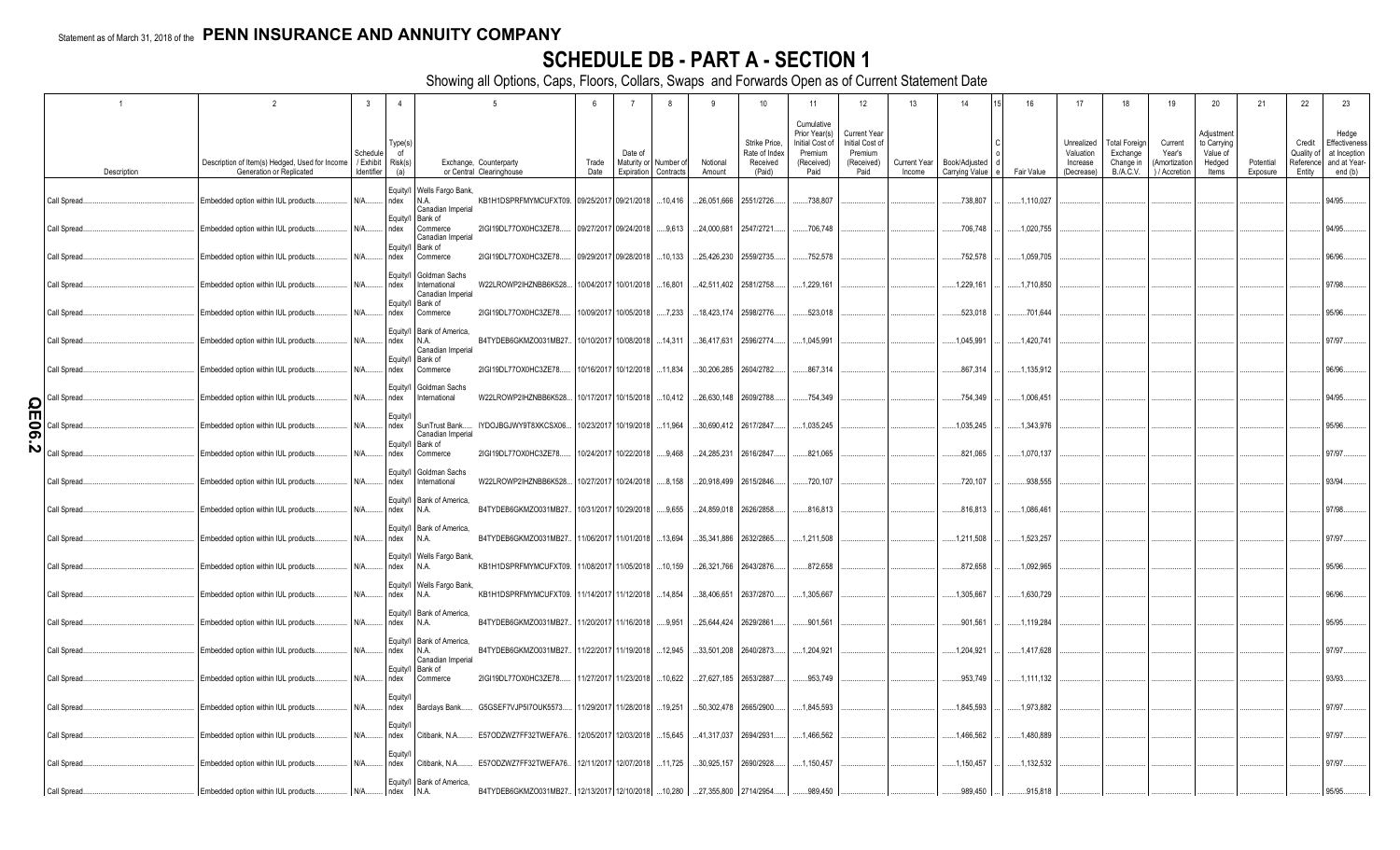# **SCHEDULE DB - PART A - SECTION 1**

|              |                              | $\overline{\phantom{a}}$                                                     | $\overline{3}$                  | $\overline{4}$              |                                                           | 5                                                                                               |               |                                 | 8                     | <sub>9</sub>                                   | 10                                                  | 11                                                                              | 12                                                                      | 13     | 14                                             | 16                   | 17                                                | 18                                                         | 19                                                  | 20                                                       | 21                    | 22                             | 23                                                                          |
|--------------|------------------------------|------------------------------------------------------------------------------|---------------------------------|-----------------------------|-----------------------------------------------------------|-------------------------------------------------------------------------------------------------|---------------|---------------------------------|-----------------------|------------------------------------------------|-----------------------------------------------------|---------------------------------------------------------------------------------|-------------------------------------------------------------------------|--------|------------------------------------------------|----------------------|---------------------------------------------------|------------------------------------------------------------|-----------------------------------------------------|----------------------------------------------------------|-----------------------|--------------------------------|-----------------------------------------------------------------------------|
|              | Description                  | Description of Item(s) Hedged, Used for Income<br>Generation or Replicated   | Schedul<br>Exhibit<br>dentifier | Type(s)<br>of<br>Risk(s)    |                                                           | Exchange, Counterparty<br>or Central Clearinghouse                                              | Trade<br>Date | Date of<br>Expiration Contracts | Maturity or Number of | Notional<br>Amount                             | Strike Price<br>Rate of Inde:<br>Received<br>(Paid) | Cumulative<br>Prior Year(s)<br>Initial Cost of<br>Premium<br>(Received)<br>Paid | <b>Current Year</b><br>Initial Cost of<br>Premium<br>(Received)<br>Paid | Income | Current Year   Book/Adjusted<br>Carrying Value | Fair Value           | Unrealized<br>Valuation<br>Increase<br>(Decrease) | <b>Total Foreign</b><br>Exchange<br>Change in<br>B./A.C.V. | Current<br>Year's<br>(Amortization<br>) / Accretion | Adjustment<br>to Carrying<br>Value of<br>Hedged<br>ltems | Potential<br>Exposure | Credit<br>Quality of<br>Entity | Hedge<br>Effectiveness<br>at Inception<br>Reference and at Year-<br>end (b) |
|              | Call Spread.                 | Embedded option within IUL products.                                         | N/A                             | ndex                        | Equity/I   Wells Fargo Bank,<br>N.A.                      | KB1H1DSPRFMYMCUFXT09. 12/18/2017 12/14/2018                                                     |               |                                 | 9,057                 | 24,119,878 2716/2956.                          |                                                     | 930,878                                                                         |                                                                         |        | 930,878                                        | .810,418             |                                                   |                                                            |                                                     |                                                          |                       |                                | 97/97.                                                                      |
|              | Call Spread.                 | Embedded option within IUL products.                                         | N/A                             | Equity/I<br>ndex            | Goldman Sachs<br>International<br>Canadian Imperial       | W22LROWP2IHZNBB6K528                                                                            |               | 12/21/2017 12/17/2018 13,824    |                       | 37,137,485 2740/2982.                          |                                                     | 1,292,682                                                                       |                                                                         |        | 1,292,682                                      | .1,138,483           |                                                   |                                                            |                                                     |                                                          |                       |                                | 96/95                                                                       |
|              | Call Spread.                 | Embedded option within IUL products.                                         | N/A                             | ndex                        | Equity/I Bank of<br>Commerce                              | 2IGI19DL77OX0HC3ZE78                                                                            |               | 12/27/2017 12/24/2018 23,054    |                       | 61,844,199 2736/2978                           |                                                     | 2,208,804                                                                       |                                                                         |        | 2,208,804                                      | 1,944,589            |                                                   |                                                            |                                                     |                                                          |                       |                                | 96/96.                                                                      |
|              | Call Spread.                 | Embedded option within IUL products.                                         | N/A                             | ndex                        | Equity/I   Wells Fargo Bank,<br>N.A.                      | KB1H1DSPRFMYMCUFXT09. 01/05/2018 01/04/2019  11,940                                             |               |                                 |                       | .32,508,083 2777/3022.                         |                                                     |                                                                                 | 1,160,449                                                               |        | , 1, 160, 449                                  | .887,839             |                                                   |                                                            |                                                     |                                                          |                       |                                | 97/97.                                                                      |
|              | Call Spread.                 | Embedded option within IUL products.                                         | N/A                             | Equity/<br>ndex<br>Equity/I | Goldman Sachs                                             | Barclays Bank G5GSEF7VJP5I7OUK5573                                                              |               | 01/09/2018 01/07/2019 14,785    |                       | .40,602,863 2801/3048.                         |                                                     |                                                                                 | 1,398,957                                                               |        | , 1, 398, 957                                  | .1,020,341           |                                                   |                                                            |                                                     |                                                          |                       |                                | 96/96.                                                                      |
|              | Call Spread.                 | Embedded option within IUL products.                                         | N/A                             | ndex                        | International<br>Equity/I   Wells Fargo Bank,             | W22LROWP2IHZNBB6K528                                                                            |               | 01/12/2018 01/10/2019           | 7,944                 | 21,882,940 2810/3058.                          |                                                     |                                                                                 | 817,279                                                                 |        | 817,279                                        | 511,565              |                                                   |                                                            |                                                     |                                                          |                       |                                | 97/96.                                                                      |
|              | Call Spread.                 | Embedded option within IUL products.                                         | N/A                             | ndex                        | N.A.<br>Equity/I   Wells Fargo Bank,                      | KB1H1DSPRFMYMCUFXT09. 01/17/2018 01/14/2019  13,676                                             |               |                                 |                       | 37,998,492 2834/3084.                          |                                                     |                                                                                 | 1,418,61                                                                |        | 1,418,611                                      | .814,073             |                                                   |                                                            |                                                     |                                                          |                       |                                | 95/94.                                                                      |
| O<br>щ       | Call Spread<br>Call Spread   | Embedded option within IUL products.<br>Embedded option within IUL products. | N/A<br>N/A                      | ndex<br>ndex                | N.A.<br>Canadian Imperial<br>Equity/I Bank of<br>Commerce | KB1H1DSPRFMYMCUFXT09. 01/22/2018 01/18/2019  11,496<br>2IGI19DL77OX0HC3ZE78                     |               | 01/23/2018 01/22/2019 11,209    |                       | .32,243,636 2861/3113<br>31,754,761            | 2890/3145.                                          |                                                                                 | 1,213,403<br>1,132,669                                                  |        | 1,213,403<br>, 1, 132, 669                     | .606,372<br>514,529  |                                                   |                                                            |                                                     |                                                          |                       |                                | 94/93<br>96/95.                                                             |
| 01<br>თ<br>ω | Call Spread                  | Embedded option within IUL products.                                         | N/A                             | ndex                        | Equity/I   Wells Fargo Bank,<br>N.A.                      | KB1H1DSPRFMYMCUFXT09. 01/29/2018 01/25/2019                                                     |               |                                 | 9,799                 | 27,889,718 2903/3159.                          |                                                     |                                                                                 | 1,038,988                                                               |        | 1,038,988                                      | 423,967              |                                                   |                                                            |                                                     |                                                          |                       |                                | 94/92                                                                       |
|              | Call Spread.                 | Embedded option within IUL products.                                         | N/A                             | ndex                        | Canadian Imperial<br>Equity/I Bank of<br>Commerce         | 2IGI19DL77OX0HC3ZE78                                                                            |               | 01/30/2018 01/28/2019 11,771    |                       | 33,588,902 2911/3167.                          |                                                     |                                                                                 | 1,137,196                                                               |        | 1,137,196                                      | .491,789             |                                                   |                                                            |                                                     |                                                          |                       |                                | 96/95.                                                                      |
|              | Call Spread.                 | Embedded option within IUL products.                                         | N/A                             | ndex                        | Equity/I   Bank of America,<br>N.A.                       | B4TYDEB6GKMZO031MB27                                                                            |               | 02/05/2018 02/01/2019 12,241    |                       | 34,374,809 2864/3089.                          |                                                     |                                                                                 | .998,498                                                                |        | .998,498                                       | .623,470             |                                                   |                                                            |                                                     |                                                          |                       |                                | 92/95                                                                       |
|              | Call Spread.                 | Embedded option within IUL products.                                         | N/A                             | ndex                        | Equity/I Goldman Sachs<br>International                   | W22LROWP2IHZNBB6K528                                                                            |               | 02/06/2018 02/04/2019           | 9,881                 | 26,174,176 2702/2914                           |                                                     |                                                                                 | .963,990                                                                |        | 963,990                                        | 910,515              |                                                   |                                                            |                                                     |                                                          |                       |                                | 97/97.                                                                      |
|              | Call Spread.                 | Embedded option within IUL products.                                         | N/A                             | ndex                        | Equity/I   Wells Fargo Bank,<br>N.A.<br>Canadian Imperial | KB1H1DSPRFMYMCUFXT09. 02/09/2018 02/07/2019                                                     |               |                                 | 8,706                 | 23,089,096                                     | 2705/2917.                                          |                                                                                 | 759,337                                                                 |        | 759,337                                        | 797,786              |                                                   |                                                            |                                                     |                                                          |                       |                                | 94/94                                                                       |
|              | Call Spread.                 | Embedded option within IUL products.                                         | N/A                             | ndex<br>Equity/             | Equity/I Bank of<br>Commerce                              | 2IGI19DL77OX0HC3ZE78                                                                            |               | 02/13/2018 02/11/2019 9,481     |                       | 25,052,026 2695/2907.                          |                                                     |                                                                                 | 938,998                                                                 |        | .938,998                                       | 885,529              |                                                   |                                                            |                                                     |                                                          |                       |                                | 96/97.                                                                      |
|              | Call Spread.                 | Embedded option within IUL products.                                         | N/A                             | ndex                        | Barclays Bank<br>Equity/I   Bank of America,              | G5GSEF7VJP5I7OUK5573                                                                            |               | 02/20/2018 02/15/2019 11,400    |                       | 30,915,660 2766/2983.                          |                                                     |                                                                                 | 1,130,424                                                               |        | , 1, 130, 424                                  | .893,227             |                                                   |                                                            |                                                     |                                                          |                       |                                | 95/94.                                                                      |
|              | Call Spread.                 | Embedded option within IUL products.                                         | N/A                             | ndex                        | N.A.<br>Equity/I   Wells Fargo Bank,                      | B4TYDEB6GKMZO031MB27 02/21/2018 02/19/2019                                                      |               |                                 | 8,680                 | 23,577,137 2771/2988.                          |                                                     |                                                                                 | 852,984                                                                 |        | .852,984                                       | 664,642              |                                                   |                                                            |                                                     |                                                          |                       |                                | 95/95.                                                                      |
|              | Call Spread.<br>Call Spread. | Embedded option within IUL products.<br>Embedded option within IUL products. | N/A<br>N/A                      | ndex<br>Equity/<br>ndex     | N.A.<br>Citibank, N.A                                     | KB1H1DSPRFMYMCUFXT09. 02/26/2018 02/21/2019<br>E57ODZWZ7FF32TWEFA76 02/27/2018 02/25/2019 8,911 |               |                                 | 7,848                 | 21,207,572 2756/2973.<br>24,697,460 2827/3049. |                                                     |                                                                                 | .873,718<br>.848,505                                                    |        | .873,718<br>.848,505                           | .636,878<br>.573,573 |                                                   |                                                            |                                                     |                                                          |                       |                                | 98/97.<br>94/94.                                                            |
|              | Call Spread.                 | Embedded option within IUL products.                                         | N/A                             | Equity/<br>ndex             | Citibank, N.A                                             | E57ODZWZ7FF32TWEFA76                                                                            |               | 03/01/2018 02/28/2019 11,575    |                       | 31,498,006 2776/2993.                          |                                                     |                                                                                 | 1,096,847                                                               |        | 1,096,847                                      | 889,127              |                                                   |                                                            |                                                     |                                                          |                       |                                | 95/95.                                                                      |
|              | Call Spread.                 | Embedded option within IUL products.                                         | N/A                             | Equity/<br>ndex             |                                                           | SunTrust Bank IYDOJBGJWY9T8XKCSX06                                                              |               | 03/05/2018 03/01/2019 7,321     |                       | .19,603,222 2731/2945                          |                                                     |                                                                                 | 716,433                                                                 |        | 716,433                                        | 632,981              |                                                   |                                                            |                                                     |                                                          |                       |                                | 96/94.                                                                      |
|              | Call Spread.                 | Embedded option within IUL products.                                         | N/A.                            | Equity/I<br>ndex            | Citibank, N.A                                             | E57ODZWZ7FF32TWEFA76 03/06/2018 03/04/2019 13,057                                               |               |                                 |                       | 35,429,517 2768/2985.                          |                                                     |                                                                                 | .1,282,720                                                              |        | 1,282,720                                      | 1,034,200            |                                                   |                                                            |                                                     |                                                          |                       |                                | 92/94.                                                                      |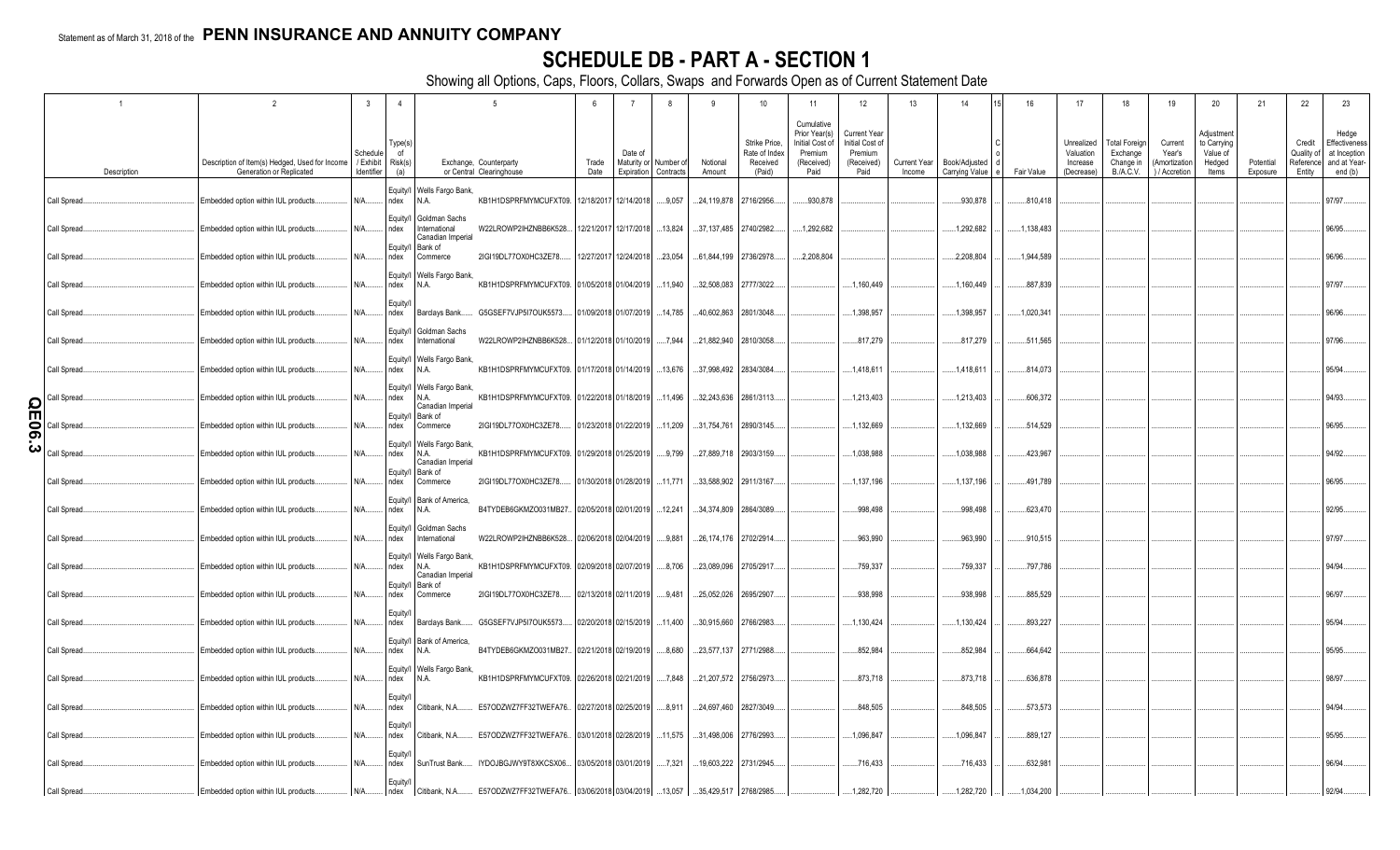# **SCHEDULE DB - PART A - SECTION 1**

|                  |                                                                                                                                      | $\overline{2}$                                                             | $\overline{3}$                   | $\overline{4}$             |                                                                   | 5                                                  |               |                                                       | 8                     | 9                         | 10                                                   | 11                                                                              | 12                                                                      | 13                     | 14                                     | 16          |                     | 17                                                | 18                                                         | 19                                                  | 20                                                       | 21                    | 22                                          | 23                                                                |
|------------------|--------------------------------------------------------------------------------------------------------------------------------------|----------------------------------------------------------------------------|----------------------------------|----------------------------|-------------------------------------------------------------------|----------------------------------------------------|---------------|-------------------------------------------------------|-----------------------|---------------------------|------------------------------------------------------|---------------------------------------------------------------------------------|-------------------------------------------------------------------------|------------------------|----------------------------------------|-------------|---------------------|---------------------------------------------------|------------------------------------------------------------|-----------------------------------------------------|----------------------------------------------------------|-----------------------|---------------------------------------------|-------------------------------------------------------------------|
|                  | Description                                                                                                                          | Description of Item(s) Hedged, Used for Income<br>Generation or Replicated | Schedule<br>Exhibit<br>dentifier | Type(s)<br>of<br>Risk(s)   |                                                                   | Exchange, Counterparty<br>or Central Clearinghouse | Trade<br>Date | Date of<br>Expiration Contracts                       | Maturity or Number of | Notional<br>Amount        | Strike Price.<br>Rate of Index<br>Received<br>(Paid) | Cumulative<br>Prior Year(s)<br>Initial Cost of<br>Premium<br>(Received)<br>Paid | <b>Current Year</b><br>Initial Cost of<br>Premium<br>(Received)<br>Paid | Current Year<br>Income | Book/Adjusted<br><b>Carrying Value</b> | Fair Value  |                     | Unrealized<br>Valuation<br>Increase<br>(Decrease) | <b>Total Foreign</b><br>Exchange<br>Change in<br>B./A.C.V. | Current<br>Year's<br>(Amortization<br>) / Accretion | Adjustment<br>to Carrying<br>Value of<br>Hedged<br>Items | Potential<br>Exposure | Credit<br>Quality of<br>Reference<br>Entity | Hedge<br>Effectiveness<br>at Inception<br>and at Year-<br>end (b) |
|                  | Call Spread.                                                                                                                         | Embedded option within IUL products.                                       | N/A                              | Equity/I<br>ndex           | Citibank, N.A                                                     | E57ODZWZ7FF32TWEFA76 03/12/2018 03/08/2019 10,278  |               |                                                       |                       | .28,082,991               | 2787/3006.                                           |                                                                                 | 1,137,261                                                               |                        | 1,137,261                              |             | .775,171            |                                                   |                                                            |                                                     |                                                          |                       |                                             | 95/94.                                                            |
|                  | Call Spread.                                                                                                                         | Embedded option within IUL products.                                       | N/A                              | Equity/I<br>ndex           | Bank of America,<br>N.A.                                          | B4TYDEB6GKMZO031MB27 03/13/2018 03/11/2019         |               |                                                       | 8,447                 | 23,518,053                | 2840/3063.                                           |                                                                                 | .827,299                                                                |                        | .827,299                               |             | .516,307            |                                                   |                                                            |                                                     |                                                          |                       |                                             | 95/94.                                                            |
|                  | Call Spread.                                                                                                                         | Embedded option within IUL products.                                       | N/A                              | ndex                       | Equity/I   Wells Fargo Bank,<br>N.A.                              | KB1H1DSPRFMYMCUFXT09. 03/19/2018 03/15/2019        |               |                                                       | 9,454                 | 26,021,095 2807/3028.     |                                                      |                                                                                 | .902,573                                                                |                        | .902,573                               |             | .671,744            |                                                   |                                                            |                                                     |                                                          |                       |                                             | 95/95.                                                            |
|                  | Call Spread.                                                                                                                         | Embedded option within IUL products.                                       | N/A                              | Equity/I<br>ndex           | Barclays Bank<br>Canadian Imperial<br>Equity/I Bank of            | G5GSEF7VJP5I7OUK5573                               |               | 03/20/2018 03/18/2019                                 | 9,015                 | 24,456,974 2767/2984.     |                                                      |                                                                                 | .894,018                                                                |                        | .894,018                               |             | .724,819            |                                                   |                                                            |                                                     |                                                          |                       |                                             | 97/96.                                                            |
|                  | Call Spread.                                                                                                                         | Embedded option within IUL products.                                       | N/A                              | ndex<br>Equity/I           | Commerce                                                          | 2IGI19DL77OX0HC3ZE78                               |               | 03/23/2018 03/21/2019 11,287                          |                       | .30,384,491               | 2746/2961.                                           |                                                                                 | .983,662                                                                |                        | .983,662                               |             | 958,104             |                                                   |                                                            |                                                     |                                                          |                       |                                             | 94/95.                                                            |
|                  | Call Spread.                                                                                                                         | Embedded option within IUL products                                        | N/A.                             | ndex                       | SunTrust Bank                                                     | IYDOJBGJWY9T8XKCSX06                               |               | 03/27/2018 03/25/2019                                 | 9,106                 | 24,070,163 2696/2908.     |                                                      | 61,326,092                                                                      | .929,267<br>25,454,087                                                  | 0                      | .929,267<br>.86,780,179                | 114,076,320 | .871,671            | $\Omega$                                          |                                                            |                                                     |                                                          | $\Omega$              | <b>XXX</b>                                  | 95/95.<br><b>XXX</b>                                              |
|                  | 0019999. Total-Purchased Options-Hedging Effective-Call Options and Warrants.<br>0079999. Total-Purchased Options-Hedging Effective. |                                                                            |                                  |                            |                                                                   |                                                    |               |                                                       |                       |                           |                                                      | 61,326,092                                                                      | 25,454,087                                                              | 0                      | .86,780,179                            | 114,076,320 |                     | $\Omega$                                          |                                                            |                                                     |                                                          |                       | <b>XXX</b>                                  | XXX                                                               |
|                  | Purchased Options - Hedging Other - Call Options and Warrants                                                                        |                                                                            |                                  |                            |                                                                   |                                                    |               |                                                       |                       |                           |                                                      |                                                                                 |                                                                         |                        |                                        |             |                     |                                                   |                                                            |                                                     |                                                          |                       |                                             |                                                                   |
|                  |                                                                                                                                      |                                                                            |                                  |                            |                                                                   |                                                    |               |                                                       |                       |                           |                                                      |                                                                                 |                                                                         |                        |                                        |             |                     |                                                   |                                                            |                                                     |                                                          |                       |                                             |                                                                   |
| <u>ក្ត</u><br>0  | Call Spread                                                                                                                          | Embedded option within IUL products.                                       | N/A                              | ndex                       | Equity/I Goldman Sachs<br>International                           | W22LROWP2IHZNBB6K528                               |               | 05/31/2017 04/02/2018 13,861                          |                       | .32,695,881               | 2571/2626.                                           | .207,083                                                                        |                                                                         |                        | .651,634                               |             | .651,634            | .35,684                                           |                                                            |                                                     |                                                          |                       |                                             | 001.                                                              |
| ၈ $\bullet$<br>N | Call Spread                                                                                                                          | Embedded option within IUL products.                                       | N/A                              | ndex                       | Equity/I Goldman Sachs<br>International<br>Equity/I Goldman Sachs | W22LROWP2IHZNBB6K528                               |               | 05/31/2017 04/04/2018 10,306                          |                       | 24,288,666 2569/2619      |                                                      | 145,418                                                                         |                                                                         |                        | .404,485                               |             | 404,485             | (14, 122)                                         |                                                            |                                                     |                                                          |                       |                                             |                                                                   |
|                  | Call Spread.                                                                                                                         | Embedded option within IUL products.                                       | N/A                              | ndex                       | International<br>Equity/I Goldman Sachs                           | W22LROWP2IHZNBB6K528                               |               | 05/31/2017 04/09/2018                                 | 9,261                 | 21,823,176 2569/2620      |                                                      | 134,007                                                                         |                                                                         |                        | .352,126                               |             | .352,126            | (29,069)                                          |                                                            |                                                     |                                                          |                       |                                             | 001.                                                              |
|                  | Call Spread.                                                                                                                         | Embedded option within IUL products.                                       | N/A                              | ndex                       | International<br>Equity/I Goldman Sachs                           | W22LROWP2IHZNBB6K528                               |               | 05/31/2017 04/16/2018 13,675                          |                       | 32,077,605 2557/2607.     |                                                      | 213,467                                                                         |                                                                         |                        | 517,602                                |             | .517,602            | (41,285)                                          |                                                            |                                                     |                                                          |                       |                                             | 001.                                                              |
|                  | Call Spread.<br>Call Spread.                                                                                                         | Embedded option within IUL products<br>Embedded option within IUL products | N/A<br>N/A                       | ndex<br>Equity/I<br>ndex   | International<br>Goldman Sachs<br>International                   | W22LROWP2IHZNBB6K528<br>W22LROWP2IHZNBB6K528       |               | 05/31/2017 04/20/2018<br>05/31/2017 04/23/2018 12,524 | 7,472                 | .17,534,798<br>29,590,956 | 2558/2608.<br>2575/2626.                             | .117,609<br>182,850                                                             |                                                                         |                        | 277,520<br>.446,650                    |             | .277,520<br>446,650 | (26, 334)<br>(58, 636)                            |                                                            |                                                     |                                                          |                       |                                             | 001.<br>0 <sub>01</sub>                                           |
|                  | Call Spread.                                                                                                                         | Embedded option within IUL products.                                       | N/A                              | Equity/I<br>ndex           | Goldman Sachs<br>International                                    | W22LROWP2IHZNBB6K528                               |               | 05/31/2017 04/30/2018  14,565                         |                       | .34,753,692 2625/2653     |                                                      | 110,566                                                                         |                                                                         |                        | .244,456                               |             | .244,456            | (53,604)                                          |                                                            |                                                     |                                                          |                       |                                             | 001                                                               |
|                  | Call Spread.                                                                                                                         | Embedded option within IUL products.                                       | N/A                              | Equity<br>ndex             | Barclays Bank                                                     | G5GSEF7VJP5I7OUK5573                               |               | 05/31/2017 05/01/2018                                 | ,7,859                | 18,769,885 2603/2658.     |                                                      | 109,162                                                                         |                                                                         |                        | .268,045                               |             | .268,045            | (54, 645)                                         |                                                            |                                                     |                                                          |                       |                                             |                                                                   |
|                  | Call Spread.                                                                                                                         | Embedded option within IUL products.                                       | N/A                              | Equity/<br>ndex            |                                                                   | Barclays Bank G5GSEF7VJP5I7OUK5573                 |               | 05/31/2017 05/07/2018                                 | 8,319                 | .19,902,625   2608/2659.  |                                                      | 106,816                                                                         |                                                                         |                        | .261,785                               |             | .261,785            | (51,262)                                          |                                                            |                                                     |                                                          |                       |                                             |                                                                   |
|                  | Call Spread.                                                                                                                         | Embedded option within IUL products.                                       | N/A                              | Equity/<br>ndex            |                                                                   | Barclays Bank G5GSEF7VJP5I7OUK5573                 |               | 05/31/2017 05/07/2018                                 | 9,786                 | .23,480,333               | 2639/2672.                                           | 71,536                                                                          |                                                                         |                        | .177,171                               |             | .177,171            | (51, 146)                                         |                                                            |                                                     |                                                          |                       |                                             |                                                                   |
|                  | Call Spread.                                                                                                                         | Embedded option within IUL products.                                       | N/A                              | Equity/<br>ndex<br>Equity/ |                                                                   | Barclays Bank G5GSEF7VJP5I7OUK5573                 |               | 05/31/2017 05/09/2018                                 | 8,891                 | 21,295,634 2611/2664.     |                                                      | 116,650                                                                         |                                                                         |                        | 283,491                                |             | .283,491            | (60, 620)                                         |                                                            |                                                     |                                                          |                       |                                             |                                                                   |
|                  | Call Spread.                                                                                                                         | Embedded option within IUL products.                                       | N/A                              | ndex<br>Equity/            |                                                                   | Barclays Bank G5GSEF7VJP5I7OUK5573                 |               | 05/31/2017 05/14/2018                                 | 9,569                 | .22,987,800 2619/2677.    |                                                      | .130,043                                                                        |                                                                         |                        | 316,248                                |             | 316,248             | (78, 197)                                         |                                                            |                                                     |                                                          |                       |                                             | NO 1                                                              |
|                  | Call Spread.                                                                                                                         | Embedded option within IUL products.                                       | N/A                              | ndex                       | Equity/I Goldman Sachs                                            | Barclays Bank G5GSEF7VJP5I7OUK5573                 |               | 05/31/2017 05/17/2018 12,256                          |                       | 29,110,819 2613/2635.     |                                                      | 74,884                                                                          |                                                                         |                        | 170,170                                |             | .170,170            | (29,341)                                          |                                                            |                                                     |                                                          |                       |                                             | 001.                                                              |
|                  | Call Spread.                                                                                                                         | Embedded option within IUL products.                                       | N/A.                             | ndex                       | International                                                     | W22LROWP2IHZNBB6K528                               |               | 12/27/2017 12/28/2018  13,055                         |                       | .35,000,455 2735/2976.    |                                                      | .1,248,711                                                                      |                                                                         |                        | .1,114,906                             |             | .1,114,906          | (66, 453)                                         |                                                            |                                                     |                                                          |                       |                                             | 001.                                                              |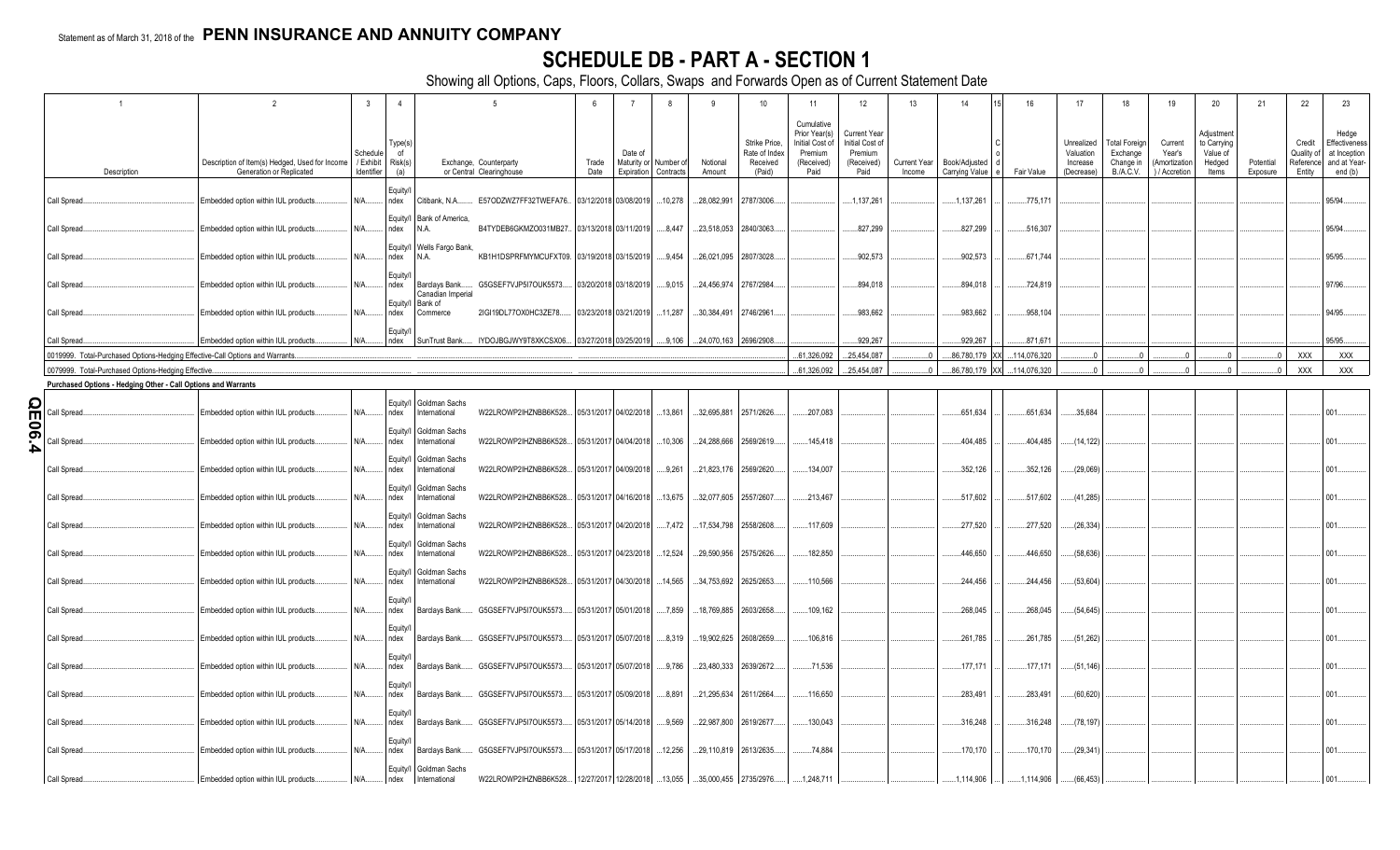# **SCHEDULE DB - PART A - SECTION 1**

|                                                                          |                                                                            |                                           |                  |                                                                                         |               |         |                                                |                    |                                                      |                                                                | 12                                                                             |        |                                                  |             |                                                   |                                                           |                                                   | 20                                                       |                       | 22               |                                                                                        |
|--------------------------------------------------------------------------|----------------------------------------------------------------------------|-------------------------------------------|------------------|-----------------------------------------------------------------------------------------|---------------|---------|------------------------------------------------|--------------------|------------------------------------------------------|----------------------------------------------------------------|--------------------------------------------------------------------------------|--------|--------------------------------------------------|-------------|---------------------------------------------------|-----------------------------------------------------------|---------------------------------------------------|----------------------------------------------------------|-----------------------|------------------|----------------------------------------------------------------------------------------|
| Description                                                              | Description of Item(s) Hedged, Used for Income<br>Generation or Replicated | Schedu<br>/ Exhibit Risk(s)<br>Identifier | Type(s)          | Exchange, Counterparty<br>or Central Clearinghouse                                      | Trade<br>Date | Date of | Maturity or Number o<br>Expiration   Contracts | Notional<br>Amount | Strike Price,<br>Rate of Index<br>Received<br>(Paid) | Cumulative<br>Initial Cost of<br>Premium<br>(Received)<br>Paid | Prior Year(s) Current Year<br>Initial Cost of<br>Premium<br>(Received)<br>Paid | Income | Current Year   Book/Adjusted<br>Carrying Value e | Fair Value  | Unrealized<br>Valuation<br>Increase<br>(Decrease) | <b>Total Foreign</b><br>Exchange<br>Change in<br>B./A.C.V | Current<br>Year's<br>(Amortization<br>/ Accretion | Adjustment<br>to Carrying<br>Value of<br>Hedged<br>Items | Potential<br>Exposure | Credit<br>Entity | Hedge<br>Effectiveness<br>Quality of at Inception<br>Reference and at Year-<br>end (b) |
| Call Spread                                                              | Embedded option within IUL products                                        |                                           | Equity/I<br>ndex | G5GSEF7VJP5I7OUK5573 01/03/2018 01/02/2019 13,825 37,269,573 2747/2989<br>Barclays Bank |               |         |                                                |                    |                                                      |                                                                | .1,363,698                                                                     |        | .1,153,154                                       | 1,153,154   | (210,544)                                         |                                                           |                                                   |                                                          |                       |                  |                                                                                        |
| 0089999. Total-Purchased Options-Hedging Other-Call Options and Warrants |                                                                            |                                           |                  |                                                                                         |               |         |                                                |                    |                                                      | 2,968,801                                                      | 1,363,698                                                                      |        | .6,639,443 XX                                    | .6,639,443  | (789, 574)                                        |                                                           |                                                   |                                                          |                       | XXX              | XXX                                                                                    |
| 0149999. Total-Purchased Options-Hedging Other                           |                                                                            |                                           |                  |                                                                                         |               |         |                                                |                    |                                                      | 2.968.801                                                      | 1,363,698                                                                      |        | .6.639.443 XX                                    | 6,639,443   | (789, 574)                                        |                                                           |                                                   |                                                          |                       | <b>XXX</b>       | XXX                                                                                    |
| 0369999. Total-Purchased Options-Call Options and Warrants               |                                                                            |                                           |                  |                                                                                         |               |         |                                                |                    |                                                      | 64,294,893                                                     | 26,817,785                                                                     |        | 93,419,622 XX                                    | 120,715,763 | (789, 574)                                        |                                                           |                                                   |                                                          |                       | <b>XXX</b>       | XXX                                                                                    |
| 0429999. Total-Purchased Options                                         |                                                                            |                                           |                  |                                                                                         |               |         |                                                |                    |                                                      |                                                                | $64,294,893$ 26,817,785                                                        |        | 93,419,622 XX                                    |             | $\dots$ 120,715,763 $\dots$ (789,574)             |                                                           |                                                   |                                                          |                       | <b>XXX</b>       | XXX                                                                                    |
| 1399999. Total-Hedging Effective.                                        |                                                                            |                                           |                  |                                                                                         |               |         |                                                |                    |                                                      | 61,326,092                                                     | 25,454,087                                                                     |        | .86,780,179 XX                                   | 114,076,320 |                                                   |                                                           |                                                   |                                                          |                       | <b>XXX</b>       | XXX                                                                                    |
| 1409999. Total-Hedging Other                                             |                                                                            |                                           |                  |                                                                                         |               |         |                                                |                    |                                                      | 2,968,801                                                      | 1,363,698                                                                      |        | $0.6,639,443$ XX                                 | 6,639,443   | (789,574)                                         |                                                           |                                                   |                                                          |                       | XXX              | <b>XXX</b>                                                                             |
| 1449999. TOTAL                                                           |                                                                            |                                           |                  |                                                                                         |               |         |                                                |                    |                                                      |                                                                | $64,294,893$ 26,817,785                                                        |        | 93.419.622 XX                                    |             | $\dots$ 120,715,763 $\dots$ (789,574)             |                                                           |                                                   |                                                          |                       | <b>XXX</b>       | <b>XXX</b>                                                                             |

|  | Financial or Economic Impact of the Hedge at the End of the Reporting Period                                                                                                                                                  |
|--|-------------------------------------------------------------------------------------------------------------------------------------------------------------------------------------------------------------------------------|
|  | The objective of the derivative is to hedge the option within the IUL product to transfer the market risk, thus protecting the Company from rises in equity levels (delta risk), implied volatility (vega risk) and risk free |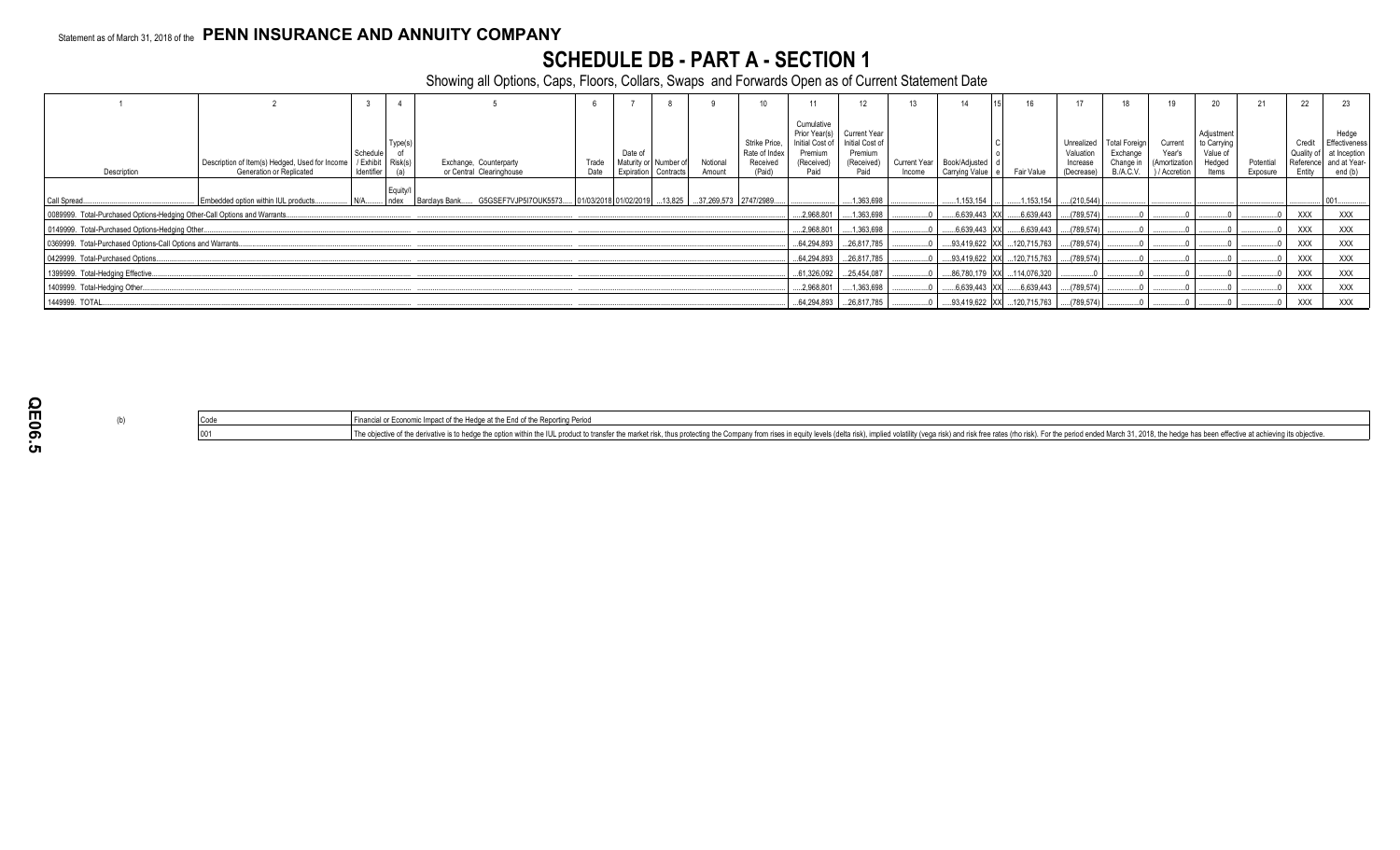# **SCHEDULE DB - PART B - SECTION 1**

Futures Contracts Open as of the Current Statement Date

|        |                  |          |             |                                                                      |            |            |          | 10    |             |            |            |                |           | <b>Highly Effective Hedges</b> |                        | 18         |                                                |           | 21            |              |
|--------|------------------|----------|-------------|----------------------------------------------------------------------|------------|------------|----------|-------|-------------|------------|------------|----------------|-----------|--------------------------------|------------------------|------------|------------------------------------------------|-----------|---------------|--------------|
|        |                  |          |             |                                                                      |            |            |          |       |             |            |            |                |           |                                |                        |            |                                                |           |               |              |
|        |                  |          |             |                                                                      |            |            |          |       |             |            |            |                |           |                                |                        |            |                                                |           |               |              |
|        |                  |          |             |                                                                      |            |            |          |       |             |            |            |                |           |                                |                        |            |                                                |           |               |              |
|        |                  |          |             |                                                                      |            |            |          |       |             |            |            |                |           |                                | Change in<br>Variation |            | Change in<br>Variation                         |           | Hedge         |              |
|        |                  |          |             |                                                                      |            |            |          |       |             |            |            |                |           |                                | Margin Gain            | Cumulative | Margin Gain                                    |           | Effectiveness |              |
|        | Number           |          |             | Description of Item(s) Hedged, Schedule Type(s) Date of              |            |            |          |       |             |            |            |                | Cumulativ | Deferred                       | (Loss) Used to         | Variation  | (Loss)                                         |           | at Inception  |              |
| Ticker |                  | Notional |             | Used for Income Generation or   / Exhibit   of Risk(s)   Maturity or |            |            |          | Trade | Transaction | Reporting  |            | Book/Adjusted  | Variation | Variation                      |                        |            | Adjust Basis of Margin for All   Recognized in | Potential | and at Year-  | Value of One |
|        | Symbol Contracts | Amount   | Description | Replicated                                                           | Identifier | Expiration | Exchange | Date  | Price       | Date Price | Fair Value | Carrying Value | Margin    | Margin                         |                        |            | Hedged Item   Other Hedges   Current Year      | Exposure  | end (b)       | $(1)$ Point  |

# **NONE**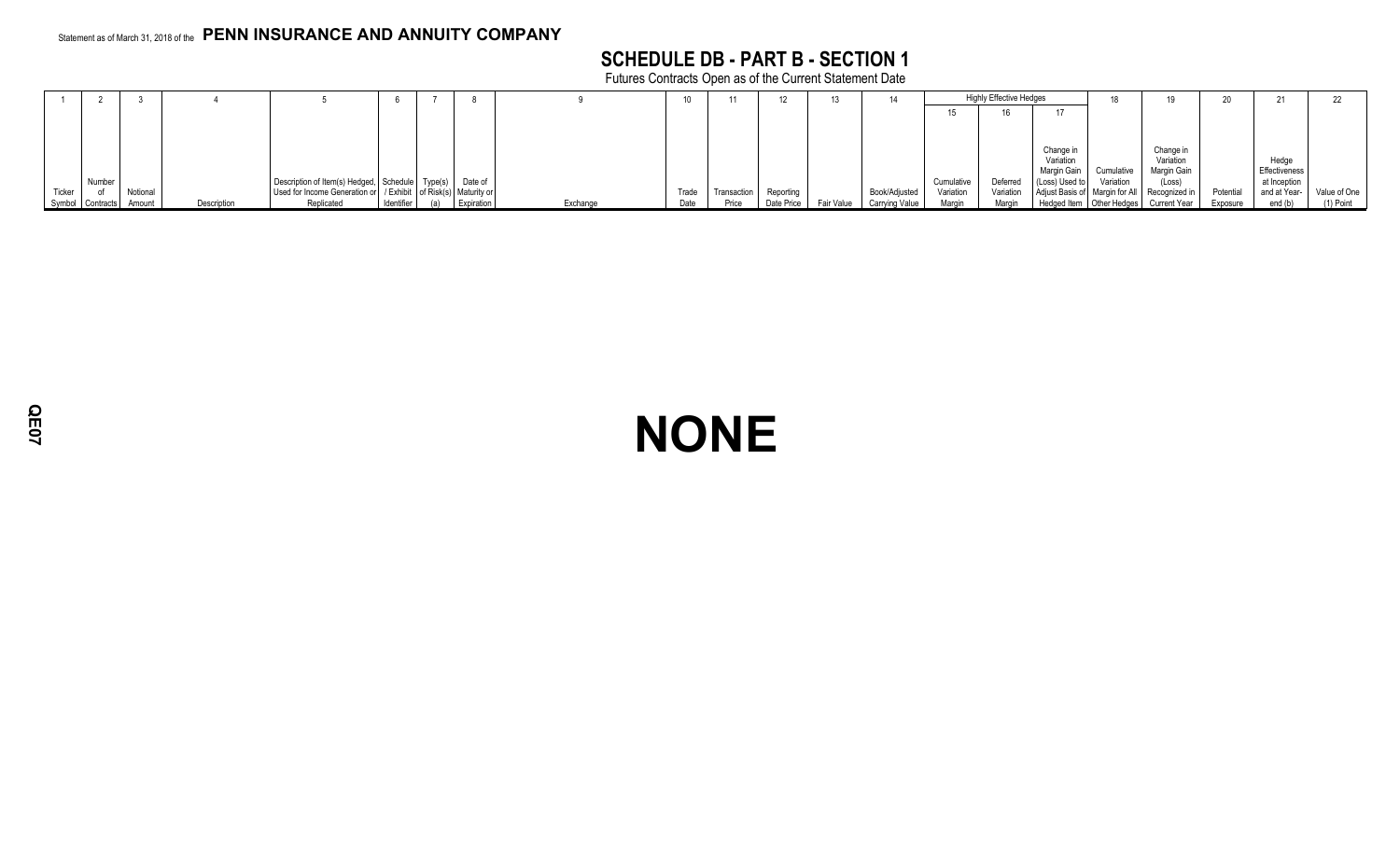# SCHEDULE DB - PART D - SECTION 1<br>Counterparty Exposure for Derivative Instruments Open as of Current Statement Date

|                                                                |                     |                         |                          |                                          | Book Adjusted Carrying Value             |                     |                | Fair Value     |                  | 11        | 12             |
|----------------------------------------------------------------|---------------------|-------------------------|--------------------------|------------------------------------------|------------------------------------------|---------------------|----------------|----------------|------------------|-----------|----------------|
|                                                                |                     |                         |                          |                                          |                                          |                     |                |                | 10 <sup>10</sup> |           |                |
|                                                                |                     |                         |                          |                                          |                                          |                     |                |                |                  |           |                |
|                                                                |                     |                         |                          |                                          |                                          |                     |                |                |                  |           |                |
|                                                                | Master<br>Agreement | Credit Support<br>Annex | Fair Value of Acceptable | Contracts with<br>Book/Adjusted Carrying | Contracts with<br>Book/Adjusted Carrying | <b>Exposure Net</b> | Contracts with | Contracts with | Exposure Net     | Potential | Off-Balance    |
| Description of Exchange, Counterparty or Central Clearinghouse | $(Y \text{ or } N)$ | $(Y \text{ or } N)$     | Collateral               | Value $> 0$                              | Value $< 0$                              | of Collateral       | Fair Value > 0 | Fair Value < 0 | of Collateral    | Exposure  | Sheet Exposure |
| <b>NAIC 1 Designation</b>                                      |                     |                         |                          |                                          |                                          |                     |                |                |                  |           |                |
| Bank of America, N.A.<br>B4TYDEB6GKMZO031MB27                  |                     |                         | .14,960,000              | .12,075,107                              |                                          |                     | 14.936.580     |                |                  |           |                |
| Canadian Imperial Bank of Commerce<br>2IGI19DL77OX0HC3ZE78     |                     |                         | 18,860,000               | .15,694,594                              |                                          |                     | 20,471,355     |                | 1,611,355        |           |                |
| Citibank, N.A<br>E57ODZWZ7FF32TWEFA76                          |                     |                         | .5,885,492               | 6,982,352                                |                                          | .1,096,860          | 5,885,492      |                |                  |           |                |
| Goldman Sachs International<br>W22LROWP2IHZNBB6K528.           |                     |                         | .40,330,000              | .24,464,616                              |                                          |                     | .37,509,910    |                |                  |           |                |
| KB1H1DSPRFMYMCUFXT09<br>Wells Fargo Bank, N.A.                 |                     |                         | 20,990,000               | .17,659,399                              |                                          |                     | .20,981,519    |                |                  |           |                |
| 0299999. Total NAIC 1 Designation.                             |                     |                         | 101,025,492              | 76,876,068                               |                                          | 1,096,860           | 99,784,856     |                | 1,611,355        |           |                |
| <b>NAIC 2 Designation</b>                                      |                     |                         |                          |                                          |                                          |                     |                |                |                  |           |                |
| Barclays Bank<br>G5GSEF7VJP5I7OUK5573.                         |                     |                         | 13,710,000               | 11,325,856                               |                                          |                     | 13,706,488     |                |                  |           |                |
| IYDOJBGJWY9T8XKCSX06.<br>SunTrust Bank                         |                     |                         | .5,950,000               | 5,217,698                                |                                          |                     | .7,224,419     |                | .1,274,419       |           |                |
| 0399999. Total NAIC 2 Designation.                             |                     |                         | .19,660,000              | .16,543,554                              |                                          |                     | 20,930,907     |                | .1,274,419       |           |                |
| 0999999. Gross Totals                                          |                     |                         | .120,685,492             | .93,419,622                              |                                          | 1,096,860           | 120,715,763    |                | .2,885,774       |           |                |
| 1. Offset per SSAP No. 64.                                     |                     |                         |                          |                                          |                                          |                     |                |                |                  |           |                |
| 2. Net after right of offset per SSAP No. 64.                  |                     |                         |                          | .93,419,622                              |                                          |                     |                |                |                  |           |                |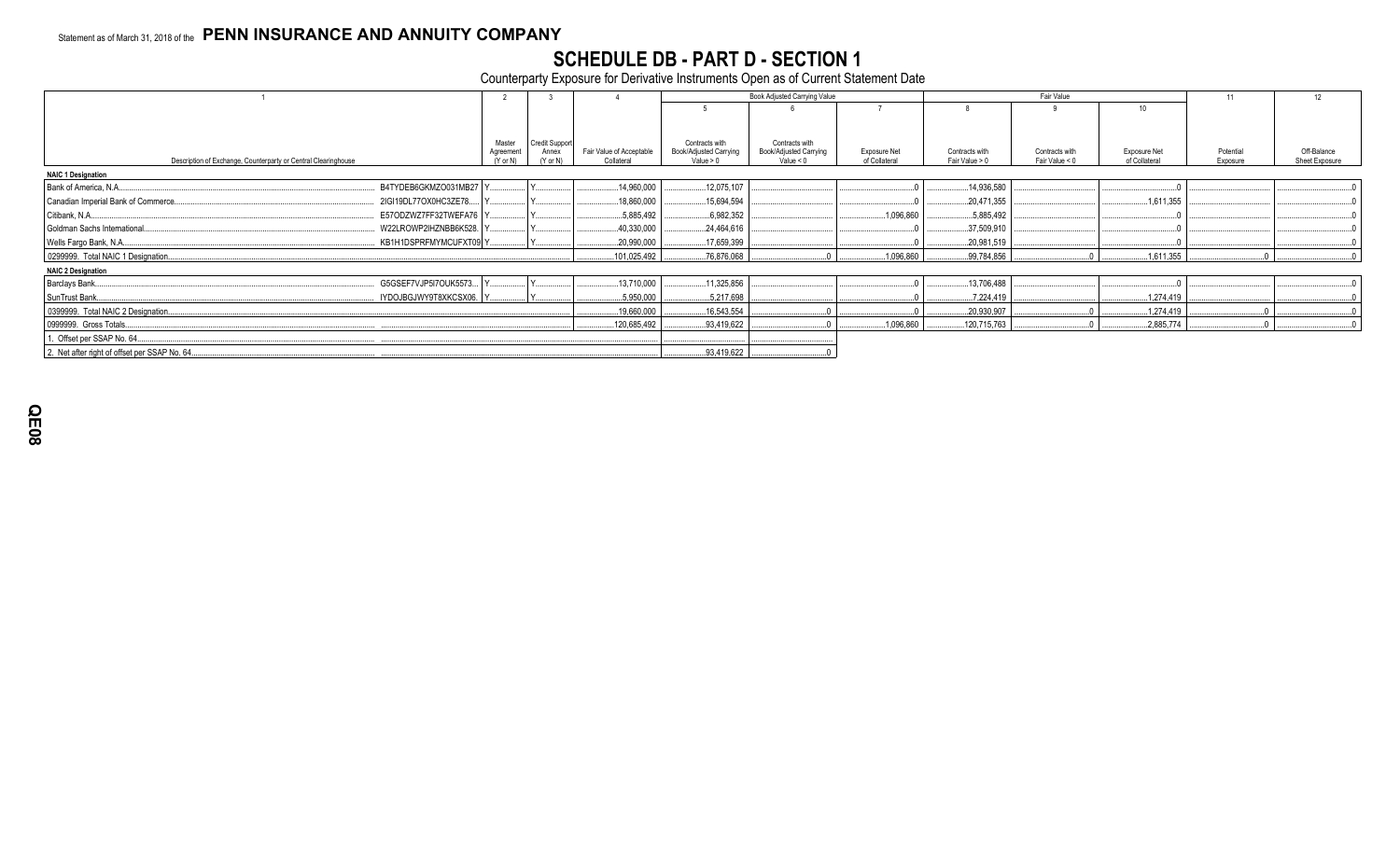# **SCHEDULE DB - PART D - SECTION 2**

Collateral for Derivative Instruments Open as of Current Statement Date

| Exchange, Counterparty or Central Clearinghouse |                              | Type of Asset Pledged | <b>CUSIP Identification</b> | Description | Fair Value   | Par Value   | Book/Adjusted<br>Carrying Value | Maturity<br>Date | Type of Margir<br>(I, V or IV) |
|-------------------------------------------------|------------------------------|-----------------------|-----------------------------|-------------|--------------|-------------|---------------------------------|------------------|--------------------------------|
| <b>Collateral Pledged to Reporting Entity</b>   |                              |                       |                             |             |              |             |                                 |                  |                                |
| Bank of America, N.A                            | B4TYDEB6GKMZO031MB27 Cash    |                       |                             |             | .14.960.000  | .14.960.000 | <b>XXX</b>                      |                  |                                |
| Barclays Bank                                   | G5GSEF7VJP5I7OUK5573         | Cash.                 |                             |             | .13,710,000  | .13,710,000 | XXX                             |                  |                                |
| Canadian Imperial Bank of Commerce              | 2IGI19DL77OX0HC3ZE78         | l Cash.               |                             |             | .18,860,000  | .18,860,000 | <b>XXX</b>                      |                  |                                |
| Citibank, N.A.                                  | E57ODZWZ7FF32TWEFA76 Cash    |                       |                             |             | .5,885,492   | 5,885,492   | <b>XXX</b>                      |                  |                                |
| Goldman Sachs International                     | W22LROWP2IHZNBB6K528 Cash    |                       |                             |             | .40,330,000  | 40,330,000  | <b>XXX</b>                      |                  |                                |
| SunTrust Bank                                   | IYDOJBGJWY9T8XKCSX06 Cash    |                       |                             |             | .5,950,000   | .5,950,000  | <b>XXX</b>                      |                  |                                |
| Wells Fargo Bank, N.A                           | . KB1H1DSPRFMYMCUFXT09. Cash |                       |                             |             | .20,990,000  | .20,990,000 | <b>XXX</b>                      |                  |                                |
| 0299999. Totals                                 |                              |                       |                             |             | .120,685,492 | 120,685,492 | <b>XXX</b>                      | <b>XXX</b>       | <b>XXX</b>                     |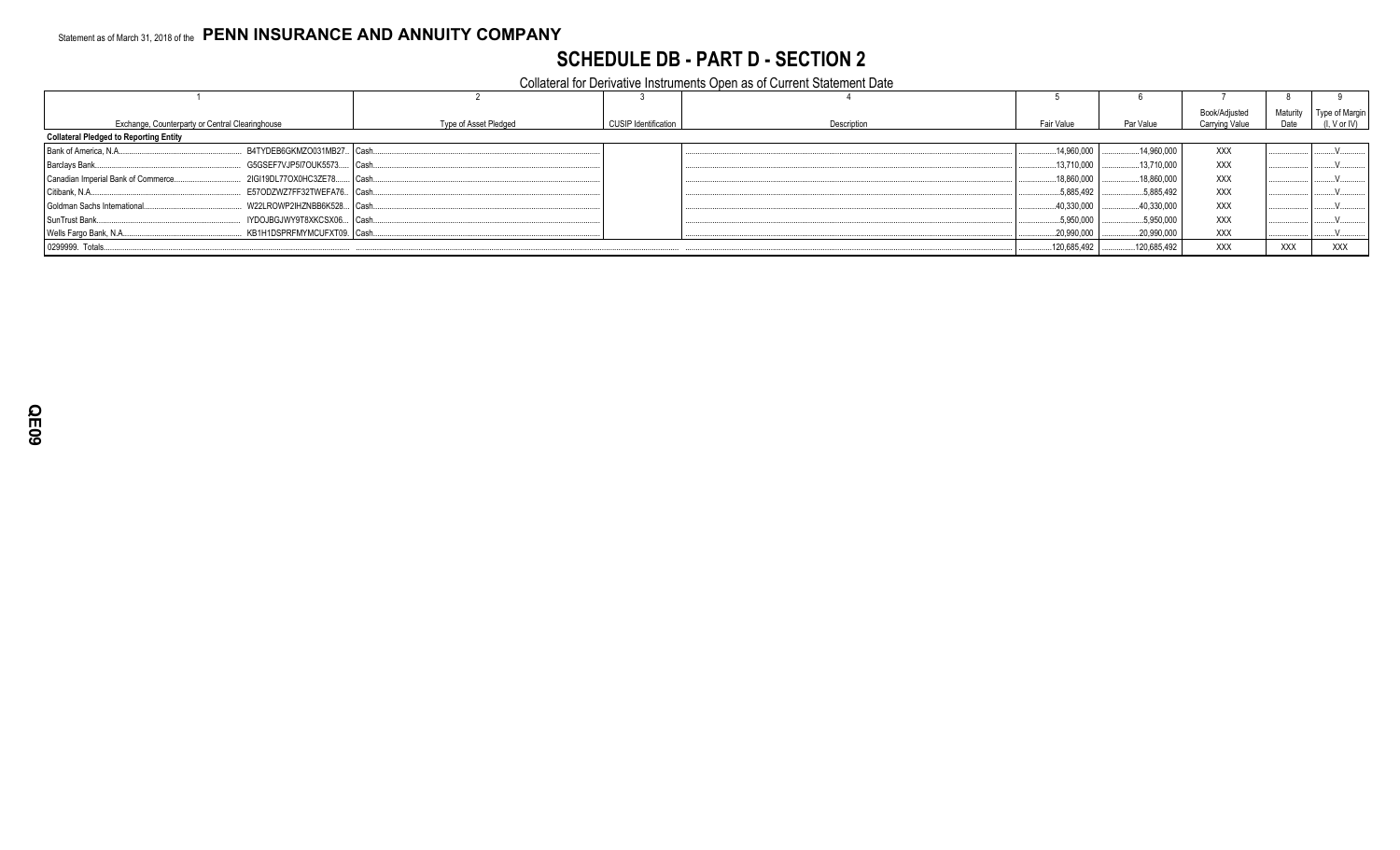**Sch. DL - Pt. 1 NONE**

**Sch. DL - Pt. 2 NONE**

**QE10, QE11**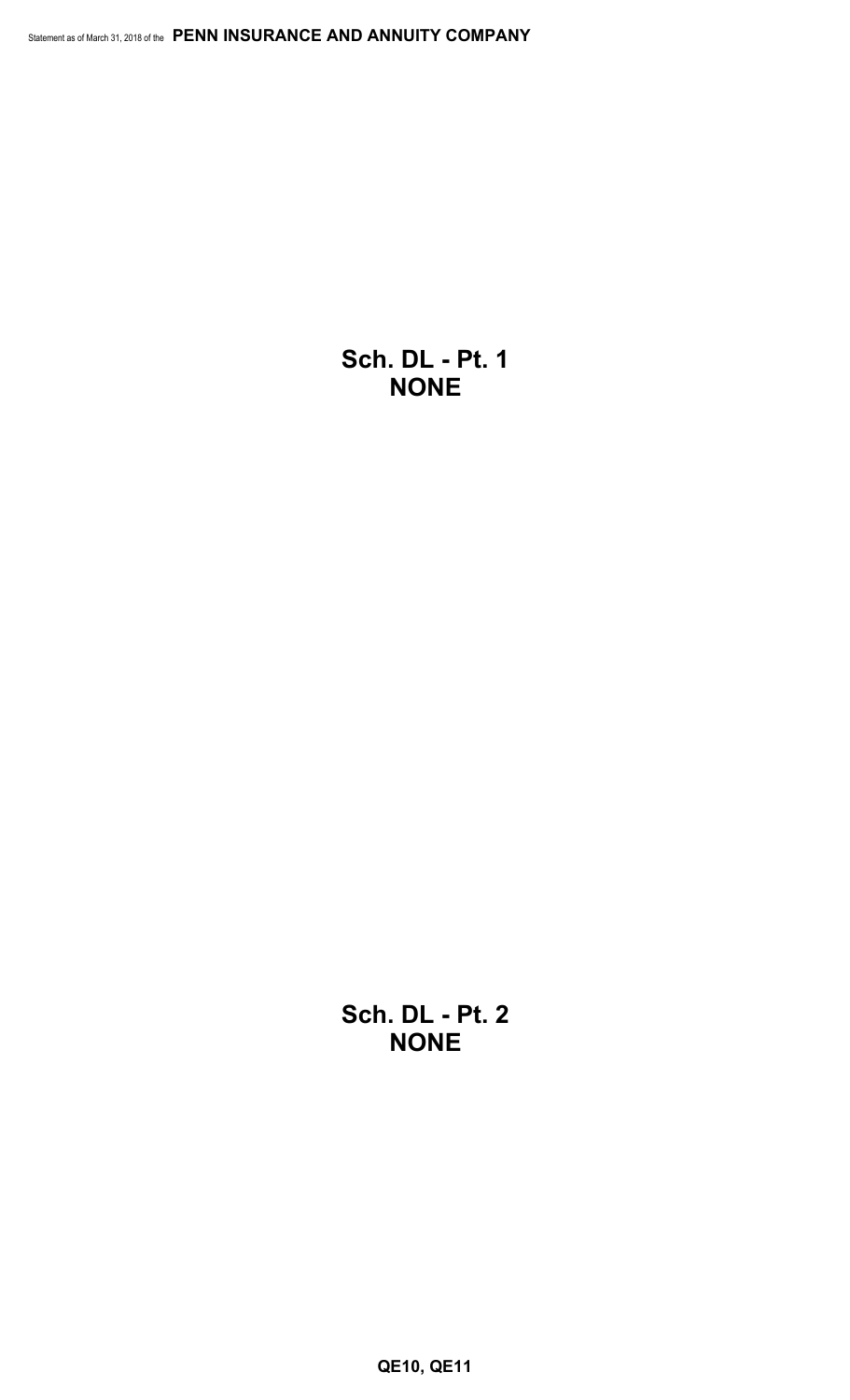# Statement as of March 31, 2018 of the PENN INSURANCE AND ANNUITY COMPANY **SCHEDULE E - PART 1 - CASH**  $\overline{1}$

|                          |            |                  | Month End Depository Balances         |                                          |             |                              |                    |            |
|--------------------------|------------|------------------|---------------------------------------|------------------------------------------|-------------|------------------------------|--------------------|------------|
|                          |            |                  |                                       |                                          |             | Book Balance at End of Each  |                    |            |
|                          |            |                  |                                       |                                          |             | Month During Current Quarter |                    |            |
|                          |            |                  |                                       |                                          | 6           |                              |                    |            |
|                          |            |                  |                                       |                                          |             |                              |                    |            |
|                          |            |                  | Amount of Interest<br>Received During | Amount of Interest<br>Accrued at Current |             |                              |                    |            |
| Depository               | Code       | Rate of Interest | <b>Current Quarter</b>                | <b>Statement Date</b>                    | First Month | Second Month                 | <b>Third Month</b> |            |
| <b>Open Depositories</b> |            |                  |                                       |                                          |             |                              |                    |            |
| State Street             |            |                  |                                       |                                          | 17,424,392  |                              |                    | <b>XXX</b> |
|                          |            |                  |                                       |                                          |             |                              | 1,096,857          | XXX        |
|                          |            |                  |                                       |                                          | 541,366     | 624,221                      |                    | XXX        |
|                          |            |                  |                                       |                                          | 50,252      | 40,543                       | 47.746             | <b>XXX</b> |
|                          |            |                  |                                       |                                          | 176,746,048 |                              |                    | XXX        |
|                          | <b>XXX</b> | <b>XXX</b>       |                                       |                                          | 273,829,755 |                              |                    | XXX        |
|                          | <b>XXX</b> | <b>XXX</b>       |                                       |                                          | 273,829,755 |                              |                    | XXX        |
|                          | <b>XXX</b> | <b>XXX</b>       |                                       |                                          |             |                              |                    | XXX        |